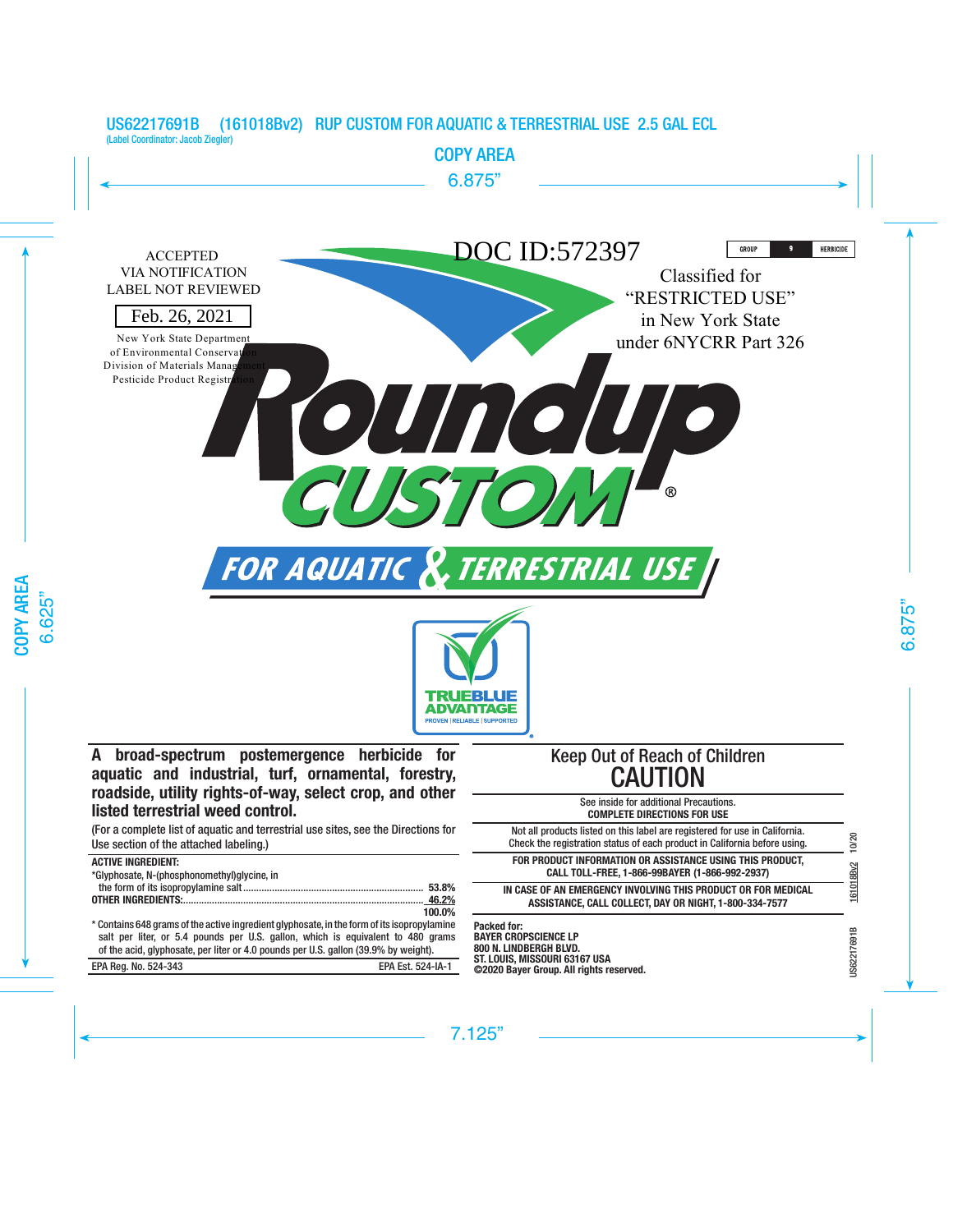Read the entire label before using this product.

Use only according to label directions.

Read the ''LIMIT OF WARRANTY AND LIABILITY'' statement at the end of this labeling before buying or using. If terms are not acceptable, return at once unopened.

AVOID CONTACT OF THIS HERBICIDE WITH FOLIAGE, GREEN STEMS, EXPOSED NON-WOODY ROOTS OR FRUIT OF CROPS, DESIRABLE PLANTS AND TREES, AS SEVERE PLANT INJURY OR DESTRUCTION COULD RESULT.

THIS IS AN END-LISE PRODUCT. BAYER CROPSCIENCE LP DOES NOT INTEND AND HAS NOT REGISTERED IT FOR REFORMULATION OR REPACKAGING.

# **CONTENTS**

| 1                       | 1.0  |                                                             |  |
|-------------------------|------|-------------------------------------------------------------|--|
| $\overline{2}$          | 2.0  | <b>IMPORTANT PHONE NUMBERS1</b>                             |  |
| $\overline{\mathbf{3}}$ | 30   | PRECAUTIONARY STATEMENTS1                                   |  |
|                         | 3.1  | Hazards to Humans and Domestic Animals 1                    |  |
|                         | 3.2  |                                                             |  |
|                         | 3.3  | Physical or Chemical Hazards 1                              |  |
| 4                       | 4.0  |                                                             |  |
| 5                       | 5.0  | <b>PRODUCT INFORMATION</b> 2                                |  |
| ĥ                       | 6.0  |                                                             |  |
|                         | 6.1  | Weed Management Practices2                                  |  |
|                         | 6.2  | Management of Glyphosate-Resistant Biotypes 2               |  |
| 7                       | 7.0  |                                                             |  |
|                         | 7.1  |                                                             |  |
|                         | 7.2  |                                                             |  |
|                         | 7.3  |                                                             |  |
|                         | 7.4  | Tank-Mixing Procedure3                                      |  |
|                         | 7.5  | Mixing Spray Solution Concentrations. 3                     |  |
|                         | 7.6  |                                                             |  |
|                         | 7.7  |                                                             |  |
| 8                       | 80   | APPLICATION EQUIPMENT AND TECHNIQUES 3                      |  |
|                         | 8.1  |                                                             |  |
|                         | 8.2  |                                                             |  |
|                         | 8.3  |                                                             |  |
|                         | 8.4  |                                                             |  |
|                         | 8.5  | Selective Application Equipment 5                           |  |
|                         | 8.6  |                                                             |  |
|                         | 8.7  | Controlled Droplet Applicator (CDA) 6                       |  |
| 9                       | 9.0  |                                                             |  |
|                         | 9.1  |                                                             |  |
|                         | 9.2  |                                                             |  |
| 10                      | 10.0 | ADDITIONAL SITE MANAGEMENT INFORMATION  6                   |  |
|                         | 10.1 | Forestry, Hardwood and Christmas Tree Site Management 6     |  |
|                         | 10.2 | Native and Wildlife Habitat Management 7                    |  |
|                         | 10.3 | Ornamental and Production Nursery Management 7              |  |
|                         | 10.4 | Commercial, Residential and Recreational Area Management. 7 |  |
|                         | 10.5 |                                                             |  |
|                         | 10.6 |                                                             |  |
|                         | 10.7 |                                                             |  |
|                         | 10.8 |                                                             |  |
|                         | 10.9 |                                                             |  |
| 11                      | 11.0 |                                                             |  |
|                         | 11.1 | Tree, Vine and Shrub Crops 8                                |  |
|                         |      |                                                             |  |
|                         | 11.2 | Annual and Perennial Crops9                                 |  |
|                         |      |                                                             |  |
|                         | 11.3 |                                                             |  |

# 12 12.0 WEEDS CONTROLLED . 11 12.1 Weed Control, Renovation and Chemical Mowing in Turf...11<br>12.2 Annual Weeds 12.2 Annual Weeds . 12 12.3 Perennial Weeds . 12 12.4 Woody Brush, Trees and Vines . 14

13 13.0 LIMIT OF WARRANTY AND LIABILITY . . . . . . . . . . . . . . 16

#### 1. **INGREDIENTS**

# **ACTIVE INGREDIENT:**

\*Glyphosate, N-(phosphonomethyl)glycine, in the form of its

|                      |  |  |  |  |  |  |  | 53.8%  |  |
|----------------------|--|--|--|--|--|--|--|--------|--|
|                      |  |  |  |  |  |  |  | 46.2%  |  |
|                      |  |  |  |  |  |  |  | 100 0% |  |
| $\sim$ $\sim$ $\sim$ |  |  |  |  |  |  |  |        |  |

\*Contains 648 grams of the active ingredient glyphosate, in the form of its isopropylamine salt per liter, or 5.4 pounds per U.S. gallon, which is equivalent to 480 grams of the acid, glyphosate, per liter or 4.0 pounds per U.S. gallon (39.9% by weight).

#### $20$ **IMPORTANT PHONE NUMBERS**

| 1. | FOR PRODUCT INFORMATION OR ASSISTANCE USING THIS PRODUCT.     |
|----|---------------------------------------------------------------|
|    | CALL TOLL-FREE. 1-866-99BAYER (1-866-992-2937)                |
| 2. | IN CASE OF AN EMERGENCY INVOLVING THIS PRODUCT OR FOR MEDICAL |
|    | ASSISTANCE, CALL COLLECT, DAY OR NIGHT, 1-800-334-7577        |

#### 3. PRECAUTIONARY STATEMENTS

# 3. 1 Hazards to Humans and Domestic Animals Keep out of reach of children CAUTION

DOMESTIC ANIMALS: This product is considered to be relatively nontoxic to dogs and other domestic animals; however, ingestion of this product or large amounts of freshly sprayed vegetation could result in temporary gastrointestinal irritation (vomiting, diarrhea, colic, etc.). If such symptoms are observed, provide the animal with plenty of fluids to prevent dehydration. Call a veterinarian if symptoms persist for more than 24 hours.

# Personal Protective Equipment (PPE)

Applicators and other handlers must wear: long-sleeved shirt and long pants, socks and shoes.

Follow manufacturer's instructions for cleaning/maintaining PPE (Personal Protective Equipment). If there are no instructions for washables, use detergent and hot water. Keep and wash PPE separately from other laundry.

# User Safety Recommendations:

Users should:

• Wash hands before eating, drinking, chewing gum, using tobacco, or using the toilet.

• Remove clothing immediately if pesticide gets inside. Then wash thoroughly and put on clean clothing.

#### 3. 2 Environmental Hazards

Killing aquatic weeds can result in depletion or loss of oxygen in the water due to decomposition of dead plant material. This oxygen loss can cause fish suffocation. Consult with your State agency with primary responsibility for regulating pesticides before applying to public waters to determine if a permit is required. For terrestrial uses, do not apply directly to water, to areas where surface water is present or to intertidal areas below the mean high-water mark, except if applying aerially over the forest canopy. Do not contaminate water when cleaning equipment or disposing of equipment wash waters and rinsate.

#### 3. 3 Physical or Chemical Hazards

Spray solutions of this product may be mixed, stored and applied using stainless steel, fiberglass, plastic or plastic-lined steel containers.

DO NOT MIX, STORE OR APPLY THIS PRODUCT OR SPRAY SOLUTIONS OF THIS PRODUCT IN GALVANIZED STEEL OR UNLINED STEEL (EXCEPT STAINLESS STEEL) CONTAINERS OR SPRAY TANKS. This product or spray solutions of this product react with such containers and tanks to produce hydrogen gas, which can form a highly combustible gas mixture. This gas mixture could flash or explode if ignited by open flame, spark, welder's torch, lighted cigarette or other ignition source and cause serious personal injury.

# DIRECTIONS FOR USE

It is a violation of Federal law to use this product in any manner inconsistent with its labeling. This product may only be used in accordance with the Directions for Use on this label or on separately published supplemental labeling. Supplemental labeling for this product can be obtained from your Authorized Bayer CropScience LP Retailer or Bayer CropScience LP Representative.

Do not apply this product in a way that will contact workers or other persons, either directly or through drift. Only protected handlers may be in the area during application. For any requirements specific to your State or Tribe, consult the agency responsible for pesticide regulation.

# **Agricultural Use Requirements**

Use this product only in accordance with its labeling and with the Worker Protection Standard, 40 CFR Part 170. This Standard contains requirements for the protection of agricultural workers on farms, forests, nurseries, and greenhouses, and handlers of agricultural pesticides. It contains requirements for training, decontamination, notification, and emergency assistance. It also contains specific instructions and exceptions pertaining to the statements on this label about personal protective equipment (PPE) and restricted entry interval. The requirements in this box only apply to uses of this product that are covered by the Worker Protection Standard.

Do not enter or allow worker entry into treated areas during the restricted entry interval (REI) of 4 hours.

PPE required for early entry to treated areas that is permitted under the Worker Protection Standard and that involves contact with anything that has been treated, such as plants, soil, or water, is: coveralls, shoes plus socks, and chemical-resistant gloves made of any waterproof material.

# **Non-Agricultural Use Requirements**

The requirements in this box apply to uses of this product that are NOT within the scope of the Worker Protection Standard for agricultural pesticides (40 CFR Part 170). The WPS applies when this product is used to produce agricultural plants on farms, forests, nurseries or greenhouses. Keep people and pets off treated areas until spray solution has dried.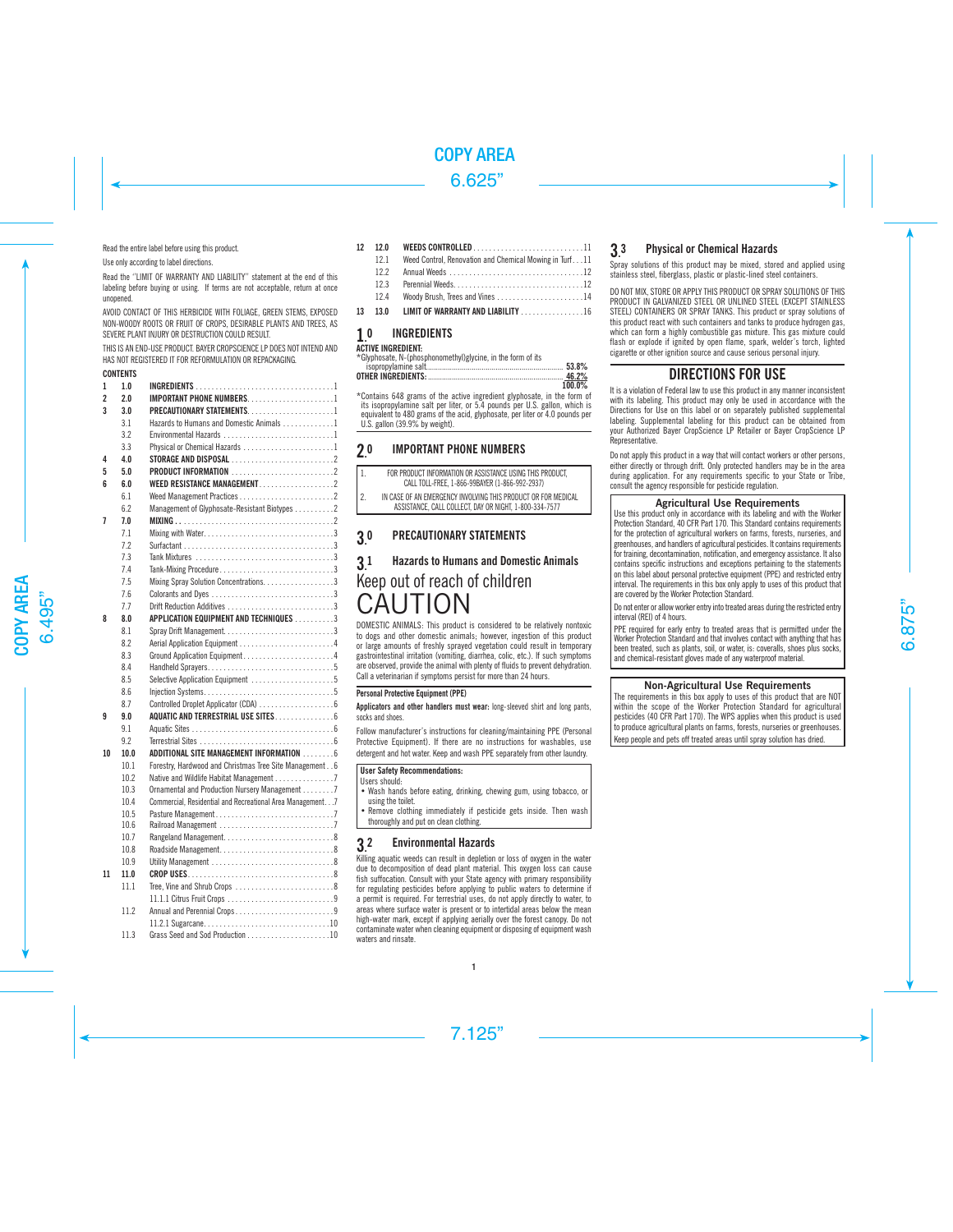# 4.0 STORAGE AND DISPOSAL

Proper pesticide storage and disposal are essential to protect against exposure to people and the environment due to leaks and spills, excess product or waste, and vandalism. Do not allow this product to contaminate water, foodstuffs, feed or seed by storage and disposal.

PESTICIDE STORAGE: STORE ABOVE 5°F (-15°C) TO KEEP PRODUCT FROM CRYSTALLIZING. Crystals will settle to the bottom. If allowed to crystallize, warm to 68°F (20°C) to redissolve and roll or shake container or recirculate contents of larger containers to mix well before using. Store pesticides away from food, pet food, feed, seed, fertilizers, and veterinary supplies. Keep container closed to prevent spills and contamination. See individual container label for additional storage conditions, if any.

**PESTICIDE DISPOSAL:** To avoid wastes, use all material in the container including rinsate, by application according to label directions. If wastes cannot be avoided, offer remaining product to a waste disposal facility or pesticide disposal program. Such programs are often run by state or local governments or by industry. All disposal must be in accordance with applicable federal, state and local regulations and procedures.

CONTAINER HANDLING AND DISPOSAL: Nonrefillable container. Do not reuse this container to hold materials other than pesticides or dilute pesticides (rinsate). After emptying and cleaning, it may be allowable to temporarily hold rinsate or other pesticide-related materials in this container. Contact your state regulatory agency to determine allowable practices in your state.

Triple rinse or pressure rinse (or equivalent) this container promptly after emptying.

Trinle rinse as follows: Empty the remaining contents into application equipment or mix-tank and continue to drain for 10 seconds after the flow begins to drip. Fill the container ¼ full with water and recap. Shake for 10 seconds. Pour rinsate into application equipment or mix-tank, or store rinsate for later use or disposal. Continue to drain for 10 seconds after the flow begins to drip. Repeat this procedure two more times.

Pressure rinse as follows: Empty the remaining contents into application equipment or mix-tank and continue to drain for 10 seconds after the flow begins to drip. Place container so that it can drain directly into application equipment or mix-tank while rinsing, or collect rinsate for later use or disposal. Insert pressure rinsing nozzle into the side of the container and rinse at about 40 PSI for at least 30 seconds. Continue to drain for 10 seconds after the flow begins to drip.

Once properly rinsed, some plastic pesticide containers can be taken to a container collection site or picked up for recycling. To find the nearest collection site, contact your chemical dealer or Bayer CropScience LP at 1-866-99BAYER (1-866-992-2937).

If recycling is not available, dispose of in accordance with federal, state and local regulations and procedures, which may include puncturing the properly rinsed container and disposing in a sanitary landfill.

#### $50$ 0 PRODUCT INFORMATION

Product Description: This product is a postemergence, systemic herbicide that, when mixed in the spray tank with a surfactant that is approved for aquatic use, may be used for both aquatic and terrestrial weed control. This product provides broad-spectrum control of many annual and perennial weeds, woody brush, trees and vines. This product does not control submerged weeds or provide residual weed control in soil. It is formulated as a water-soluble liquid that, unless otherwise directed, requires dilution with water or another carrier and the addition of a surfactant according to label directions and intended use site before application using standard and specialized pesticide application equipment.

Mechanism of Action: The active ingredient in this product inhibits an enzyme found only in plants and microorganisms that is essential to the formation of specific amino acids.

No Soil Activity: This product binds tightly to soil particles and does not provide residual weed control. Weeds must be emerged at the time of application to be controlled by foliar application of this product. Weed seeds in the soil will not be affected by this product and will continue to germinate.

Unattached plant rhizomes and rootstocks beneath the soil surface will also not be affected by this product.

Biological Degradation: Degradation of this product is primarily a biological process carried out by soil microbes.

Stage of Weeds: Aquatic weeds must have foliage above the water surface in order to be controlled by this product. On terrestrial sites, annual and perennial weeds are easiest to control when they are small. See the "WEEDS CONTROLLED" section of this label for more information on the control of specific weeds.

Cultural Considerations: Reduced weed control could result when this product is applied to annual or perennial weeds that have been mowed, grazed or cut, and have not been allowed to re-grow prior to application. Always use the highest application rate of this product within the given range when weed growth is heavy or dense, or when weeds are growing in an undisturbed (non-cultivated) area. Reduced weed control could result when this product is applied to weeds that show signs of disease or insect damage, are covered with dust, or are surviving under poor growing conditions.

Spray Coverage: For enhanced results, spray coverage must be uniform and complete. Do not spray foliage to the point of runoff.

Rainfastness: Rainfall or submersion of aquatic weeds by wave action within 4 hours of application could wash this product off of the foliage and a second application might be needed for acceptable weed control. Refer to specific use sections of this label for additional information on minimum intervals required before re-application of this product.

Time to Symptoms: This product moves through the plant from the point of foliage contact to and into the root system. Visible effects are a gradual wilting and yellowing of the plant that advances to complete browning of aboveground growth and deterioration of underground plant parts. Effects are visible on most annual weeds within 2 to 4 days, but on most perennial weeds, effects might not be visible for 7 or more days after application. Extremely cool or cloudy weather following application could slow activity of this product and delay development of visual symptoms.

Maximum Application Rates: The maximum application or use rates stated throughout this label are given in units of volume (fluid ounces or quarts) of this product per acre. However, the maximum allowable application rates apply to this product combined with the use of any and all other herbicides containing the active ingredient glyphosate, whether applied separately or in a tank mixture, on a basis of total pounds of glyphosate (acid equivalents) per acre. If more than one glyphosate-containing product is applied to the same site within the same year, you must ensure that the total use of glyphosate (pounds acid equivalents) does not exceed the maximum allowed. See the "INGREDIENTS" section of this label for necessary product information.

Unless otherwise specified on this label, the combined total of all applications of this product on a site must not exceed 8 quarts (8 pounds of glyphosate acid) per acre per year.

NOTE: Use of this product in any manner not consistent with this label could result in injury to persons, animals, crops or other desirable vegetation, or have other unintended consequences.

#### 6. WEED RESISTANCE MANAGEMENT

GROUP  $\mathbf{q}$ **HERBICIDE** 

Glyphosate, the active ingredient in this product, is a Group 9 herbicide based on the mechanism of action classification system of the Weed Science Society of America. Any weed population can contain plants that are naturally resistant to Group 9 herbicides. Weeds resistant to Group 9 herbicides can be effectively managed by using another herbicide from a different Group (either alone or in a mixture according to label directions), by using other cultural or mechanical methods of weed control, or a combination of the two. Consult your local company representative, state cooperative extension agent, professional consultant or other qualified authority to determine appropriate actions for controlling specific resistant weeds.

#### $6<sup>1</sup>$ **Weed Management Practices**

Resistant populations arise when rare individual plants are uncontrolled by a normal dose of a given herbicide under normal environmental conditions. 2

In the absence of other control measures these individuals survive, produce seed, and eventually become the dominant biotype in the field through continuous selection. The best means of reducing this selection is to use diverse weed control practices such as multiple herbicides with different mechanisms of action, and often in combination with various mechanical and cultural practices.

To minimize the occurrence of herbicide-resistant biotypes, including those resistant to glyphosate, implement the following weed management practice options that are practical to your situation. These management practices are applicable to reduce the spread of confirmed resistant biotypes (managing existing resistant biotypes) and to reduce the potential for selecting for resistance in new species (proactive resistance management).

- Use a diversified approach toward weed management focused on preventing weed seed production and reducing the number of weed seeds in the soil.
- Plant crops into fields that are as weed-free as possible and then keep them as weed-free as possible.
- Plant seed that is as weed-free as possible.
- Scout fields and application sites routinely, before and after herbicide application.
- Use multiple herbicide mechanisms of action that are effective against the most troublesome weeds at your application site and against those with known resistance.
- Apply herbicides at application rates listed on the label when weeds are within the size range indicated on the label.
- Emphasize cultural practices that suppress weeds by using crop competitiveness.
- Use mechanical and biological weed management practices, where appropriate.
- Prevent field-to-field and within-field movement of weed seed or vegetative propagules.
- Manage weed seed at harvest and after harvest to prevent a buildup of the weed seedbank.

#### 6. 2 Management of Glyphosate-Resistant Biotypes

Appropriate testing is needed to determine if a weed is resistant to glyphosate. Call 1-866-99BAYER (1-866-992-2937) or contact your Bayer CropScience LP representative to determine if resistance in any particular weed biotype has been confirmed in your area, or visit on the Internet at

# www.weedresistancemanagement.com or www.weedscience.org.

Glyphosate-resistant weeds can be controlled or managed by applying this product in combination with residual preemergence herbicides and/or other postemergence herbicides labeled for control of the targeted weed in the crop being grown or on the site of application. For more information, see the "WEEDS CONTROLLED" section of this label.

Since the occurrence of resistant weeds is difficult to detect prior to use, Bayer CropScience LP accepts no liability for any losses that result from the failure of this product to control resistant weeds.

#### 7. **MIXING**

Spray solutions of this product may be mixed, stored and applied using clean stainless steel, fiberglass, plastic or plastic-lined steel containers.

DO NOT MIX, STORE OR APPLY THIS PRODUCT OR SPRAY SOLUTIONS OF THIS PRODUCT IN GALVANIZED STEEL OR UNLINED STEEL (EXCEPT STAINLESS STEEL) CONTAINERS OR SPRAY TANKS.

Eliminate any risk of siphoning the contents of the tank back into the carrier source while mixing. Use approved anti-back-siphoning devices where required by state or local regulations.

A 50-mesh nozzle screen or line strainer on the spray equipment is adequate.

Clean sprayer parts promptly after using this product by thoroughly flushing with water.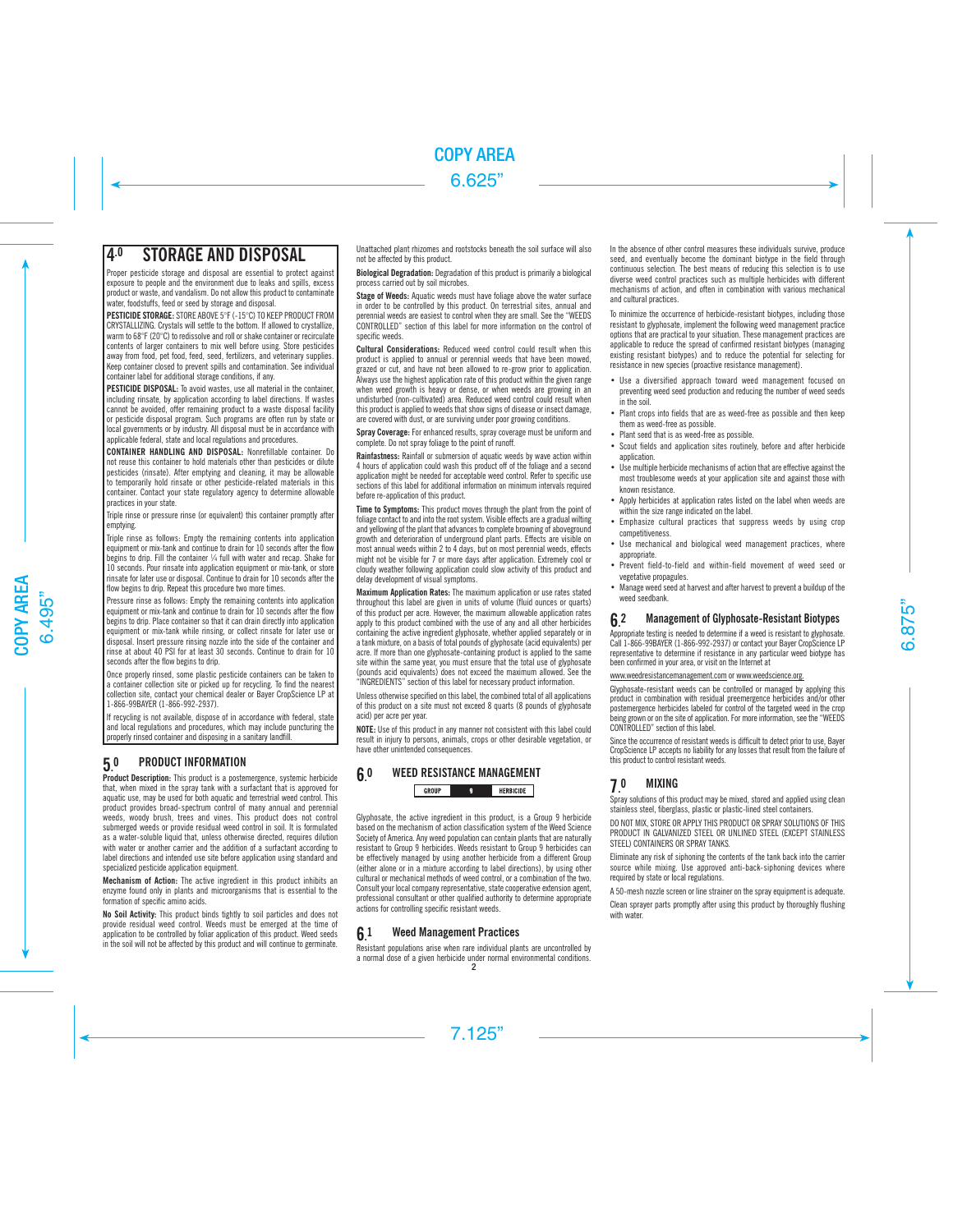#### 7. **Mixing with Water**

PERFORMANCE OF THIS PRODUCT CAN BE SIGNIFICANTLY REDUCED IF WATER CONTAINING SOIL SEDIMENT IS USED AS CARRIER. DO NOT MIX THIS PRODUCT WITH WATER FROM PONDS OR DITCHES THAT IS VISIBLY MUDDY OR MURKY. This product mixes readily with water. Mix spray solutions of this product as follows. Begin filling the mixing tank or spray tank with clean water. Add the required amount of this product near the end of the filling process and mix gently. Foaming of the spray solution can occur during mixing. To prevent or minimize foaming, mix gently, terminate by-pass and return lines at the bottom of the tank and, if necessary, add an appropriate anti-foam or defoaming agent to the spray solution.

#### 7. **Surfactant**

Unless otherwise directed, this product requires the addition of 2 or more quarts of a nonionic surfactant that is labeled for use with herbicides per 100 gallons of spray solution (0.5% or more by volume). Unless otherwise directed, use a higher concentration of surfactant when any of the following conditions apply to the use of this product:

- Adding surfactants that contain less than 70 percent active ingredient
- Making a broadcast application using a high carrier volume or using handheld spray equipment
- Applying under adverse growing conditions or anytime weeds are under stress
- Applying as a tank-mix with other products
- Applying to hard-to-control weeds, woody brush, trees and vines

NOTE: For direct application of spray solutions of this product on emerged aquatic weeds or for use in intertidal areas below the mean high-water mark, or in application areas where a buffer that will ensure no overspray of an adjacent body of water cannot be maintained, a surfactant that is also approved for aquatic use must be used. For terrestrial applications, surfactant is also needed in the spray solution, but does not have to be approved for aquatic use.

RESTRICTION: If a surfactant that is NOT approved for aquatic use is added to the spray solution, DO NOT apply directly to or over water or use in intertidal areas below the mean high-water mark.

Check with your local State agency with primary responsibility for regulating pesticides for additional information about surfactants that are approved for aquatic use.

Read and follow all precautionary statements and directions for use on the surfactant label.

All reference throughout this label to concentration of surfactant in the spray solution is on a percentage-of-volume basis. Refer to the table below to achieve the appropriate concentration of surfactant in the spray solution.

| <b>Desired</b><br>Volume<br>of Spray |             | <b>Amount of Surfactant to Achieve Indicated</b><br><b>Concentration in Spray Solution</b><br>(percent by volume) |                 |            |         |          |  |
|--------------------------------------|-------------|-------------------------------------------------------------------------------------------------------------------|-----------------|------------|---------|----------|--|
| <b>Solution</b>                      | 0.5%        | 0.75%                                                                                                             | $1\%$           | 1.5%       | 4%      | 8%       |  |
| 1 gallon                             | $2/3$ fl oz | 1 fl oz                                                                                                           | 1.3 f1 oz       | 2 fl oz    | 5 fl oz | 10 fl oz |  |
| 25 gallons                           | 16 fl oz    | 24 fl oz                                                                                                          | 1 <sub>qt</sub> | $1.5$ qts  | 4 ats   | 2 gals   |  |
| 100 gallons                          | 2 gts       | 3 gts                                                                                                             | 1 gal           | $1.5$ gals | 4 gals  | 8 gals   |  |

2 tablespoons  $= 1$  fluid ounce (fl oz)

#### 7. **Tank Mixtures**

This product does not provide residual weed control. This product may be tank-mixed with other herbicides to provide residual weed control in the soil, a broader weed control spectrum or an alternative mechanism of action.

NOT ALL TANK-MIX PRODUCTS LISTED ON THIS LABEL ARE APPROVED FOR USE ON AQUATIC SITES. Refer to each individual label for all products in the tank mixture for approved use sites and application rates.

When a tank-mix with a generic active ingredient, such as 2,4-D or dicamba, or any other product or material, is listed on this label, the user is responsible for ensuring that the specific application being made and the use site is included on the label of the product used in the mix.

Bayer CropScience LP has not tested all tank-mix product formulations for compatibility, antagonism or reduction in product performance. Mixing this product with herbicides or other materials not specified on this label could result in reduced performance of this product. To the extent consistent with applicable law, buyer and all users are responsible for any loss or damage in connection with the use or handling of mixtures of this product with herbicides or other materials that are not expressly specified on this label, or on separate supplemental labeling or Fact Sheets published for this product.

Refer to all individual product labels, supplemental labeling and Fact Sheets for all products in the tank mixture, and observe all precautions and limitations on the label, including any application timing restrictions, soil restrictions, minimum re-cropping intervals and/or crop rotation restrictions. Use according to the most restrictive precautionary statements for each product in the tank mixture.

This product may be applied at any rate listed on this label in a tank mixture with the following products to provide preemergence and/or improved postemergence control of weeds listed on the individual product labels.

Arsenal: Arsenal Herbicide Applicators Concentrate: Banvel: Banvel 480; Barricade 4L; Barricade 65WG; Certainty® Turf; Chopper Gen2; Crossbow; Endurance; Escort XP; Forestry Garlon 4 Specialty; Forestry Garlon XLT Specialty; Gallery SC; Gallery 75 Dry Flowable Specialty; Garlon 3A Specialty; Garlon 4 Specialty; Garlon 4 Ultra Specialty; Goal 2XL; GoalTender; Habitat; Hyvar X; Hyvar X-L; Karmex DF; Krenite S Brush Control Agent; Krovar I DF; Landmark; Landmark XP; Oust Extra; Oust XP; Outrider®; Plateau; Poast; Poast Plus; Ronstar 50 WSP; Ronstar Flo; Ronstar G; Sahara DG; Spike 20P Specialty; Spike 80 DF Specialty; Stalker; Surflan AS Specialty; Surflan Flex; Surflan Flex T&O; Surflan XL 2G; Surflan Pro; Telar XP; Tordon 101 Mixture Specialty; Tordon 22K Specialty; Tordon K Herbicide Specialty; Transline Specialty: Vanquish: Velpar DF CU; Velpar DF VU; Velpar L CU; Velpar L; Velpar L VU; 2,4-D; atrazine; dicamba; bromacil; diuron; imazapyr; metsulfuron methyl; oryzalin; pendimethalin, prodiamine; simazine; sulfosulfuron; trichlopyr

When used in combination as described on this label and to the extent consistent with applicable law, the liability of Bayer CropScience LP shall in no manner extend to any damage, loss or injury not solely and directly caused by the inclusion of the Bayer CropScience LP product in such combination use.

#### 7. **Tank-Mixing Procedure**

Always predetermine the compatibility of all tank-mix products in the carrier by mixing small proportional quantities in advance.

Add individual tank-mix components to the tank as follows: wettable powders; flowables; emulsifiable concentrates; drift reduction additives; water soluble liquids (this product); nonionic surfactants. Ensure that the tank-mix products are well mixed in the spray solution before adding this product.

Mix only the quantity of spray solution that will be applied that day. Application of tank-mix solutions that are allowed to stand overnight could result in reduced weed control.

Maintain gentile agitation at all times until the contents of the tank are sprayed out. If the spray mixture is allowed to settle, agitate thoroughly to resuspend the mixture before resuming application.

Keep by-pass line on or near the bottom of the tank to minimize foaming.

A 50-mesh nozzle screen or line strainer on the spray equipment is adequate.

#### 7. **Mixing Spray Solution Concentrations**

All reference throughout this label to concentration of this product in a spray solution is on a percentage-of-volume basis.

Prepare the desired volume of spray solution at a given concentration by mixing the amount of this product indicated in the following table with water.

| <b>Desired</b><br>Volume<br>of Spray | Amount of Roundup Custom for Aquatic and Terrestrial Use<br>to Achieve Indicated Concentration in Spray Solution<br>(percent by volume) |              |           |                   |         |          |  |
|--------------------------------------|-----------------------------------------------------------------------------------------------------------------------------------------|--------------|-----------|-------------------|---------|----------|--|
| <b>Solution</b>                      | 0.5%                                                                                                                                    | 0.75%        | $1\%$     | 1.5%              | 4%      | 8%       |  |
| 1 gallon                             | $2/3$ fl oz                                                                                                                             | $1$ fl $0$ z | 1.3 f1 oz | 2 fl oz           | 5 fl oz | 10 fl oz |  |
| 25 gallons                           | 16 fl oz                                                                                                                                | 24 fl oz     | 1 qt      | 1.5 <sub>gt</sub> | 4 ats   | 2 gals   |  |
| 100 gallons                          | 2 gts                                                                                                                                   | 3 ats        | 1 gal     | $1.5$ gals        | 4 gals  | 8 gals   |  |

2 tablespoons  $= 1$  fluid ounce (fl oz)

For filling backpack and pump-up sprayers, consider mixing the appropriate amount of this product with water in a larger container and then filling the sprayer from the larger container.

#### 7. 6 Colorants and Dyes

Colorants and marking dyes may be added to spray solutions of this product; however, they could reduce the performance of this product. Use colorants and dyes according to the manufacturer's directions.

#### 7. **Drift Reduction Additives**

Drift reduction additives may be used with all application equipment types. except wiper applicators, sponge bars and controlled droplet applicators (CDA). When a drift reduction additive is used, read and carefully follow all precautions, limitations and all other information appearing on the product label. The use of drift reduction additives can affect spray coverage, which could result in reduced performance of this product.

#### 8. APPLICATION EQUIPMENT AND TECHNIQUES

This product may be applied using the following equipment:

Aerial Application Equipment—fixed-wing and helicopter

Ground Application Equipment—boom or boomless systems, pull-type sprayers, floaters, pick-up sprayers, spray coupes and other ground broadcast application equipment

Handheld Sprayers—backpack sprayers, pump-up pressure sprayers handguns, handwands, mistblowers\*, lances and other handheld and motorized spray equipment used to direct the spray onto weed foliage.

\*This product is not registered in California or Arizona for use in mistblowers.

Selective Application Equipment—recirculating sprayer, shielded and hooded sprayers, wiper applicator, sponge bar, single or hollow stem injectors, tree injector, spray bottle

Injection Systems—aerial or ground injection sprayers

Controlled Droplet Applicator (CDA)—handheld or boom-mounted applicators that produce a spray consisting of a narrow range of droplet sizes APPLY THIS PRODUCT USING PROPERLY MAINTAINED AND CALIBRATED EQUIPMENT CAPABLE OF ACCURATELY DELIVERING DESIRED VOLUMES.

Do not apply this product through any type of irrigation system.

#### 8. 1 Spray Drift Management

AVOID CONTACT OF THIS HERBICIDE WITH FOLIAGE, GREEN STEMS, EXPOSED NON-WOODY ROOTS OR FRUIT OF CROPS, DESIRABLE PLANTS AND TREES, AS SEVERE PLANT INJURY OR DESTRUCTION COULD RESULT.

Do not allow the herbicide solution to mist, drip, drift, or splash onto desirable vegetation, as even small quantities of this product can cause severe damage or destruction to the crop, plants or other vegetation on which application was not intended.

AVOID DRIFT. USE EXTREME CARE TO PREVENT INJURY TO DESIRABLE PLANTS AND CROPS WHEN APPLYING THIS PRODUCT.

Avoiding spray drift at the application site is the responsibility of the applicator. The interaction of many equipment- and weather-related factors determines the potential for spray drift. The applicator and the grower are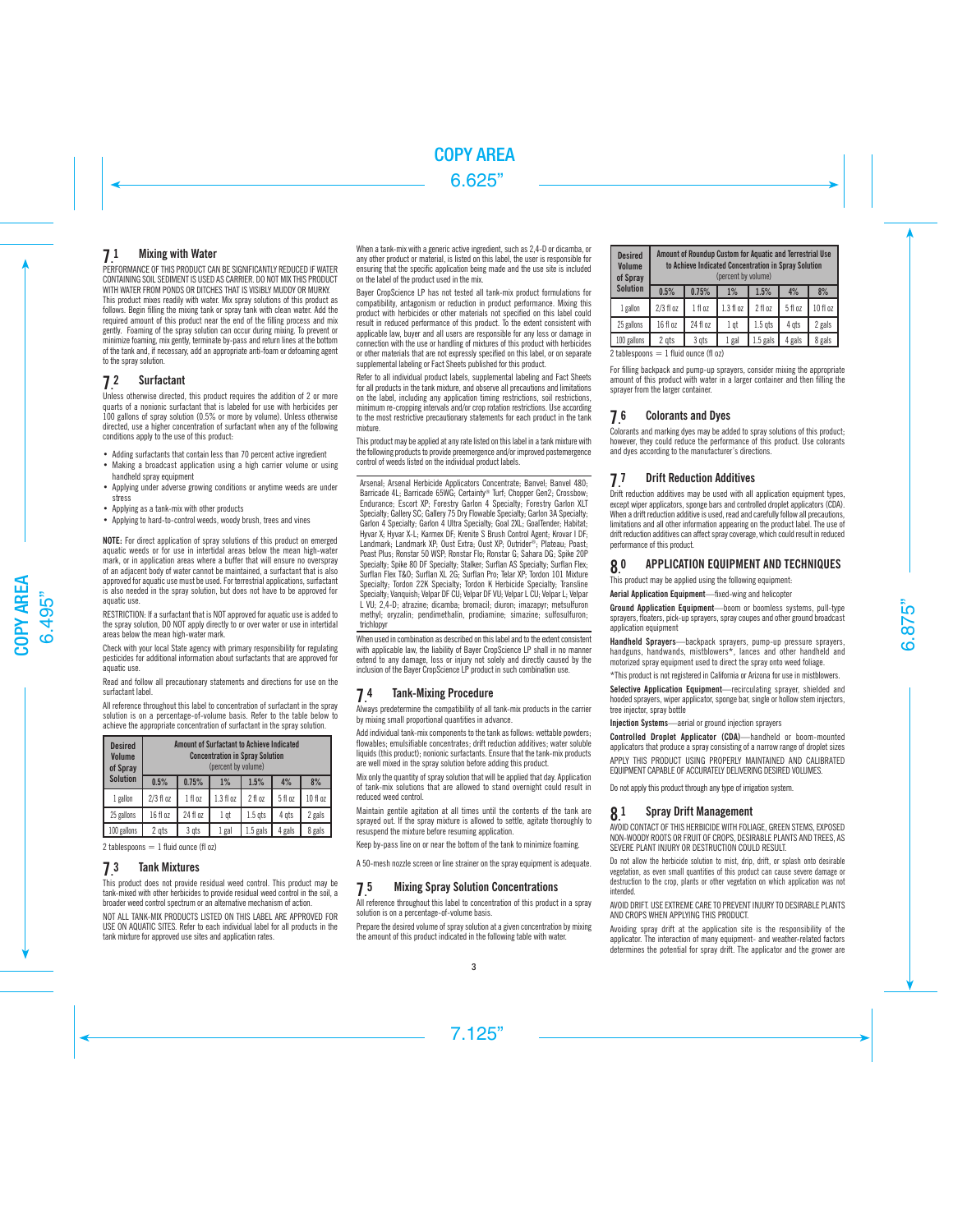responsible for considering all these factors when making decisions regarding the application of this product.

The likelihood of injury occurring as the result of spray drift while applying this product increases when winds are gusty, as wind velocity increases, when wind direction is constantly changing or when there are other meteorological conditions that favor spray drift. When spraying, avoid combinations of pressure and nozzle type that will result in splatter or generation of fine particles (mist) that are likely to drift.

TO PREVENT INJURY TO ADJACENT DESIRABLE VEGETATION, APPROPRIATE BUFFERS MUST BE MAINTAINED.

AVOID APPLYING THIS PRODUCT AT EXCESSIVE SPEED OR SPRAYER **PRESSURE** 

#### 8. **Aerial Application Equipment**

Unless otherwise prohibited, all broadcast applications of this product described on this label may be made using aerial application equipment where appropriate, provided that the applicator complies with the precautions and restrictions specified on this label and on separate supplemental labeling published for this product.

DO NOT APPLY THIS PRODUCT USING AERIAL APPLICATION EQUIPMENT EXCEPT UNDER CONDITIONS SPECIFIED ON THIS LABEL OR ON SEPARATELY PUBLISHED SUPPLEMENTAL LABELING FOR THIS PRODUCT.

FOR SPECIFIC USE INSTRUCTIONS, RESTRICTIONS AND REQUIREMENTS RELATED TO THE AERIAL APPLICATION OF THIS PRODUCT IN CALIFORNIA OR SPECIFIC COUNTIES THEREIN, REFER TO THE LIMITATIONS ON AERIAL APPLICATION IN THAT STATE OR COUNTY PRESENTED IN THIS SECTION.

Apply this product at the rate specified on this label in 3 to 25 gallons of water per acre, unless otherwise directed. Use a larger spray volume within this range where weeds, brush, trees and vines are dense or form multiple canopy layers.

Avoid direct application to any body of water.

Drift control reduction additives may be used.

Ensure uniform application. To avoid streaked, uneven or overlapped application, use appropriate marking devices.

### Aircraft Maintenance

Thoroughly wash aircraft, especially landing gear, after each day of spraying to remove residues of this product accumulated during spraying or from spills. PROLONGED EXPOSURE OF THIS PRODUCT TO UNCOATED STEEL SURFACES COULD RESULT IN CORROSION AND POSSIBLE FAILURE OF THE PART. LANDING GEAR IS MOST SUSCEPTIBLE. Maintaining an organic coating (paint) that meets aerospace specification MIL-C-38413 can help prevent corrosion.

### AERIAL SPRAY DRIFT MANAGEMENT

The following drift management requirements must be followed to minimize off-target drift movement during aerial application. These requirements do not apply to forestry applications.

- 1. The distance of the outermost nozzles on the boom must not exceed  $\frac{3}{4}$  the length of the wingspan or rotor.
- 2. Nozzles must always point backwards parallel with the air stream and never be pointed downwards more than 45 degrees. Where states have more stringent regulations, they must be followed.

# Importance of Droplet Size

The most effective way to reduce drift potential is to apply large droplets. The best drift management strategy is to apply the largest droplets that provide sufficient coverage and control. Applying larger droplets reduces drift potential, but will not prevent drift if the application is made improperly or under unfavorable environmental conditions, such as in windy, high temperature with low humidity, and/or inversion conditions as described below.

# Controlling Droplet Size

- Volume: Use high flow rate nozzles to apply the highest practical spray volume. Nozzles with the higher rated flows produce larger droplets.
- Pressure: Operate at a spray pressure towards the lower end of the range listed for the nozzle. Higher pressure reduces droplet size and does not

improve canopy penetration. When higher flow rates are needed, use higher flow rate nozzles instead of increasing pressure.

- Number of nozzles: Use the minimum number of nozzles that provides uniform coverage.
- Nozzle orientation: Orienting nozzles so that the spray is released backwards, parallel to the air stream, will produce larger droplets than other orientations. Significant deflection from the horizontal will reduce droplet size and increase drift potential.
- Nozzle type: Use a nozzle type that is designed for the intended application. With most nozzle types, narrower spray angles produce larger droplets. Consider using low-drift nozzles. Solid stream nozzles oriented straight back produce larger droplets than other nozzle types.
- **Boom length:** For some use patterns, reducing the effective boom length to less than ¾ of the wingspan or rotor length can further reduce drift without reducing swath width.
- Application height: Application must be made at a height of 10 feet or less above the top of the tallest plants, unless a greater height is required for aircraft safety. Making the application at the lowest height that is safe reduces the exposure of the droplets to evaporation and wind.

# Swath Adjustment

When an application is made in the presence of a crosswind, the swath will be displaced downwind. Therefore, on the upwind and downwind edges of the field, the applicator must compensate for this displacement by adjusting the path of the aircraft upwind. Increase the swath adjustment distance with increasing drift potential (higher wind, smaller droplets, etc.).

### **Wind**

Drift potential is lowest at wind speeds of between 2 and 10 miles per hour. However, many factors, including droplet size and equipment type, determine drift potential at any given wind speed. Avoid application when wind speeds are below 2 miles per hour due to variable wind direction and high inversion potential. NOTE: Local terrain can influence wind patterns. Every applicator must be familiar with local wind patterns and how they affect drift.

### Temperature and Humidity

When making an application in low relative humidity, set application equipment to produce larger droplets to compensate for evaporation. Droplet evaporation is most severe when conditions are both hot and dry.

# Temperature Inversions

Do not apply this product during a temperature inversion as drift potential is high under these conditions. Temperature inversions restrict vertical air mixing, which causes small droplets to remain suspended in a concentrated cloud. This cloud can move in unpredictable directions due to the light variable winds common during inversions. Temperature inversions are characterized by increasing temperatures with altitude and are common on nights with limited cloud cover and light to no wind. They begin to form as the sun sets and often continue into the morning. Their presence can be indicated by ground fog; however, if fog is not present, inversions can also be identified by the movement of smoke from a ground source or an aircraft smoke generator. Smoke that layers and moves laterally in a concentrated cloud (under low wind conditions) indicates an inversion, while smoke that moves upward and rapidly dissipates indicates good vertical air mixing.

# Sensitive Areas

Apply this product only when the potential for drift to adjacent sensitive non-target areas (e.g., residential areas, known habitat for threatened or endangered species, non-target crops) is minimal (e.g., when wind is blowing away from a sensitive area).

# State Specific Limitations on Aerial Application

# LIMITATIONS ON AERIAL APPLICATION IN CALIFORNIA ONLY

DO NOT apply this product using aerial application equipment in residential areas.

AVOID DRIFT – DO NOT APPLY WHEN WINDS ARE GUSTY OR UNDER ANY OTHER CONDITION THAT FAVORS DRIFT. DRIFT OF THIS PRODUCT ONTO ANY VEGETATION TO WHICH APPLICATION WAS NOT INTENDED CAN CAUSE DAMAGE. TO PREVENT INJURY TO ADJACENT DESIRABLE VEGETATION, USE PROPER AERIAL APPLICATION EQUIPMENT FITTED WITH APPROPRIATE NOZZLES AND MAINTAIN ADEQAUATE BUFFERS.

Follow the directions below when making an aerial application near non-target crops, desirable annual vegetation, or desirable perennial vegetation after bud break and before total leaf drop.

- 1. Do not apply this product within 100 feet of all desirable vegetation or non-target crops.
- 2. If winds are blowing up to 5 miles per hour TOWARD desirable vegetation or non-target crops, do not apply this product within 500 feet of the desirable vegetation or crops.
- 3. If winds are blowing between 5 and 10 miles per hour TOWARD desirable vegetation or non-target crops, a buffer zone greater than 500 feet might be needed to protect the desirable vegetation or crops.
- 4. Do not apply this product using aerial application equipment when winds are blowing in excess of 10 miles per hour.
- 5. Do not apply this product using aerial application equipment when inversion conditions exist.

When tank-mixing this product with 2,4-D, only 2,4-D amine formulations may be applied in California using aerial application equipment. Tank mixtures of this product with 2,4-D amine formulations may be applied by air in California on fallow fields and in reduced tillage systems and for pasture renovation applications only.

This product, when tank-mixed with dicamba, may not be applied by air in California.

# ADDITIONAL LIMITATIONS ON AERIAL APPLICATION IN FRESNO COUNTY, CALIFORNIA ONLY

Always read and follow the label directions and precautionary statements for all products used in the aerial application.

The following information applies only from February 15 through March 31 within the following boundaries of Fresno County, California:

> North: Fresno County line South: Fresno County line East: State Highway 99 West: Fresno County line

Observe the following directions to minimize off-site movement during aerial application of this product. Minimization of off-site movement is the responsibility of the grower, Pest Control Advisor and aerial applicator.

# Written Directions

Written directions MUST be submitted by or on behalf of the applicator to the Fresno County Agricultural Commissioner 24 hours prior to the application. These written directions MUST state the proximity of surrounding crops and that conditions of each manufacturer's product label and this label have been satisfied.

# Aerial Applicator Training and Equipment

Aerial application of this product is limited to pilots who have successfully completed a Fresno County Agricultural Commissioner and California Department of Pesticide Regulation approved training program for aerial application of herbicides. All aircraft must be inspected, critiqued in flight and certified at a Fresno County Agricultural Commissioner approved fly-in. Test and calibrate spray equipment at intervals sufficient to ensure that proper rates of herbicides and adjuvants are being applied during commercial use. Applicator must document such calibrations and testing. Demonstration of performance at Fresno County Agricultural Commissioner approved fly-ins constitutes such documentation, or other written records showing calculations and measurements of flight and spray parameters acceptable to the Fresno County Agricultural Commissioner.

Applications at Night – Do not apply this product by air earlier than 30 minutes prior to sunrise and/or later than 30 minutes after sunset without prior permission from the Fresno County Agricultural Commissioner.

For additional information on the proper aerial application of this product in Fresno County, call (800) 332-3111.

#### 8. **Ground Application Equipment**

Apply this product at the appropriate rate as specified on this label in 3 to 40 gallons of water per acre when making a broadcast application using ground application equipment, unless otherwise directed on this label or on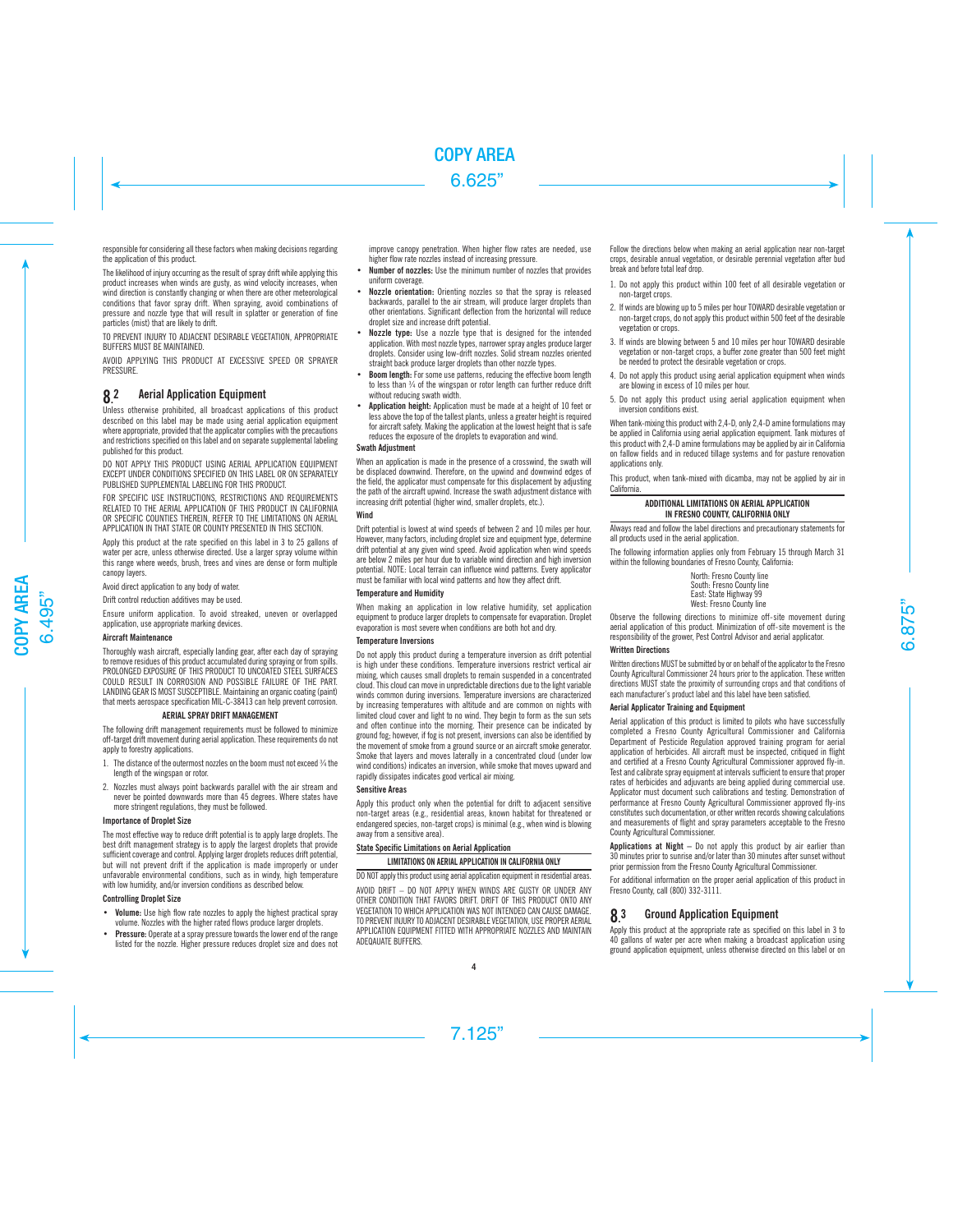separate supplemental labeling or Fact Sheets published for this product. As the weed density increases, increase the spray volume toward the upper end of this range to ensure complete coverage. Use nozzles that will avoid generating a fine mist. For enhanced results with ground application equipment, use flat-fan nozzles. Check spray pattern for uniform distribution of spray droplets.

#### 8. **Handheld Sprayers**

When using a handheld sprayer, apply spray solutions of this product uniformly and completely to the foliage of target weeds using a coarse droplet spectrum and a spray-to-wet technique; do not spray to the point of runoff. For the appropriate concentration of this product in the spray solution and timing of application to control specific weeds, woody brush, trees and vines, refer to the "WEEDS CONTROLLED" section of this label.

For control of annual weeds, make application when weeds are small and prior to seedhead or bud formation. For control of perennial weeds, woody brush, trees and vines, make application after flowering and before fall color and leaf drop.

When making a low-volume directed spray application to annual and perennial weeds, woody brush, trees and vines using a handheld sprayer, ensure that at least 50 to 75 percent of the foliage or the top one-half of each unwanted plant is sprayed. If a straight stream nozzle is used, start the application at the top of the targeted plant and spray from top to bottom in a lateral zig-zag motion. To ensure uniform and complete coverage, spray both sides of large or tall woody brush, trees and vines, or when foliage is thick and dense, or where there are multiple sprouts. For enhanced results on woody brush, trees and vines, apply to actively growing vegetation after full leaf expansion and flowering, prior to fall color and leaf drop.

The following table summarizes various methods of foliar application using a backpack sprayer with a spray-to-wet or low-volume directed spray technique and high-volume sprayer application using handheld application equipment for control or partial control of herbaceous weeds, woody brush, trees and vines listed in the "WEEDS CONTROLLED" section of this label.

| <b>Method of Application</b>            | <b>Spray Solution</b><br><b>Concentration</b> | <b>Spray Volume</b>       |
|-----------------------------------------|-----------------------------------------------|---------------------------|
| Handgun or Backpack<br>Sprayer          | $0.5$ to $1.5\%$ by volume                    | Spray-to-wet<br>technique |
| Low-Volume Directed<br>Spray (Backpack) | 4 to 8% by volume                             | 15 to 25<br>gallons/acre  |
| Modified High-Volume<br>Spray           | 1.5 to 3% by volume                           | 40 to 60<br>gallons/acre  |

Low-volume directed spray application with a backpack sprayer works best when applying to weeds and brush less than 10 feet tall. For taller weeds and brush, a high-volume handgun can be modified by reducing the nozzle size and spray pressure to produce a modified high-volume directed spray application.

#### **85 Selective Application Equipment**

Selective application equipment allows this product to be applied to weeds growing near a crop or other desirable vegetation without killing the desirable vegetation. Selective application equipment must be capable of preventing all contact of the herbicide solution with the desirable vegetation and operated without spray mist escape, leakage or dripping of the herbicide solution.

AVOID CONTACT OF THIS HERBICIDE WITH DESIRABLE VEGETATION. Contact of this product with desirable vegetation could result in unwanted plant damage or destruction. To the extent consistent with applicable law, such damage shall be the sole responsibility of the applicator.

This product may be diluted with water and applied using a recirculating sprayer, shielded sprayer, hooded sprayer, wiper applicator or sponge bar to weeds listed on this label growing in any aquatic or on any terrestrial non-food or non-feed crop site listed on this label, where feasible. This product may also be used with sprayers equipped with optical weed sensor technology. Other selective equipment that may be used to deliver or apply this product are single and hollow stem injectors, tree injectors, wiper applicators for cut stem and cut stump applications, and spray or squirt bottles for cut stem, cut stump and frill applications to control large stem weeds, brush, trees and vines listed on this label.

# Recirculating Sprayer

A recirculating sprayer directs the spray solution onto weeds growing above desirable vegetation, while spray solution that is not intercepted by weeds is collected and returned to the spray tank for reapplication. A recirculating sprayer may be used to apply spray solutions of this product to weeds listed on this label in any aquatic or on any terrestrial non-crop site described on this label.

# Shielded and Hooded Sprayers

A shielded sprayer directs the herbicide solution to the target weeds while protecting desirable vegetation from coming into contact with the herbicide spray with an impervious material or shield. Use nozzles that provide uniform coverage within the application area. Keep shields properly adjusted to protect desirable vegetation.

A hooded sprayer is a type of shielded sprayer where the spray pattern is fully enclosed, including the top, sides, front and back, thereby shielding desirable vegetation from the spray solution.

This product may be diluted with water and, unless otherwise directed, mixed with a surfactant and applied using a shielded or hooded sprayer to weeds listed on this label growing in any aquatic or on any terrestrial non-crop site listed on this label, where feasible, and between rows of plants (row middles) in any cropping system listed on this label.

Properly adjust the hood to protect desirable vegetation. Ensure that the hood is capable of completely enclosing the spray pattern. If necessary when applying around crops grown on raised beds, extend the front and rear flaps of the hooded sprayer downward to reach the ground in deep furrows.

A hooded sprayer must be configured and operated in a manner that minimizes bouncing and avoids raising the hood up off the ground surface at any time. If the hood is raised, spray particles can escape and come into contact with the crop or other desirable vegetation, causing damage to or destruction of the desirable vegetation. Avoid operating this equipment on rough or sloping terrain where the spray hood is likely to rise up off the ground surface.

Use hoods designed to minimize excessive dripping or runoff down the inside of the hood, such as a single, low pressure, low drift, flat-fan nozzle with an 80- to 95-degree spray angle positioned at the top center of the hood, with a spray volume of 20 to 30 gallons per acre.

The following procedures will help reduce the potential for injury to desirable vegetation when using a hooded sprayer:

- Operate the sprayer with the hood on the ground or skimming across the ground surface.
- Leave at least an 8-inch untreated strip over the drill row. (For example, if a crop row width is 38 inches, use a sprayer hood with a maximum width of 30 inches.)
- Operate at a ground speed no greater than 5 miles per hour to minimize bouncing of the hooded sprayer.
- Apply when wind speed is 10 miles per hour of less.
- Use low-drift nozzles that provide uniform coverage within the application area.

Injury to a crop or other desirable vegetation can occur when application is made to foliage of weeds that come into direct contact with the desirable vegetation. Do not apply this product when leaves of desirable vegetation are growing in direct contact with weeds. Droplets, mist, foam or splatter of the herbicide solution settling onto desirable vegetation can result in discoloration, stunting or destruction.

# **Winer Annlicator**

A wiper applicator is a device that physically wipes this product or solutions of this product directly onto the weed or cut stump. Any handheld device that is capable of physically wiping this product or solutions of this product directly onto the target weed or stump, such as a paint brush, may be used.

A mechanical wiper applicator, such as a rope wick or sponge bar that can be driven through a field over the top of a crop or other desirable vegetation to control weeds that are taller than the desirable vegetation, must be designed, maintained and operated to prevent the herbicide solution from coming into contact with desirable vegetation.

Wiper applicators may be used over the top of food or feed crops ONLY if specifically permitted for use over that crop by this label or by separately published supplemental labeling for this product.

When using a mechanical wiper applicator, adjust the height of the applicator to ensure adequate contact with the weeds and so that the wiper contact point is at least 2 inches above the crop or desirable vegetation. Enhanced results can be obtained when more of the weed is exposed to the herbicide solution and weeds are a minimum of 6 inches above the desirable vegetation. Weeds that do not come into contact with the herbicide solution will not be affected. Poor contact can occur when weeds are growing in dense clumps, when operating in areas of severe weed infestation, or when weed height varies dramatically. In these situations, more than one application of this product might be necessary.

Operate wiper applicators at a ground speed of no greater than 5 miles per hour. Performance in areas of heavy weed infestation can be improved by reducing speed, which will provide more time for re-saturation of the wiper with the herbicide solution and more contact time of the wiper with the weed. Enhanced results with a wiper applicator can be obtained when two applications are made traveling in opposite directions in the field.

# Keep wiper surfaces clean.

Droplets, mist, foam or splatter of the herbicide solution settling onto desirable vegetation can result in discoloration, stunting or destruction. Avoid leakage or dripping onto desirable vegetation. Be aware that on sloping ground the herbicide solution can migrate to one side, causing dripping on the lower end and drying of the wiper on the upper end of the applicator.

Do not apply this product using a wiper applicator when weeds are wet.

Add a nonionic surfactant to a concentration of 10 percent by volume of the total applicator solution (one gallon of surfactant for every 10 gallons of solution) for use in a wiper applicator. See the "MIXING" section of this label for more information on the use of surfactants.

For Rope Wick and Sponge Bar Applicators-apply solutions ranging from 33 to 75 percent of this product by volume in water.

For Panel Applicators-apply solutions ranging from 33 to 90 percent of this product by volume in water.

Mix only the amount of this product that will be used during a 1-day period, as reduced product performance can result from the use of solutions held in storage.

Clean wiper parts promptly after using this product by thoroughly flushing with water.

# Single and Hollow Stem Injectors

Control of certain weeds listed in the "WEEDS CONTROLLED" section can be obtained by injecting this concentrated product or solutions of this product directly in or onto the target weed. Ensure that the handheld injector being used for this application is capable of accurately delivering the volume specified on the label. When making stem injections, the combined total use of this product must not exceed 8 quarts per acre per year. At 5 milliliters of concentrated (undiluted) product per stem, 8 quarts will treat approximately 1500 stems per acre per year. The number of stems that can be treated per acre will vary depending on the injection volume and the concentration of this product in the application solution.

#### 8. **Injection Systems**

This product may be used in aerial and ground injection spray systems as a liquid concentrate or diluted prior to injecting into the spray stream. Do not mix this concentrated product with the undiluted concentrate of other products when using injection systems, unless otherwise directed. A non-ionic surfactant concentration of 0.5% or more in the spray stream is required for use of this product in injection systems.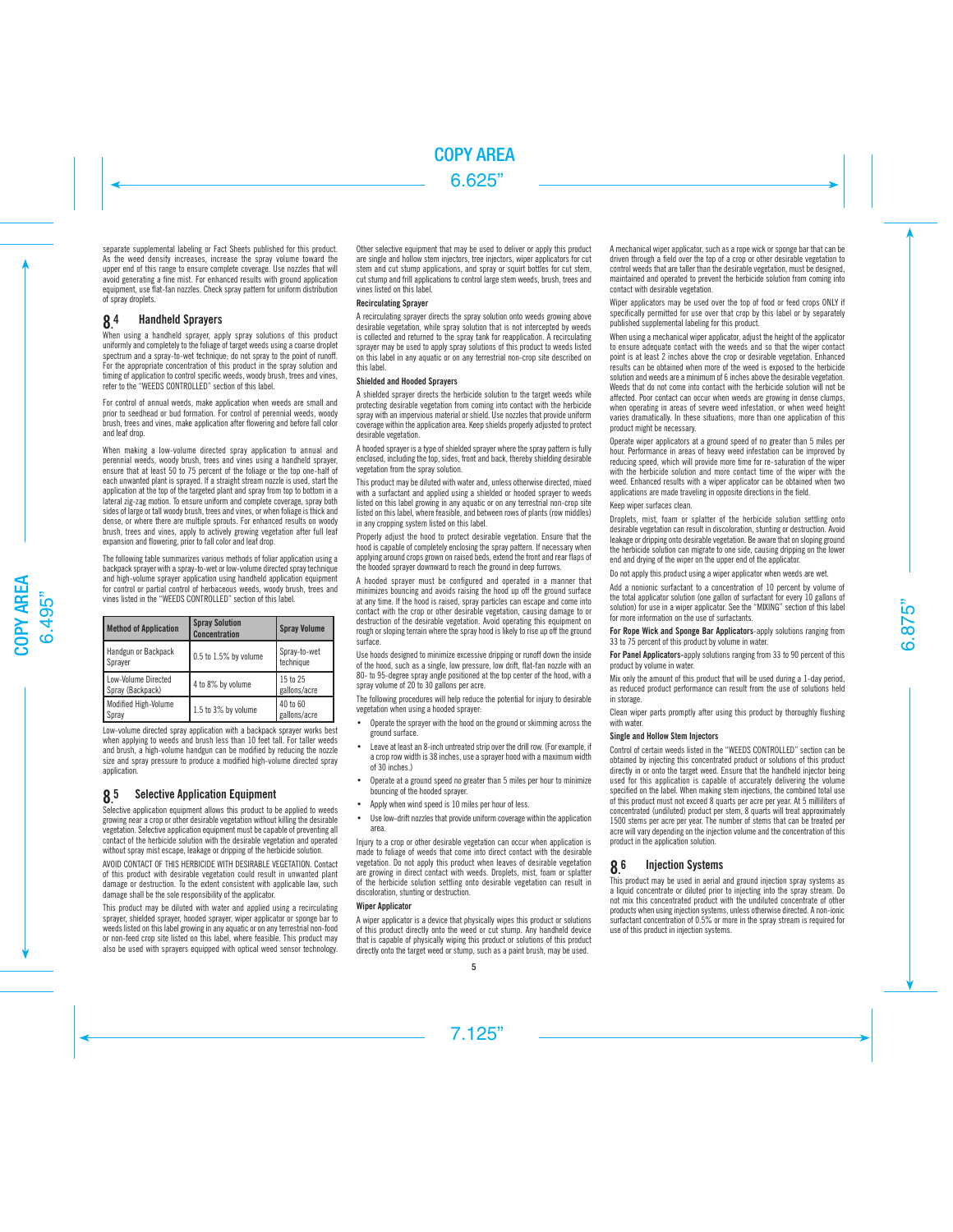#### 8. Controlled Droplet Applicator (CDA)

The amount of this product applied per acre using a controlled droplet applicator (CDA) must be no less than the rate specified on this label for application using conventional broadcast application equipment.

A controlled droplet applicator produces a spray pattern that is not easily visible. Use extreme care to avoid spray or drift from contacting the foliage or any other tissue of desirable vegetation, as plant damage or destruction could result.

#### 9. 0 AQUATIC AND TERRESTRIAL USE SITES

This product may be used according to the directions for use described on this label to control weeds, woody brush, trees and vines listed on this label growing in aquatic environments and on any terrestrial site described on this label.

#### 9. **Aquatic Sites**

This product may be used to control emerged weeds, brush, trees and vines in all flowing, non-flowing or transient bodies of fresh and brackish surface water. These bodies of water include lakes, rivers, streams, ponds, estuaries, rice levees, seeps, irrigation and drainage ditches, canals, reservoirs, wetlands and wastewater treatment facilities. This product may also be used to control weeds in intertidal areas below the mean high-water mark and on terrestrial sites where bodies of water may be present and a buffer that will ensure no overspray of the water cannot be maintained.

When applying spray solutions of this product in or near aquatic sites, a nonionic surfactant that is labeled for use with herbicides and approved for direct application to bodies of water must be used. See the "MIXING" section of this label for more information on the use of surfactants with this product.

Before using this product for aquatic weed control or for terrestrial weed control near aquatic sites, read the following information carefully.

- This product does not control plants that are completely submerged or have a majority of their foliage under water.
- There is no restriction on the use of water for irrigation, recreation or domestic purposes following direct application of this product to emerged aquatic plants.
- Consult your local State agency with primary responsibility for regulating pesticides, State fish and wildlife agency and/or water control authority before applying this product to vegetation growing in public waters to determine if a permit is required.
- Do not apply this product directly to water within 0.5 mile upstream of an active potable water intake in flowing water (i.e., river, stream, etc.) or within 0.5 mile of an active potable water intake in a standing body of water, such as a lake, pond or reservoir. To make aquatic applications around and within 0.5 mile of active potable water intakes, the water intake must be turned off for a minimum period of 48 hours after the application. The water intake may be turned on prior to 48 hours if the glyphosate level in the intake water is below 0.7 parts per million as determined by laboratory analysis. These aquatic applications may be made ONLY in those cases where there are alternative water sources or holding ponds that would permit the turning off of an active potable water intake for a minimum period of 48 hours after the application. This restriction does NOT apply to intermittent inadvertent overspray of water on terrestrial use sites.
- To achieve maximum weed control in dry ditches, apply this product within 1 day after water drawdown to ensure application to actively growing weeds and allow a minimum of 7 days after application before reintroduction of water
- Floating mats of vegetation could require more than one application of this product for control. Avoid washing this product off of foliage after application by boat backwash or rainfall within 4 hours of application. Wait a minimum of 24 hours before re-applying this product to the same vegetation.
- Application of this product to moving bodies of water must be made while traveling upstream to prevent concentration of this herbicide in the water.
- When making a bankside application, do not overlap more than 1 foot into open water.
- Do not apply this product to bodies of water where emerged weeds do not exist.
- If applying this product to more than 20 percent of the total area of a body of water, do not apply more than 3.75 quarts per acre in any single broadcast application. If applying to less than 20 percent of the total area of a body of water, any rate listed on this label may be applied. This single application rate restriction does not apply to stream crossings in utility rights-of-way.
- When emerged weed infestations cover the total surface area of an impounded waterbody, apply this product to the emerged vegetation in strips to help avoid oxygen depletion in the water due to decaying vegetation. Oxygen depletion in the water can result in increased fish mortality.

TANK MIXTURES: This product may be applied in a tank mixture with one or more of the following products for enhanced control of aquatic weeds, woody brush, trees and vines in aquatic sites, provided that the product used is labeled for aquatic use. Refer to the individual label of all products used in the tank mixture for approved uses and application rates. Always read and follow label directions for each product in the mix.

Clipper; Garlon 3A Specialty; Habitat; 2,4-D amine; imazapyr; flumioxazin; triclopyr

#### 9. **Terrestrial Sites**

This product may be used according to the directions for use described on this label to control weeds, woody brush, trees and vines listed on this label on any terrestrial site described on this label.

This product may be used to control weeds, woody brush, trees and vines on maintained landscapes, on improved and unimproved land, on lawns and turf and around ornamentals on industrial, commercial and residential sites, including airports, apartment complexes, chaparrals, ditch banks, driveways, dry ditches, dry canals, farmsteads, fencerows, forestry sites, golf courses, greenhouses, lumber yards, manufacturing sites, municipal sites, natural areas, nurseries, office complexes, ornamental beds, parks, parking areas, pastures, petroleum tank farms, pumping installations, railroads, rangeland, recreational areas, residential areas, roadsides, schools, shadehouses, sod and turfgrass seed farms, sports complexes, storage areas, substations, utility rights-of-way, utility sites, warehouse areas, wildlife food plots and wildlife management areas.

This product may be used for non-selective control of unwanted vegetation on any site listed on this label for trim-and-edge application around objects, including around building foundations, equipment storage areas and trees, and along and in fences, and to eliminate unwanted weeds growing in and around established shrub beds and ornamental plantings. This product may also be used for complete elimination of vegetation from a terrestrial site prior to planting ornamentals, flowers, or turfgrass (sod or seed), and prior to land development, including prior to beginning construction projects or the laying of asphalt or other road material. Application of this product may be repeated, as needed, to maintain bare ground, up to a total application of 8 quarts per acre per year.

This product may be used for establishment and maintenance of fuel breaks, for establishing fire perimeters and black lines, along fire roads and to facilitate prescribed burning practices on any site described on this label.

This product may also be used for weed control or growth regulation on Christmas tree farms, citrus orchards, farmsteads, production nurseries, sugarcane fields, sod farms and turfgrass seed farms.

This product requires the addition of a nonionic surfactant to the spray solution labeled for herbicide application. See the "MIXING" section of this label for more information on the use of surfactants with this product.

Unless otherwise directed, application of this product may be made according to the directions for use in the sections that follow on any of these sites using any method of application described on this label to control any weeds, woody brush, trees and vines listed in the "WEEDS CONTROLLED" section of this label.

### 10. ADDITIONAL SITE MANAGEMENT INFORMATION

The following sections contain additional use information specifically related to certain use sites. Unless otherwise directed, any application of this product described in the "WEEDS CONTROLLED" section or any other section of this label may be made on the use sites described in the sections that follow, where applicable, using any method of application described on this label that is appropriate.

### 10. 1 Forestry, Hardwood and Christmas Tree Site Management

This product may be used for control or partial control of woody brush, trees and herbaceous weeds on any tree site, including forestry settings, Christmas tree plantations, and silvicultural and production nursery sties, using any method of application listed on this label. See the "WEEDS CONTROLLED" section of this label for application rates and specific use directions.

Unless otherwise directed, this product requires a nonionic surfactant that is labeled for the intended use on the site of application to be added to the spray mixture. Use of this product without a surfactant will result in reduced performance. See the "MIXING" section of this label for more information on the use of surfactants with this product.

IMPORTANT: SOME SURFACTANTS CAN CAUSE TREE INJURY WHEN DIRECTLY APPLIED TO SOME SPECIES. READ AND FULLY UNDERSTAND ALL APPROVED USES, PRECAUTIONS AND LIMITATIONS OF THE SURFACTANT BEFORE USING.

# Weed Management, Site Preparation

This product may be used to control or partially control undesirable woody brush, trees, vines and herbaceous weeds listed on this label for preparing sites prior to planting any tree species, including Christmas trees, eucalyptus trees and hybrid tree cultivars, and for controlling weeds around established trees, for the release of conifer and hardwood trees, establishing wildlife openings and maintaining roads on any tree site.

TANK MIXTURES: This product may be applied in a tank-mix with the products listed in this section to increase the spectrum of vegetation controlled. Any application rate of this product listed on this label may be used in a tankmix with the following products for tree site management, including site preparation, provided that the product is labeled for the use on the site of application and prior to planting the desired species. Refer to the individual label of all products used in the tank mixture for approved uses and application rates. Read and follow all directions for use and precautions for each product used, including planting interval restrictions, if any. Use this product according to the most restrictive precautionary statements of any product in the mix.

Arsenal; Arsenal Herbicide Applicators Concentrate; Chopper; Chopper GEN2; Escort XP; Forestry Garlon 4 Specialty; Forestry Garlon XRT Specialty; Garlon 3A Specialty; Garlon 4 Specialty; Garlon 4 Ultra Specialty; Landmark; Landmark XP; Oust Extra; Oust XP; imazapyr; metsulfuron methyl; sulfometuron methyl; triclopyr

For control of herbaceous weeds, apply these tank-mix products at the lower end of the application rate range specified on the product label. For control or partial control of dense stands or for hard-to-control woody brush, trees and vines, apply these products at a rate or spray solution concentration towards the higher end of the given range.

# Conifer Release, Mid-Rotation Conifer Release, Hardwood Release, Timber Stand Improvement

This product may be applied as a directed spray using a handheld sprayer or using any selective application equipment described on this label to control woody and herbaceous weeds and other undesirable understory vegetation below the tree crop canopy in conifer plantations, hardwood sites, Christmas tree plantations and silvicultural and ornamental nurseries to facilitate the release and growth of conifer and hardwood trees.

This product may also be applied using ground broadcast equipment or as a directed spray application for mid-rotation release under the canopy of pines, other conifers and hardwoods.

PRECAUTIONS: Avoid contact of spray drift, mist or drips with foliage, green bark or non-woody surface roots of desirable plant species. Use application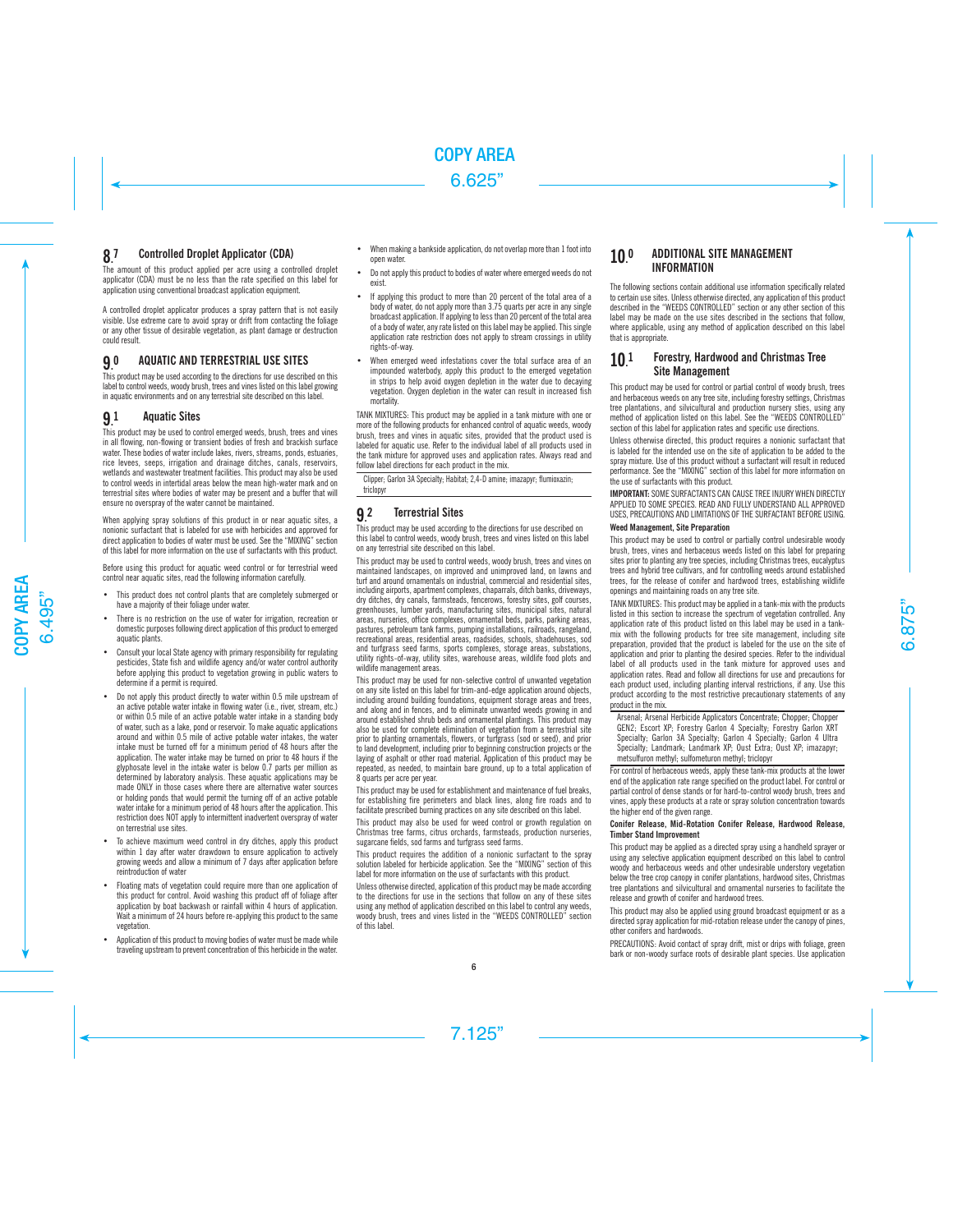techniques that prevent or minimize contact of this product with foliage of desired trees or other plants through direct contact or off-target spray movement.

# Conifer Release – Broadcast Application

This product may be broadly applied over the top of conifer tree species listed in this section after formation of final conifer resting buds in the fall or prior to initial bud swelling in the spring for control, partial control or suppression of herbaceous weeds and hardwoods listed in the "WEEDS CONTROLLED" section of this label to facilitate the release of these tree species in a forestry, plantation or nursery setting. Unless otherwise directed, make this application only where conifers have been established for a minimum of one growing season.

PRECAUTIONS: Conifer injury can occur when this product is applied at rates higher than prescribed on this label, where spray applications overlap, if application is made when conifers are actively growing, or when they are growing under stress from drought, flood, improper planting or insect, animal or disease damage.

# Conifer Release Outside the Southeastern United States

For release of the following conifer species growing for a minimum of one growing season in most areas outside the southeastern United States, apply 24 to 48 fluid ounces of this product per acre as a broadcast application over the top of the conifer trees.

- Douglas Fir Pines\*
- Fir species California redwood
- 
- Hemlock Spruce

*\* Includes all species except loblolly pine, longleaf pine, shortleaf pine or slash pine.*

Apply 24 to 40 fluid ounces of this product for release of Douglas fir, pine and spruce that have been established for only one growing season (except in California).

For release of spruce (*Picea spp.*) in Maine, Michigan, Minnesota, New Hampshire and Wisconsin, up to 2.25 quarts of this product may be applied after formation of final resting buds in the fall for control of woody brush and tree species.

PRECAUTIONS: Ensure that the conifers are well hardened off before application of this product. Some nonionic surfactants can cause tree injury when broadly applied over the top of hemlock and California redwood and in mixed conifer stands. Test the nonionic surfactant to be used for tree safety before using.

# Conifer Release in the Southeastern United States

For release of the following conifer species established for more than one growing season in the southeastern United States, apply 36 to 60 fluid ounces of this product per acre in the fall as a broadcast application over the top of the trees. For release of these species after only one growing season, apply only 24 fluid ounces of this product per acre.

| • Eastern white pine | • Shortleaf pine |
|----------------------|------------------|
| • Loblolly pine      | • Slash pine     |

- Longleaf pine Virginia pine
- TANK MIXTURES: This product may be applied for conifer release in a tank-mix

with the following products to provide a broader spectrum of postemergence weed control and for residual control of weeds listed on the label of those products. Only apply these tank mixtures over the top of conifer species that are approved for this use for all products in the mix. Refer to the individual product labels for approved uses and application rates. Read and follow all directions for use and precautions for each product used. Use this product according to the most restrictive precautionary statements of any product in the mixture.

Arsenal; Arsenal Herbicide Applicators Concentrate; Oust Extra; Oust XP; atrazine; imazapyr; metsulfuron methyl; sulfometuron methyl

For release of Douglas fir established for a minimum of one growing season prior to bud swell in early spring, apply 24 fluid ounces of this product in a tank-mix with an appropriate rate of atrazine. Do not add surfactant for this application.

For herbaceous release of loblolly pine, Virginia pine and longleaf pine in the spring and early summer, apply 12 to 18 fluid ounces of this product per acre in a tank-mix with an appropriate rate of Oust Extra or Oust XP.

# Late-Summer and Fall after Resting Bud Formation

For release of jack pine, white pine and white spruce, apply 24 to 48 fluid ounces of this product per acre in a tank-mix with an appropriate rate of Oust Extra or Oust XP that will not harm these conifer species.

For release of Douglas fir, apply 24 to 36 fluid ounces of this product per acre in a tank-mix with an appropriate rate of Arsenal or Arsenal Herbicide Applicators Concentrate.

For release of balsam fir and red spruce, apply 48 fluid ounces of this product per acre in a tank-mix with an appropriate rate of Arsenal or Arsenal Herbicide Applicators Concentrate

#### $10<sup>2</sup>$ 2 Native and Wildlife Habitat Management

This product may be used to control exotic and other undesirable vegetation in wildlife habitat and natural areas, including riparian and estuarine areas, rangeland, and wildlife refuges. Application may be made to allow recovery of native plant species or prior to planting desirable native species, and for similar broad-spectrum vegetation control. Spot treatment, cut stump, cut stem, stem injection, wiper applicator and all other methods of application listed on this label may be used to selectively remove unwanted plants for habitat management and enhancement.

This product may also be used to eliminate annual and perennial weeds prior to planting wildlife food plots. Any wildlife food species may be planted after applying this product or native species may be allowed to repopulate the area naturally. If tillage is needed to prepare a seedbed, wait a minimum of 7 days after application before tilling to allow translocation of this product into underground plant parts.

### 10. **Ornamental and Production Nursery** Management

All uses of this product described on this label may be used in a plant nursery setting using any method of application described.

This product may be used to clear an area of unwanted vegetation prior to planting any ornamental plant, tree, shrub or other plants.

This product may also be used to control weeds growing around established woody ornamental species, such as arborvitae, azalea, boxwood, crabapple, eucalyptus, euonymus, fir, Douglas fir, jojoba, hollies, lilac, magnolia, maple, oak, poplar, privet, pine, spruce and yew. This product may also be used to trim and edge around potted plants and other objects in a plant nursery.

PRECAUTIONS: Protect desirable plants from the spray solution using shields or coverings made of waterproof material. Take care to avoid contact of spray, drift or mist with foliage, green stems or immature bark of established ornamental species.

# Greenhouse/Shadehouse

This product may be used to control weeds growing in and around greenhouses and shadehouses.

RESTRICTIONS: Desirable vegetation must not be present during application in a greenhouse. Turn air circulation fans off before applying this product inside a greenhouse or shadehouse and leave them off until the application solution has dried.

### 10. Commercial, Residential and Recreational Area Management

All applications of this product described on this label may be used on commercial, residential and recreational areas, including parks, schools and athletic fields, using any method of application described on this label, including spot treatment of unwanted vegetation, trim-and-edge application around trees, fences, walking paths, buildings, sidewalks, nature trails and other objects in these areas, to eliminate unwanted weeds growing in established shrub and ornamental beds, for turf management and renovation, and to eliminate vegetation from a site prior to development, including prior

to planting an area to ornamentals, flowers or turfgrass (sod or seed), or beginning construction projects.

#### 10. 5 Pasture Management

The use of this product in pastures includes use on bahiagrass, bermudagrass, bluegrass, brome, fescue, guineagrass, kikuyugrass, orchardgrass, pangola grass, ryegrass, Timothy, and wheatgrass.

# Preplant, Preemergence, Pasture Renovation

This product may be applied prior to planting or emergence of forage or perennial grasses. Refer to the "WEEDS CONTROLLED" section of this label for application rates of this product for control of specific weeds.

RESTRICTIONS: If the total application rate of this product is 2.25 quarts per acre or less, no waiting period between application and feeding or livestock grazing is required. If the rate is greater than 2.25 quarts per acre, remove domestic livestock before application and wait a minimum of 8 weeks after application before grazing or harvesting.

# Spot Treatment, Wiper Applicator

This product may be applied in pastures as a spot treatment or over the top of desirable grasses using a wiper applicator to control taller growing weeds. For enhanced weed control, remove domestic livestock before application to allow for sufficient plant growth and wait a minimum of 7 days after application before grazing livestock or harvesting for feed. See additional instructions on the use of wiper applicators in the "APPLICATION EQUIPMENT AND TECHNIQUES" section of this label.

RESTRICTIONS: For spot treatment or use with a wiper applicator at rates of 2.25 quarts per acre or less, this product may be applied over the entire pasture or any portion of it. At rates greater than 2.25 quarts per acre, this product may be applied over no more than 10 percent of the total pasture at any one time. Application may be repeated in the same area at 30-day intervals.

# Weed Suppression in Dormant Pastures

This product may be applied in dormant pastures to suppress competitive growth and seed production of annual weeds and other undesirable vegetation. Apply 9 to 12 fluid ounces of this product per acre using broadcast application equipment on pastures in late-fall after desirable perennial grasses have reached dormancy or in late-winter before desirable perennial grasses break dormancy and initiate green growth.

PRECAUTIONS: Higher application rates may be used for hard-to-control weeds; however, higher rates can cause stand reduction. Some stunting of perennial grasses can occur if broadcast application is made when they are not dormant.

RESTRICTIONS: No waiting period is required between application and grazing or harvesting for feed. Do not apply more than 2.25 quarts of this product per acre per year onto pasture grasses except for renovation. If reseeding is needed due to severe stand reduction, no waiting period is required after application of this product before seeding the pasture grasses listed at the beginning of this section; for all other pasture grasses, wait a minimum of 30 days after application before seeding.

#### 10. 6 Railroad Management

All uses of this product described in the "WEEDS CONTROLLED" or any other section of this label may be used on railroad sites using any method of application described.

This product requires a nonionic surfactant that is labeled for the intended use on the site of application to be added to the spray mixture. If application is to be made where aquatic sites might be directly sprayed or inadvertently oversprayed, the surfactant must be labeled for aquatic use. Use of this product without a surfactant will result in reduced performance. See the "MIXING" section of this label for more information on the use of surfactants with this product.

Application of this product along railroad rights-of-way may be made in up to 80 gallons of spray solution per acre.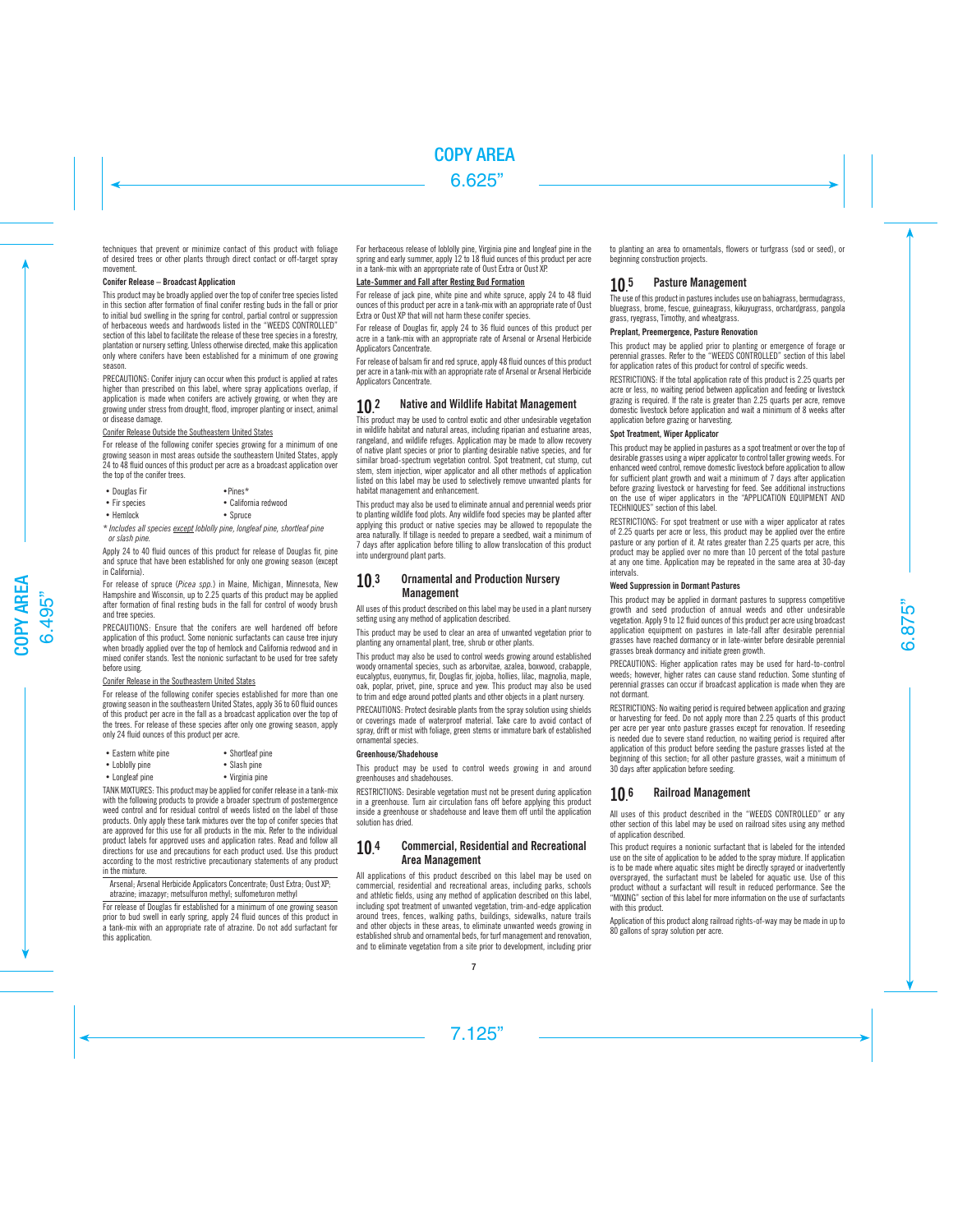## Bare Ground, Ballast and Shoulders, Crossings, Spot Treatment

This product may be used to maintain bare ground on railroad ballast and shoulders and reduce the need for mowing and mechanical brush removal along railroad rights-of-way. Application of this product may be repeated as weeds continue to emerge in order to maintain bare ground, up to a maximum total application rate of 8 quarts of this product per acre per year.

TANK MIXTURES: This product may be applied in a tank mixture with the following products for enhanced control of woody brush and trees for bare ground, ballast and shoulder, crossing and spot treatment applications, and other brush, tree and vine control on railroad sites, provided that the product used is labeled for these applications. Not all tank-mix products listed are labeled for aquatic use. Refer to the individual label of all products used in the tank mixture for approved uses and application rates. Always read and follow label directions for each product in the mix.

Arsenal: Arsenal Herbicide Applicators Concentrate: Chopper: Chopper Gen2: Escort XP; Forestry Garlon 4 Specialty; Forestry Garlon XRT Specialty; Garlon 3A Specialty; Garlon 4 Specialty; Garlon 4 Ultra Specialty; Habitat; Hyvar X; Hyvar X-L; Krovar I DF; Oust Extra; Oust XP; Outrider®; Princep 4L; Princep Caliber 90; Princep Liquid; Sahara DG; Scythe; Stalker; Spike 20P Specialty; Spike 80DF Specialty; Telar XP; Transline Specialty; Velpar DF CU; Velpar DF VU; Velpar L; Velpar L CU; Velpar L VU; Vastlan Specialty; 2,4-D; atrazine; bromacil; chlorsulfuron; clopyralid; dicamba; diquat; diuron; hexazinone; imazapyr; metsulfuron methyl; pelargonic acid; simazine; sulfometuron methyl; sulfosulfuron; tebuthiuron; triclopyr

### Brush, Tree and Vine Control

This product may be used to control woody brush, trees and vines along railroad rights-of-way. Apply 3 to 8 quarts of this product per acre in up to 80 gallons of spray solution containing 0.5% or more by volume of a nonionic surfactant as a broadcast application using either a boom or boomless sprayer. Apply a 0.75- to 1.5-percent solution of this product when using high-volume application equipment with a spray-to-wet technique, or a 4- to 8-percent solution when using low-volume directed spray for spot treatment.

TANK MIXTURES: This product may be applied in a tank-mix with one or more of the following products for enhanced control of woody brush, trees and vines along railroad rights-of-way, provided that the product is labeled for use on these sites. Refer to the individual product label for approved sites and application rates.

Arsenal: Arsenal Herbicide Applicator's Concentrate: Chopper: Chopper Gen2: Escort XP; Forestry Garlon 4 Specialty; Forestry Garlon XRT Specialty; Garlon 3A Specialty; Garlon 4 Specialty; Garlon 4 Ultra Specialty; Habitat; Krenite S Brush Control Agent; Stalker; Telar XP; Tordon 101 Mixture Specialty; Tordon 22K Specialty; Tordon K Herbicide Specialty; Transline Specialty; Vanquish; Velpar DF CU; Velpar DF VU; Velpar L; Velpar L CU; Velpar L VU; Vastlan Specialty; chlorsulfuron; clopyralid; dicamba; fosamine; hexazinone; imazapyr; metsulfuron methyl; picloram; triclopyr

# Weed Control in Dormant and Actively Growing Bermudagrass

This product may be used to control or partially control many annual and perennial weeds in dormant and actively growing bermudagrass along railroad rights-of-way. See the "WEEDS CONTROLLED" section of this label for directions for use of this product for weed control in grasses.

#### 10. 7 Rangeland Management

This product will control or suppress many annual weeds growing on perennial cool- and warm-season grass rangeland. Slight discoloration of the desirable grasses could occur, but will re-green and resume growing under moist soil conditions as effects of this product wear off.

Preventing seed production is critical to the control of invasive annual grassy weeds on rangeland. Yearly application of this product to eliminate invasive annual weeds before they produce seed will help eliminate viable weed seeds from the soil. Delay grazing of the area after application of this product to allow desirable perennials to grow, flower and re-seed the area.

*Bromus* Control: A broadcast application of 9 to 12 fluid ounces of this product per acre will control or suppress downy brome (*Bromus tectorum*), Japanese brome (*Bromus japonicus*), soft chess (*Bromus mollis*), cheatgrass (*Bromus secalinus*), cereal rye and jointed goatgrass on rangeland. For enhanced results, apply this product when most brome plants are in early-flower and before the plants, including seedheads, turn color. Allow for secondary weed flushes to occur after spring rains to further deplete the seed reserve in the soil and encourage perennial grass conversion on weedy sites. Apply this product in the fall in areas where spring moisture is normally limited and fall germination allows for good weed growth and weed seed depletion.

*Medusahead* Control: To control or suppress medusahead, apply 12 fluid ounces of this product per acre at the 3-leaf stage. Delaying application beyond this stage will result in reduced or unacceptable control. Controlled burning prior to application of this product will eliminate the thatch layer produced by slowly decaying culms. Allow new weed growth to occur before applying this product after a burn. Repeat this application annually to eliminate medusahead seeds in the soil and allow desirable perennial grasses to repopulate the area.

RESTRICTIONS: Do not apply more than 2.25 quarts of this product per acre per year on rangeland. Do not use ammonium sulfate when applying this product on rangeland grasses. No waiting period between application of this product and feeding or livestock grazing is required.

#### 10. 8 Roadside Management

All uses of this product described on this label may be used for weed management along roadways, including weed control in dormant and active bermudagrass and bahiagrass, weed control along shoulders and under and around guardrails, signposts and other objects along the road, using any method of application described on this label. If applying this product in areas where the spray solution could inadvertently overspray a body of surface water, a non-ionic surfactant approved for aquatic use must be used. See the "MIXING" section of this label for more information on the use of surfactants with this product.

TANK MIXTURES: This product may be tank-mixed with the following products for shoulder, guardrail, spot treatment and maintaining bare ground applications, provided that the product used is labeled for use on these sites. Not all tank-mix products listed are labeled for aquatic use. Refer to the individual product labels for approved uses and application rates.

AAtrex 4L; AAtrex Nine-O; Banvel; Barricade 65WG; Chonner; Chonner Gen2; Crossbow; Direx 4L; Escort XP; Endurance; Formula 40; Gallery 75 Dry Flowable Specialty: Gallery SC; Garlon 4: Garlon XRT; Hyvar X; Karmex DF; Krenite S Brush Control Agent; Krovar I DF; Landmark; Landmark XP; Oust Extra; Oust XP; Outrider®; Pendulum 3.3 EC; Pendulum AquaCap; Pendimax 3.3; Plateau; Poast; Poast Plus; Princep 4L; Ronstar 50 WSP; Ronstar Flo; Ronstar G; Sahara DG; Surflan AS Specialty; Surflan Flex; Surflan Flex T&O; Surflan Pro; Surflan XL 2G; Telar XP; Tordon K; Vanquish; Vastlan Specialty; Velpar DF CU; Velpar DF VU; Velpar L; Velpar L CU; Velpar L VU; Weedar 64; 2,4-D; atrazine; bromacil; chlorsulfuron; clopyralid; dicamba; diuron; fosamine; hexazinone; imazapic; imazapyr; metsulfuron methyl; oryzalin; oxadiazon; pendimethalin; picloram; prodiamine; simazine; sulfometuron; sulfosulfuron; triclopyr

#### 10 9 9 Utility Management

This product may be used along electrical power, pipeline and telephone rights-of-way, and on all sites associated with these utility rights-of-way, including substations, access roads and railroads, and along similar rightsof-way that run in conjunction with utilities, for spot treatment of unwanted vegetation, side-trimming, trim-and-edge application around objects, weed control prior to planting a utility site to ornamentals, flowers or turfgrass (sod or seed), turf management, to eliminate unwanted weeds growing in established shrub or ornamental beds, to prepare or establishing wildlife openings and for eliminating vegetation prior to beginning construction projects. Application of this product may be repeated as needed to maintain bare ground as weeds continue to emerge, up to a maximum application rate of 8 quarts per acre per year.

TANK MIXTURES: This product may be tank-mixed with the following products for use on utility sites, provided that the product is labeled for use on these sites. Not all tank-mix products listed are labeled for aquatic use. Refer to the individual product label for approved uses and application rates. For control of herbaceous weeds, use a lower application rate or spray solution

concentration within the given ranges for these tank-mix products and increase the rate or concentration toward the higher end of the ranges for control of dense stands or hard-to-control woody brush, trees and vines.

AAtrex 4L; AAtrex Nine-O; Arsenal Herbicide Applicators Concentrate; Endurance; Escort XP; Forestry Garlon 4 Specialty; Forestry Garlon XLT Specialty; Garlon 3A Specialty; Garlon 4 Specialty; Garlon 4 Ultra Specialty; Hyvar XL; Krenite S Brush Control Agent; Krovar I DF; Oust Extra; Oust XP; Outrider®; Plateau; Sahara DG; Surflan AS Agricultural; Surflan AS Specialty; Surflan Flex; Surflan Flex T&O; Surflan XL 2G; Telar XP; Transline Specialty; Vanquish; Velpar DF CU; Velpar DF VU; Velpar L; Velpar L CU; Velpar L VU; Vastlan Specialty; Weedar 64; 2,4-D; atrazine; bromacil; chlorsulfuron; clopyralid; dicamba; diuron; fosamine; hexazinone; imazapic; imazapyr; metsulfuron methyl; oryzalin; pendimethalin; prodiamine; simazine; sulfometuron methyl; sulfosulfuron; triclopyr

Ensure that the Garlon product is thoroughly mixed with water according to label directions before adding this product to the spray mixture. Maintain continuous agitation when adding this product in order to avoid tank-mix compatibility problems.

For enhanced results with side-trimming, apply this product in a tank-mix with one of the Garlon products listed above.

#### 11. 0 CROP USES

#### 11. **Tree, Vine and Shrub Crops**

THIS SECTION PROVIDES DIRECTIONS FOR USE THAT APPLY TO ALL TREE, VINE AND SHRUB CROPS LISTED IN THE FOLLOWING SECTIONS. SEE THE INDIVIDUAL CROP SECTIONS FOR SPECIFIC DIRECTIONS FOR USE, PREHARVEST INTERVALS, PRECAUTIONS AND RESTRICTIONS.

TYPES OF APPLICATION: Preplant (site preparation); Broadcast Spray, Selective Equipment (shielded sprayer, wiper applicator), Directed Spray and Spot Treatment in Middles (between rows of trees, vines or bushes) and Strips (within rows of trees, vines or bushes); Site Weed Control; Perennial Grass Suppression; Cut Stump Application

USE INSTRUCTIONS: Unless specifically prohibited in the individual crop sections that follow, this product may be applied using a boom sprayer, controlled droplet applicator (CDA), shielded sprayer, wiper applicator, handheld or backpack sprayer, lance or orchard gun, in middles (between rows of trees, vines or bushes) and strips (within rows of trees, vines or bushes), for weed control or perennial grass suppression in established tree fruit and nut groves, orchards and vineyards. It may also be used for site preparation prior to planting or transplanting these crops.

Apply 12 fluid ounces to 4 quarts of this product per acre as directed in the "WEEDS CONTROLLED" section of this label. Use a higher application rate within a given range when weeds are stressed, growing in dense populations or greater than 12 inches tall. Application may be repeated as needed up to a maximum of 8 quarts of this product per acre per year. See the "PRODUCT INFORMATION" section of this label for more information on Maximum Application Rates.

PRECAUTIONS: Use extreme care to avoid contact of this herbicide solution, spray, drift or mist with foliage or green bark of trunk, branches, suckers, fruit or other parts of desirable trees, canes and vines. Avoid application when recent pruning wounds or other mechanical injury have occurred. Contact of this product with other than matured brown bark could result in serious crop damage or destruction. Only shielded or directed sprayers may be used in crops where potential for crop contact is high, and then only where there is sufficient clearance. For application in strips (within rows of trees), only selective equipment (directed sprayer, hooded sprayer, shielded sprayer or wiper applicator) may be used in order to minimize the potential for overspray or drift of this product onto the crop. For berry crops, hooded sprayers must be fully enclosed including top, sides, front and back. Only wiper applicators or shielded sprayers capable of preventing all contact of this product with the crop may be used. See additional use instructions and precautions in the "APPLICATION EQUIPMENT AND TECHNIQUES" section of this label.

RESTRICTIONS: Allow a minimum of 3 days between application of this product and transplanting.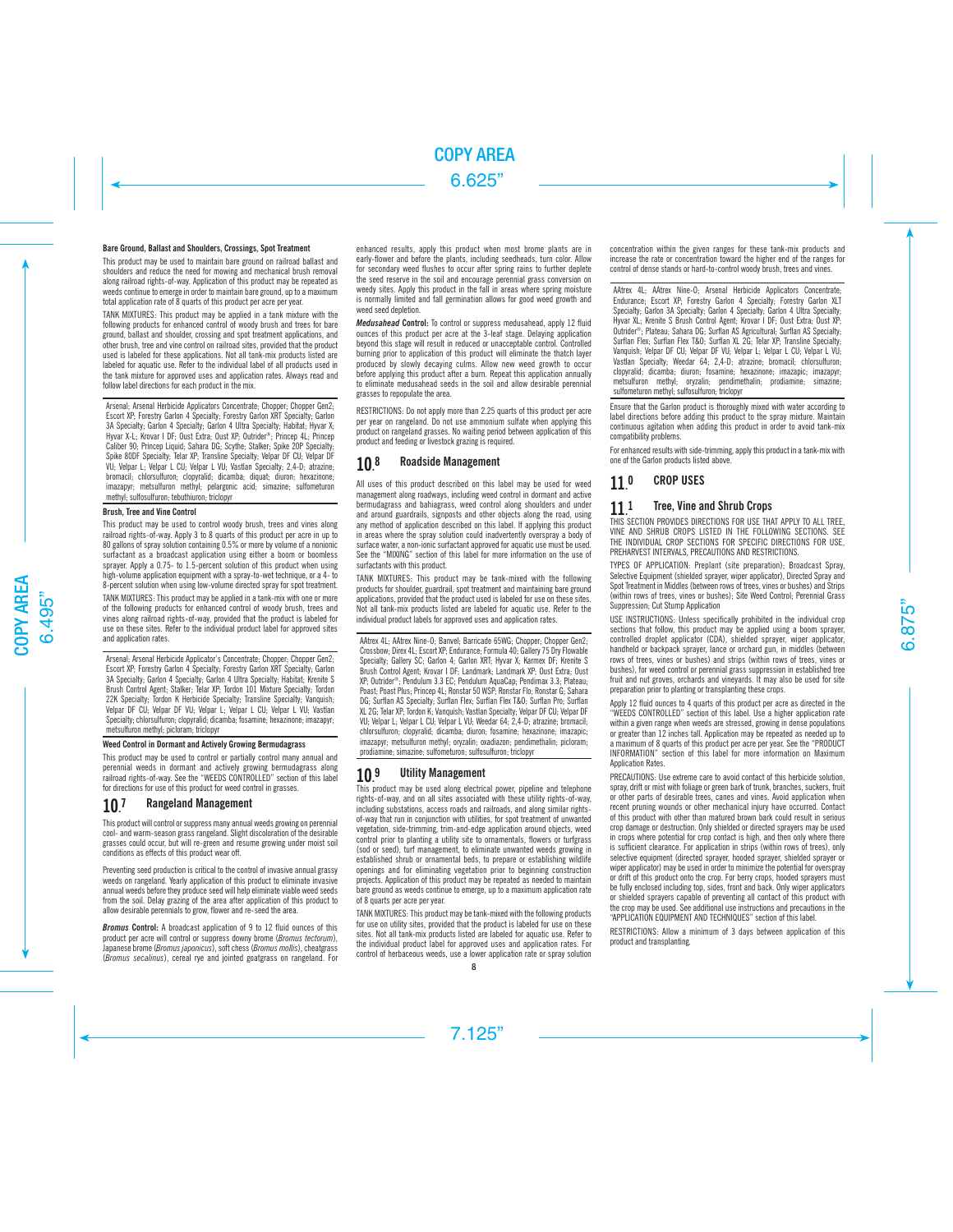# Middles (between rows)

USE INSTRUCTIONS: This product will control or suppress annual and perennial weeds and ground covers growing between rows of tree, vine and shrub crops listed on this label. If weeds are under drought stress, irrigate prior to application. Reduced weed control could result if weeds have been recently mowed at the time of application.

TANK MIXTURES: A tank mixture of this product with Goal 2XL may be applied for annual weed control between rows (middles) of a variety of tree, vine and shrub crops when weeds are stressed or growing in dense populations. Application of 12 to 24 fluid ounces of this product per acre plus an appropriate rate of Goal 2XL will control annual weeds with a maximum height or length of 6 inches, including crabgrass, common groundsel, junglerice, common lambsquarters, redroot pigweed, London rocket, common ryegrass, shepherd's-purse, annual sowthistle, filaree (suppression), horseweed/ marestail, stinging nettle and common purslane (suppression). This tankmix will also control common cheeseweed (malva) or hairy fleabane with a maximum height or length of 3 inches.

This product may also be applied to row middles in tank mixtures with the following products.

2,4-D; bromacil; clethodim; diuron; fluazifop-P-butyl; flumioxazin; glufosinateammonium; indaziflam; napropamide; norflurazon; oryzalin; oxyfluorfen; pendimethalin; penoxsulam; pyraflufen ethyl; rimsulfuron; saflufenacil; sethoxydim; simazine; thiazopyr

Alion; Chateau Herbicide SW; Devrinol 2-XT; Devrinol 50-DF; Devrinol 50-DF Ornamental; Devrinol DF-XT; Devrinol DF-XT Ornamental; Direx 4L; Dri-Clean; Fusilade II Turf & Ornamental; Fusilade DX; Goal 2XL; GoalTender; Karmex DF; Matrix FNV; Matrix SG; Orchard Master Broadleaf; Orchard Master CA; Pindar GT; Poast; Poast Plus; Prowl 3.3 EC; Prowl H2O; Princep 4L; Princep Caliber 90; Princep Liquid; Rely 280; Select; Select 2 EC; Select Max Herbicide with Inside Technology; Simazine 4L; Simazine 4L Flowable; Simazine 90DF; Simazine 90 WDG; Sim-Trol 4L; Sim-Trol DF; Solicam DF; Surflan AS Agricultural; Surflan AS Specialty; Surflan Flex; Surflan Flex T&O; Surflan XL 2G; Treevix Powered by Kixor; Venue; Visor Broadcrop

Ensure that the product used is labeled for application within the crop being grown. Read and follow label directions for all products in the tank mixture.

### Strips (within rows)

TANK MIXTURES: This product may be applied within rows of tree, vine and shrub crops in tank mixtures with the following products.

2,4-D; bromacil; clethodim; diuron; fluazifop-P-butyl; flumioxazin; glufosinateammonium; indaziflam; napropamide; norflurazon; oryzalin; oxyfluorfen; pendimethalin; penoxsulam; pyraflufen ethyl; rimsulfuron; saflufenacil; sethoxydim; simazine; thiazopyr

Alion; Chateau Herbicide SW; Devrinol 2-XT; Devrinol 50-DF; Devrinol 50-DF Ornamental; Devrinol DF-XT; Devrinol DF-XT Ornamental; Direx 4L; Dri-Clean; Fusilade II Turf & Ornamental Fusilade DX; Goal 2XL; GoalTender; Karmex DF; Matrix FNV; Matrix SG; Orchard Master Broadleaf; Orchard Master CA; Pindar GT; Poast; Poast Plus; Prowl 3.3 EC; Prowl H2O; Princep 4L; Princep Caliber 90; Princep Liquid; Rely 280; Select; Select 2 EC; Select Max Herbicide with Inside Technology; Simazine 4L; Simazine 4L Flowable; Simazine 90DF; Simazine 90 WDG; Sim-Trol 4L; Sim-Trol DF; Solicam DF; Surflan AS Agricultural; Surflan AS Specialty: Surflan Flex; Surflan Flex T&O; Surflan XL 2G; Treevix Powered by Kixor; Venue; Visor Broadcrop

Ensure that the product used is labeled for application within the crop being grown. Read and follow label directions for all products in the tank mixture.

RESTRICTIONS: Do not apply these tank mixtures in Puerto Rico.

# Perennial Grass Suppression

This product will suppress perennial grasses such as bahiagrass, bermudagrass, tall fescue, orchardgrass, Kentucky bluegrass and quackgrass that are grown as ground covers in tree, vine and shrub crops.

For suppression of tall fescue, fine fescue, orchardgrass and quackgrass, apply 6 fluid ounces of this product in 10 to 20 gallons of water per acre.

For suppression of Kentucky bluegrass covers, apply 4.5 fluid ounces of this product per acre. Do not add ammonium sulfate to the spray mix.

For enhanced results, mow cool-season grass covers in the spring to even their height and then apply this product 3 to 4 days after mowing.

For suppression of vegetative growth and seedhead inhibition of bahiagrass for approximately 45 days, apply 4.5 fluid ounces of this product in 10 to 25 gallons of water per acre 1 to 2 weeks after full green-up or after mowing to a uniform height of 3 to 4 inches prior to seedhead emergence. For suppression for up to 120 days, apply 3 fluid ounces of this product per acre. followed by an application of 1.5 to 3 fluid ounces per acre about 45 days later. Make no more than two applications per year.

For burndown of bermudagrass, apply 24 to 48 fluid ounces of this product in 3 to 20 gallons of water per acre. Make this application only if a reduction of the bermudagrass stand can be tolerated. When burndown is required prior to harvest, make the application a minimum of 21 days prior to harvest to allow sufficient time for burndown to occur.

For suppression of bermudagrass, apply 4.5 to 12 fluid ounces of this product per acre east of the Rocky Mountains and 12 fluid ounces west of the Rocky Mountains in a total spray volume of 3 to 20 gallons per acre no sooner than 1 to 2 weeks after full green-up. If the bermudagrass is mowed prior to application, maintain a minimum of 3 inches in height. Sequential applications may be made when re-growth occurs and bermudagrass injury and stand reduction can be tolerated. East of the Rocky Mountains, apply 4.5 to 7.5 fluid ounces of this product per acre under shaded conditions or where a lesser degree of suppression is desired.

#### Cut Stump Application

Application of this product to a freshly cut tree stump may be made during site preparation or site renovation to control regrowth and re-sprouting of stumps of many tree species, some of which are listed below.

Citrus Trees: Calamondin, Chironja, Citron, Citrus hybrids, Grapefruit, Kumquat, Lemon, Lime, Mandarin (Tangerine), Orange (all), Pummelo, Tangelo, Tangor

Fruit Trees: Apple, Apricot, Cherry (sweet, sour), Crabapple, Loquat, Mayhaw, Nectarine, Olive, Peach, Pear, Plum/Prune (all), Quince

Nut Trees: Almond, Beechnut, Brazil nut, Butternut, Cashew, Chestnut, Chinquapin, Filbert (hazelnut), Hickory nut, Macadamia, Pecan, Pistachio, Walnut (black, English)

USE INSTRUCTIONS: Cut the tree close to the soil surface and immediately apply a 50- to 100-percent (undiluted) solution of this product to the freshly cut surface using application equipment capable of covering the entire cambium. A delay in application could result in reduced performance. For enhanced results, cut the tree during period of active growth and full leaf expansion and apply this product.

PRECAUTIONS: DO NOT MAKE A CUT STUMP APPLICATION WHEN THE ROOTS OF ADJACENT DESIRABLE TREES MIGHT BE GRAFTED TO THE ROOTS OF THE CUT STUMP, AS INJURY COULD OCCUR IN ADJACENT TREES. Some sprouts, stems or trees can share a common root system. Adjacent trees having a similar age, height and spacing could be an indicator of a shared root system. Whether grafted or shared, injury is likely to occur to adjacent stems or trees when this product is applied to one or more trees sharing a common root system.

# 11.1.1 Citrus Fruit Crops

LABELED CROPS: All cultivars, varieties and/or hybrids of Calamondin; Chironja; Citron; Citrus Hybrids; Grapefruit (including Japanese summer); Kumquat; Lemon; Lime (including Australian desert lime, Australian finger lime, Australian round lime, Brown river finger lime, Mount white, New Guinea wild, Russell river, sweet, and Tahiti); Mandarin (including Mediterranean, Satsuma); Orange (all); Pummelo; Tangelo (ugli); Tangerine (Mandarin); Tangor; Uniq Fruit (ugli)

TYPES OF APPLICATION: Preplant (site preparation); Broadcast Spray, Selective Equipment (shielded sprayer, wiper applicator), Directed Spray or Spot Treatment in Middles (between rows of trees) or Strips (within rows of trees); Perennial Grass Suppression; Cut Stump Application

USE INSTRUCTIONS: The following use instructions pertain to application in Florida and Texas only.

For burndown or control of the weeds listed below, apply this product at the specified rate in 3 to 30 gallons of water per acre. Where weed foliage is dense, use 10 to 30 gallons of water per acre.

To control goatweed, apply 48 to 72 fluid ounces of this product in 20 to 30 gallons of water per acre when plants are actively growing. Apply 48 fluid ounces per acre when plants are less than 8 inches tall and 72 fluid ounces per acre when plants are greater than 8 inches tall. If goatweed is greater than 8 inches tall, the use of this product in a tank-mix with Krovar I or Karmex could improve weed control. Refer to the individual product labels for specific crops, rates, geographic restrictions and precautionary statements.

|                         | <b>Level of Perennial Weed Control at</b><br><b>Various Application Rates</b><br>(amount of this product per acre) |          |                |                |  |
|-------------------------|--------------------------------------------------------------------------------------------------------------------|----------|----------------|----------------|--|
| <b>Weed Species</b>     | 24 fl oz                                                                                                           | 48 fl oz | 2.25<br>quarts | 3.75<br>quarts |  |
| Bermudagrass            | B                                                                                                                  |          | PC             |                |  |
| Guinea grass            |                                                                                                                    |          |                |                |  |
| Texas and Florida Ridge | R                                                                                                                  | C        | C              |                |  |
| Florida Flatwoods       |                                                                                                                    | B        |                |                |  |
| Para grass              | B                                                                                                                  |          |                |                |  |
| Torpedograss            |                                                                                                                    |          | PC             |                |  |

 $S =$  Suppression, PC = Partial Control, B = Burndown, C = Control

RESTRICTIONS: Allow a minimum of 1 day between application and harvest of citrus fruit crops. For citron groves, apply as a directed spray only.

#### 11. 2 Annual and Perennial Crops

THIS SECTION PROVIDES DIRECTIONS FOR USE OF THIS PRODUCT THAT APPLY TO ALL CROPS LISTED IN THE FOLLOWING SECTIONS. SEE THE INDIVIDUAL CROP SECTIONS FOR SPECIFIC USE INSTRUCTIONS, PREHARVEST INTERVALS, AND ADDITIONAL PRECAUTIONS AND RESTRICTIONS.

TYPES OF APPLICATION: Chemical Fallow; Preplant Fallow Beds; Preplant; At-Planting; Preemergence; Hooded Sprayer in Row Middles; Shielded Sprayer in Row Middles; Wiper Applicator in Row Middles; Post-Harvest

USE INSTRUCTIONS: This product may be applied during fallow intervals preceding planting, prior to planting or transplanting, at-planting, or preemergence to annual and perennial crops listed on this label, except where specifically limited. For any crop not listed on this label, application must be made a minimum of 30 days prior to planting. Unless otherwise directed, apply this product according to the rates listed in the "WEEDS CONTROLLED" section of this label. Application rates specified on this label for hard-tocontrol weeds, or those specified on separate supplemental labeling for this product, supersede the rates in the "WEEDS CONTROLLED" section of this label. Additional information on hard-to-control weeds can be found on Fact Sheets published for this product.

Application of this product may be repeated as needed up to a maximum of 6 quarts per acre per year. Refer to specific use sections of this label for additional information on minimum intervals required before re-application of this product.

Hooded sprayers and wiper applicators capable of preventing all contact of the herbicide solution with the crop may be used in mulched or unmulched row middles after crop establishment. Wiper applicators may be used over the top of crops to control tall weeds only when specifically directed in the individual crop sections that follow. Crop injury is possible with these methods of application. Refer to the "APPLICATION EQUIPMENT AND TECHNIQUES" section of this label for information regarding the potential for crop injury using selective application equipment.

Spot treatment application of this product for weed control in a cropping system may be made only when specifically directed in the individual crop sections that follow.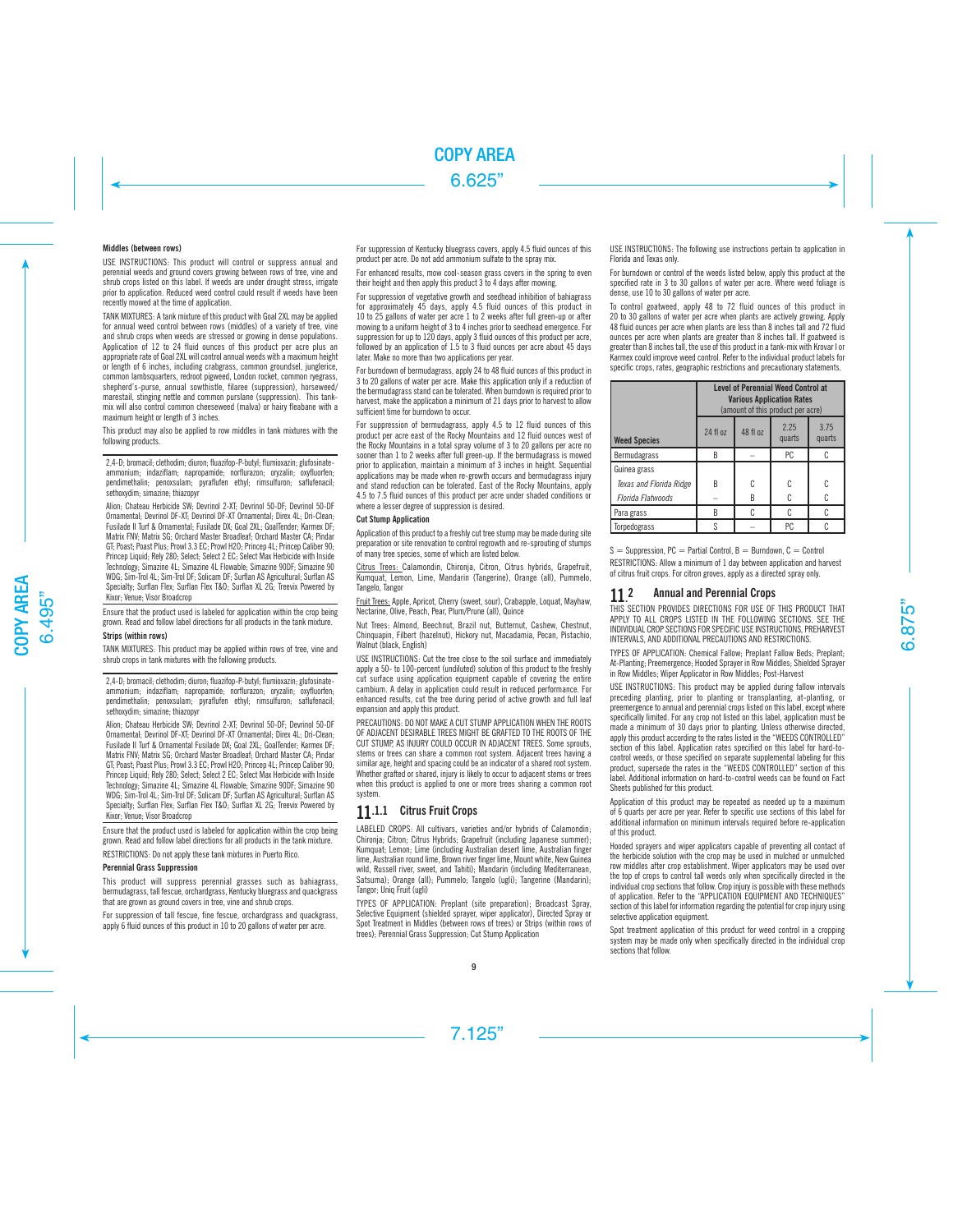Unless otherwise prohibited, all applications of this product described in the sections that follow may be made using aerial application equipment where appropriate, provided that the applicator complies with the precautions and restrictions specified on this label and on all supplemental labeling published for this product. Refer to the "APPLICATION EQUIPMENT AND TECHNIQUES" section of this label for information on aerial application and procedures for avoiding spray drift that could cause injury to any vegetation not intended for application. Use of appropriate buffers will help prevent injury to adjacent vegetation.

TANK MIXTURES: This product may be tank-mixed with other herbicides to provide residual weed control, a broader weed control spectrum or an alternate mechanism of action. Always read and follow label directions for all products in the tank mixture. Use all products according to rates and timing specified on the label. Some tank-mix products have the potential to cause crop injury. Read the label for all products in the tank mixture prior to use to determine the potential for crop injury. Always predetermine the compatibility of tank-mix products together in the carrier by mixing small proportional quantities in advance. Mixing other products with this herbicide in the spray tank can cause incompatibility, antagonism, or a reduction in the efficacy of this product. Bayer CropScience LP has not tested all product formulations for compatibility or performance in a tank-mix with this product. To the extent consistent with applicable law, buyer and all users are responsible for any and all loss or damage in connection with the use or handling of mixtures of this product with herbicides or other materials that are not specifically identified on this label or on separate supplemental labeling or Fact Sheets for this product. See the "MIXING" section of this label for more information on tank mixtures.

PRECAUTIONS: Avoid contact of this herbicide with foliage, green shoots or stems, bark, exposed roots (including those emerging from plastic mulch), or fruit of crops, as severe crop injury or destruction could result. Transplant seedlings coming into contact with weeds that are still wet with a spray solution of this product could result in significant crop injury. When making preemergence applications, application must be made before crop emergence to avoid severe crop injury. Broadcast application of this product at emergence will result in injury or death of emerged seedlings. Apply before seed germination in coarse sandy soils to further minimize the risk of crop injury. In crops where spot treatment is allowed, the crop sprayed with this product will be killed along with the weeds. Take care not to spray or allow spray to drift outside the target area in order to avoid unwanted crop destruction. See the "APPLICATION EQUIPMENT AND TECHNIQUES" section of this label for additional information.

Preharvest application on crops grown for seed could result in a reduction in germination or vigor. To the extent consistent with applicable law, buyer and all users are responsible for any and all loss or damage in connection with the preharvest use of this product on any crop grown for seed.

RESTRICTIONS: Observe the maximum application rates stated throughout this label. Maximum application rates apply to the use of this product combined with the use of any and all other herbicides containing glyphosate as the active ingredient, whether applied separately or as mixtures. Calculate the application rates (glyphosate acid equivalents) and ensure that the total use of this and other glyphosate-containing products does not exceed the stated maximum rate. See the "PRODUCT INFORMATION" section of this label for more information on Maximum Application Rates.

Unless otherwise directed on this label, application using selective equipment, including wiper applicators and hooded sprayers, must be made a minimum of 14 days prior to harvest. In crops where spot treatment is allowed, do not apply this product to more than 10 percent of the total field to be harvested, unless otherwise directed. Post-harvest and fallow application must be made a minimum of 30 days prior to the planting of any crop not listed on this label.

Do not harvest or feed vegetation from an area for 8 weeks following broadcast postemergence application, unless otherwise directed.

When applying this product as a tank mixture with one or more products. refer to each individual tank-mix product label for restrictions and apply the mixture in accordance with the most restrictive statements for each product in the tank.

# 11.<sup>2.1</sup> Sugarcane

TYPES OF APPLICATION: Chemical Fallow; Preplant; At-Planting; Preemergence: Hooded Sprayer in Row Middles: Shielded Sprayer in Row Middles; Wiper Applicator in Row Middles; Spot Treatment; Plant Growth Regulator; Post-Harvest

# Preplant, At-Planting, Preemergence

USE INSTRUCTIONS: This product may be applied in or around sugarcane fields, or in fields prior to the emergence of plant cane.

RESTRICTIONS: Do not apply to vegetation in or around ditches, canals or ponds containing water to be used for irrigation unless the surfactant added to the spray solution is labeled for herbicide use and approved for aquatic application.

# Spot Treatment

USE INSTRUCTIONS: This product may be applied as a spot treatment in sugarcane. For control of volunteer or diseased sugarcane, apply a 1-percent solution of this product in water using a handheld sprayer and a spray-to-wet technique. Enhanced results can be obtained on volunteer or diseased sugarcane when application is made when there are at least 7 new leaves. Avoid contact of this herbicide with healthy sugarcane plants as severe damage or destruction could result.

RESTRICTIONS: Do not feed or graze treated sugarcane foliage within the application area.

# Hooded Sprayer

USE INSTRUCTIONS: This product may be applied using a hooded sprayer for weed control in between rows of sugarcane. See additional instructions on the use of hooded sprayers in the "APPLICATION EQUIPMENT AND TECHNIQUES" section of this label.

PRECAUTIONS: Do not allow weeds within the application area to come into contact with the crop.

# Plant Growth Regulation

USE INSTRUCTIONS: This product may be used as a foliar-applied plant growth regulator to hasten ripening and extend the period of high sucrose level in both low- and high-tonnage sugarcane. Most of the sucrose increase is concentrated in the top nodes of the cane stalk. To maximize sugar recovery where topping is practiced at harvest, top at the base of the fourth leaf. Consult your state sugarcane authority or local Bayer CropScience LP representative regarding the degree of sucrose response that can be anticipated prior to application of this product.

As a result of leaf desiccation, improved trash burn can be expected.

Apply this product at the following rates and timing according to the State in which the sugarcane is grown. Use a higher application rate within the given range when applying to sugarcane under adverse ripening conditions or to less responsive varieties.

FLORIDA – Apply 6 to 14 fluid ounces of this product per acre 3 to 5 weeks before harvest of LAST RATOON CANE ONLY.

HAWAII – Apply 10 to 24 fluid ounces of this product per acre 4 to 10 weeks before harvest.

LOUISIANA – Apply 4 to 14 fluid ounces of this product per acre 3 to 7 weeks before harvest of RATOON CANE ONLY.

PUERTO RICO – Apply 6 fluid ounces of this product per acre 3 to 5 weeks before harvest of RATOON CANE ONLY.

TEXAS – Apply 6 to 14 fluid ounces of this product per acre 3 to 5 weeks before harvest of RATOON CANE ONLY.

PRECAUTIONS: Application of this product can initiate development of shooting eyes. This product might not increase the sucrose content of sugarcane under conditions of good natural ripening. Within 2 to 3 weeks after application, this product could produce a slight yellowing to a pronounced browning and drying of leaves, and a shortening of upper internodes. Spindle death could occur.

Rainfall within 6 hours after application could reduce the effectiveness of this product.

Application to sugarcane grown for seed could result in a reduction in germination or vigor. To the extent consistent with applicable law, buyer and all users are responsible for any and all loss or damage in connection with the preharvest use of this product on sugarcane grown for seed.

RESTRICTIONS: Do not feed or graze sugarcane forage following application. Do not plant subsequent crops within 30 days after application of this product other than the following: alfalfa or other forage legumes, beans (all types), corn (all types), cotton, melons (all types), pasture grasses, peanuts, potatoes (Irish or sweet), sorghum (milo), soybean, squash (all types) or wheat.

Do not apply for enhanced ripening to any crops other than sugarcane. Use of this product in any manner not consistent with this label could result in injury to persons, animals or crops, or other unintended consequences.

# Fallow Treatment

USE INSTRUCTIONS: This product may be used as a replacement for tillage in fields that are lying fallow between sugarcane crops. This product may also be used to remove the last stubble of ratoon cane by applying 3 to 3.75 quarts of this product in 10 to 40 gallons of water per acre to new growth having at least 7 new leaves. Allow a minimum of 7 days after application before tillage. Aerial application of up to 72 fluid ounces per acre may be made onto fallow sites where there is sufficient buffer to prevent drift onto adjacent crops. Tank mixtures with 2,4-D or dicamba may be used. Ensure that the product used is labeled for this application in sugarcane. Read and follow label directions for all products in the tank mixture.

#### 11. Grass Seed and Sod Production

USE INSTRUCTIONS: Refer to the "WEEDS CONTROLLED" section of this label for application rates of this product for specific weeds. When applied as directed, this product will control those annual and perennial grasses and broadleaf weeds listed. Application rates specified on this label for hard-to-control weeds, or those specified on separate supplemental labeling for this product, supersede rates listed in the "WEEDS CONTROLLED" section of this label. Additional information on hard-to-control weeds can be found on Fact Sheets published for this product.

LABELED CROPS: Any grass (*Gramineae* family) except Corn; Sorghum; Sugarcane; Barley; Buckwheat; Millet (pearl, proso); Oats; Rice; Rye; Quinoa; Teff; Teosinte; Triticale; Wheat (all types); Wild rice

TYPES OF APPLICATION: Preplant; At-Planting; Preemergence; Renovation; Removal of Established Stands; Site Preparation; Shielded Sprayer; Wiper Application; Spot Treatment; Creating Rows in Annual Ryegrass

# Preplant, At-Planting, Preemergence, Renovation, Removal of Established Stand, Site Preparation

USE INSTRUCTIONS: This product controls most existing vegetation for purposes of renovating turf or forage grass seed production areas, or for establishing turfgrass grown for sod. This product may be used to destroy undesirable grass vegetation when production fields are converted to alternative species or crops. Do not disturb soil or underground plant parts before application and delay tillage or renovation techniques, including vertical mowing, coring and slicing, for a minimum of 7 days after application to allow for herbicide translocation into underground plant parts.

Apply before, during or after planting, or for renovation purposes. Where existing vegetation is growing under mowed turfgrass management, apply this product after omitting at least one regular mowing to allow sufficient growth for good interception of the herbicide spray. For maximum control of existing vegetation, delay planting until determining if any re-growth of underground plant parts will occur. Where repeat applications are necessary, sufficient re-growth must be attained prior to application. For warm-season grasses, such as bermudagrass, summer or fall application provides enhanced control. Broadcast application of this product may be used to control sod remnants or other unwanted vegetation after sod is harvested. Application rates of up to 3.75 quarts per acre may be used to totally remove an established stand of hard-to-kill grass species.

RESTRICTIONS: If application rate is 2.25 quarts of this product per acre or less, no waiting period between application and feeding or livestock grazing is required. If the rate is greater than 2.25 quarts per acre, remove domestic livestock before application and wait 8 weeks after application before grazing or harvesting. Crops listed on this label may be planted into the area at any time; all other crops may be planted 30 days after application.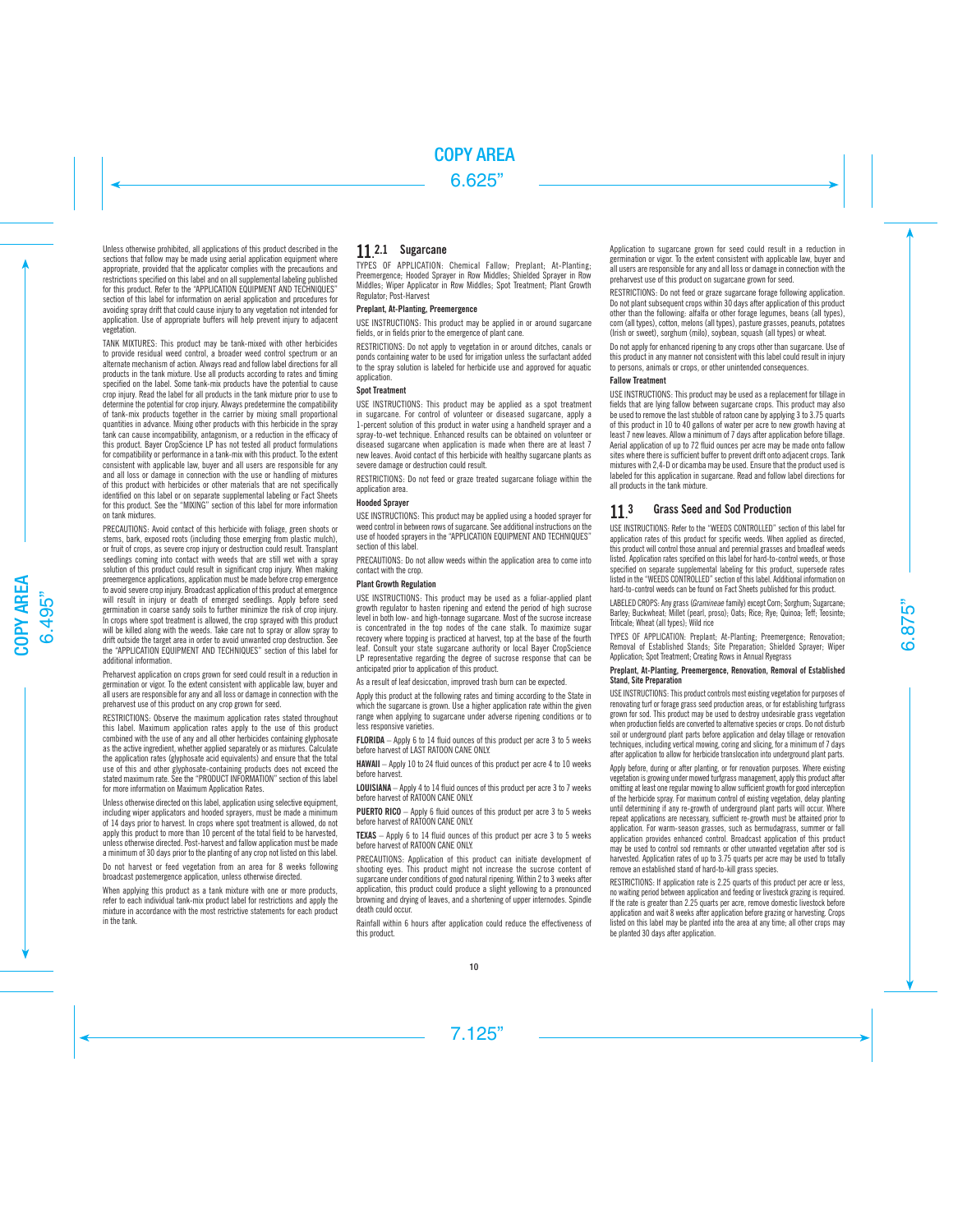# Shielded Sprayer

USE INSTRUCTIONS: Apply 24 to 72 fluid ounces of this product in 10 to 20 gallons of water per acre using a shielded sprayer to control weeds between grass seed rows. Uniform planting in straight rows will aid shielded sprayer application. Enhanced results can be obtained when the grass seed crop is small enough to easily pass by the protective shields. See additional instructions on the use of shielded sprayers in the "APPLICATION EQUIPMENT AND TECHNIQUES" section of this label.

PRECAUTIONS: Contact of this product in any manner to any vegetation to which application is not intended could cause damage.

# **Winer Annlicator**

USE INSTRUCTIONS: This product may be applied over the top of desirable grasses using a wiper applicator for the control of tall weeds. See additional instructions on the use of wiper applicators in the "APPLICATION FOLUPMENT AND TECHNIQUES" section of this label

PRECAUTIONS: Droplets, mist, foam or splatter of the herbicide solution settling onto desirable vegetation could result in discoloration, stunting or destruction.

#### Spot Treatment

USE INSTRUCTIONS: Apply a 1-percent solution of this product using a handheld sprayer to control weeds within established vegetation prior to heading of grasses grown for seed or to control sod remnants or other unwanted vegetation after sod is harvested.

PRECAUTIONS: This product will kill the desirable grasses along with the weeds. Take care not to spray or allow spray to drift outside the target area in order to avoid unwanted crop destruction.

### Creating Rows in Annual Ryegrass

USE INSTRUCTIONS: Use low-pressure nozzles or drop nozzles designed to target the application over a narrow band. Set nozzle height to establish the desired row spacing and apply 12 to 24 fluid ounces of this product per acre. Enhanced results can be obtained when application is made before ryegrass reaches 6 inches in height. Use the higher application rate within this range when ryegrass is greater than 6 inches in height.

PRECAUTIONS: Take care not to spray or allow spray to drift outside target area in order to avoid unwanted crop destruction. To the extent consistent with applicable law, grower assumes all responsibility for crop losses resulting from misapplication of this product.

#### 12. WEEDS CONTROLLED

Read the entire label before proceeding to use this product.

Unless otherwise directed, this product requires the addition of a nonionic surfactant that is labeled for use with herbicides to the spray solution. See the "MIXING" section of this label for more information on the use of surfactants with this product

Always use the higher application rate or spray solution concentration of this product within a given range when weed growth is heavy or dense, or when weeds are growing in an undisturbed (non-cultivated) area.

Poor weed control could be realized if application is made to weeds covered with dust. For weeds that have been mowed, grazed or cut, allow re-growth to occur prior to application of this product.

Refer to the sections that follow for application rates and timing of application for the control of annual and perennial weeds and woody brush, trees and vines.

#### 12. 1 Weed Control, Renovation and Chemical Mowing in Turf

The use of this product described in this section may be applied to turfgrass growing on any terrestrial site listed on this label. Ensure that any tank-mix product applied with this product is labeled for the intended use and on the site of application.

# Weed Control in Dormant Bermudagrass and Bahiagrass

This product may be used to control or suppress many winter annual weeds and tall fescue for effective release of dormant bermudagrass and bahiagrass prior to spring green-up in areas where these turfgrasses are desirable ground covers and some temporary injury or discoloration can be tolerated.

Apply 6 to 48 fluid ounces of this product in 10 to 40 gallons of water per acre when bermudagrass and bahiagrass are dormant and prior to spring green-up.

Application of more than 12 fluid ounces of this product per acre on highly maintained bermudagrass and bahiagrass turf, such as golf courses and lawns, could result in injury or delayed green-up in the spring.

For residual weed control in dormant bermudagrass and bahiagrass, this product may be tank-mixed with Outrider®, Oust Extra or Oust XP herbicides. Apply 6 to 48 fluid ounces of this product in a tank-mix with an appropriate rate of Outrider, Oust Extra or Oust XP herbicide in 10 to 40 gallons of water per acre. To avoid delays in green-up and minimize injury, apply no more than 1 ounce of Oust Extra or Oust XP herbicide per acre on bermudagrass and no more than 0.5 ounce on bahiagrass, and avoid application when these grasses are in a semi-dormant condition.

DO NOT apply this product in a tank-mix with Outrider, Oust Extra or Oust XP herbicides on highly maintained bermudagrass and bahiagrass turf, such as on golf courses and lawns.

### Weed Control in Actively Growing Bermudagrass

This product may be used to control or partially control many annual and perennial weeds in actively growing bermudagrass. Some bermudagrass injury could result from the application of this product, but the bermudagrass will recover under moist conditions once the effects of the product wear off. Use only on well-established bermudagrass where some temporary injury or discoloration can be tolerated.

Apply 12 to 36 fluid ounces of this product in 10 to 40 gallons of spray solution per acre. Use a lower application rate within this range when controlling annual weeds less than 4 inches tall (or runner length) and increase the rate towards the upper end of the range as weeds increase in size or as they approach flower or seedhead formation. At these application rates, this product will provide partial control of the following perennial weeds in actively growing bermudagrass:

- •Bahiagrass
- •Bluestem, silver •Fescue, tall
- •Johnsongrass
- •Trumpetcreeper
- •Vaseygrass
	-

PRECAUTIONS: Applying more than 12 fluid ounces of this product per acre on highly maintained bermudagrass, such as on golf courses and lawns, could cause unacceptable turf injury and discoloration.

For a broader weed control spectrum in actively growing bermudagrass, this product may be tank-mixed with Outrider, Oust Extra or Oust XP herbicides. Apply these tank-mixtures only on well-established bermudagrass where some temporary injury or discoloration can be tolerated. Make no more than one application of this product in these tank mixtures in the same season, otherwise the bermudagrass could be severely injured.

Apply 6 to 24 fluid ounces of this product per acre in a tank-mix with Outrider herbicide for control or partial control of Johnsongrass and other weeds listed on the Outrider herbicide label. Use a higher application rate of both products within the given ranges for control of annual or perennial weeds greater than 6 inches tall.

Apply 12 to 24 fluid ounces of this product per acre in a tank-mix with Oust Extra or Oust XP herbicide per acre for enhanced control of weeds listed on those labels. Use a lower application rate of each product within the given ranges to control annual weeds listed on the labels that are less than  $\overline{4}$  inches tall (or runner length) and increase the rates toward the upper end of the ranges as annual weeds increase in size and approach the flower or seedhead stage. This tank-mix will provide partial control of the following perennial weeds in actively growing bermudagrass:

- 
- 
- •Broomsedge Poorioe
	-
- Dallisgrass Trumpetcreeper
- •Dock, curly **•Vaseygrass**
- •Dogfennel •Vervain, blue

PRECAUTIONS: Apply these tank mixtures only on well-established bermudagrass where some temporary injury or discoloration can be tolerated. DO NOT apply this product in a tank mixture with Outrider or Oust herbicides on highly maintained bermudagrass, such as on golf courses and lawns.

# Weed Control in Actively Growing Bahiagrass

For suppression of vegetative growth and seedhead inhibition of bahiagrass for approximately 45 days, apply 4 fluid ounces of this product in 10 to 40 gallons of water per acre 1 to 2 weeks after full green-up or after mowing to a uniform height of 3 to 4 inches prior to seedhead emergence.

For growth suppression of bahiagrass for up to 120 days, apply 3 fluid ounces of this product per acre, followed by an application of 2 to 3 fluid ounces per acre about 45 days later. Make no more than two growth suppression applications per year.

For broad spectrum weed control in actively growing bahiagrass, this product may be tank-mixed with Outrider®, Oust Extra or Oust XP herbicides.

Apply 1.5 to 3.5 fluid ounces of this product per acre in a tank-mix with an appropriate rate of Outrider herbicide per acre to control perennial weeds or annual weeds greater than 4 inches in height.

Apply 4 fluid ounces of this product per acre in a tank-mix with an appropriate rate of Oust Extra or Oust XP herbicide 1 to 2 weeks following an initial spring mowing for enhanced control of weeds listed on the Oust herbicide label in actively growing bahiagrass. Make this application only once per year.

PRECAUTIONS: Apply these tank mixtures only on well-established bahiagrass where some temporary injury or discoloration can be tolerated.

### Turf Renovation

This product controls most existing vegetation prior to renovating turfgrass areas or establishing turfgrass grown for seed or sod. For maximum control of existing vegetation, delay planting or sodding until after determining if any re-growth of underground plant parts will occur. Where repeat applications are necessary, sufficient re-growth must be attained prior to re-application of this product. Summer or fall application provides enhanced control of warmseason grasses, such as bermudagrass. For managed turfgrass, apply this product after omitting at least one regular mowing to allow sufficient growth for good interception of the spray solution.

This product has no residual soil activity and will not affect plants, seed or sod planted back into the area after application.

A handheld sprayer may be used for spot treatment of unwanted vegetation growing in existing turfgrass. Broadcast application or spot treatment using a handheld sprayer may be used to control sod remnants or other unwanted vegetation after sod is harvested.

PRECAUTIONS: Do not disturb soil or underground plant parts before application of this product. Delay tillage and renovation techniques, such as vertical mowing, coring or slicing, a minimum of 7 days after application to allow translocation of this herbicide into underground plant parts.

RESTRICTIONS: If application rates total 2.25 quarts of this product per acre or less, no waiting period between application and feeding or livestock grazing is required. If the rate is greater than 2.25 quarts per acre, remove domestic livestock before application and wait 8 weeks after application before grazing or harvesting.

# Chemical Mowing

This product may be used to suppress growth of perennial and annual grasses to serve as a substitute for mowing.

Perennial Grasses – apply 5 fluid ounces of this product per acre to suppress growth of Kentucky bluegrass, or 6 fluid ounces to suppress tall fescue, fine fescue, orchardgrass, quackgrass or reed canarygrass in 10 to 40 gallons of spray solution per acre after grasses have greened up to at least 75 percent green color in the spring, or 7 to 10 days after mowing when sufficient

•Bahiagrass •Fescue, tall • Johnsongrass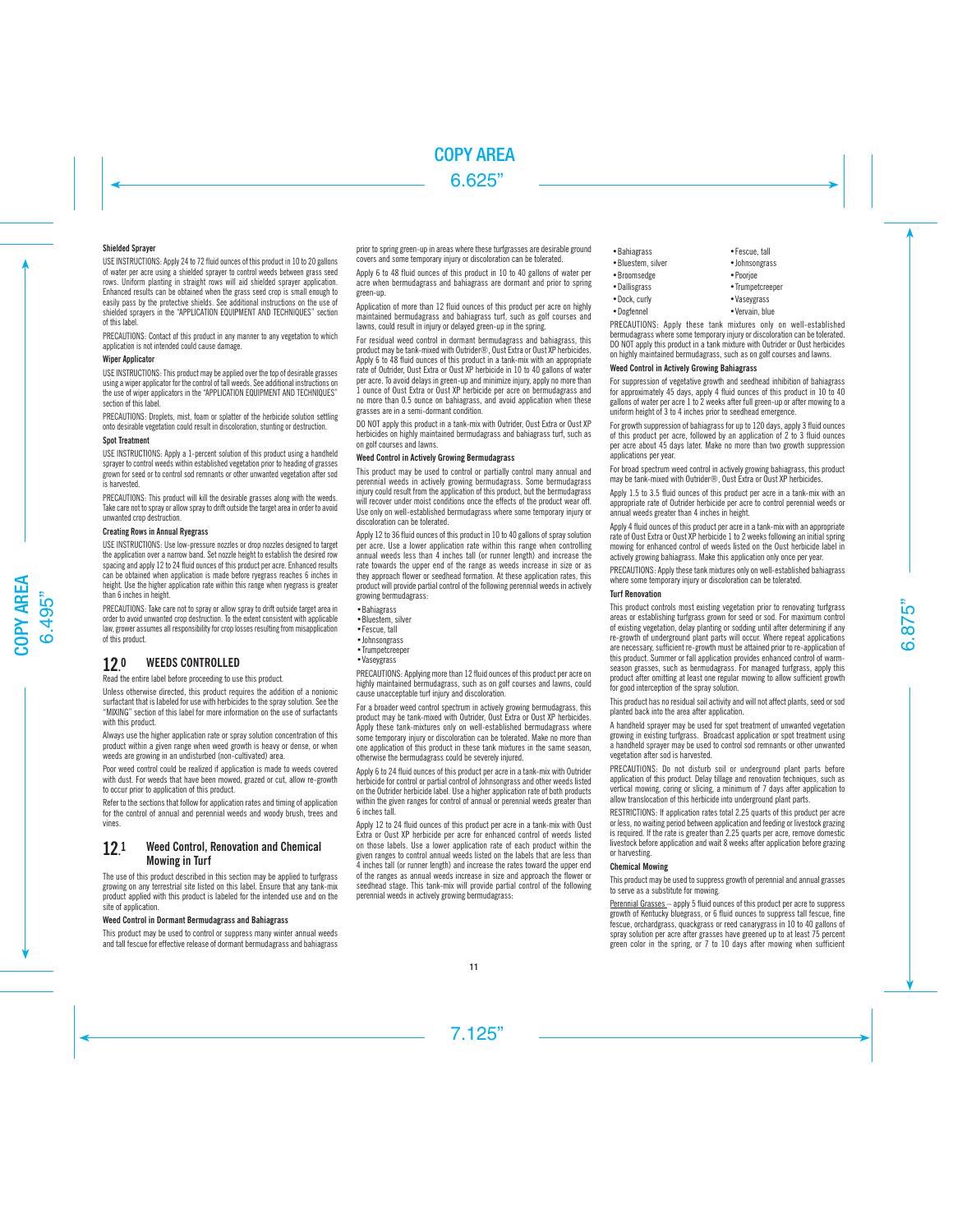re-growth has occurred to provide a desirable height for growth regulation. Use chemical mowing only in areas where some temporary injury or discoloration of perennial grasses can be tolerated.

Annual Grasses – apply 3 to 4 fluid ounces of this product in 10 to 40 gallons of spray solution per acre to suppress growth of some annual grasses, such as annual ryegrass, wild barley and wild oats when actively growing in coarse turf on roadsides or other industrial areas and before the seedheads are in the boot stage of development. This application could injure the desired annual grasses.

PRECAUTIONS: Use this product for chemical mowing only in areas where some temporary injury or discoloration of perennial and annual grasses can be tolerated.

#### 12. **Annual Weeds**

Annual weeds are easiest to control when they are small and actively growing. New leaf development indicates active growth.

To control or partially control the annual weeds listed in this section when they are less than 6 inches in height or runner length and actively growing, apply 24 fluid ounces of this product per acre. If they are over 6 inches in height or runner length, or slowly growing under stressed conditions, increase the application rate to 1 to 4 quarts per acre, depending on weed height and the severity of the poor growing conditions.

For application using a handheld sprayer with a spray-to-wet technique, apply a 0.5-percent solution of this product to annual weeds less than 6 inches in height or runner length prior to seedhead formation in grasses or bud formation in broadleaf weeds. To control annual weeds over 6 inches tall, or even smaller weeds growing under stressed conditions, apply a 0.75 to 1.5-percent solution. Apply the maximum concentration of this product within this range for hard-tocontrol weeds or to control weeds over 24 inches tall.

For control of annual weeds using a handheld controlled droplet applicator (CDA), apply a 15-percent solution of this product (19 to 20 fluid ounces of this product per gallon of spray solution) at a flow rate of 2 fluid ounces of spray solution per minute and a walking speed of 1.5 miles per hour (1 quart of spray solution per acre). When using a vehicle-mounted CDA, apply the required amount of this product, as indicated in this section, in 2 to 15 gallons of water per acre.

For enhanced control, do not mow, cut, till, burn or disturb vegetation in the application area for a minimum of 3 days after application.

This product has no residual soil activity and does not control emergence of new annual weeds from seed. Subsequent applications of this product will be needed to control weeds that continue to emerge.

# **WEED SPECIES**

| Anoda, spurred                | Coreopsis, plains/tickseed           |
|-------------------------------|--------------------------------------|
| Balsam apple <sup>1</sup>     | Corn                                 |
| Barley                        | Crabgrass                            |
| Barley, little                | Cupgrass, woolly                     |
| Barnyardgrass                 | Dwarf dandelion                      |
| Bassia, fivehook              | Eclipta                              |
| <b>Bittercress</b>            | <b>False dandelion</b>               |
| Bluegrass, annual             | False flax, small-seed               |
| Bluegrass, bulbous            | Fiddleneck                           |
| Brome, downy                  | Filaree                              |
| Brome, Japanese               | Fleabane, annual                     |
| Broomsedge                    | Fleabane, hairy (Conyza bonariensis) |
| Buttercup                     | Fleabane, rough                      |
| Castor bean <sup>2</sup>      | Foxtail                              |
| Cheatgrass                    | Foxtail, Carolina                    |
| Cheeseweed (Malva parviflora) | Geranium, Carolina                   |
| Chervil                       | Goatgrass, jointed                   |
| Chickweed                     | Goosegrass                           |
| Cocklebur                     | Groundsel, common                    |
| Copperleaf, hophornbeam       | Henbit                               |
| Connerleaf Virginia           |                                      |

Horseweed/Marestail (Conyza canadensis) Itchgrass Johnsongrass, seedling Junglerice Knotweed Kochia Lambsquarters Lettuce, prickly Mannagrass, eastern Mayweed Medusahead Morning glory (Ipomoea spp) Mustard, blue Mustard, tansy Mustard, tumble Mustard, wild Nightshade, black **Oats** Panicum, browntop Panicum, fall Panicum, Texas Pennycress, field Pepperweed, Virginia Pigweed Puncturevine Purslane, common Pusley, Florida Ragweed, common Ragweed, giant Rice, red

Rocket, London Rocket, yellow Rye Ryegrass Sandbur, field Sesbania, hemp **Shattercane** Shepherd's-purse Sicklepod Signalgrass, broadleaf Smartweed, ladysthumb Smartweed, Pennsylvania Sorghum, grain (milo) Sowthistle, annual Spanish needles<sup>3</sup> Speedwell, corn Speedwell, purslane Sprangletop Spurge, annual Spurge, prostrate Spurge, spotted Spurry, umbrella Starthistle, yellow **Stinkgrass** Sunflower Teaweed / Prickly sida Thistle, Russian Velvetleaf Wheat Wild oats

<sup>1</sup> For control of balsam apple, apply this product using handheld equipment only.

Witchgrass

- Control of castor bean can also be achieved by injecting 4 milliliters of this concentrated (undiluted) product per plant into the lower portion of the main stem.
- For control of Spanish needles, apply 48 fluid ounces of this product per acre.

#### $12.3$ 3 Perennial Weeds

Enhanced control of perennial weeds can be obtained when this product is applied when target weeds are small and actively growing. New leaf development indicates active growth. If application of this product must be made to larger weeds or to weeds that are slowly growing under stressful conditions, apply at a rate or spray solution concentration towards the upper end of the specified range.

If weeds have been mowed or tilled, do not apply this product until plants have resumed active growth and have reached the specified stage of growth or sufficient growth has been achieved to allow for good interception of the spray solution. For enhanced control, do not mow, cut, till, burn or disturb vegetation in the application area for a minimum of 7 days after application.

For control of perennial weeds listed on this label using backpack or handheld equipment and a low-volume application technique, apply a 4 to 8-percent solution of this product over the crown of the target plant to cover 50 percent of the upper plant foliage.

For control of perennial weeds using a handheld controlled droplet applicator (CDA), apply a 15 to 30-percent solution of this product (19 to 38 fluid ounces of this product per gallon of spray solution) at a flow rate of 2 fluid ounces of spray solution per minute and a walking speed of 0.75 mile per hour (2 to 4 quarts of spray solution per acre). When using a vehicle-mounted CDA, apply the required amount of this product, as indicated in the following table, in 2 to 15 gallons of water per acre.

Application of this product in the fall must be made before a killing frost.

This product has no soil activity and does not control emergence of perennial weeds from seed and dormant underground roots, rhizomes or tubers present in the soil at the time of application. More than one application of this product

will be necessary for continued control of weeds that emerge following application.

### PERENNIAL WEEDS RATE TABLE

| <b>Weed Species</b> | <b>Broadcast Rate</b><br>(quarts/acre) | Handheld<br>Spray-to-Wet<br><b>Concentration</b><br>(% solution) |
|---------------------|----------------------------------------|------------------------------------------------------------------|
| Alfalfa*            | 0.7                                    | 1.5                                                              |
| Alligatorweed*      | 3                                      | 1.3                                                              |

Apply this product when most of the target plants are in bloom. More than one application will be needed to achieve control.

| Anise (fennel)       | $1.5 - 3$    | $1 - 1.5$ |
|----------------------|--------------|-----------|
| <b>Bahiagrass</b>    | $2.3 - 3.75$ | 1.5       |
| Beachgrass, European | -            | 3.5       |

Apply a 3.5-percent solution of this product using a spray-to-wet technique or an 8-percent solution using a low-volume application technique. Enhanced results can be obtained when application is made onto target weeds that are actively growing at the boot through the full-heading stage of development. Make application prior to the loss of more than 50 percent of green leaf color in the fall. Monitor application site and re-apply this product to any target weeds that were missed, if necessary, before re-seeding the area with desirable vegetation. For selective control of European beachgrass, apply a 33.3-percent solution of this product containing 1 to 2.5 percent of a nonionic surfactant during period of active growth using a wiper applicator. Maximizing the amount of individual leaf tissue contacted by the wiper applicator or making a second pass in the opposite direction will improve control.

Avoid contact of the herbicide solution with desirable vegetation.

| Bentgrass*                                   |              | 1.5 |
|----------------------------------------------|--------------|-----|
| <b>Bermudagrass</b>                          |              | 15  |
| Make application when seedheads are present. |              |     |
| Bermudagrass, water (knotgrass)              |              | 15  |
| Bindweed, field                              | $2.3 - 3.75$ |     |

For control, apply 3 to 3.75 quarts of this product per acre as a broadcast application west of the Mississippi River and 2.3 to 3 quarts per acre east of the Mississippi River when bindweed is at or beyond full bloom. For enhanced results, apply in late-summer or fall.

| <b>Bittersweet, Oriental</b> | 2.25 |  |
|------------------------------|------|--|

For control of oriental bittersweet, apply this product as a broadcast spray in 30 to 40 gallons of spray solution containing 0.25 percent of a nonionic surfactant and 0.1 percent nonionic organosilicone per acre. Use a nonionic surfactant concentration of 0.5 to 2 percent by volume when using a handheld sprayer and a spray-to-wet application. For enhanced results, ensure complete coverage of the target plant with the spray solution.

| <b>Bluegrass, Kentucky</b> | $1.5 - 2.3$ | 0.75 |
|----------------------------|-------------|------|
|----------------------------|-------------|------|

Apply when most target plants have reached the boot to head stage of development. When application is made prior to the boot stage, reduced control can result. In the fall, make application before plants have turned brown.

| <b>Blueweed, Texas</b> | $2.3 - 3.75$ | 1.5 |
|------------------------|--------------|-----|
|------------------------|--------------|-----|

Apply 3 to 3.75 quarts of this product per acre west of the Mississippi River and 2.3 to 3 quarts per acre east of the Mississippi River when most target plants are at or beyond full bloom. For enhanced results, apply in late-summer or fall.

| <b>Brackenfern</b> | 23 | 0.75 |
|--------------------|----|------|
|                    |    |      |

Apply to fully expanded fronds that are at least 18 inches long.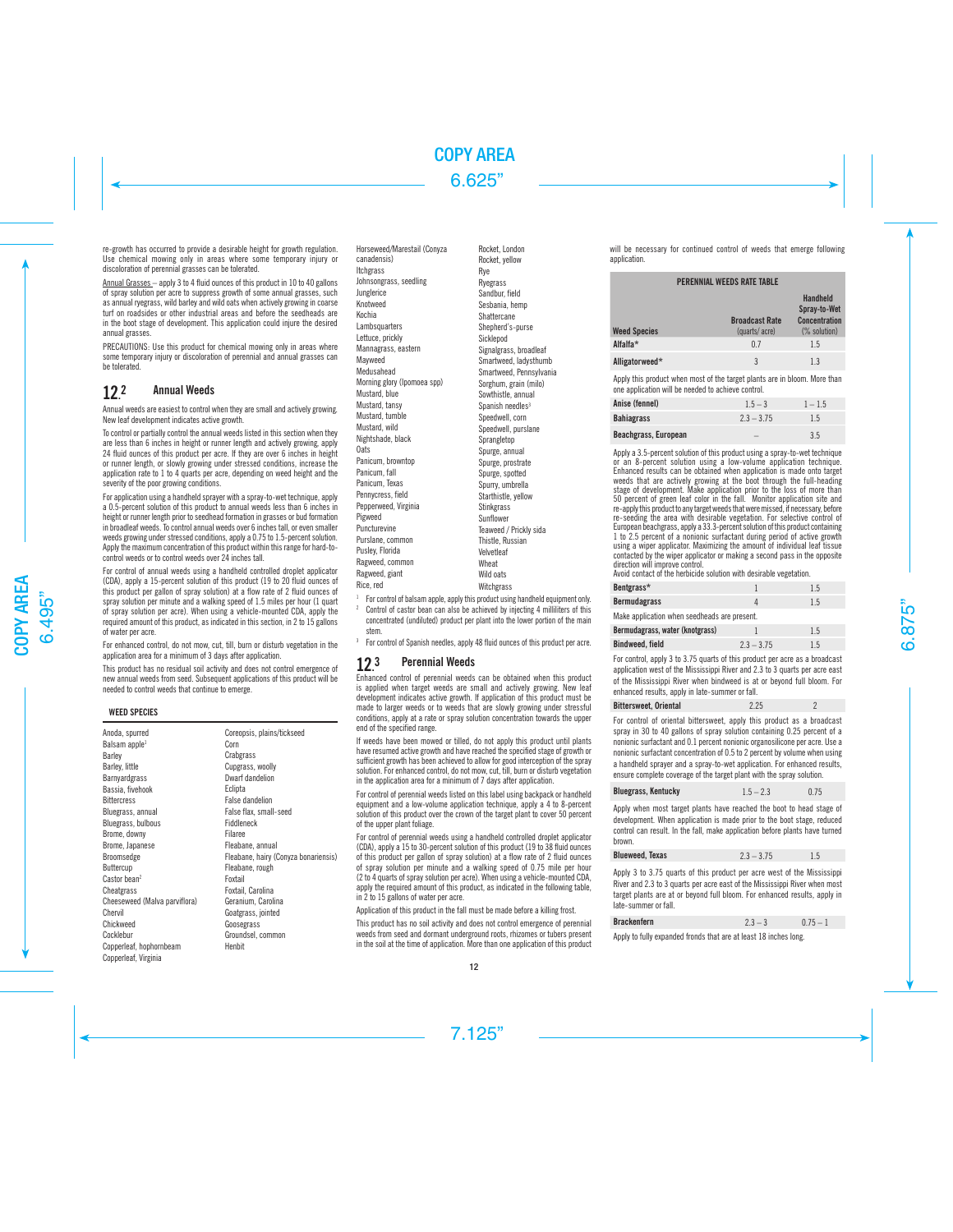# PERENNIAL WEEDS RATE TABLE

|                           | <b>Broadcast Rate</b> | Handheld<br>Spray-to-Wet<br>Concentration |
|---------------------------|-----------------------|-------------------------------------------|
| <b>Weed Species</b>       | (quarts/acre)         | (% solution)                              |
| <b>Bromegrass, smooth</b> | $1.5 - 2.3$           | 0.75                                      |

Apply this product when most target plants have reached the boot to head stage of development. When application is made prior to the boot stage, reduced control can result. In the fall, make application before plants have turned brown.

| Bursage, woolly-leaf |             |      |
|----------------------|-------------|------|
| Canarygrass, reed    | $1.5 - 2.3$ | 0.75 |

Apply this product when most target plants have reached the boot to head stage of development. When application is made prior to the boot stage, reduced control can result. In the fall, make application before plants have turned brown.

| Cattail | $2.3 - 3.75$ | 0.75 |
|---------|--------------|------|
|         |              |      |

Apply this product when target plants are actively growing and are at or beyond the early to full bloom stage of development. Enhanced results are achieved when application is made during the summer or fall months.

| Clover: red. white | $2.3 - 3.75$ | 1.5 |
|--------------------|--------------|-----|
| Cogongrass         | $2.3 - 3.75$ | 1.5 |

Apply this product in late-summer or fall when cogongrass is at least 18 inches tall and actively growing. Due to uneven stages of growth and the dense nature of cogongrass vegetation, more than one application might be necessary to achieve control.

| Cordgrass | $2 - 8$ | $5 - 8$ |
|-----------|---------|---------|
|-----------|---------|---------|

Prior to application of this product for control of cordgrass, survey the area to determine if shellfish beds exist within the application area. If shellfish are intended to be harvested in the area, delay application of this product until after harvest or maintain a 50-foot buffer between the application area and commercial shellfish beds, or do not harvest shellfish for a minimum of 14 days following application of this product. See restrictions below.

Ideal conditions for control of cordgrass are when target plants are free of silt and debris and actively growing, and good spray coverage is achievable. The presence of debris or silt on the surface of cordgrass will reduce the performance of this product. To improve herbicide uptake, wash targeted plants prior to application and allow a minimum of 4 hours for plants to dry before applying this product. Where cordgrass has been cut or mowed prior to application, allow for sufficient re-growth before applying this product to ensure adequate interception and uptake of this product. Rainfall or immersion of the plant in tidewater within 4 hours after application could reduce the effectiveness of this product.

Apply 2 to 8 quarts of this product per acre using ground broadcast application or optical sensor equipment in 5 to 100 gallons of spray solution, or in 5 to 10 gallons of spray solution per acre when using aerial application equipment.

Apply a 5- to 8-percent solution of this product when using a handheld backpack sprayer or high-volume sprayer. Make all applications of this product for the control of cordgrass in a spray solution containing 0.25% or more (1 or more quarts per 100 gallons of spray solution) of a nonionic surfactant or other adjuvant that is compatible with this product and labeled for use with herbicides and approved for use on aquatic sites. For enhanced results, ensure complete coverage of cordgrass clumps.

RESTRICTIONS: If a minimum 50-foot buffer is maintained between the application area and commercial shellfish beds, there is no restriction on shellfish harvest. If application is made within 50 feet of commercial shellfish beds, DO NOT harvest shellfish for a minimum of 14 days following application of this product.

# PERENNIAL WEEDS RATE TABLE

|                     | <b>Broadcast Rate</b> | <b>Handheld</b><br>Spray-to-Wet<br><b>Concentration</b> |
|---------------------|-----------------------|---------------------------------------------------------|
| <b>Weed Species</b> | (quarts/acre)         | (% solution)                                            |
| Cutgrass, giant*    | 2                     |                                                         |

More than one application of this product will be required to achieve control, especially where vegetation is partially submerged in water. Allow target weeds to re-grow to the 7- to 10-leaf stage before making next application.

| <b>Dallisgrass</b> | $2.3 - 3.75$ | 1.5 |
|--------------------|--------------|-----|
| <b>Dandelion</b>   | $2.3 - 3.75$ | 1.5 |
| Dock, curly        | $2.3 - 3.75$ | 1.5 |
| Dogbane, hemp      | 3            | 1.5 |

Apply this product when most target plants have reached the late-bud to flower stage of growth. For enhanced results, make application in latesummer or fall.

| Fescue (except tall) | $2.3 - 3.75$ | 1.5 |
|----------------------|--------------|-----|
| Fescue, tall         |              |     |

Apply this product when most target plants have reached the boot to head stage of growth. If applied prior to the boot stage, less than desirable control might be obtained.

| Guinea grass                                                                                 | 2.3 | 0.75 |
|----------------------------------------------------------------------------------------------|-----|------|
| Apply this product when most target plants have at least reached the 7-leaf<br>growth stage. |     |      |

**Hemlock, poison**  $1.5 - 3$   $0.75 - 1.5$ Control can also be achieved by injecting 5 milliliters of a 5-percent solution of this product using a handheld injection device in one leaf cane per plant, 12 inches above the root crown.1 No surfactant is required.

### Hogweed, giant

Inject 5 milliliters of a 5-percent solution of this product into one leaf cane per plant, 12 inches above the root crown.<sup>1</sup> No surfactant is required.

| Horsenettle | $2.3 - 3.75$ | 1.5 |
|-------------|--------------|-----|
| Horseradish | ν            | 1.5 |

Apply this product when most target plants have reached the late-bud to flower stage of development. For enhanced results, apply in late-summer or fall.

### Horsetail, field

Inject 0.5 milliliter of this product per stem directly into the plant stem, one segment above the root crown.<sup>1</sup> No surfactant is required.

| Iceplant          | 1.5 | 1.5 |
|-------------------|-----|-----|
| Iris, yellow flag |     |     |

Cut flower stems 8 to 9 inches above the root crown. Push a cavity needle into the stem center and then slowly remove it as you inject 0.5 milliliter of this product using a handheld injector.<sup>1</sup> No surfactant is required.

| Ivy; cape, German   | $1.5 - 3$    | $0.75 - 1.5$ |
|---------------------|--------------|--------------|
| Jerusalem artichoke | $2.3 - 3.75$ | 1.5          |
| Johnsongrass        | $1.5 - 2.3$  | 0.75         |

Apply this product when most target plants have reached the boot to head stage of development or before plants have turned brown in the fall. When applied prior to the boot stage, reduced control can result.

| Kikuyu grass | $1.5 - 2.3$ | 0.75 |
|--------------|-------------|------|
|--------------|-------------|------|

| <b>FERENNIAL WEEDS RAIE IADLE</b> |                       |                                                  |
|-----------------------------------|-----------------------|--------------------------------------------------|
|                                   | <b>Broadcast Rate</b> | Handheld<br>Spray-to-Wet<br><b>Concentration</b> |
| <b>Weed Species</b>               | (quarts/acre)         | (% solution)                                     |
| Knapweed                          | 3                     | 1.5                                              |

PERENNIAL WEEDS RATE TABLE

Apply this product when most target plants have reached the late-bud to flower stage of growth. For enhanced results, apply in late-summer or fall.

| Knotweed; Bohemian, giant, |  |
|----------------------------|--|
| Japanese                   |  |
|                            |  |

Apply 3 quarts of this product per acre as a broadcast application in 3 to 40 gallons of spray solution with 0.5 to 1 percent by volume of a nonionic surfactant. For application using a backpack sprayer and a spray-to-wet technique, apply a 2-percent solution of this product containing 0.5 to 2 percent by volume of a nonionic surfactant. For enhanced control, do not disturb vegetation in the application area for a minimum of 7 days after application.

Control can also be achieved by cutting stems cleanly just below the 2nd or 3rd node above the ground and immediately apply 0.36 fluid ounce (10 milliliters) of a 50-percent solution of this product in water into the "well" or remaining internode. Ensure that the upper plant material that was removed is gathered and properly discarded to prevent new plants from propagating from sprouting buds. Use of a bio-barrier, such as cardboard, plywood or plastic sheeting, will help guard against the spread of plant material. The combined total application rate of this product must not exceed 8 quarts per acre.<sup>1</sup> Control can also be achieved by injecting 5 milliliters of this product per stem into the second or third internode using a handheld injection device.1 No surfactant is required.

| Lantana | $0.75 - 1$ |
|---------|------------|
|         |            |

Apply this product when most target plants are at or beyond the bloom stage of growth. Use the higher spray solution concentration on plants that have reached the woody stage of growth.

| Lespedeza           | $2.3 - 3.75$ | 1.5       |
|---------------------|--------------|-----------|
| Loosestrife, purple |              | $1 - 1.5$ |

Apply this product when most target plants are at or beyond the bloom stage of growth. Enhanced results can be achieved when application is made during summer or fall months. Fall application must be made before a killing frost.

| Lotus, American |  | 0.75 |
|-----------------|--|------|
|-----------------|--|------|

Apply this product when most target plants are at or beyond the bloom stage of growth. Enhanced results can be achieved when application is made during summer or fall months. Fall application must be made before a killing frost. More than one application of this product might be necessary to control re-growth of underground plant parts and seeds.

| Maidencane                                                                                                                                                                                                           | 3 | 0.75 |
|----------------------------------------------------------------------------------------------------------------------------------------------------------------------------------------------------------------------|---|------|
| More than one application of this product will be needed for control,<br>especially for vegetation partially submerged in water. Allow plants to<br>re-grow to the 7-to10-leaf stage before making next application. |   |      |

| Milkweed, common | 2.3 | 1.5 |
|------------------|-----|-----|
|                  |     |     |

Apply this product when most target plants have reached the late-bud to flower stage of growth.

| Muhly, wirestem | $1.5 - 2.3$ | 0.75 |
|-----------------|-------------|------|
|-----------------|-------------|------|

Make application when most target plants are at least 8 inches in height (3- to 4-leaf stage of development) and actively growing.

| Mullein, common    |  | $2.3 - 3.75$ | 1.5 |
|--------------------|--|--------------|-----|
| <b>Napiergrass</b> |  | $2.3 - 3.75$ | 1.5 |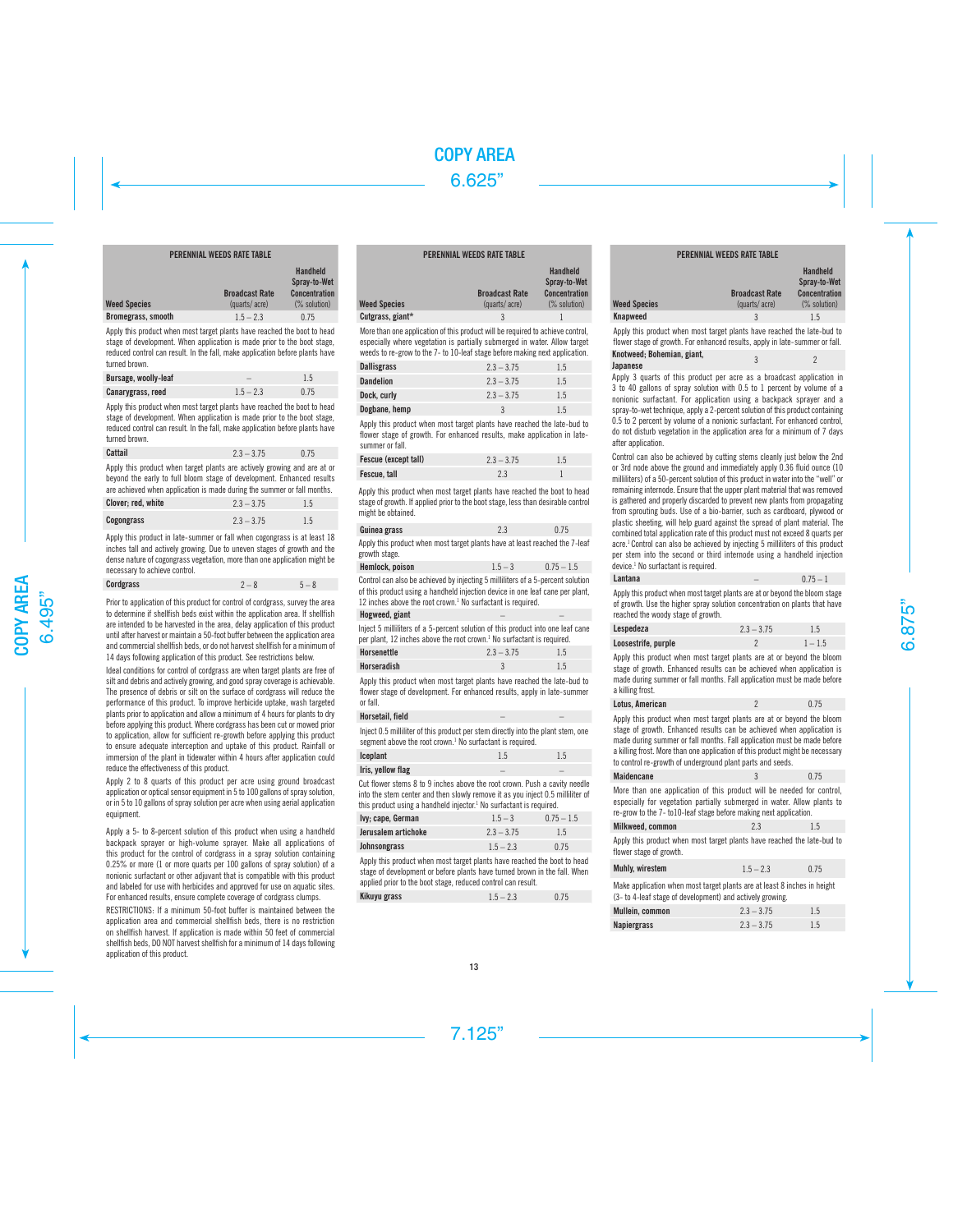# PERENNIAL WEEDS RATE TABLE

|                        | <b>Broadcast Rate</b> | Handheld<br>Spray-to-Wet<br><b>Concentration</b> |
|------------------------|-----------------------|--------------------------------------------------|
| <b>Weed Species</b>    | (quarts/acre)         | (% solution)                                     |
| Nightshade, silverleaf | $2.3 - 3.75$          | 1.5                                              |

Apply 3 to 3.75 quarts of this product per acre as a broadcast application west of the Mississippi River and 2.3 to 3 quarts per acre east of the Mississippi River when most target plants are at or beyond full bloom. Enhanced results can be obtained when application is made in late-summer or fall after berries have formed.

| Nutsedge; purple, yellow | 2.3 | 0.75 |
|--------------------------|-----|------|
|--------------------------|-----|------|

Apply this product to control existing nutsedge plants and attached immature nutlets when target plants are in flower or when new nutlets can be found at rhizome tips. Nutlets that have not germinated will not be controlled and will require repeated application of this product for long-term control.

| 0.75 |
|------|
|      |

Make application when most target plants have reached the boot to head stage of development. When applied prior to the boot stage, less than desirable control could be obtained. In the fall, make application before plants have turned brown.

| Pampas grass | $2.3 - 3.75$ | 1.5  |
|--------------|--------------|------|
| Para grass   |              | 0.75 |

More than one application of this product will be needed to achieve complete control. Allow plants to re-grow to the 7- to10-leaf stage before making next application.

| Pepperweed, perennial |            |              |
|-----------------------|------------|--------------|
| Phragmites*           | $2 - 3.75$ | $0.75 - 1.5$ |

For partial control of phragmites in Florida and the counties of other states bordering the Gulf of Mexico, apply 3.75 quarts of this product per acre as a broadcast application or a 1.5-percent solution using a handheld sprayer. In other areas of the U.S., apply 2 to 3 quarts per acre as a broadcast application or, for partial control, apply a 0.75-percent solution using a handheld sprayer. For enhanced results, make application in late-summer or fall when plants are actively growing and in full bloom. Due to the dense nature of this vegetation (which can prevent good spray coverage) and uneven stages of growth, more than one application of this product might be necessary to achieve control. Visual symptoms of control will be slow to develop.

| Quackgrass | $1.5 - 2.3$ | 0.75 |
|------------|-------------|------|
|            |             |      |

Apply this product when most target plants are at least 8 inches in height (3- to 4-leaf stage of development) and actively growing.

| Redvine*            |  |            |  |
|---------------------|--|------------|--|
| Reed; common, giant |  | $3 - 3.75$ |  |

For enhanced results make application in late-summer or fall. Control can also be achieved by injecting 5 milliliters of this concentrated product (undiluted) directly into the second or third internode using a handheld injection device.<sup>1</sup> No surfactant is required.

| Ryegrass, perennial | $1.5 - 2.3$ | 0.75 |
|---------------------|-------------|------|
|                     |             |      |

Apply this product when most target plants have reached the boot to head stage of growth. When applied prior to the boot stage, reduced control can result. In the fall, make application before ryegrass turns brown.

| <b>PERENNIAL WEEDS RATE TABLE</b> |                                        |                                                                         |  |
|-----------------------------------|----------------------------------------|-------------------------------------------------------------------------|--|
| <b>Weed Species</b>               | <b>Broadcast Rate</b><br>(quarts/acre) | <b>Handheld</b><br>Spray-to-Wet<br><b>Concentration</b><br>(% solution) |  |
| Salvinia, giant                   | $3 - 3.75$                             |                                                                         |  |

 $W_{\mathsf{P}}$ 

Apply a 2-percent solution of this product containing 0.5 to 2 percent by volume of a nonionic surfactant approved for aquatic use and containing at least 70 percent active ingredient using spray-to-wet technique. For broadcast application, apply 3 to 3.75 quarts of this product per acre in 3 to 40 gallons of spray solution containing 0.1 percent by volume nonionic organosilicone and 0.25 percent nonionic spreader sticker surfactant approved for aquatic use. Allow a minimum of 3 days after application before disturbing vegetation in the application site. This product will not control plants that are completely submerged or have a majority of foliage under water.

| Smartweed, swamp | $2.3 - 3.75$ | 1.5  |
|------------------|--------------|------|
| Spatterdock      |              | 0.75 |

Make application when most target plants are in full bloom. For enhanced results, apply in the summer or fall.

| Spurge, leafy*      | 1.5 |
|---------------------|-----|
| Starthistle, vellow |     |
| Sweet potato, wild* | 1.5 |

Make application when most target plants are at or beyond the bloom stage of growth. More than one application will be needed to achieve control.

| Thistle, artichoke                                                 | $1.5 - 2.3$ |  |
|--------------------------------------------------------------------|-------------|--|
| Make annlication when target plants are at or beyond the bud stage |             |  |

ition when target plants are at or beyond the bud stage of growth.

| Thistle, Canada | $1.5 - 2.3$ | 1.5 |
|-----------------|-------------|-----|
|                 |             |     |

Make application when target plants are at or beyond the bud stage of growth. Control can also be achieved by stem-injection. Cut 8 to 9 of tallest plants in a clump at bud stage. Push a cavity needle into the stem center and then slowly remove it as you inject 0.5 milliliter of this concentrated product into the stem.<sup>1</sup> No surfactant required.

| Timothy<br>$1.5 - 2.3$<br>1.5 |
|-------------------------------|
|                               |

Make application when most target plants have reached the boot to head stage of development. If application is made prior to the boot stage, reduced control can result. In the fall, make application before plants turn brown.

# $T$ orpedograss\*  $3 - 3.75$  0.75 – 1.5

Apply this product at a lower rate or spray solution concentration within the specified range when torpedograss is growing on terrestrial sites and at a higher rate or concentration within the range when partially submerged under water or growing as a floating mat. Additional applications of this product will be needed to maintain control.

| Trumpetcreeper* | $1.5 - 2.3$ | 1.5 |
|-----------------|-------------|-----|
| Tules, common   |             | 1.5 |

Make application to target plants at or beyond the seedhead stage of development. Visual symptoms will be slow to appear and might not appear for 3 or more weeks after application.

| Vaseygrass  | $2.3 - 3.75$ | 1.5 |
|-------------|--------------|-----|
| Velvetgrass | $2.3 - 3.75$ | 1.5 |

| <b>Broadcast Rate</b>                | Handheld<br>Spray-to-Wet<br><b>Concentration</b> |
|--------------------------------------|--------------------------------------------------|
| <b>Weed Species</b><br>(quarts/acre) | (% solution)                                     |
| Waterhyacinth<br>$2.5 - 3$           | $0.75 - 1$                                       |

Make application when target plants are at or beyond the early bloom stage of development. Visual symptoms might require 3 or more weeks after application to appear, with complete necrosis and decomposition not occurring until 60 to 90 days after application. Use a higher application rate within the given range when more rapid visual effects are desired.

| Waterlettuce | $0.75 - 1$ |
|--------------|------------|
|              |            |

Apply a 1-percent solution of this product in areas of heavy infestation. Enhanced results can be obtained when applied from mid-summer through winter. Application in the spring could require more than one application to achieve control.

| Waterprimrose                                                              | - | 0.75 |
|----------------------------------------------------------------------------|---|------|
| Make application to target plants that are at or beyond the bloom stage of |   |      |

growth, but before fall color changes occur. Thorough coverage is necessary for enhanced control.

| Wheatgrass, western | $1.5 - 2.3$ | 0.75 |
|---------------------|-------------|------|
|                     |             |      |

Make application when most target plants have reached the boot to head stage of development. Application made prior to the boot stage could result in reduced control. In the fall, make application before plants turn brown.

 $*$  Partial control

When using stem injection, the combined total use of this product must not exceed 8 quarts per acre per year. At 5 milliliters of concentrated (undiluted) product per stem, 8 quarts will treat approximately 1500 stems per acre per year. The number of stems that can be treated per acre will vary depending on the injection volume and the concentration of this product in the application solution.

**Other perennials listed on this label** – Apply 2.3 to 3.75 quarts of this product per acre as a broadcast application or a 0.75 to 1.5-percent solution using a handheld sprayer.

#### 124 4 Woody Brush, Trees and Vines

Apply this product to brush and trees that are actively growing after full leaf expansion, unless otherwise directed. Use a higher application rate within a given range for larger brush and trees and/or application in areas of dense vegetative growth. For control of vines, apply this product at a higher application rate or spray solution concentration within the given range when target plants have reached the woody stage of growth.

Enhanced control of woody brush and trees is obtained when application is made in late-summer or fall after fruit formation; however, in arid areas, enhanced control can be obtained when application is made in the spring to early-summer when brush and trees are at high moisture content and flowering. Poor control can be expected when this product is applied to drought-stressed brush and trees.

Some autumn color on undesirable deciduous species is acceptable when applying this product to brush and trees in the fall, provided no major leaf drop has occurred. Reduced performance of this product could result if fall application is made following a frost. Symptoms might not appear prior to frost or senescence following fall application.

For enhanced results, allow 7 or more days after application before mowing cutting, tilling, burning or removal of woody brush, trees and vines from the application site. Additional applications of this product will be needed to control brush and trees regenerating from underground parts or seed.

TANK MIXTURES: This product may be applied at any rate stated on this label in a tank mixture with the following products to increase the spectrum of control of herbaceous weeds, woody brush, trees and vines. For control of herbaceous weeds, apply the tank-mix product at the lower end of the given application rate or spray solution concentration range. For control of dense stands or tough-to-control woody brush, trees and vines, increase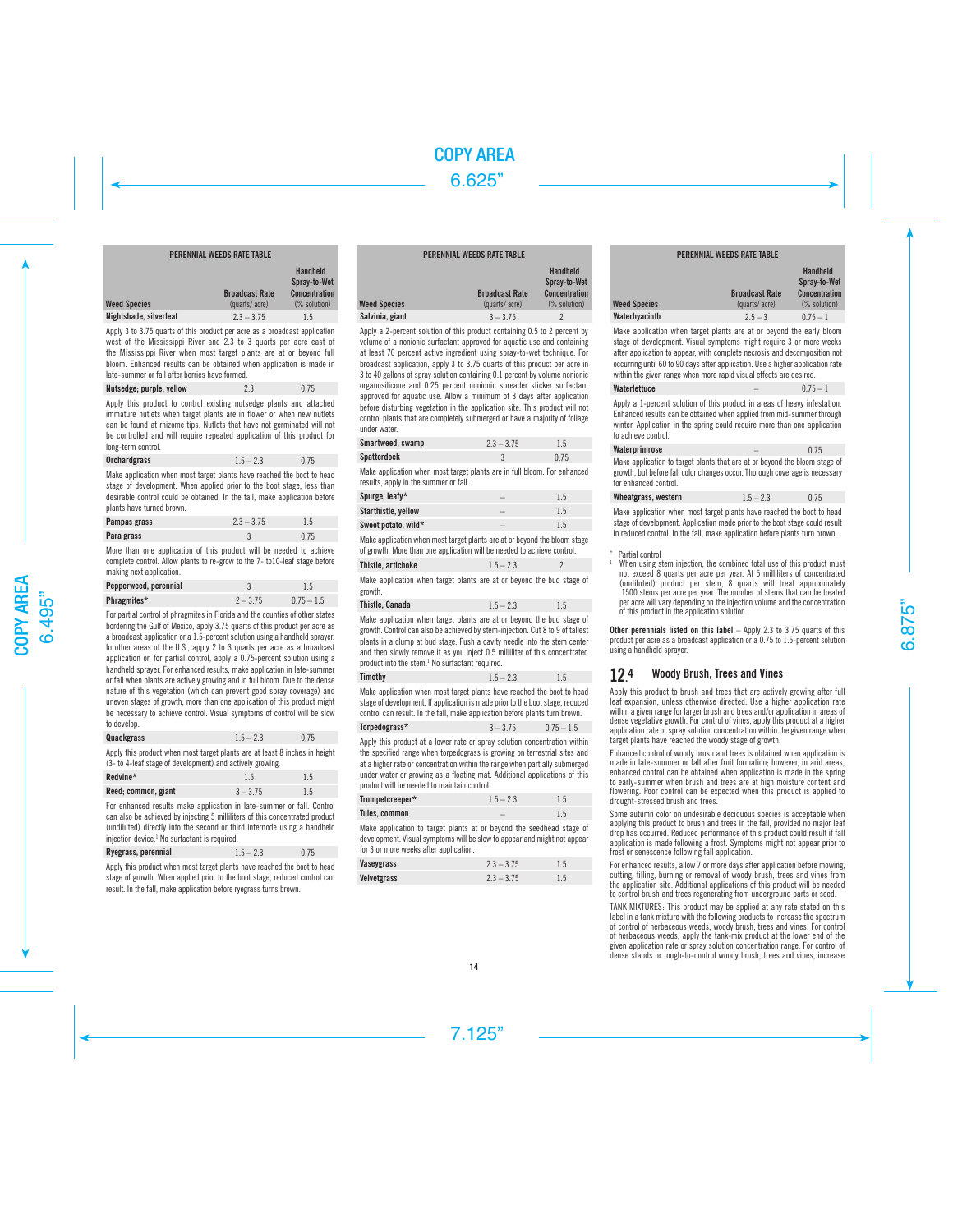the application rate or spray solution concentration of the tank-mix product towards the higher end of the range. Refer to the individual product labels for approved uses and application rates. Not all tank-mix products listed are labeled for aquatic use.

Arsenal; Arsenal Herbicide Applicators Concentrate; Escort XP; Forestry Garlon 4 Specialty; Forestry Garlon XRT Specialty; Garlon 3A Specialty; Garlon 4 Specialty; Garlon 4 Ultra Specialty; Vastlan Specialty; imazapyr; metsulfuron methyl: triclopyr

Ensure that the proper amount of the Garlon herbicide is thoroughly mixed with water in the spray tank before adding this product.

### Cut Stump Application

This product may be used to control re-growth and re-sprouting of woody brush and trees on any site listed on this label.

Cut the woody brush or tree close to the soil or water surface and immediately apply a 50- to 100-percent (undiluted) solution of this product to the freshly-cut surface using an applicator capable of applying this product to the entire cambium. A delay in application could result in reduced performance. For enhanced results, cut the woody brush or tree during period of active growth and full leaf expansion and apply this product. No surfactant is needed for cut stump application.

For control of the tree of heaven (Ailanthus altissima), cut the tree close to the soil surface and immediately apply a 50-percent solution of this product (16 fluid ounces per quart of solution) and 10 percent Arsenal herbicide (3 to 4 fluid ounces per quart of solution) in water to the freshly-cut surface.

DO NOT MAKE A CUT STUMP APPLICATION WHEN THE ROOTS OF DESIRABLE WOODY BRUSH OR TREES MAY BE GRAFTED TO THE ROOTS OF THE CUT STUMP, AS INJURY COULD OCCUR IN THE ADJACENT TREES. Some sprouts, stems, or trees can share a common root system. Adjacent trees having a similar age, height and spacing could be an indicator of a shared root system. Whether grafted or shared, injury is likely to occur to adjacent stems or trees when this product is applied to one or more trees sharing common root system.

# Woody Brush and Tree Injection and Frill Application

This product may be used to control woody brush and trees listed in this section by injection or frill application on any aquatic and terrestrial site listed on this label.

Inject or apply the equivalent of 1 milliliter (0.04 fluid once) of this product for every 2 to 3 inches of trunk diameter at breast height (DBH). If injecting this product into the woody brush or tree, use equipment capable of penetrating into the living plant tissue under the bark. No surfactant is required for direct injection of this product into woody brush and trees.

For frill application, apply a 50 to 95-percent solution of this product in water, with 0.5% or more by volume of a nonionic surfactant, to either a continuous frill around the tree or to cuts evenly spaced around the tree below all branches. As tree diameter increases, enhanced results can be achieved by applying this product to a continuous frill or more closely spaced cuttings. Avoid application techniques that allow this product to run out of the frill or cut areas. In species that freely exude sap, make the frill or cuts at an oblique angle to produce a cupping effect and apply a 95-percent solution of this product with a nonionic surfactant as described above. For enhanced results, make this application during period of active growth and after full leaf expansion.

# Modified High-Volume and Low-Volume Backpack Application

For control and partial control of woody bush, trees and vines listed on this label when using a backpack sprayer or other handheld equipment and a directed low-volume foliar application technique, apply a 4 to 8-percent solution of this product containing 0.5 to 1 percent by volume of a nonionic surfactant evenly over the plant crown to cover 50 percent of the upper foliage of undesirable woody brush, trees and vines.

# WOODY BRUSH, TREES AND VINES RATE TABLE

| <b>Species</b>         | <b>Broadcast Rate</b><br>(quarts/acre) | <b>Handheld Spray-to-</b><br><b>Wet Concentration</b><br>(% solution) |
|------------------------|----------------------------------------|-----------------------------------------------------------------------|
| Alder                  | $2.3 - 3$                              | $0.75 - 1.2$                                                          |
| Ash*                   | $1.5 - 3.75$                           | $0.75 - 1.5$                                                          |
| Aspen, quaking         | $1.5 - 2.3$                            | $0.75 - 1.2$                                                          |
| Bearclover (Bearmat)*  | $1.5 - 3.75$                           | $0.75 - 1.5$                                                          |
| Beech*                 | $1.5 - 3.75$                           | $0.75 - 1.5$                                                          |
| <b>Birch</b>           | 1.5                                    | 0.75                                                                  |
| <b>Blackberry</b>      | $2.3 - 3$                              | $0.75 - 1.2$                                                          |
| <b>Blackgum</b>        | $1.5 - 3.75$                           | $0.75 - 1.5$                                                          |
| <b>Bracken</b>         | $1.5 - 3.75$                           | $0.75 - 1.5$                                                          |
| Broom; French, Scotch  | $1.5 - 3.75$                           | $1.2 - 1.5$                                                           |
| Buckwheat, California* | $1.5 - 3$                              | $0.75 - 1.5$                                                          |
| $C$ ascara $*$         | $1.5 - 3.75$                           | $0.75 - 1.5$                                                          |
| <b>Castor bean</b>     | $1.5 - 3.75$                           | 1.5                                                                   |

Also for control, inject 4 milliliters of this concentrated (undiluted) product per plant directly into the lower portion of the main stem using a handheld injection device.1 No surfactant is required.

| Catsclaw* |                                                                        | $1.2 - 1.5$ |
|-----------|------------------------------------------------------------------------|-------------|
|           | For nartial control annly this product when at least 50 percent of the |             |

For partial control, apply this product when at least 50 percent of the new leaves are fully developed.

| Ceanothus*                 | $1.5 - 3.75$ | $0.75 - 1.5$ |
|----------------------------|--------------|--------------|
| Chamise*                   | $1.5 - 3.75$ | 0.75         |
| Cherry; bitter, black, pin | $1.5 - 3.75$ | $1 - 1.5$    |
| Cottonwood, eastern        | $1.5 - 3.75$ | $0.75 - 1.5$ |
| Coyote brush               | $2.3 - 3$    | $1.2 - 1.5$  |

For control, apply this product when at least 50 percent of the new leaves are fully developed.

| Cypress; swamp, bald | $1.5 - 3.75$ | $0.75 - 1.5$ |
|----------------------|--------------|--------------|
| <b>Deerweed</b>      | $1.5 - 3.75$ | $0.75 - 1.5$ |
| Dewberry             | $2.3 - 3$    | $0.75 - 1.2$ |
| Dogwood*             | $3 - 3.75$   | $1 - 2$      |
| Elderberry           | 1.5          | 0.75         |
| $EIm*$               | $1.5 - 3.75$ | $0.75 - 1.5$ |
| Eucalvotus, blue gum |              | 1.5          |

For control of eucalyptus re-sprouts, apply this product using a handheld sprayer when re-sprouts are 6 to 12 feet tall. Ensure complete coverage.

| Gallberry           | $1.5 - 3.75$ | $0.75 - 1.5$ |
|---------------------|--------------|--------------|
| Gorse*              | $1.5 - 3.75$ | $0.75 - 1.5$ |
| Hackberry, western  | $1.5 - 3.75$ | $0.75 - 1.5$ |
| Hasardia*           | $1.5 - 3$    | $0.75 - 1.5$ |
| <b>Hawthorn</b>     | $1.5 - 2.3$  | $0.75 - 1.2$ |
| Hazel               | 1.5          | 0.75         |
| Hickory*            | $3 - 3.75$   | $1 - 2$      |
| Honeysuckle         | $2.3 - 3$    | $0.75 - 1.2$ |
| Hornbeam, American* | $1.5 - 3.75$ | $0.75 - 1.5$ |
| Huckleberry         | $1.5 - 3.75$ | $0.75 - 1.5$ |
| Ivy, poison         | $3 - 375$    | 1.5          |

# WOODY BRUSH, TREES AND VINES RATE TABLE

| <b>Species</b>     | <b>Broadcast Rate</b><br>(quarts/acre) | <b>Handheld Spray-to-</b><br><b>Wet Concentration</b><br>(% solution) |
|--------------------|----------------------------------------|-----------------------------------------------------------------------|
| Kudzu              | 3                                      | 1.5                                                                   |
| Locust, black*     | $1.5 - 3$                              | $0.75 - 1.5$                                                          |
| Madrone resprouts* | -                                      | 1.5                                                                   |
| Magnolia, sweetbay | $1.5 - 3.75$                           | $0.75 - 1.5$                                                          |
| Manzanita*         | $1.5 - 3.75$                           | $0.75 - 1.5$                                                          |
| Maple, red         | $1 - 3.75$                             | $0.75 - 1.2$                                                          |

For control, apply a 0.75- to 1.2-percent solution of this product using a handheld sprayer when leaves are fully developed. For partial control, apply 1 to 3.75 quarts per acre as a broadcast application.

| Maple, sugar | $0.75 - 1.2$ |
|--------------|--------------|
|              |              |

For control, apply this product using a handheld sprayer when at least 50 percent of the new leaves are fully developed.

| Maple, vine*       | $1.5 - 3.75$ | $0.75 - 1.5$ |
|--------------------|--------------|--------------|
| Monkey flower*     | $1.5 - 3$    | $0.75 - 1.5$ |
| Oak: black. white* | $1.5 - 3$    | $0.75 - 1.5$ |
| Oak; northern pin  | $1.5 - 3$    | $0.75 - 1.2$ |
|                    |              |              |

For control, apply this product when at least 50 percent of the new leaves are fully developed.

Repeat applications might be required to maintain control. Application in the fall must be made before leaves lose green color.

| Oak, post | $2.3 - 3$ | $0.75 - 1.2$ |
|-----------|-----------|--------------|
| Oak. red  |           | $0.75 - 1.2$ |

For control, apply this product using a handheld sprayer when at least 50 percent of the new leaves are fully developed.

| Oak, scrub*                                                           | $1.5 - 3$                | $0.75 - 1.5$ |
|-----------------------------------------------------------------------|--------------------------|--------------|
| Oak. southern red                                                     | $1.5 - 3.75$             | $1 - 1.5$    |
| Orange, Osage                                                         | $1.5 - 3.75$             | $0.75 - 1.5$ |
| Peppertree, Brazilian<br>(Florida holly)*                             | $1.5 - 3.75$             | 1.5          |
| Persimmon*                                                            | $1.5 - 3.75$             | $0.75 - 1.5$ |
| Pine                                                                  | $1.5 - 3.75$             | $0.75 - 1.5$ |
| Poplar, yellow*                                                       | $1.5 - 3.75$             | $0.75 - 1.5$ |
| <b>Prunus</b>                                                         | $1.5 - 3.75$             | $1 - 1.5$    |
| Raspberry                                                             | $2.3 - 3$                | $0.75 - 1.2$ |
| Redbud, eastern                                                       | $1.5 - 3.75$             | $0.75 - 1.5$ |
| Redcedar, eastern                                                     | $1.5 - 3.75$             | $0.75 - 1.5$ |
| Rose, multiflora                                                      | 1.5                      | 0.75         |
| Make application prior to leaf deterioration by leaf-feeding insects. |                          |              |
| Russian olive*                                                        | $1.5 - 3.75$             | $0.75 - 1.5$ |
| Sage, black                                                           | $1.5 - 3$                | 0.75         |
| Sage, white*                                                          | $1.5 - 3$                | $0.75 - 1.5$ |
| Sagebrush, California                                                 | $1.5 - 3$                | 0.75         |
| Salmonberry                                                           | 1.5                      | 0.75         |
| <b>Saltbush</b>                                                       | $\overline{\phantom{0}}$ | 1            |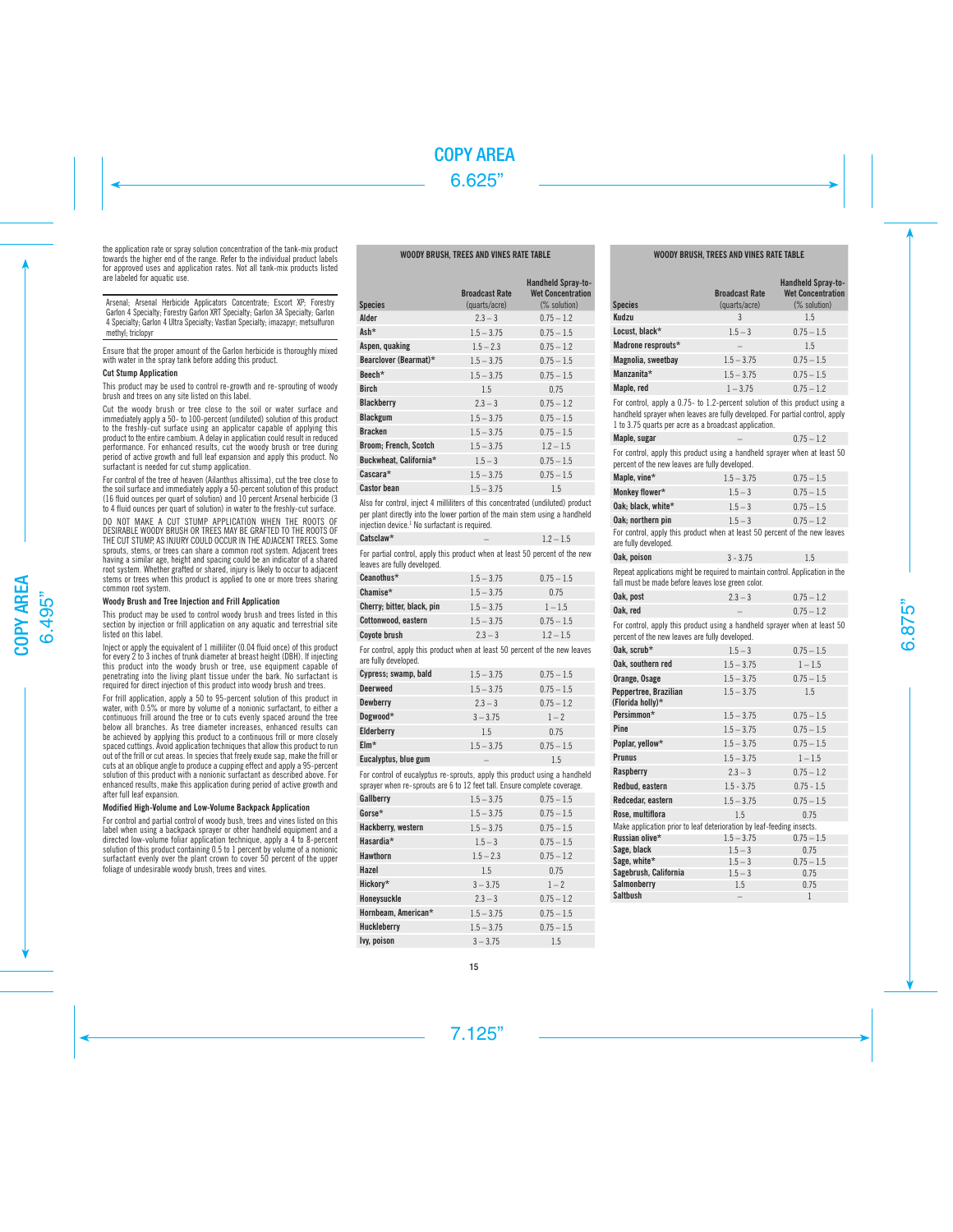# WOODY BRUSH, TREES AND VINES RATE TABLE

|                | <b>Broadcast Rate</b> | <b>Handheld Spray-to-</b><br><b>Wet Concentration</b> |
|----------------|-----------------------|-------------------------------------------------------|
| <b>Species</b> | (quarts/acre)         | (% solution)                                          |
| Saltcedar*     | $3 - 3.75$            | $1 - 2$                                               |

For partial control, apply a 1- to 2-percent solution of this product using a handheld sprayer or 3 to 3.75 quarts per acre as a broadcast application. For control, apply a 1- to 1.5-percent solution of this product in a tank-mix with Arsenal herbicide or Arsenal Herbicide Applicators Concentrate using a handheld sprayer. For control using broadcast application, apply 1.5 quarts of this product per acre in a tank-mix with an appropriate rate of Arsenal herbicide or Arsenal Herbicide Applicators Concentrate to plants less than 6 feet tall. To control saltcedar greater than 6 feet tall using broadcast application, apply 3 quarts of this product per acre in a tank-mix with a higher rate of Arsenal herbicide or Arsenal Herbicide Applicators Concentrate.

| Sassafras*                                              | $1.5 - 3.75$             | $0.75 - 1.5$ |
|---------------------------------------------------------|--------------------------|--------------|
| Sea Myrtle                                              |                          | 1            |
| Sourwood*                                               | $1.5 - 3.75$             | $0.75 - 1.5$ |
| Sumac; laurel, poison,<br>smooth, sugarbush,<br>winged* | $1.5 - 3$                | $0.75 - 1.5$ |
| Sweetgum                                                | $1.5 - 2.3$              | $0.75 - 1.5$ |
| Swordfern*                                              | $1.5 - 3.75$             | $0.75 - 1.5$ |
| <b>Tallowtree, Chinese</b>                              |                          | 0.75         |
| Tan oak re-sprouts*                                     | $\qquad \qquad$          | 1.5          |
| Thimbleberry                                            | 1.5                      | 0.75         |
| Tobacco, tree*                                          | $1.5 - 3$                | $0.75 - 1.5$ |
| Toyon*                                                  | $\overline{\phantom{a}}$ | 1.5          |
| <b>Trumpetcreeper</b>                                   | $1.5 - 2.3$              | $0.75 - 1.2$ |
| Vine maple*                                             | $1.5 - 3.75$             | $0.75 - 1.5$ |
| Virginia creeper                                        | $1.5 - 3.75$             | $0.75 - 1.5$ |
| Waxmyrtle, southern*                                    | $1.5 - 3.75$             | 1.5          |
| <b>Willow</b>                                           | 2.3                      | 0.75         |
| Yerba Santa, California*                                | $\overline{\phantom{a}}$ | 1.5          |
|                                                         |                          |              |

\* Partial control

Other woody brush and trees listed on this label – For partial control, apply 1.5 to 3.75 quarts of this product per acre as a broadcast application or a 0.75- to 1.5-percent solution using a handheld sprayer and a spray-to-wet application technique.

#### 13. LIMIT OF WARRANTY AND LIABILITY

Bayer CropScience LP ("Company") warrants that this product conforms to the chemical description on the label. TO THE EXTENT CONSISTENT WITH APPLICABLE LAW, NO OTHER EXPRESS WARRANTY OR IMPLIED WARRANTY OF FITNESS FOR PARTICULAR PURPOSE OR MERCHANTABILITY IS MADE. This warranty is also subject to the conditions and limitations stated herein.

Buyer and all users shall use this product only for the purposes of and in accordance with the Complete Directions for Use label ("Directions") and shall promptly notify this Company of any claims whether based in contract, negligence, strict liability, other tort or otherwise.

To the extent consistent with applicable law, buyer and all users are responsible for all loss, injuries or damage from use or handling which results from conditions beyond the control of this Company, including, but not limited to, incompatibility with products other than those set forth in the Directions, application to or contact with desirable vegetation, crop injury or failure of this product to control weed biotypes which develop resistance to glyphosate, unusual weather, weather conditions which are outside the range considered normal at the application site and for the time period when the product is applied, as well as weather conditions which are outside the application ranges set forth in the Directions, use and/or application in any manner not explicitly set forth in or inconsistent with the Directions, moisture conditions outside the moisture range specified in the Directions, or the presence of products other than those set forth in the Directions in or on the soil, crop or treated vegetation.

This Company does not warrant any product reformulated or repackaged from this product except in accordance with this Company's stewardship requirements and with express written permission from this Company.

TO THE EXTENT CONSISTENT WITH APPLICABLE LAW, THE EXCLUSIVE REMEDY OF THE USER OR BUYER, AND THE LIMIT OF THE LIABILITY OF THIS COMPANY OR ANY OTHER SELLER FOR ANY AND ALL LOSSES, INJURIES OR DAMAGES RESULTING FROM THE USE OR HANDLING OF THIS PRODUCT (INCLUDING CLAIMS BASED IN CONTRACT, NEGLIGENCE, STRICT LIABILITY, OTHER TORT OR OTHERWISE) SHALL BE THE PURCHASE PRICE PAID BY THE USER OR BUYER FOR THE QUANTITY OF THIS PRODUCT INVOLVED, OR, AT THE ELECTION OF THIS COMPANY OR ANY OTHER SELLER, THE REPLACEMENT OF SUCH QUANTITY, OR, IF NOT ACQUIRED BY PURCHASE, REPLACEMENT OF SUCH QUANTITY. TO THE EXTENT CONSISTENT WITH APPLICABLE LAW, IN NO EVENT SHALL THIS COMPANY OR ANY OTHER SELLER BE LIABLE FOR ANY INCIDENTAL, CONSEQUENTIAL OR SPECIAL DAMAGES.

Upon opening and using this product, buyer and all users are deemed to have accepted the terms of this LIMIT OF WARRANTY AND LIABILITY which may not be varied by any verbal or written agreement. If terms are not acceptable, return at once unopened.

In case of an emergency involving this product, or for medical assistance, call collect, day or night, 1-800-334-7577.

Roundup, Roundup Custom and Design, and TRUEBLUE ADVANTAGE PROVEN RELIABLE SUPPORTED and Design, are trademarks of Bayer Group. All other trademarks are the property of their respective owners. ©2020 Bayer Group. All rights reserved.

EPA Reg. No. 524-343

Packed for: BAYER CROPSCIENCE LP 800 N. LINDBERGH BLVD. ST. LOUIS, MISSOURI, 63167 U.S.A.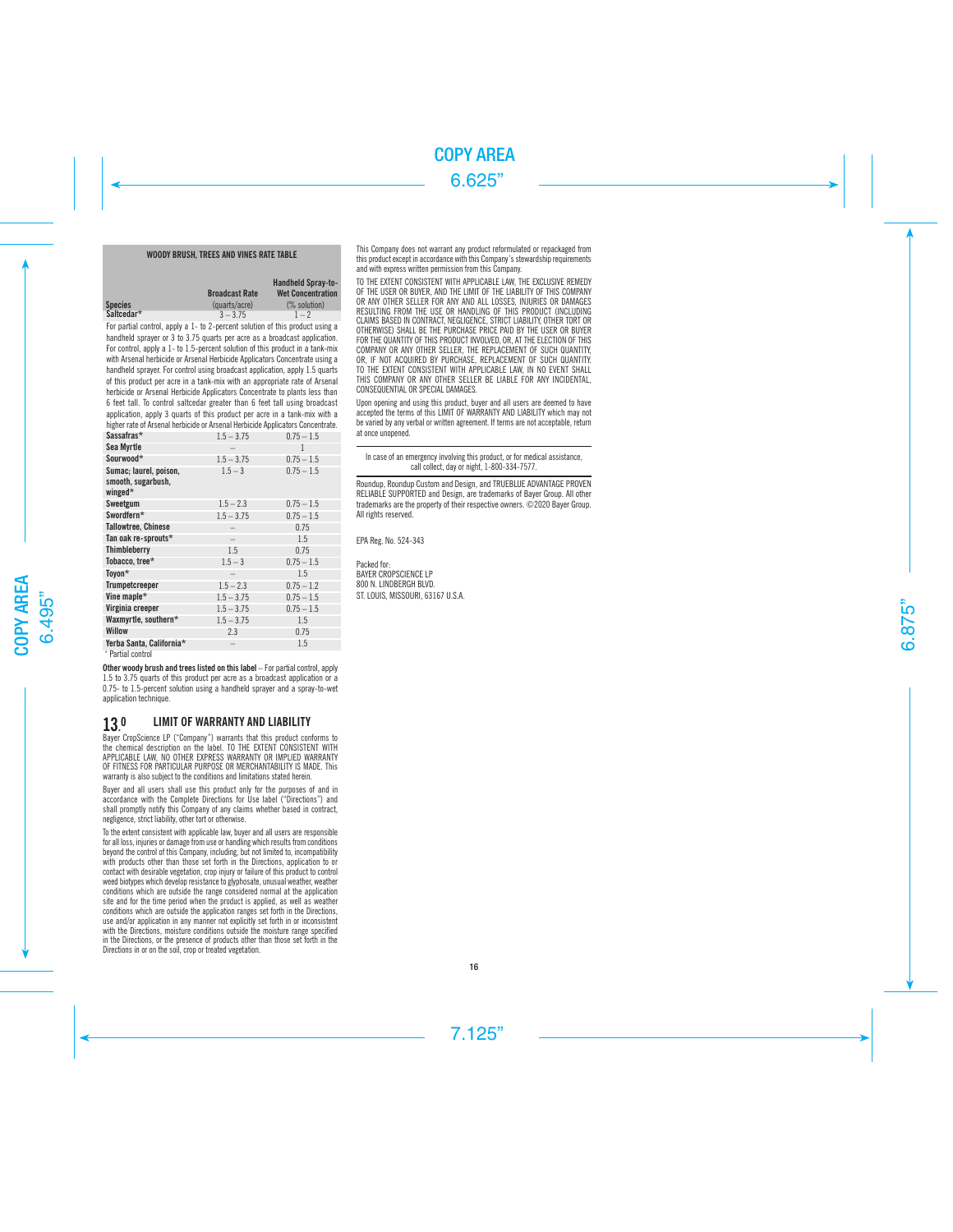

**Un herbicida de amplio espectro para aplicación postemergencia, para el control de malezas acuática e industrial, ornamental, en céspedes, forestación, lados de carreteras, servidumbres de paso, cultivos selectos y otros usos terrestres indicados.**

(Para una lista completa de aplicaciones acuáticas y terrestres, vea la sección Modo de empleo de esta etiqueta).

| <b>INGREDIENTE ACTIVO:</b>            |        |
|---------------------------------------|--------|
| *Glifosato, N-(fosfonometil) glicina, |        |
|                                       |        |
|                                       |        |
|                                       | 100.0% |

\* Contiene 648 gramos por litro o 5.4 libras por galón norteamericano del ingrediente activo glifosato, en la forma de su sal de isopropilamina, lo cual es equivalente a 480 gramos por litro o 4.0 libras por galón norteamericano (39.9% por peso) del ácido, glifosato.

| N°, Rea, EPA 524-343 | EPA Est. 524-IA-1 |
|----------------------|-------------------|
|                      |                   |

# Manténgase Fuera del Alcance de los Niños PRECAUCIÓN

Consulte el interior para conocer las precauciones adicionales. **INSTRUCCIONES DE USO COMPLETAS**

No todos los productos recomendados en esta etiqueta han sido registrados para su uso en California. Verifique el estado de registro de cada producto en California antes de utilizarlo.

**PARA INFORMACIÓN SOBRE EL PRODUCTO O AYUDA PARA UTILIZAR ESTE PRODUCTO, LLAME GRATIS AL 1-866-99BAYER (1-866-992-2937)**

 **EN CASO DE EMERGENCIA RELACIONADA CON ESTE PRODUCTO O PARA AYUDA MÉDICA, LLAME POR COBRAR, DE DÍA O DE NOCHE, AL 1-800-334-7577**

**Envasado para: BAYER CROPSCIENCE LP 800 N. LINDBERGH BLVD. ST. LOUIS, MISSOURI 63167 USA ©2020 Grupo Bayer. Todos los derechos reservados.**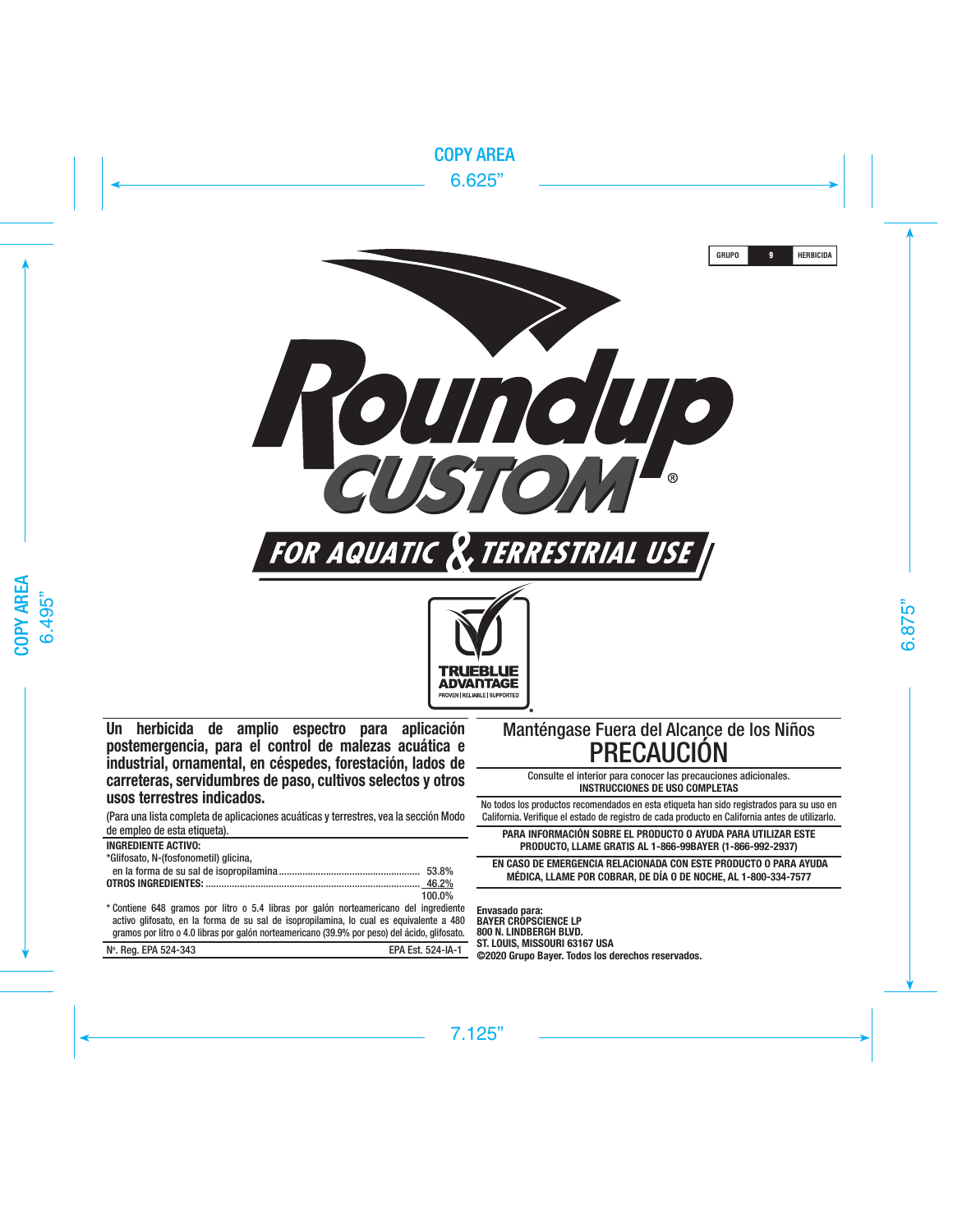# Lea toda la etiqueta antes de usar este producto.

Use solo de acuerdo con las instrucciones de la etiqueta.

Lea la declaración "LÍMITE DE GARANTÍA Y RESPONSABILIDAD" al final de esta etiqueta antes de comprar o usar. Si los términos no son aceptables, devuélvalos de inmediato sin abrir.

EVITE EL CONTACTO DE ESTE HERBICIDA CON FOLLAJE, TALLOS VERDES, RAÍCES NO LEÑOSAS EXPUESTAS O FRUTAS DE CULTIVOS, PLANTAS Y ÁRBOLES DESEABLES, COMO PODRÍA PRODUCIRSE UNA LESIÓN GRAVE A LA PLANTA O LA DESTRUCCIÓN.

ESTE ES UN PRODUCTO DE USO FINAL. BAYER CROPSCIENCE LP NO TIENE LA INTENCIÓN Y NO LO HA REGISTRADO PARA SU REFORMULACIÓN O REEMBALAJE.

# CONTENIDO

| 1              | 1.0  |                                                 |  |
|----------------|------|-------------------------------------------------|--|
| $\overline{2}$ | 20   | NÚMEROS DE TELÉFONO IMPORTANTES 18              |  |
| 3              | 3.0  | DECLARACIONES PREVENTIVAS  18                   |  |
|                | 3.1  | Riesgos para los seres humanos y los animales   |  |
|                | 3.2  |                                                 |  |
|                | 3.3  | Riesgos físicos o químicos 18                   |  |
| 4              | 40   | ALMACENAMIENTO Y ELIMINACIÓN 19                 |  |
| 5              | 5.0  | INFORMACIÓN DEL PRODUCTO 19                     |  |
| ĥ              | 60   | MANEJO DE RESISTENCIA DE MALEZAS19              |  |
|                | 6.1  | Prácticas de manejo de malezas 19               |  |
|                | 6.2  | Manejo de biotipos resistentes al glifosato19   |  |
| 7              | 7.0  |                                                 |  |
|                | 7.1  |                                                 |  |
|                | 7.2  |                                                 |  |
|                | 7.3  |                                                 |  |
|                | 7.4  | Procedimiento de mezcla en tanque20             |  |
|                | 7.5  | Mezclar concentraciones de solución de rocío 20 |  |
|                | 7.6  |                                                 |  |
|                | 7.7  | Aditivos de reducción de dispersión 21          |  |
| 8              | 8.0  | EQUIPOS Y TÉCNICAS PARA LA APLICACIÓN 21        |  |
|                | 8.1  | Manejo de la dispersión del rocío21             |  |
|                | 8.2  | Equipo de aplicación aérea 21                   |  |
|                | 8.3  | Equipo de aplicación terrestre 22               |  |
|                | 8.4  | Rociadores manuales22                           |  |
|                | 8.5  |                                                 |  |
|                | 8.6  |                                                 |  |
|                | 8.7  |                                                 |  |
| 9              | 9.0  | SITIOS DE USO ACUÁTICO Y TERRESTRE 23           |  |
|                | 9.1  |                                                 |  |
|                | 92   |                                                 |  |
| 10             | 100  | INFORMACIÓN ADICIONAL SOBRE MANEJO              |  |
|                | 101  | Manejo de bosques, árboles de madera y árboles  |  |
|                |      |                                                 |  |
|                | 102  | Manejo de hábitats de vida silvestre y especies |  |
|                |      |                                                 |  |
|                | 10.3 | Manejo de vivero ornamental y de producción 25  |  |
|                | 10.4 | Maneio de áreas comerciales, residenciales v    |  |
|                | 10.5 | Manejo de zonas de pasturas25                   |  |
|                | 10.6 | Manejo de ferrocarriles 25                      |  |
|                | 10.7 | Manejo de tierras de pastoreo 26                |  |
|                | 10.8 | Manejo de lados de carreteras 26                |  |
|                | 10.9 |                                                 |  |
| 11             | 11.0 |                                                 |  |
|                | 11.1 | Cultivos en árboles, enredaderas y arbustos 26  |  |
|                |      |                                                 |  |

|    | 112  |                                                 |
|----|------|-------------------------------------------------|
|    |      | 11 2 1                                          |
|    | 11.3 | Producción de semillas de pasto y tepes 29      |
| 12 | 120  | MALEZAS CONTROLADAS 29                          |
|    | 121  | Control de malezas, renovación y segado químico |
|    |      |                                                 |
|    | 122  |                                                 |
|    | 123  | Malezas perennes 30                             |
|    | 124  | Árboles, enredaderas y matorrales leñosos 33    |
| 13 | 130  | LIMITES EN LA GARANTÍA Y LA RESPONSABILIDAD35   |
|    |      |                                                 |

# $1.0<sub>ncR</sub>$ **INGREDIENTES**

| INGREDIENTE ACTIVO: |  |  |
|---------------------|--|--|
|                     |  |  |

| 100.0% |
|--------|
|        |

\*Contiene 648 gramos por litro o 5.4 libras por galón norteamericano del ingrediente activo glifosato, en la forma de su sal de isopropilamina, lo cual es equivalente a 480 gramos por litro o 4.0 libras por galón norteamericano (39.9% por peso) del ácido, glifosato.

#### $20$ 0 NÚMEROS DE TELÉFONO IMPORTANTES

- 1. PARA INFORMACIÓN SOBRE EL PRODUCTO O AYUDA PARA UTILIZAR ESTE PRODUCTO, LLAME GRATIS AL 1-866-99BAYER (1-866-992-2937)
- 2. EN CASO DE EMERGENCIA RELACIONADA CON ESTE PRODUCTO O PARA AYUDA MÉDICA, LLAME POR COBRAR, DE DÍA O DE NOCHE, AL 1-800-334-7577

#### 3. 0 DECLARACIONES PREVENTIVAS

3. 1 Riesgos para los seres humanos y los animales domésticos

# Manténgase Fuera del Alcance de los Niños **PRECAUCIÓN**

ANIMALES DOMÉSTICOS: Se considera que este producto es relativamente no tóxico para perros y otros animales domésticos, sin embargo, la ingestión de este producto o de abundantes cantidades de vegetación rociada recientemente podría causar irritación gastrointestinal temporal (vómitos, diarrea, cólicos, etc.). Si se observan dichos síntomas, dé al animal suficiente cantidad de líquidos para evitar la deshidratación. Llame a un veterinario si los síntomas persisten por más de 24 horas.

# Equipo de protección personal (EPP)

Los usuarios y personas que manipulan este producto deben usar: camisa de mangas largas y pantalones largos, zapatos y calcetines.

Respete las instrucciones del fabricante para limpiar y mantener los equipos de protección personal (EPP). En caso de que no haya instrucciones, use detergente y agua caliente. Mantenga el EPP aparte del resto de la ropa y lávelo por separado.

# Recomendaciones de seguridad para el usuario:

Los usuarios deben:

• Lavarse las manos antes de comer, beber, masticar chicle, usar tabaco o usar el baño.

• Quitarse la ropa de inmediato si el pesticida traspasa la ropa. Luego deben lavarse muy bien y ponerse ropa limpia.

# 3.2 Riesgos para el medio ambiente

Matar las malezas acuáticas puede dar lugar a una reducción o pérdida de oxígeno en el agua debido a la descomposición de material vegetal muerto. Esta pérdida de oxígeno puede causar que los peces se asfixien. Antes de aplicar pesticidas a aguas públicas, consulte con la agencia de su estado que sea la principal responsable de su regulación para determinar si se necesita un permiso. Para usos terrestres, no aplique directamente al agua, en áreas donde el agua superficial esté presente o en áreas intermareales por debajo del nivel medio de mareas altas, excepto si se aplica por aire por encima de la cobertura forestal. No contamine el agua cuando limpie el equipo o deseche el agua de lavado y enjuague del equipo.

#### 3. 3 Riesgos físicos o químicos

Para mezclar, almacenar y aplicar la solución de rocío de este producto, se pueden usar recipientes de acero inoxidable, fibra de vidrio, plástico o recipientes de acero recubiertos internamente con plástico.

NO MEZCLE, ALMACENE O APLIQUE ESTE PRODUCTO O LAS SOLUCIONES DE ROCÍO DE ESTE PRODUCTO EN ENVASES DE ACERO GALVANIZADO O SIN REVESTIMIENTO (EXCEPTO ACERO INOXIDABLE) O EN TANQUES DE ROCÍO. Si se utiliza en estos envases o tanques, este producto o las soluciones de rocío de este producto reaccionan y producen gas hidrógeno que puede formar una mezcla de gases altamente inflamable. Esta mezcla de gases podría incendiarse o explotar si está en contacto con fuego, chispas, sopletes para soldar, cigarrillos encendidos o cualquier otra fuente de ignición y causar lesiones personales graves.

# INSTRUCCIONES DE USO

Se considera una violación a la ley federal usar este producto de una manera que no sea la indicada en la etiqueta. Este producto solo puede utilizarse de acuerdo con las instrucciones de uso en la etiqueta o según las etiquetas complementarias que se publican por separado. Puede solicitar las etiquetas complementarias para este producto a su vendedor minorista autorizado de Bayer CropScience LP o a su representante de Bayer CropScience LP.

No aplique este producto de manera que entre en contacto con los trabajadores u otras personas, ya sea directamente o por arrastre. Solamente los aplicadores que usan protección podrán estar en el área durante su aplicación. Para verificar requisitos específicos de su tribu o estado, consulte con la agencia responsable de la regulación del uso de pesticidas.

# Requisitos para uso agrícola

Utilice este producto solo de acuerdo con la etiqueta y con las Normas de Protección para Trabajadores, 40 CFR Parte 170. Estas Normas contienen los requisitos para la protección de trabajadores agrícolas en granjas, bosques, viveros e invernaderos y para las personas que manipulan pesticidas agrícolas. Contienen los requisitos para capacitar, descontaminar, notificar y ofrecer asistencia de emergencia. También contienen instrucciones específicas y excepciones relativas a las afirmaciones en esta etiqueta sobre los equipos de protección personal (EPP) y los intervalos de acceso restringido. Los requisitos en esta caja se refieren únicamente a las aplicaciones de este producto cubiertas por las Normas de Protección para Trabajadores.

No entre ni permita la entrada de personal a las áreas tratadas durante el intervalo de entrada restringida (REI, por sus siglas en inglés) de 4 horas. El EPP que se requiere para el acceso anticipado a zonas tratadas de acuerdo con las Normas de Protección para Trabajadores y que incluye el contacto con material tratado, como plantas, tierra o agua es: overoles, zapatos con calcetines y guantes resistentes a sustancias químicas confeccionados con cualquier tipo de material impermeable.

# Requisitos para usos no agrícolas

Los requisitos en esta caja se refieren a las aplicaciones de este producto que NO cubren las Normas de Protección para Trabajadores para pesticidas agrícolas (40 CFR, Parte 170). Las Normas se aplican cuando este producto se utiliza para producir plantas agrícolas en granjas, bosques, viveros o invernaderos.

Mantenga a las personas y a las mascotas fuera de las áreas tratadas hasta que la solución de rocío se haya secado.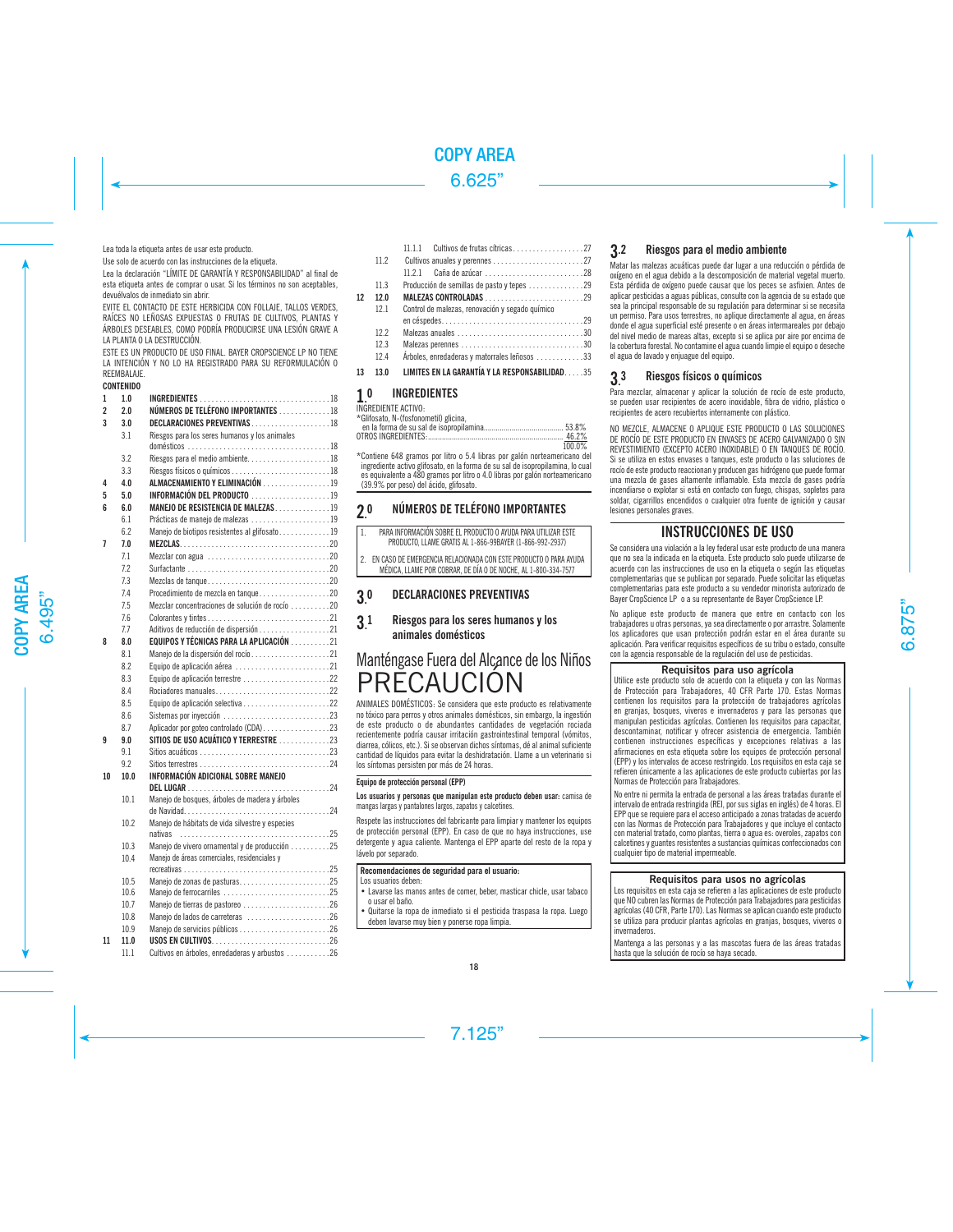# 4.0 ALMACENAMIENTO Y ELIMINACIÓN

El almacenamiento y la eliminación adecuados de los pesticidas son fundamentales para evitar la exposición de las personas y el medio ambiente a consecuencia de pérdidas y derrames del producto, excedentes o desechos y actos de vandalismo. No permita que este producto contamine el agua, ni los alimentos para personas o animales, ni las semillas, por medio del almacenamiento y la eliminación.

ALMACENAMIENTO DEL PESTICIDA: CONSERVE POR ENCIMA DE 5 ° F (-15 ° C) PARA EVITAR QUE EL PRODUCTO SE CRISTALICE. Los cristales se depositarán en el fondo. Si se deja cristalizar, caliente a 68 ° F (20 ° C) para redisolver y hacer rodar o agitar el recipiente o recircular el contenido de recipientes más grandes para mezclar bien antes de usar. Almacene los pesticidas lejos de alimentos, alimentos para mascotas, piensos, semillas, fertilizantes y suministros veterinarios. Mantenga el recipiente cerrado para evitar derrames y contaminación. Consulte la etiqueta del recipiente individual para conocer las condiciones de almacenamiento adicionales, si las hubiera.

ELIMINACIÓN DEL PESTICIDA: Para evitar desechos, utilice todo el material contenido en este envase, incluyendo los residuos del enjuague, aplicándolo según las indicaciones de la etiqueta. Si no se pueden evitar los desechos, ofrezca el producto restante a un centro de eliminación de desechos o a un programa de desecho de pesticidas. Estos programas suelen ser manejados por los gobiernos estatales o locales o por la industria. Toda eliminación debe seguir los reglamentos y procedimientos federales, estatales y locales pertinentes.

MANEJO Y ELIMINACIÓN DEL ENVASE: Envase no rellenable. No reutilice este recipiente para contener materiales que no sean pesticidas o pesticidas diluidos (enjuague). Después de vaciar y limpiar, es posible que se permita retener temporalmente enjuague u otros materiales relacionados con pesticidas en este recipiente. Comuníquese con su agencia reguladora estatal para determinar las prácticas permitidas en su estado.

Enjuague tres veces o enjuague a presión (o equivalente) este recipiente inmediatamente después de vaciarlo.

Enjuague tres veces de la siguiente manera: Vacíe el contenido restante en el equipo de aplicación o tanque de mezcla y continúe drenando durante 10 segundos después de que el flujo comience a gotear. Llene el recipiente ¼ de su capacidad con agua y vuelva a tapar. Agite durante 10 segundos. Vierta el enjuague en el equipo de aplicación o en el tanque de mezcla, o almacene el enjuague para su uso o eliminación posterior. Continúe drenando durante 10 segundos después de que el flujo comience a gotear. Repita este procedimiento dos veces mas.

Enjuague a presión de la siguiente manera: Vacíe el contenido restante en el equipo de aplicación o tanque de mezcla y continúe drenando durante 10 segundos después de que el flujo comience a gotear. Coloque el recipiente de modo que pueda drenar directamente al equipo de aplicación o al tanque de mezcla mientras se enjuaga, o recolecte el enjuague para su uso o eliminación posterior. Inserte la boquilla de enjuague a presión en el costado del recipiente y enjuague a aproximadamente 40 PSI durante al menos 30 segundos. Continúe drenando durante 10 segundos después de que el flujo comience a gotear.

Una vez enjuagados correctamente, algunos envases plásticos de plaguicidas pueden llevarse a un sitio de recolección de envases o recogerse para reciclarlos. Para encontrar el sitio de recolección más cercano, comuníquese con su distribuidor de productos químicos o con Bayer CropScience LP al 1-866-99BAYER (1-866-992-2937).

Si el reciclaje no está disponible, deséchelo de acuerdo con las regulaciones y procedimientos federales, estatales y locales, que pueden incluir perforar el recipiente debidamente enjuagado y desecharlo en un relleno sanitario.

# 5.0 INFORMACIÓN DEL PRODUCTO

Descripción del producto: Este producto es un herbicida sistémico para aplicar postemergencia que, mezclado en el tanque de rociado con un surfactante aprobado para uso acuático, se puede usar para el control de malezas tanto acuático como terrestre. Este producto proporciona un control de amplio espectro de muchas malezas anuales y perennes, árboles, enredaderas y matorrales leñosos. Este producto no controla malezas sumergidas ni proporciona control residual de malezas en el suelo. Está formulado como líquido soluble en agua que, a menos que se indique lo contrario, requiere diluirse con agua u otra sustancia vehicular y agregar un surfactante de acuerdo con las instrucciones en la etiqueta y con el lugar donde se pretende usar antes de la aplicación, usando un equipo estándar y especializado para aplicar pesticidas.

Mecanismo de la acción: El ingrediente activo en este producto inhibe una enzima que se encuentra solo en plantas y microorganismos y que es esencial para la formación de aminoácidos específicos.

No tiene actividad en el suelo: Este producto se adhiere con fuerza a las partículas en el suelo y no proporciona control residual de malezas. Las malezas tienen que haber emergido en el momento de la aplicación para que la aplicación foliar de este producto las controle. Este producto no tendrá efecto sobre las semillas de las malezas en el suelo, así que estas continuarán germinando. Este producto tampoco tendrá efecto en los rizomas o raíces de las plantas no conectadas que estén debajo de la superficie del suelo.

Degradación biológica: La degradación de este producto es primariamente un proceso biológico de los microbios de la tierra.

Etapas de malezas: Las malezas acuáticas deben tener follaje por encima de la superficie del agua para que este producto pueda controlarlas. En los lugares terrestres, resulta más fácil controlar las malezas anuales y perennes cuando son pequeñas. Consulte la sección "MALEZAS CONTROLADAS" en esta etiqueta para obtener más información sobre el control de malezas específicas.

Prácticas de cultivo: El control de malezas puede ser inferior cuando se aplica el producto a malezas anuales o perennes que hayan sido segadas, que hayan servido de alimento para animales o hayan sido cortadas, y que no hubiesen crecido nuevamente hasta el nivel recomendado para el tratamiento. Aplique siempre la proporción mayor de este producto dentro del rango indicado cuando las malezas son muy densas o cuando crecen en áreas no tocadas (no cultivadas). El control de malezas puede ser inferior cuando se tratan malezas dañadas por enfermedades o insectos, si están cubiertas con polvo o si las condiciones de crecimiento de las malezas son deficientes.

Cobertura del rocío: Para obtener mejores resultados, la cobertura del rocío debe ser completa y uniforme. No rocíe el follaje hasta el punto de escurrimiento.

Resistencia a la lluvia: La lluvia o la inmersión de las malezas acuáticas por acción de las olas en un plazo de 4 horas después de su aplicación puede lavar este producto del follaje y puede requerirse una segunda aplicación para el control adecuado de las malezas. Consulte las secciones sobre uso específico en esta etiqueta para obtener información adicional sobre los intervalos mínimos requeridos antes de repetir la aplicación de este producto.

Aparición de los síntomas: Este producto se mueve dentro de la planta desde el punto de aplicación sobre el follaje hasta las raíces. Los efectos visibles son marchitamiento gradual y amarilleo progresivo de la planta hasta el oscurecimiento total de los brotes por encima de la tierra y el deterioro de las partes subterráneas de la planta. En la mayoría de las malezas anuales, los efectos son visibles en 2 a 4 días pero en la mayoría de las malezas perennes los efectos podrían no ser visibles hasta 7 días o más después de la aplicación. El frío extremo o el cielo muy nublado después de la aplicación podrían retardar la actividad del producto y hacer que el efecto visual se demore.

Proporciones de aplicación máxima: Las cantidades de aplicación o uso máximas especificadas en esta etiqueta están expresadas en unidades de volumen (onzas líquidas o cuartos de galón) de este producto por acre. Sin embargo, las proporciones máximas permitidas se aplican a este producto combinado con todos y cada uno de los otros herbicidas que contienen el ingrediente activo glifosato, ya sea que se apliquen por separado o como mezclas de tanque, sobre la base del total de libras de glifosato (equivalentes ácidos) por acre. Si se aplica más de un producto que contiene glifosato en el mismo terreno el mismo año, debe asegurarse de que el total de glifosato empleado (equivalentes de libras de ácido) no exceda el máximo permitido. Consulte la sección "INGREDIENTES" de esta etiqueta para la información necesaria sobre el producto.

A menos que se especifique de otra manera en esta etiqueta, el total combinado de todas las aplicaciones de este producto en un lugar no debe exceder los 8 cuartos de galón (8 libras de ácido de glifosato) por acre por año.

NOTA: El uso de este producto de cualquier manera contraria a las indicaciones contenidas en esta etiqueta, puede causar lesiones a personas, animales, cultivos u otra vegetación deseada o pueden ocurrir otras consecuencias no deseadas.

# 6.0 MANEJO DE RESISTENCIA DE MALEZAS **GRUPO HERBICIDA**

El glifosato, el ingrediente activo de este producto, es un herbicida del grupo 9 según el sistema de clasificación de modo de acción de la Weed Science Society of America. Cualquier población de malezas puede contener plantas naturalmente resistentes a los herbicidas del Grupo 9. Las malezas resistentes a los herbicidas del Grupo 9 pueden tratarse con buenos resultados utilizando un herbicida de otro grupo (ya sea solo o en una mezcla de acuerdo a las instrucciones en la etiqueta), adoptando otros métodos de cultivo o mecánicos para el control de malezas, o a través de una combinación de ambos. Consulte con su representante local de la compañía, el agente de extensión cooperativa del estado, un asesor profesional u otra autoridad calificada para determinar las acciones adecuadas para controlar malezas resistentes específicas.

# 6.1 Prácticas de manejo de malezas

Las poblaciones resistentes surgen cuando una dosis normal de un herbicida determinado no controla a contadas plantas individuales en condiciones ambientales normales. Si no hay otras medidas de control, estos individuos sobreviven, producen semillas y con el tiempo se convierten en el biotipo dominante en el campo a través de la selección continua. La mejor manera de reducir esta selección es usar prácticas diversas de control de malezas, tales como múltiples herbicidas con diferentes mecanismos de acción y, con frecuencia, combinados con diversas prácticas de cultivo y mecánicas.

Para minimizar la incidencia de biotipos resistentes a herbicidas, incluyendo los resistentes al glifosato, implemente las siguientes opciones de manejo de malezas que sean prácticas en su situación. Estas prácticas de manejo se aplican para reducir la propagación de biotipos resistentes confirmados (control de biotipos resistentes existentes) y para reducir el potencial para selección de resistencia de nuevas especies (control proactivo de la resistencia).

- Diversifique su enfoque del manejo de malezas concentrándose en evitar la producción de semillas de malezas y en reducir la cantidad de semillas de malezas en la tierra.
- Siembre los cultivos en campos con la menor cantidad de malezas posible y manténgalos así.
- Siembre semillas que tengan la menor cantidad de malezas posible.
- Haga un reconocimiento rutinario de los campos y los sitios de aplicación antes y después de la aplicación del herbicida.
- Use múltiples mecanismos de acción herbicida eficaces contra las malezas más molestas en su lugar de aplicación y contra aquellas de resistencia conocida.
- Aplique los herbicidas en las proporciones de aplicación indicadas en la etiqueta cuando las malezas estén dentro del rango de tamaño indicado en la etiqueta.
- Resalte las prácticas de cultivo que inhiben las malezas usando competencia de cultivos.
- Use prácticas de manejo de malezas mecánicas y biológicas, cuando sea adecuado.
- Evite el movimiento de semillas de malezas o de propágulos vegetativos entre campos o dentro de un campo.
- Controle las semillas de malezas en la cosecha y después de la cosecha para evitar que las semillas se acumulen.

# 6.2 Manejo de biotipos resistentes al glifosato

Es necesario realizar las pruebas adecuadas para confirmar la resistencia de una maleza al glifosato. Llame al 1-866-99BAYER (1-866-992-2937) o póngase en contacto con su representante de Bayer CropScience LP para determinar si se confirmó la resistencia de algún biotipo de maleza en particular en su región, o visite en Internet

www.weedresistancemanagement.com o www.weedscience.org.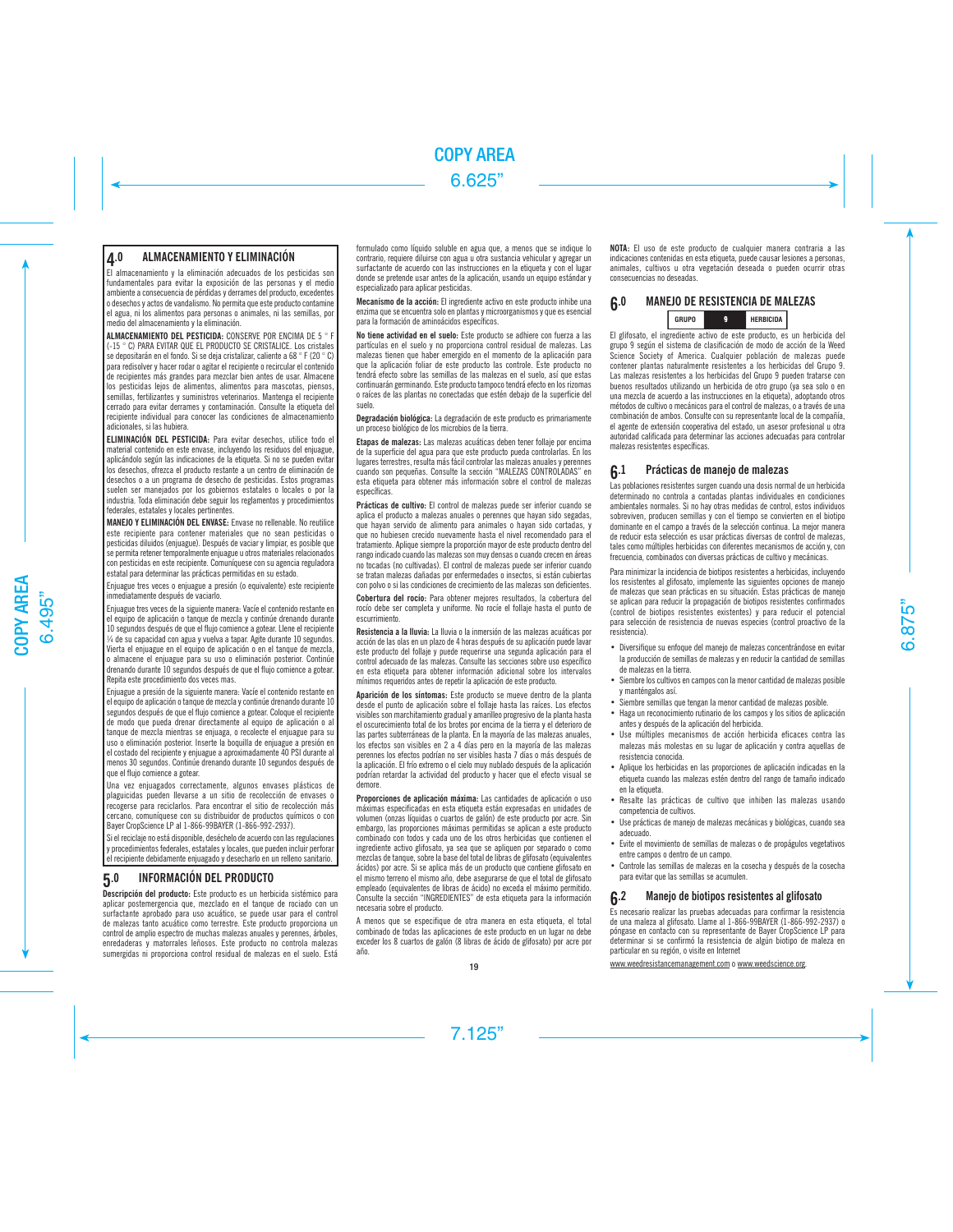Las malezas resistentes al glifosato se pueden controlar o manejar con la aplicación de este producto en combinación con herbicidas residuales de preemergencia y/o otros herbicidas de postemergencia etiquetados para el control de la maleza objetivo en el cultivo en cuestión o en el lugar de la aplicación. Para obtener más información, vea la sección "MALEZAS CONTROLADAS" en esta etiqueta.

Dado que la incidencia de malezas resistentes es difícil de detectar antes de usar, Bayer CropScience LP no será responsable de ninguna pérdida que tenga lugar porque este producto no logre controlar las malezas resistentes.

# 7.0 MEZCLAS

Para mezclar, almacenar y aplicar la solución de rocío de este producto, se pueden usar recipientes limpios de acero inoxidable, fibra de vidrio, plástico o recipientes de acero recubiertos internamente con plástico.

NO MEZCLE, ALMACENE O APLIQUE ESTE PRODUCTO O LAS SOLUCIONES DE ROCÍO DE ESTE PRODUCTO EN ENVASES DE ACERO GALVANIZADO O SIN REVESTIMIENTO (EXCEPTO ACERO INOXIDABLE) O EN TANQUES DE ROCÍO.

Elimine todo riesgo de que se forme un sifón de retorno de los contenidos del tanque a la fuente de la sustancia vehicular, al preparar la mezcla. Utilice aparatos aprobados para evitar la formación de sifones de retorno en lugares donde lo exijan las normas locales o estatales.

Un filtro de malla de 50 hilos para la boquilla o un colador en el equipo de rocío es adecuado.

Limpie las piezas del rociador inmediatamente después de su utilización lavándolas bien con agua.

# 7.1 Mezcla con agua

EL RENDIMIENTO DE ESTE PRODUCTO PODRÍA REDUCIRSE CONSIDERABLEMENTE SI SE UTILIZA AGUA CON SEDIMENTOS DE TIERRA COMO SUSTANCIA VEHICULAR. NO MEZCLE ESTE PRODUCTO CON AGUA DE ESTANQUES O ACEQUIAS QUE SE VEA TURBIA O ENFANGADA.

Este producto se mezcla fácilmente con agua. Mezcle las soluciones de rocío de este producto de la siguiente manera. Primero, llene el tanque de mezclado o de rocío con agua limpia. Agregue la cantidad requerida de este producto hacia el final del proceso de llenado y mezcle con cuidado. Es posible que durante la mezcla la solución de rocío produzca espuma. Para prevenir o minimizar la formación de espuma, mezcle con cuidado, tapone las derivaciones y mangueras de retorno en el fondo del tanque y, si es necesario, agregue un agente apropiado a la solución de rocío para evitar la formación de espuma o eliminarla.

# 7.2 Surfactantes

A menos que se indique lo contrario, este producto requiere que se agreguen 2 o más cuartos de galón de un surfactante no iónico cuyo uso con herbicidas esté recomendado en la etiqueta por cada 100 galones de solución de rocío (0.5% o más por volumen). A menos que se indique lo contrario, use una concentración mayor de surfactante cuando alguna de las siguientes condiciones aplique al uso de este producto:

- Se agregan surfactantes que contienen menos del 70 por ciento del ingrediente activo
- Se aplica al voleo usando un alto volumen de sustancia vehicular o usando equipo de rociado manual
- Se aplica en condiciones de crecimiento adversas o en cualquier momento en que las malezas están bajo estrés
- Se aplica como mezcla de tanque con otros productos
- Se aplica a malezas, matorrales leñosos, árboles y enredaderas difíciles de controlar

NOTA: Para la aplicación directa de soluciones de rocío de este producto en malezas acuáticas emergidas o para usar en áreas intermareales por debajo del nivel medio de mareas altas, o en áreas de aplicación donde una zona de transición asegurará que un rocío excesivo de un cuerpo de agua adyacente no se puede mantener, debe usar un surfactante que esté aprobado también para uso acuático. Para las aplicaciones terrestres, también se requiere un surfactante en la solución de rocío, pero no tiene que estar aprobado para uso acuático.

RESTRICCIÓN: Si se agrega un surfactante que NO esté aprobado para uso acuático a la solución de rocío, NO lo aplique directamente al agua o sobre esta ni use en áreas intermareales por debajo del nivel medio de mareas altas.

Consulte con la principal agencia reguladora de pesticidas de su estado si necesita información adicional sobre los surfactantes que están aprobados para uso acuático.

Lea y siga todas las declaraciones preventivas e instrucciones de modo de empleo en la etiqueta del surfactante.

Toda referencia en esta etiqueta a la concentración de surfactante en la solución de rocío está basada en un porcentaje de volumen. Vea la tabla a continuación para obtener la concentración adecuada de surfactante en la solución de rocío.

| <b>Volumen</b><br>deseado de<br>solución de l | Cantidad de surfactante para obtener la<br>concentración indicada en la solución de rocío<br>(porcentaie por volumen) |                                     |                       |                             |                       |                      |
|-----------------------------------------------|-----------------------------------------------------------------------------------------------------------------------|-------------------------------------|-----------------------|-----------------------------|-----------------------|----------------------|
| rocío                                         | 0.5%                                                                                                                  | 0.75%                               | 1%                    | 1.5%                        | 4%                    | 8%                   |
| 1 galón                                       | $2/3$ onza<br>líquida                                                                                                 | 1 cuarto<br>de galón                | 1.3 onzas<br>líquidas | 2 onzas<br>líquidas         | 5 onzas<br>líquidas   | 10 onzas<br>líquidas |
| 25 galones                                    | 16 onzas<br>líquidas                                                                                                  | 24 onzas<br>líquidas                | 1 cuarto<br>de galón  | 1.5<br>cuartos del<br>galón | 4 cuartos<br>de galón | 2 galones            |
| 100 galones                                   | de galón                                                                                                              | 2 cuartos   3 cuartos  <br>de galón | 1 cuarto<br>de galón  | 1.5<br>galones              | 4 galones 8 galones   |                      |

 $2$  cucharadas soperas  $= 1$  onza líquida (onz. líq.)

# 7.3 Mezclas de tanque

Este producto no proporciona control residual de malezas. Este producto puede mezclarse en tanques con otros herbicidas para proporcionar control residual de malezas en la tierra, un espectro más amplio de control de malezas o un mecanismo de acción alternativo.

NO TODOS LOS PRODUCTOS PARA MEZCLA DE TANQUE INDICADOS EN ESTA ETIQUETA ESTÁN APROBADOS PARA USO EN SITIOS ACUÁTICOS. Consulte las etiquetas individuales de todos los productos usados en la mezcla de tanque para conocer los usos aprobados y las proporciones de aplicación.

Cuando en esta etiqueta se indica una mezcla de tanque con un ingrediente activo genérico como 2,4-D, o dicamba o cualquier otro producto o material, el usuario asume la responsabilidad de asegurarse de que la aplicación específica que está preparando y el sitio de uso estén incluidos en la etiqueta del producto utilizado en la mezcla.

Bayer CropScience LP no ha realizado pruebas en todas las fórmulas de producto de la mezcla de tanque para verificar la compatibilidad, antagonismo o reducción en el rendimiento del producto. La mezcla de este producto con herbicidas u otros materiales no recomendados en esta etiqueta puede dar como resultado una reducción en su rendimiento. Hasta el grado que sea compatible con la legislación pertinente, el comprador y todos los usuarios son responsables por todas las pérdidas o daños en relación con el uso o el manejo de mezclas de este producto con herbicidas u otros materiales que no se recomiendan expresamente en esta etiqueta o en las etiquetas complementarias separadas o en las Fichas Técnicas publicadas para este producto.

Consulte todas las etiquetas de cada uno de los productos, las etiquetas complementarias y las Fichas Técnicas de todos los productos de la mezcla de tanque, y respete todas las precauciones y limitaciones de la etiqueta, incluidas las restricciones de la época de aplicación, las restricciones de suelo, los intervalos mínimos para volver a cosechar y/o las restricciones de rotación. Utilice conforme con las declaraciones preventivas más restrictivas de cada producto en la mezcla de tanque.

Este producto puede aplicarse en cualquier proporción indicada en esta etiqueta en una mezcla de tanque con los siguientes productos para proporcionar control preemergencia y/o mejor control postemergencia de las malezas indicadas en las etiquetas de cada producto.

Arsenal; Herbicida concentrado para aplicadores Arsenal; Banvel; Banvel 480; Barricade 4L; Barricade 65WG; Certainty® Turf; Chopper Gen2;

Crossbow; Endurance; Escort XP; Forestry Garlon 4 Specialty; Forestry Garlon XLT Specialty; Gallery SC; Gallery 75 Dry Flowable Specialty; Garlon; 3A Specialty; Garlon 4 Specialty; Garlon 4 Ultra Specialty; Goal 2XL; GoalTender; Habitat; Hyvar X; Hyvar X-L; Karmex DF; Krenite S Brush Control Agent; Krovar I DF; Landmark; Landmark XP; Oust Extra; Oust XP; Outrider®; Plateau; Poast; Poast Plus; Ronstar 50 WSP; Ronstar Flo; Ronstar G; Sahara DG; Spike 20P Specialty; Spike 80 DF Specialty; Stalker; Surflan AS Specialty; Surflan Flex; Surflan Flex T&O; Surflan XL 2G; Surflan Pro; Telar XP; Tordon 101 Mixture Specialty; Tordon 22K Specialty; Tordon K Herbicide Specialty; Transline Specialty; Vanquish; Velpar DF CU; Velpar DF VU; Velpar L CU; Velpar L; Velpar L VU; 2,4- D; atrazina; dicamba; bromacil; diuron; imazapyr; metsulfuron methyl; oryzalin; pendimethalin, prodiamine; simazine; sulfosulfuron; trichlopyr

Al usarlo en combinaciones como se describe en esta etiqueta y hasta el grado que sea compatible con la legislación pertinente, la responsabilidad de Bayer CropScience LP de ninguna manera incluirá ninguna pérdida, daño o lesión que no sea exclusiva y directamente causada por incluir el producto de Bayer CropScience LP en dicho uso combinado.

# 7.4 Procedimiento de mezcla en tanque

Siempre determine con anticipación la compatibilidad de todos los productos de la mezcla de tanque en la sustancia vehicular, mezclando antes pequeñas cantidades proporcionales.

Agregue componentes individuales en la mezcla de tanque en el siguiente orden: polvos mojables, formulaciones fluidas, concentrados emulsionantes, aditivos de reducción de la dispersión, líquidos solubles en agua (este producto), surfactantes no iónicos. Asegúrese de que los productos en la mezcla de tanque estén bien mezclados en la solución de rocío antes de agregar este producto.

Mezcle solo la cantidad de solución de rocío que aplicará ese día. La aplicación de soluciones de mezcla de tanque que se dejan reposar toda la noche podrían tener un control de malezas reducido.

Continúe agitando suavemente todo el tiempo hasta haber rociado todo el contenido del tanque. Si se deja que la mezcla para rociar se asiente, agite bien para que la mezcla vuelva a estar en suspensión antes de continuar la aplicación.

Mantenga la manguera de retorno en el fondo del tanque, o próximo a este para minimizar la formación de espuma.

Un filtro de malla de 50 hilos para la boquilla o un colador en el equipo de rocío es adecuado.

# **7**.5 Mezcla de concentraciones de solución de rocío

Toda referencia en esta etiqueta a la concentración de este producto en una solución de rocío está basada en un porcentaje de volumen.

Prepare el volumen deseado de solución de rocío en una concentración determinada mezclando con agua la cantidad de este producto que se indica en la siguiente tabla.

| <b>Volumen</b><br>deseado del<br>solución | Cantidad de Roundup Custom para uso acuático y terrestre<br>para lograr la concentración indicada en la solución de rocío<br>(porcentaje por volumen) |                        |                                 |                             |                       |                      |
|-------------------------------------------|-------------------------------------------------------------------------------------------------------------------------------------------------------|------------------------|---------------------------------|-----------------------------|-----------------------|----------------------|
| de rocío                                  | 0.5%                                                                                                                                                  | 0.75%                  | $1\%$                           | 1.5%                        | 4%                    | 8%                   |
| 1 galón                                   | $2/3$ onza<br>líquida                                                                                                                                 | 1 cuarto<br>de galón   | $1.3 \text{ onzas}$<br>líquidas | 2 onzas<br>líquidas         | 5 onzas<br>líquidas   | 10 onzas<br>líquidas |
| 25 galones                                | 16 onzas I<br>líquidas                                                                                                                                | 24 onzas I<br>líquidas | 1 cuarto<br>de galón            | 1.5<br>cuartos del<br>galón | 4 cuartos<br>de galón | 2 galones            |
| 100 galones 2 cuartos 3 cuartos           | $de$ galón                                                                                                                                            | $de$ galón             | 1 cuarto<br>de galón            | 1.5<br>galones              |                       | 4 galones 8 galones  |

2 cucharadas soperas  $= 1$  onza líquida (onz. líq.)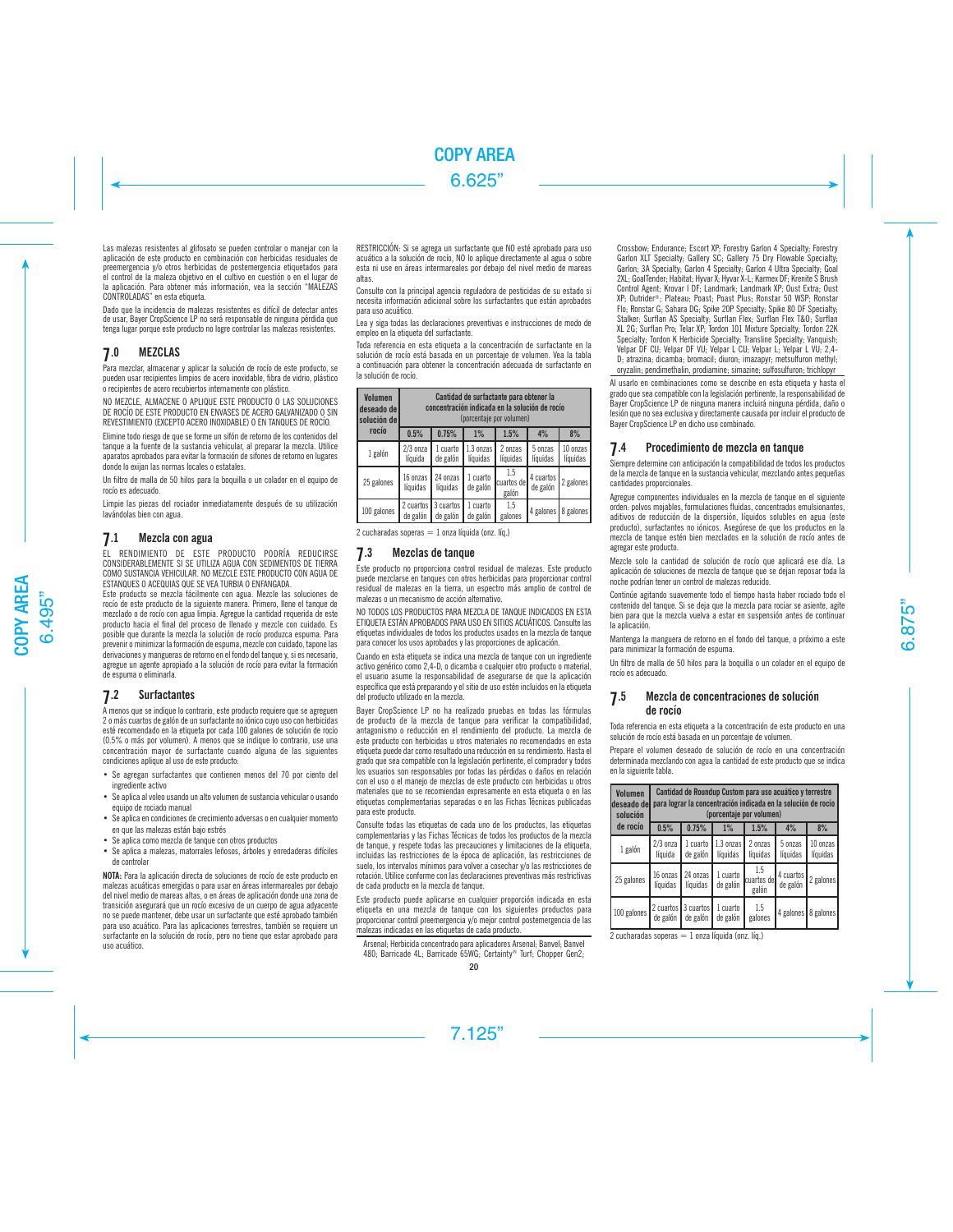Para llenar los rociadores tipo mochila y de bombeo, recomendamos mezclar la cantidad apropiada de este producto con agua en un envase más grande y luego llenar el rociador con esta solución mezclada.

# **7**.6 Colorantes y tintes

A las soluciones de rocío de este producto se le pueden agregar colorantes o tinturas para marcar, sin embargo estos podrían reducir su rendimiento. Use colorantes o tinturas según las indicaciones del fabricante.

# 7.7 Aditivos de reducción de dispersión

Se pueden utilizar aditivos para reducir la dispersión en todos los tipos de equipo de aplicación, a excepción de aplicadores con enjugador, barras de esponja y aplicación por goteo controlado (CDA). Cuando se use un aditivo para reducir la dispersión, lea y siga cuidadosamente todas las precauciones, limitaciones y el resto de la información de la etiqueta del producto. El uso de aditivos de reducción del arrastre puede afectar la cobertura de rocío, lo cual puede dar lugar a que se reduzca la eficacia de este producto.

# 8.0 EQUIPOS Y TÉCNICAS PARA LA APLICACIÓN

Este producto puede aplicarse usando los siguientes equipos:

Equipo de aplicación aérea — con alas fijas y helicóptero

Equipo de aplicación terrestre— sistemas con brazo o sin brazo. rociadores de arrastre, flotadores, rociadores de captación, cupés de rocío y otros equipos de aplicación terrestre al voleo

Rociadores manuales— rociadores de mochila, rociadores con presión de bombeo, pistolas de mano, bastones de mano, sopladores de vaporización\*, lanzas y otros equipos rociadores de mano y a motor empleados para dirigir el rocío al follaje de la maleza.

\* Este producto no está registrado en California ni en Arizona para su uso en sopladores de vaporización.

Equipo de aplicación selectiva— rociadores de recirculación, rociadores con pantalla y campana, aplicador con enjugador, barra con esponja, inyectores de tallo sencillos o huecos, inyectores de árboles, botella rociadora

Sistemas por inyección—rociadores por inyección aéreos o terrestres

Aplicador por goteo controlado (CDA)— aplicadores de mano o instalados en brazos que producen un rocío formado por un estrecho rango de tamaños de gotas

APLIQUE ESTE PRODUCTO UTILIZANDO EQUIPOS DEBIDAMENTE MANTENIDOS Y CALIBRADOS QUE SEAN CAPACES DE ROCIAR CON PRECISIÓN EL VOLUMEN DESEADO.

No use ningún sistema de irrigación para aplicar este producto.

# 8.1 Manejo de la dispersión del rocío

EVITE EL CONTACTO DE ESTE HERBICIDA CON EL FOLLAJE, TALLOS VERDES, RAÍCES NO LEÑOSAS EXPUESTAS O FRUTOS EXPUESTOS DE LOS CULTIVOS, PLANTAS Y ÁRBOLES DESEABLES, PORQUE LAS PLANTAS PUEDEN SUFRIR GRAVES DAÑOS O SER DESTRUIDAS.

No permita que la solución herbicida se vaporice, gotee, disperse o salpique sobre la vegetación deseable ya que incluso cantidades pequeñas de este producto pueden causar daños graves o destruir el cultivo, plantas u otra vegetación que no era el objetivo de la aplicación.

EVITE LA DISPERSIÓN. TENGA SUMO CUIDADO AL APLICAR ESTE PRODUCTO PARA EVITAR DAÑOS A LAS PLANTAS Y CULTIVOS DESEABLES.

Evitar la dispersión del rocío en el lugar de aplicación es responsabilidad del aplicador. La interacción de varios factores relacionados con el clima y el equipo determina la posibilidad de dispersión del rocío. El aplicador y el cultivador son responsables de considerar todos estos factores al tomar decisiones relacionadas con la aplicación de este producto.

Las probabilidades de daño causado por la dispersión del rocío al aplicar este producto aumentan cuando hay viento con ráfagas, cuando la velocidad del viento aumenta, cuando la dirección del viento cambia constantemente o cuando hay otras condiciones meteorológicas que favorecen la dispersión del rocío. Al rociar, evite las combinaciones de presión y tipo de boquillas que resulten en salpicaduras o partículas finas (niebla) que es probable que se dispersen.

PARA EVITAR DAÑAR LA VEGETACIÓN DESEADA ADJUNTA, SE DEBEN MANTENER ZONAS DE TRANSICIÓN ADECUADAS.

EVITE APLICAR ESTE PRODUCTO A ALTA VELOCIDAD O PRESIÓN EXCESIVA.

# 8.2 Equipo de aplicación aérea

A menos que se prohíba de otra manera, todas las aplicaciones al voleo de este producto indicadas en esta etiqueta se pueden realizar con equipos de aplicación aérea, de ser posible, siempre que la persona que aplica el producto cumpla con las precauciones y restricciones especificadas en esta etiqueta y en las etiquetas complementarias separadas que se publican para este producto.

NO APLIQUE ESTE PRODUCTO CON EQUIPOS AÉREOS EXCEPTO BAJO LAS CONDICIONES QUE SE ESPECIFICAN EN ESTA ETIQUETA O EN LAS ETIQUETAS COMPLEMENTARIAS SEPARADAS QUE SE PUBLICAN PARA ESTE PRODUCTO.

PARA CONOCER LAS INSTRUCCIONES, RESTRICCIONES Y REQUISITOS ESPECÍFICOS RELACIONADOS CON LA APLICACIÓN AÉREA DE ESTE PRODUCTO EN CALIFORNIA, O EN CONDADOS ESPECÍFICOS DE ESE ESTADO, CONSULTE LAS LIMITACIONES DE LA APLICACIÓN AÉREA EN ESE ESTADO O CONDADO QUE SE PRESENTA EN ESTA SECCIÓN.

Aplique este producto en la proporción recomendada en esta etiqueta en 3 a 25 galones de agua por acre, a menos que se indique de otra manera. Use un volumen de rocío mayor dentro de este rango si las malezas, matorrales, árboles y enredaderas son densas o forman varias capas de cobertura.

Evite la aplicación directa en masas de agua.

Pueden usarse aditivos para controlar o reducir la dispersión.

Asegúrese de que la aplicación sea uniforme. Para evitar la aplicación en surcos, irregular o encimada, utilice dispositivos de señalización apropiados.

### Mantenimiento de aviones

Al final de cada día de trabajo, lave muy bien el avión, especialmente el tren de aterrizaje, para quitar los residuos de este producto que se acumulan durante el rocío o por derrames. EL CONTACTO PROLONGADO DE ESTE PRODUCTO CON PARTES DE ACERO SIN REVESTIMIENTO PUEDE CAUSAR CORROSIÓN Y POSIBLEMENTE QUE LAS PARTES FALLEN. LA PARTE MÁS SUSCEPTIBLE ES EL TREN DE ATERRIZAJE. Es posible prevenir la corrosión recubriendo las partes con pintura orgánica que cumpla con las especificaciones aeroespaciales MIL-C-38413.

# MANEJO DE LA DISPERSIÓN DEL ROCÍO AÉREO

Deben seguirse los siguientes requerimientos de manejo de la dispersión para minimizar el movimiento de esta fuera del objetivo durante la aplicación aérea. Estos requisitos no se aplican para aplicaciones de forestación.

- 1. La distancia de la boquilla más externa en el brazo no debe exceder 3/4 del largo de la envergadura o rotor.
- 2. Las boquillas deben siempre apuntar hacia atrás, paralelas a la corriente de aire, nunca hacia abajo más de 45 grados. En los estados que tengan reglamentos más estrictos, deberán observarse estos.

# Importancia del tamaño de las gotas

La forma más eficaz de reducir la posibilidad de dispersión es aplicar en gotas grandes. La mejor estrategia de manejo de la dispersión es la aplicación de las gotas más grandes que provean suficiente cobertura y control. La aplicación de gotas más grandes reduce la posibilidad de dispersión, pero no la evitará si la aplicación se hace de forma incorrecta o bajo condiciones ambientales desfavorables, como por ejemplo con viento, altas temperaturas y baja humedad y/o condiciones de inversión como se describe más adelante.

# Control del tamaño de las gotas

- Volumen: Use boquillas de velocidad de flujo alta para aplicar el mayor volumen de rocío práctico. Las boquillas con mayores velocidades de flujo producen gotas más grandes.
- Presión: Opere a una presión de rocío que esté cerca del extremo más bajo del rango indicado para la boquilla. La presión más alta reduce el tamaño de la gota y no mejora la penetración de la cobertura. Cuando

sean necesarias velocidades de flujo mayores, use boquillas con mayor velocidad de flujo en lugar de aumentar la presión.

- Cantidad de boquillas: Utilice la cantidad mínima de boquillas que proporcionen una cobertura uniforme.
- Orientación de la boquilla: Si orienta las boquillas de modo que liberen el rocío hacia atrás, en sentido paralelo a la circulación del aire, producirán gotas más grandes que si las orienta de otro modo. Cuanto más desviadas estén del plano horizontal, tanto más pequeñas serán las gotas y tanto mayor el potencial de dispersión.
- Tipo de boquilla: Utilice un tipo de boquilla diseñado para la aplicación deseada. Con la mayoría de los tipos de boquillas, cuanto menor sea el ángulo de rocío tanto mayor serán las gotas. Considere el uso de boquillas de poca dispersión. Las boquillas de chorro sólido orientadas completamente hacia atrás producen gotas más grandes que otros tipos de boquillas.
- Longitud del brazo: En algunos esquemas de uso, la reducción de la longitud efectiva del brazo a menos de 3/4 de la envergadura o de la longitud del rotor puede reducir la dispersión aún más sin reducir el ancho de la franja.
- Altura de la aplicación: Las aplicaciones deben realizarse a una altura de 10 pies o menos por encima de la copa de las plantas más grandes, a menos que se requiera mayor altura por razones de seguridad del avión. Realizar las aplicaciones a la menor altura que sea segura reduce la exposición de las gotas a la evaporación y el viento.

# Ajuste de franja

Cuando la aplicación se lleve a cabo ante viento lateral, la franja de aspersión se desplazará a favor del viento. Por ello, en los extremos con o contra el viento del campo, el aplicador debe compensar este desplazamiento ajustando la trayectoria del avión contraria al viento. La distancia de ajuste de la franja debe aumentar, cuando aumenta la posibilidad de arrastre (mayor viento, gotitas más pequeñas, etc.).

# Viento

El potencial de dispersión es menor cuando la velocidad del viento es de 2 a 10 millas por hora. Sin embargo, muchos factores, incluyendo el tamaño de las gotas y el tipo de equipo, determinan la posibilidad de dispersión a una velocidad determinada. Se debe evitar la aplicación cuando la velocidad del viento está por debajo de 2 millas por hora debido a los cambios de dirección del viento y la alta posibilidad de inversión. NOTA: El terreno local puede influir en los patrones de viento. Cada aplicador debe conocer los patrones de vientos locales y cómo éstos afectan la dispersión.

# Temperatura y humedad

Cuando se realizan aplicaciones con humedad relativa baja, fije el equipo para que produzca gotas más grandes para compensar por la evaporación. La evaporación de gotas es más grave cuando las condiciones son calurosas y secas.

# Inversiones de temperatura

Este producto no debe aplicarse durante una inversión de temperatura debido a que la posibilidad de dispersión es alta. Las inversiones de temperatura restringen la mezcla de aire vertical, lo que causa que pequeñas gotas permanezcan suspendidas en una nube concentrada. Esta nube puede moverse en direcciones no predecibles debido a los vientos variables leves que son comunes durante las inversiones. Las inversiones de temperatura están caracterizadas por temperaturas en aumento con la altitud y son comunes en las noches con cobertura de nubes limitada y poco o ningún viento. Comienzan a formarse cuando se mete el sol y a menudo continúan en la mañana. Su presencia puede indicarse por neblina en el suelo; sin embargo, si la neblina no está presente, las inversiones también pueden identificarse por el movimiento del humo desde una fuente del suelo o por el generador de humo de un avión. El humo en capas que se mueve lateralmente en una nube concentrada (bajo condiciones de poco viento) indica una inversión, mientras que el humo que se mueve hacia arriba y se disipa rápidamente indica buena mezcla de aire vertical.

# Áreas susceptibles

Este producto solo se debe aplicar cuando la posibilidad de dispersión hacia zonas adyacentes susceptibles que no sean el objetivo (por ejemplo, áreas residenciales, hábitat conocido de especies amenazadas o en peligro de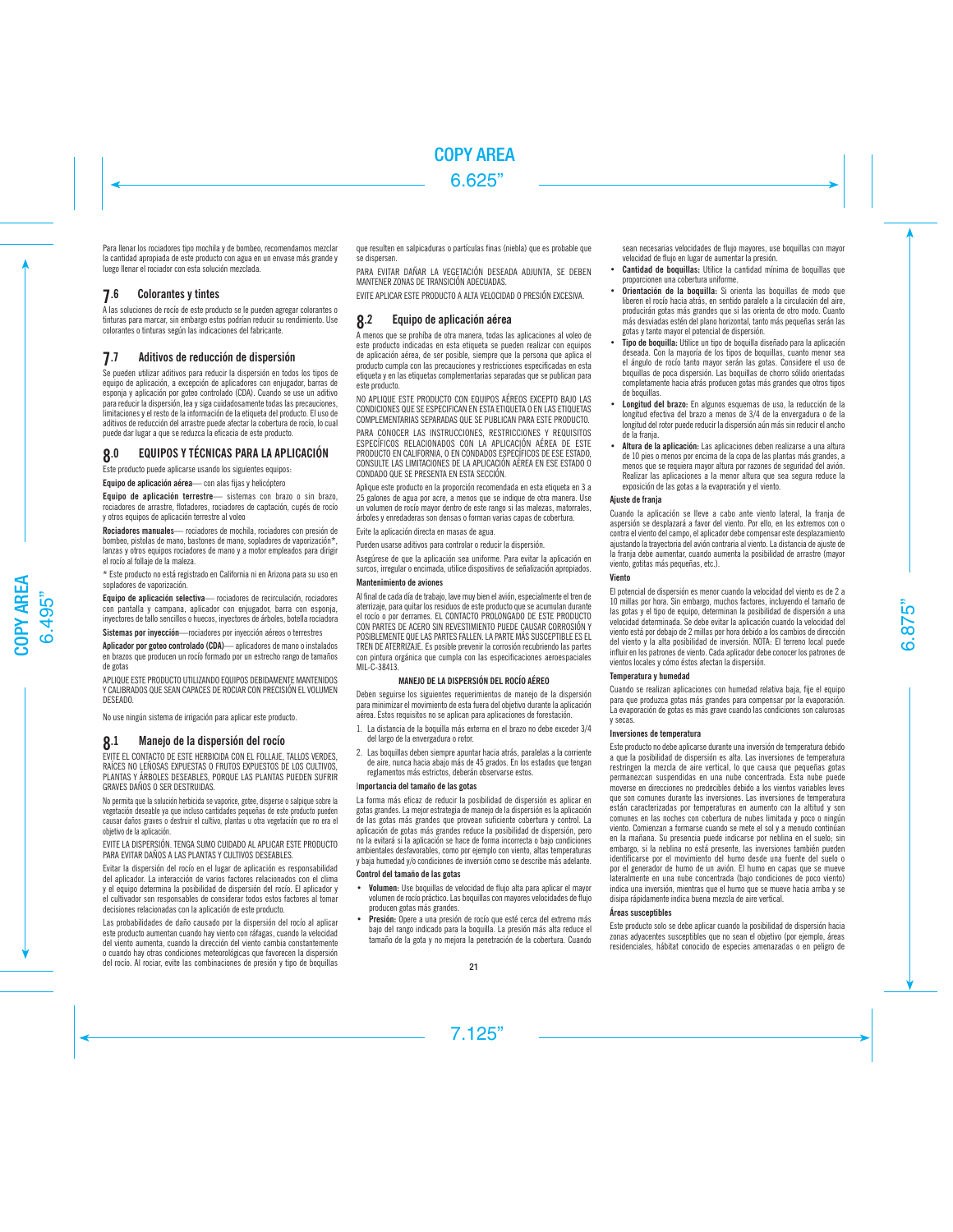extinción, cultivos que no sean el objetivo) sea mínima (por ejemplo, cuando el viento sople lejos de las áreas susceptibles).

### Limitaciones estatales específicas de la aplicación aérea

# LIMITACIONES DE LA APLICACIÓN AÉREA SOLAMENTE EN CALIFORNIA

NO aplique este producto usando equipo de aplicación aérea en áreas residenciales.

EVITE LA DISPERSIÓN – NO APLIQUE CUANDO HAYA VIENTO CON RÁFAGAS O BAJO OTRAS CONDICIONES QUE FAVOREZCAN LA DISPERSIÓN. LA DISPERSIÓN DE ESTE PRODUCTO EN CUALQUIER VEGETACIÓN QUE NO SEA EL OBJETIVO DE LA APLICACIÓN PUEDE CAUSAR DAÑOS. PARA EVITAR DAÑOS A LA VEGETACIÓN ADYACENTE DESEADA, USE EL EQUIPO DE APLICACIÓN AÉREA CORRECTO CON LAS BOQUILLAS APROPIADAS Y MANTENGA ZONAS DE TRANSICIÓN ADECUADAS.

Siga las siguientes instrucciones al hacer aplicaciones aéreas cerca de cultivos que no sean el objetivo, vegetación anual deseable o vegetación perenne deseable después de echar brotes y antes de la caída total de las hojas.

- 1. No aplique este producto a menos de 100 pies de la vegetación deseable o los cultivos que no son el objetivo.
- 2. Si está soplando un viento de hasta 5 millas por hora HACIA la vegetación deseable o los cultivos que no son el objetivo, no aplique este producto a menos de 500 pies de los cultivos o vegetación deseable.
- 3. Si están soplando vientos de entre 5 y 10 millas por hora HACIA la vegetación deseable o los cultivos que no son el objetivo, puede que se necesite una zona de transición de más de 500 pies para proteger los cultivos o vegetación deseable.
- 4. No aplique este producto usando equipo de aplicación aérea cuando soplen vientos de más de 10 millas por hora.
- 5. No aplique este producto usando equipo de aplicación aérea cuando existan condiciones de inversión.

Al mezclar en tanque este producto con 2,4-D, solo se pueden utilizar formulaciones de 2,4-D amina con equipo de aplicación aérea en California. Las mezclas de tanque de este producto con formulaciones de 2,4-D amina se pueden aplicar por aire en California únicamente en sistemas de labranza reducida o campos con barbecho y para renovación de pastura.

Este producto, al ser mezclado en tanques con dicamba, no se puede aplicar por aire en el estado de California.

# LIMITACIONES ADICIONALES PARA LA APLICACIÓN AÉREA SOLAMENTE EN EL CONDADO DE FRESNO, CALIFORNIA

Siempre lea y siga las instrucciones de la etiqueta y las declaraciones preventivas para todos los productos usados en la aplicación aérea.

La siguiente información aplica solo del 15 de febrero al 31 de marzo dentro de los siguientes límites del Condado de Fresno, California:

> Norte: Frontera del Condado de Fresno Sur: Frontera del Condado de Fresno Este: Autopista estatal 99 Oeste: Frontera del Condado de Fresno

Respete las siguientes instrucciones para minimizar el movimiento fuera del lugar durante la aplicación aérea de este producto. Minimizar el movimiento fuera del lugar es responsabilidad del cultivador, el Asesor en control de plagas y el encargado de la aplicación aérea.

### Instrucciones por escrito

El encargado de la aplicación o su representante TIENEN que presentar instrucciones por escrito al Comisionado de Agricultura del Condado de Fresno 24 horas antes de la aplicación. Estas instrucciones por escrito TIENEN que indicar la proximidad de los cultivos en los alrededores y que se han cumplido las condiciones de esta etiqueta y de todas las etiquetas de los fabricantes de los productos.

### Capacitación y equipo del encargado de la aplicación aérea

La aplicación aérea de este producto se limita a los pilotos que hayan completado con éxito un programa de capacitación para la aplicación aérea de herbicidas aprobado por el Comisionado de Agricultura del Condado de Fresno y el Departamento de Regulación de Pesticidas de California. Todos los aviones tienen que ser inspeccionados, revisados en vuelo y certificados por una organización aprobada por el Comisionado de Agricultura del Condado de Fresno. Pruebe y calibre el equipo de rocío a intervalos suficientes para garantizar que se estén aplicando las proporciones adecuadas de herbicidas y adyuvantes durante el uso comercial. El encargado de la aplicación tiene que documentar dichas pruebas y calibraciones. Una demostración de desempeño en una organización aprobada por el Comisionado de Agricultura del Condado de Fresno constituye documentación, además de otros registros por escrito que muestren cálculos y medidas de los parámetros de vuelo y rocío aceptables para el Comisionado de Agricultura del Condado de Fresno.

Aplicaciones de noche – No aplique este producto por aire más de 30 minutos antes del amanecer ni más de 30 minutos después de la puesta del sol sin autorización previa del Comisionado de Agricultura del Condado de Fresno.

Para obtener información adicional sobre la aplicación aérea adecuada de este producto en el Condado de Fresno llame al (800) 332-3111.

# 8.3 Equipo de aplicación terrestre

Aplique este producto en las proporciones apropiadas como se especifica en esta etiqueta en 3 a 40 galones de agua por acre cuando se realizan aplicaciones al voleo usando equipos de aplicación terrestre, a menos que se indique de otro modo en esta etiqueta, en las etiquetas complementarias separadas o en las Fichas Técnicas que se publican para este producto. A medida que aumenta la densidad de las malezas, aumente el volumen de rocío hacia al extremo superior dentro de este rango para conseguir una cobertura completa. Use boquillas que eviten generar una niebla fina. Para obtener mejores resultados con el equipo de aplicación terrestre, use boquillas tipo abanico plano. Compruebe la distribución uniforme del patrón de las gotas del rocío.

# 8.4 Rociadores manuales

Al usar un rociador de mano, aplique soluciones de rocío de este producto de manera completa y uniforme al follaje de la vegetación objetivo, usando un espectro de gotas gruesas y técnica de rocío para mojar; no rocíe hasta el punto de escurrimiento. Consulte la sección "MALEZAS CONTROLADAS" de esta etiqueta para conocer la concentración correcta de este producto en la solución de rocío y el momento de aplicación para controlar malezas específicas, árboles, enredaderas y matorrales leñosos.

Para el control de malezas anuales, aplique cuando las malezas están pequeñas y antes de la formación de inflorescencias o brotes. Para el control de malezas perennes, árboles, enredaderas y matorrales leñosos, aplique después de la floración y antes de la caída de hojas y el color otoñal.

Al hacer una aplicación de rocío dirigido a bajo volumen a malezas anuales y perennes, árboles, enredaderas y matorrales leñosos usando un rociador de mano, asegúrese de rociar por lo menos de 50 a 75 por ciento del follaje o la mitad superior de cada planta no deseada. Si se usa una boquilla de chorro recto, comience la aplicación en la parte superior de la planta objetivo y rocíe de arriba hacia abajo con un movimiento lateral en zigzag. Para asegurar una cobertura uniforme y completa, rocíe ambos lados de los matorrales leñosos grandes o altos, árboles y enredaderas o cuando el follaje es espeso y denso o hay varios brotes. Para obtener mejores resultados en los árboles, enredaderas y matorrales leñosos, aplique a la vegetación en crecimiento activo después de la expansión completa de las hojas y la floración, antes de la caída de las hojas y el color de otoño.

La siguiente tabla resume varios métodos de aplicación foliar usando un rociador de mochila con una técnica de rocío dirigido a bajo volumen o rocío para mojar y una aplicación con rociador de alto volumen usando equipo de aplicación a mano para el control total o parcial de malezas herbáceas, árboles, enredaderas y matorrales leñosos listados en la sección "MALEZAS CONTROLADAS" de esta etiqueta.

| Método de aplicación                        | Concentración de<br>solución de rocío | Volumen de<br>rocío            |
|---------------------------------------------|---------------------------------------|--------------------------------|
| Pistola de mano o<br>rociador de mochila    | 0.5 a 1.5% por volumen                | Técnica de rocío<br>para mojar |
| Rocío dirigido de bajo<br>volumen (mochila) | 4 a 8% por volumen                    | 15 a 25 galones<br>por acre    |
| Rocío modificado de alto<br>volumen         | 1.5 a 3% por volumen                  | 40 a 60 galones<br>por acre    |

La aplicación de rocío dirigido a bajo volumen con un rociador de mochila funciona mejor cuando se aplica a las malezas y matorrales con menos de 10 pies de alto. Para las malezas y matorrales más altos, una pistola de mano de alto volumen puede modificarse reduciendo el tamaño de la boquilla y la presión de rocío para producir una aplicación modificada de rocío dirigido de alto volumen.

# 8.5 Equipo de aplicación selectiva

El equipo de aplicación selectiva permite que este producto se aplique a las malezas que crecen cerca de cultivos o de otra vegetación deseable sin matar la vegetación deseable. El equipo de aplicación selectiva debe evitar todo contacto de la solución herbicida con la vegetación deseable y operarse sin filtración de rocíos de niebla, derrames o goteo de la solución herbicida.

EVITE EL CONTACTO DE ESTE HERBICIDA CON LA VEGETACIÓN DESEABLE. El contacto de este producto con la vegetación deseable podría causar daños o la destrucción de la planta. Hasta el grado que sea compatible con la legislación pertinente, este daño será responsabilidad exclusiva de la persona encargada de la aplicación del producto.

Este producto puede diluirse en agua y aplicarse usando rociadores de recirculación, rociadores con pantalla, rociadores con campana, aplicadores con enjugador o barras de esponja, a las malezas especificadas en esta etiqueta que crecen en cualquier sitio acuático o terreno de cultivo no alimentario indicado en esta etiqueta, donde sea posible. Este producto también puede usarse con rociadores equipados con tecnología de sensor óptico de malezas. Este producto también puede aplicarse con otro equipo selectivo como los inyectores de tallo sencillos o huecos, inyectores de árboles, aplicadores con enjugador para aplicaciones en tallos cortados y tocones cortados y en botellas rociadoras para aplicaciones en tallos cortados, tocones cortados y chorro para controlar malezas de tallo largo, matorrales, árboles y enredaderas indicados en esta etiqueta.

# Rociador de recirculación

Los rociadores de recirculación dirigen la solución de rocío hacia los tipos de malezas que crecen sobre vegetación deseable, mientras que la solución de rocío que no ha sido interceptada por las malezas se recoge y se retorna al tanque para volverla a usar. Un rociador de recirculación puede usarse para aplicar soluciones de rocío de este producto a las malezas indicadas en esta etiqueta en cualquier sitio acuático o terreno sin cultivo descrito en esta etiqueta.

### Rociadores con pantalla y con campana

Un rociador con pantalla dirige la solución herbicida a las malezas objetivo mientras protege la vegetación deseable de entrar en contacto con el rocío herbicida mediante una pantalla o material impermeable. Use boquillas que aseguren una cobertura uniforme de toda el área tratada. Mantenga las pantallas debidamente colocadas a fin de proteger la vegetación deseada.

Un rociador con campana es un tipo de rociador con pantalla en el que el rocío está totalmente encerrado, y que incluye parte superior, laterales, parte frontal y posterior, de modo que protege la vegetación deseable de la solución de rocío.

Este producto puede diluirse con agua y aplicarse, a menos que se indique lo contrario, mezclado con un surfactante, usando un rociador con pantalla o con campana a las malezas indicadas en esta etiqueta que crecen en cualquier sitio acuático o terreno sin cultivo descrito en esta etiqueta, donde sea posible, y entre hileras de plantas (en medio de las hileras) en cualquier sistema de cultivo indicado en esta etiqueta.

Coloque correctamente la campana para proteger la vegetación deseable. Asegúrese de que la campana es capaz de encerrar completamente el patrón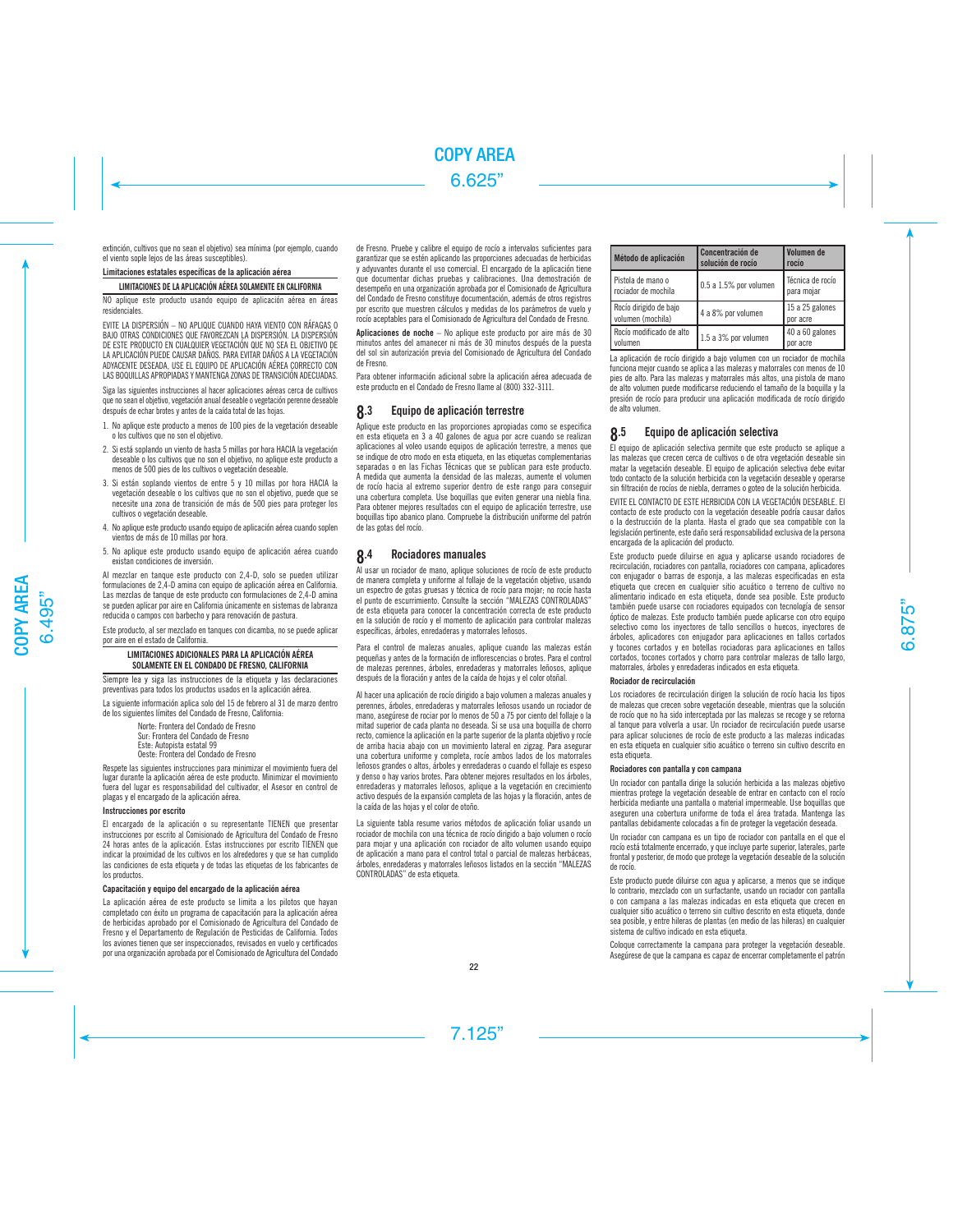de rocío. De ser necesario cuando lo aplique alrededor de cultivos en camas elevadas, extienda hacia abajo las solapas frontal y posterior del rociador con campana para llegar a la tierra en surcos profundos.

Los rociadores con campana deben ser configurados y operados de manera que reduzcan al mínimo el rebote, y eviten que sea necesario levantar la campana de la superficie de la tierra en cualquier momento. Si la campana se levanta, pueden escapar partículas de rocío y hacer contacto con el cultivo o con otra vegetación deseable, causándole daño o destrucción. Evite operar este equipo en terreno irregular o en declive, donde la campana de rocío puede levantarse de la superficie del suelo.

Utilice campanas diseñadas para reducir al mínimo el escurrimiento o goteo excesivo por la parte interior de la campana, tales como una única boquilla en abanico de baja presión y poca dispersión con un ángulo de rocío de 80 a 95 grados, colocada en la parte central superior de la campana, con un volumen de rocío de 20 a 30 galones por acre.

Los siguientes procedimientos ayudarán a reducir las posibilidades de daño a la vegetación deseable cuando se usa un rociador con campana:

- Opere el rociador con la campana sobre el terreno o casi rozando la superficie del terreno.
- Deje una franja de al menos 8 pulgadas sin tratar sobre la hilera del surco. (Por ejemplo, si una hilera del cultivo tiene un ancho de 38 pulgadas, use una campana de rocío con un ancho máximo de 30 pulgadas).
- Trabaje a una velocidad terrestre no mayor de 5 millas por hora para minimizar el rebote del rociador con campana.
- Aplique cuando la velocidad del viento sea de 10 millas por hora o menos.
- Utilice boquillas de poca dispersión que ofrecen cobertura uniforme dentro del área de aplicación.

Puede causar daños al cultivo o a otra vegetación deseable si se aplica al follaje de las malezas que tienen contacto directo con la vegetación deseable. No aplique este producto si las hojas de la vegetación deseable crecen en contacto directo con las malezas. Las gotas, la niebla, la espuma o las salpicaduras de la solución herbicida que se depositan en la vegetación deseable pueden causar decoloración, atrofia o destrucción.

### Aplicador con enjugador

El aplicador con enjugador es un dispositivo que pasa físicamente este producto o soluciones de este producto directamente a la maleza o los tocones cortados. Puede usarse cualquier dispositivo manual que sea capaz de pasar físicamente este producto o soluciones de este producto directamente en la maleza objetivo o tocón, como por ejemplo una brocha de pintor.

Un aplicador con enjugador mecánico, como una barra de esponja o mecha que pueda llevarse por un campo por encima de un cultivo u otra vegetación deseable para controlar las malezas que son más altas que la vegetación deseable, debe estar diseñado, mantenerse y operarse de tal manera que evite que la solución herbicida entre en contacto con la vegetación deseable.

Los aplicadores con enjugador pueden usarse sobre los cultivos alimentarios ÚNICAMENTE si su uso sobre ese cultivo está específicamente permitido en esta etiqueta o en las etiquetas complementarias que se publican por separado para este producto.

Al usar un aplicador con enjugador mecánico, ajuste la altura del aplicador para asegurar el contacto adecuado con las malezas, de manera que el punto de contacto del enjugador esté al menos 2 pulgadas por encima del cultivo o la vegetación deseable. Se obtienen mejores resultados cuando una mayor cantidad de maleza entra en contacto con la solución herbicida y las malezas tienen por lo menos 6 pulgadas de altura más que la vegetación deseable. Las malezas que no entran en contacto con la solución herbicida no se afectarán. El contacto puede ser insuficiente cuando las malezas crecen en macizos densos, en las áreas de infestaciones severas de malezas o cuando la altura de las malezas varía considerablemente. En estas situaciones, puede ser necesaria más de una aplicación de este producto.

Opere los aplicadores con enjugador a una velocidad terrestre no mayor de 5 millas por hora. Se puede mejorar el rendimiento en zonas infestadas con muchas malezas si se reduce la velocidad, lo que dará más tiempo para volver a saturar el enjugador con la solución herbicida y más tiempo de contacto del enjugador con la maleza. Se pueden obtener mejores resultados con un aplicador con enjugador si se hacen dos aplicaciones en direcciones opuestas del campo.

Mantenga limpias las superficies del enjugador.

Las gotas, la niebla, la espuma o las salpicaduras de la solución herbicida que se depositan en la vegetación deseable pueden causar decoloración, atrofia o destrucción. Evite las filtraciones o el goteo en la vegetación deseable. Tenga en cuenta que en terreno en declive la solución herbicida puede cambiar de lugar, goteando en el extremo inferior y secando el enjugador en el extremo superior del aplicador.

No aplique este producto con un aplicador con enjugador cuando las malezas estén mojadas.

Agregue un surfactante no iónico a una concentración de 10 por ciento por volumen de la solución total del aplicador (un galón de surfactante por cada 10 galones de solución) para usar en un aplicador con enjugador. Consulte la sección "MEZCLA" de esta etiqueta para obtener información adicional sobre el uso de surfactantes.

Para aplicadores con barra de esponia o mecha: aplique soluciones en un rango entre 33 y 75 por ciento de este producto por volumen en agua.

Para aplicadores de panel: aplique soluciones en un rango entre 33 y 90 por ciento de este producto por volumen en agua.

Mezcle solamente la cantidad de este producto que se usará durante el período de un día, debido a que el uso de soluciones de días anteriores puede reducir el efecto del producto.

Lave las piezas del enjugador inmediatamente después de utilizar este producto enjuagando con una gran cantidad de agua.

### Inyectores de tallo sencillos y huecos

Se puede obtener el control de ciertas malezas indicadas en la sección "MALEZAS CONTROLADAS" inyectando este producto concentrado o soluciones de este producto directamente en la maleza objetivo. Asegúrese de que el inyector de mano que se use para esta aplicación sea capaz de rociar con precisión el volumen especificado en la etiqueta. Al inyectar los tallos, el uso total combinado de este producto no debe exceder 8 cuartos de galón por acre por año. A 5 mililitros de producto concentrado (sin diluir) por tallo, 8 cuartos de galón tratarán aproximadamente 1500 tallos por acre por año. La cantidad de tallos que pueden tratarse por acre variará dependiendo del volumen de inyección y de la concentración de este producto en la solución de aplicación.

# 8.6 Sistemas por inyección

Este producto puede usarse con sistemas de rocío por inyección, ya sean aéreos o terrestres, como concentrado líquido o diluido antes de inyectarlo en el chorro de rocío. No mezcle este producto concentrado con concentraciones de otros productos sin diluir cuando use los sistemas por inyección, a menos que se indique lo contrario. Para usar este producto en sistemas por inyección, se requiere una concentración de surfactante no iónico de 0.5% o más en el chorro de rocío.

# 8.7 Aplicador por goteo controlado (CDA)

La cantidad de este producto aplicada por acre con el aplicador por goteo controlado (CDA) no puede ser menos que la proporción indicada en esta etiqueta cuando se aplica con un equipo al voleo convencional.

El aplicador por goteo controlado produce un patrón de rocío que es difícil de ver. Debe tener sumo cuidado de no rociar o hacer contacto por dispersión con el follaje o con cualquier otro tipo de vegetación deseable, ya que esto puede causar daño o la destrucción de la planta.

# 9.0 SITIOS DE USO ACUÁTICO Y TERRESTRE

Este producto puede utilizarse de acuerdo con las instrucciones de uso en esta etiqueta para controlar malezas, árboles, enredaderas y matorrales leñosos indicados en esta etiqueta que crezcan en ambientes acuáticos o en cualquier terreno descrito en esta etiqueta.

# 9.1 Sitios acuáticos

Este producto puede usarse para controlar malezas, matorrales, árboles y enredaderas emergidas en todos los cuerpos de agua superficial fresca y salobre, fluyentes, estancados o transitorios. Estos cuerpos de agua incluyen lagos, ríos, arroyos, estanques, estuarios, diques de arroz, rezumaderos, acequias, canales, represas, tierras pantanosas e instalaciones para tratamiento de aguas usadas. Este producto puede usarse también para controlar malezas en zonas intermareales por debajo del nivel promedio de la marea alta y en terrenos donde pueda haber cuerpos de agua y una zona de transición que asegurará que un rocío excesivo del agua no se puede mantener.

Al aplicar soluciones de rocío de este producto en sitios acuáticos o cerca de estos, debe usarse un surfactante no iónico indicado para uso con herbicidas y aprobado para aplicación directa a los cuerpos de agua. Consulte la sección "MEZCLA" de esta etiqueta para obtener más información sobre el uso de surfactantes con este producto.

Antes de usar este producto para el control de malezas acuáticas o para control terrestre cerca de sitios acuáticos, lea cuidadosamente la siguiente información.

- Este producto no controla plantas que estén completamente sumergidas o que tienen la mayoría de su follaje debajo del agua.
- No hay restricciones al uso de agua para riego, recreación o fines domésticos después de la aplicación directa de este producto a plantas acuáticas emergidas.
- Consulte con la principal agencia reguladora de pesticidas de su estado, la agencia estatal de pesca y vida silvestre y/o la autoridad para el control de las aguas antes de aplicar este producto a la vegetación que crezca en aguas públicas para determinar si se requiere un permiso.
- No aplique este producto directamente al agua dentro de 0.5 millas aguas arriba de una toma activa de agua potable en corrientes de agua (esto es, ríos, arroyos, etc.) o dentro de 0.5 millas de una toma activa de agua potable en un cuerpo de agua estancada, como un lago, estanque o represa. Para aplicaciones acuáticas cerca y dentro de 0.5 millas de una toma activa de agua potable, la toma tiene que cerrarse por un período mínimo de 48 horas después de la aplicación. La toma de agua puede abrirse antes de las 48 horas si el nivel de glifosato en el agua de la toma está por debajo de 0.7 partes por millón según lo determina un análisis de laboratorio. Estas aplicaciones acuáticas pueden hacerse ÚNICAMENTE en aquellos casos donde existen fuentes de agua alternas o embalses que permitan cerrar una toma activa de agua potable por un período mínimo de 48 horas después de la aplicación. Esta restricción NO aplica al rocío excesivo accidental e intermitente del agua en sitios de uso terrestre.
- Para alcanzar el control máximo de malezas en zanjas secas, aplique este producto 1 día después de interrumpir el suministro de agua para asegurar la aplicación en las malezas con crecimiento activo y deje transcurrir 7 días o más después del tratamiento para volver a restaurar el agua.
- Puede ser necesario más de una aplicación de este producto para el control de matas de vegetación flotante. Evite que la lluvia o el oleaje levantado por los botes laven este producto del follaje en un plazo de 4 horas después de la aplicación. Espere por lo menos 24 horas antes de volver a aplicar este producto a la misma vegetación.
- La aplicación de este producto a cuerpos de agua en movimiento debe hacerse mientras se mueve contracorriente para evitar la concentración del herbicida en el agua.
- Al aplicar en las márgenes de cuerpos de agua, evite superponer más de un pie dentro del agua.
- No aplique este producto a cuerpos de agua donde no existan malezas emergidas.
- Si aplica este producto a más del 20 por ciento del área total de un cuerpo de agua, no aplique más de 3.75 cuartos de galón por acre en una sola aplicación al voleo. Si aplica a menos del 20 por ciento del área total de un cuerpo de agua, puede aplicar cualquier proporción indicada en esta etiqueta. Esta restricción de proporción en aplicación única no aplica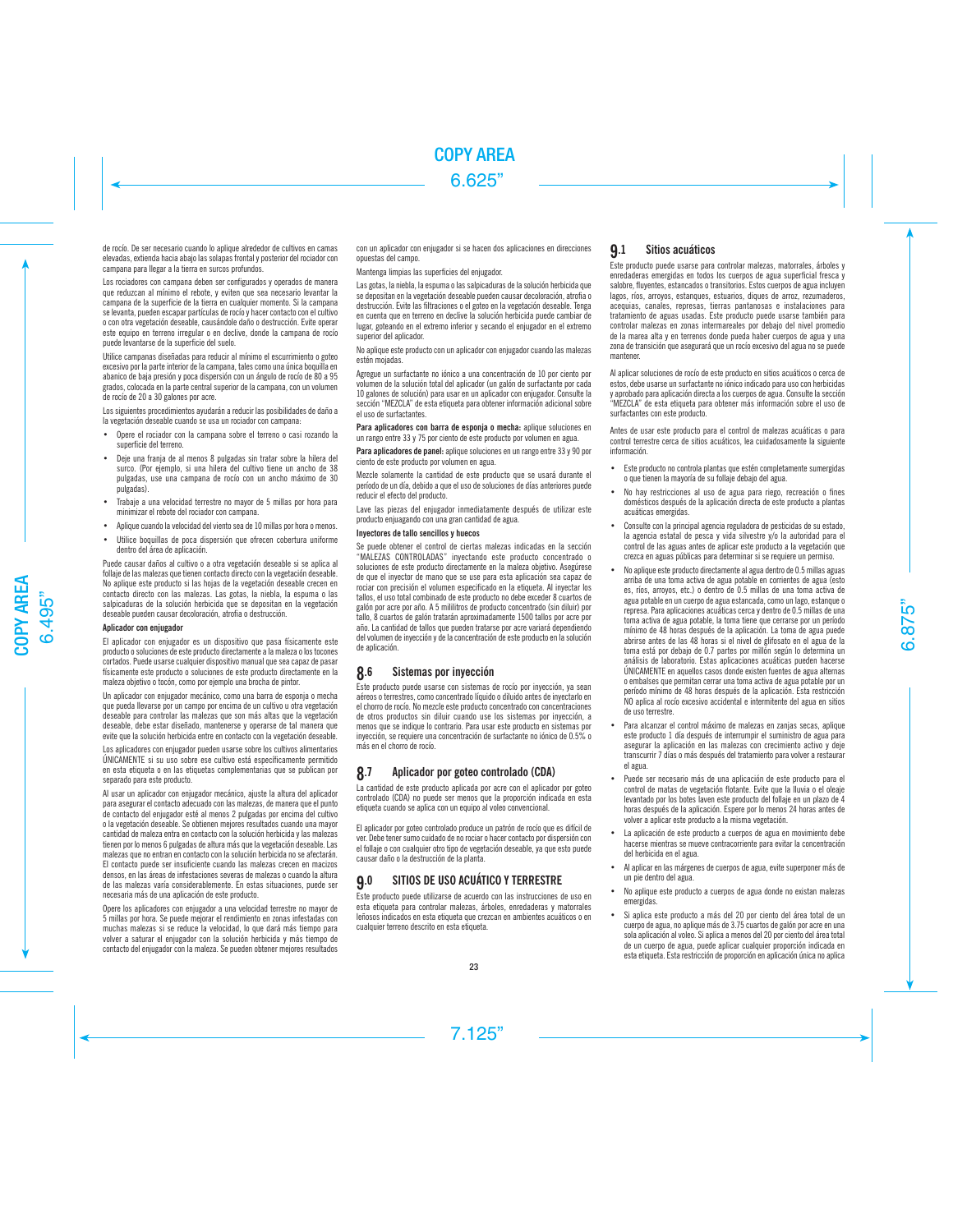a cruces de corrientes de agua en servidumbres de paso de servicios públicos.

• Cuando la infestación de malezas emergidas cubre la superficie total de un cuerpo de agua en un embalse o represa, aplique este producto a la vegetación emergida en franjas para evitar la pérdida de oxígeno en el agua causada por la vegetación en descomposición. La pérdida de oxígeno en el agua puede dar lugar a un aumento en la mortalidad de los peces.

MEZCLAS DE TANQUE: Este producto se puede aplicar en una mezcla de tanque con uno o más de los siguientes productos para mejorar el control de malezas acuáticas, árboles, enredaderas y matorrales leñosos en sitios acuáticos, siempre que el producto usado esté registrado para uso acuático. Consulte las etiquetas de cada producto usado en la mezcla de tanque para conocer los usos aprobados y las proporciones de aplicación. Lea y siga siempre las indicaciones de las etiquetas de cada producto utilizado en la mezcla.

Clipper; Garlon 3A Specialty; Habitat; 2,4-D amina; imazapyr; flumioxazin; triclopyr

# 9.2 Sitios terrestres

Este producto puede utilizarse de acuerdo con las instrucciones de uso en esta etiqueta para controlar malezas, árboles, enredaderas y matorrales leñosos indicados en esta etiqueta en cualquier terreno descrito en esta etiqueta.

Este producto puede utilizarse para controlar malezas, árboles, enredaderas y matorrales leñosos en mantenimiento de jardines, terrenos mejorados y sin mejorar, céspedes y en los alrededores de plantas ornamentales en zonas industriales, comerciales y residenciales, incluyendo aeropuertos, complejos de viviendas, chaparrales, bordes de acequias, caminos de entrada de automóviles, zanjas y canales secos, ranchos, bordes de cercas, bosques, campos de golf, invernaderos, madereras, fábricas, zonas municipales, áreas naturales, viveros, complejos de oficinas, lechos ornamentales, parques, estacionamientos, pasturas, patios de tanques de petróleo, instalaciones de bombeo, ferrocarriles, tierras de pastoreo, áreas recreativas, áreas residenciales, bordes de carretera, escuelas, cobertizos, sitios para la producción de céspedes, complejos deportivos, almacenes, subestaciones, servidumbres de paso de servicios públicos, sitios de servicios públicos, áreas de almacenamiento, parcelas para alimento de la vida silvestre y áreas de preservación de la vida silvestre.

Este producto puede utilizarse para el control no selectivo de vegetación no deseada en cualquier sitio indicado en esta etiqueta para aplicación en recortes y bordes alrededor de objetos, incluyendo alrededor de los cimientos de edificios, áreas donde se guardan equipos, y árboles, a lo largo de cercas, y para eliminar las malezas no deseadas que crecen cerca de lechos de arbustos establecidos y plantaciones ornamentales. Este producto también puede utilizarse para la completa eliminación de la vegetación en un terreno antes de sembrar plantas ornamentales, flores o césped (en tepes o semillas), y antes de desarrollar terrenos, incluso antes de comenzar proyectos de construcción o de cubrir con asfalto u otro material para la construcción de caminos. Se pueden repetir las aplicaciones de este producto cuando sea necesario para mantener el terreno limpio de malezas, hasta un máximo de 8 cuartos de galón por acre por año.

Este producto puede utilizarse para el establecimiento y mantenimiento de cortafuegos, para establecer perímetros y pantallas contra fuegos, junto a caminos para bomberos y para facilitar las prácticas de quema recomendadas en cualquier sitio descrito en esta etiqueta.

Este producto también puede utilizarse para el control de malezas o para regular el crecimiento en las plantaciones de árboles de Navidad, huertos de cítricos, ranchos, viveros de producción, cañaverales de azúcar, plantaciones de césped y sitios de producción de semillas de céspedes.

Este producto requiere la adición de un surfactante no iónico a la solución de rocío indicada para aplicación herbicida. Consulte la sección "MEZCLA" de esta etiqueta para obtener más información sobre el uso de surfactantes con este producto.

A menos que se indique lo contrario, la aplicación de este producto se puede hacer de acuerdo con las instrucciones de uso en las secciones que siguen en cualquiera de estos sitios, usando cualquier método de aplicación descrito en esta etiqueta para controlar las malezas, árboles, enredaderas y matorrales leñosos indicados en la sección de "MALEZAS CONTROLADAS" de esta etiqueta.

# 10.0 INFORMACIÓN ADICIONAL SOBRE MANEJO DEL LUGAR

Las siguientes secciones contienen información adicional sobre uso específicamente relacionada con el uso en ciertas zonas. A menos que se indique lo contrario, cualquier aplicación de este producto descrita en la sección "MALEZAS CONTROLADAS" o en cualquier otra sección de esta etiqueta se puede hacer en las zonas de uso descritos en las secciones que siguen, cuando proceda, usando cualquier método de aplicación descrito en esta etiqueta que sea apropiado.

# 10.1 Manejo de bosques, árboles de madera y árboles de Navidad

Este producto puede usarse para el control total o parcial de matorrales leñosos, árboles y malezas herbáceas en cualquier zona de árboles, incluyendo bosques, plantaciones de árboles de Navidad y viveros dedicados a la silvicultura y la producción, usando cualquier método de aplicación indicado en esta etiqueta. Vea la sección "MALEZAS CONTROLADAS" de esta etiqueta para conocer las proporciones de aplicación y las instrucciones de uso específicas.

A menos que se indique lo contrario, este producto requiere que se agregue a la mezcla de rocío un surfactante no iónico aprobado para el uso deseado en el sitio de la aplicación. El uso de este producto sin un surfactante dará lugar a un rendimiento inferior. Consulte la sección "MEZCLA" de esta etiqueta para obtener más información sobre el uso de surfactantes con este producto.

IMPORTANTE: ALGUNOS SURFACTANTES PUEDEN CAUSAR DAÑOS A LOS ÁRBOLES SI SE APLICAN DIRECTAMENTE A ALGUNAS ESPECIES. LEA Y ENTIENDA COMPLETAMENTE TODOS LOS USOS APROBADOS, LAS PRECAUCIONES Y LIMITACIONES DEL SURFACTANTE ANTES DE USARLO.

### Manejo de malezas, preparación del terreno

Este producto puede utilizarse para controlar total o parcialmente matorrales leñosos, árboles, enredaderas y malezas herbáceas no deseables indicados en esta etiqueta para preparar el terreno antes de sembrar cualquier especie de árbol, incluyendo árboles de Navidad, árboles de eucalipto y cultivos de árboles híbridos, así como para controlar las malezas en los alrededores de árboles establecidos, para la poda de coníferas y árboles de madera, establecer zonas de reserva de vida silvestre y mantener los caminos en cualquier zona de árboles.

MEZCLAS DE TANQUE: Este producto puede aplicarse en mezcla de tanque con los productos indicados en esta sección para aumentar el espectro de vegetación controlada. Cualquier proporción de aplicación de este producto indicado en esta etiqueta puede usarse en una mezcla de tanque con los siguientes productos para el manejo de la zona de árboles, incluyendo la preparación del terreno, siempre que el producto esté registrado para su uso en el sitio de aplicación y antes de sembrar las especies deseadas. Consulte las etiquetas de cada producto usado en la mezcla de tanque para conocer los usos aprobados y las proporciones de aplicación. Lea y siga todas las instrucciones de uso y las precauciones para cada producto usado, incluyendo las restricciones de intervalos de siembra, si las hay. Use este producto conforme a las precauciones más restrictivas de cada producto en la mezcla.

Arsenal; Herbicida concentrado para aplicadores Arsenal; Chopper; Chopper GEN2; Escort XP; Forestry Garlon 4 Specialty; Forestry Garlon XRT Specialty; Garlon 3A Specialty; Garlon 4 Specialty; Garlon 4 Ultra Specialty; Landmark; Landmark XP; Oust Extra; Oust XP; imazapyr; metsulfuron methyl; sulfometuron methyl; triclopyr

Para el control de las malezas herbáceas, aplique estos productos en mezcla de tanque en la proporción de aplicación más baja dentro del rango especificado en la etiqueta del producto. Para el control total o parcial de poblaciones densas o para árboles, enredaderas y matorrales leñosos difíciles de controlar, aplique estos productos en una proporción o concentración de solución de rocío más alta dentro del rango dado.

## Poda forestal de coníferas, poda de coníferas a mitad de rotación, poda de árboles de madera, mejora del grupo de madera

Este producto puede aplicarse como rocío dirigido usando un rociador manual o cualquier equipo de aplicación selectiva descrito en esta etiqueta para controlar las malezas leñosas y herbáceas y otra vegetación sotobosque no  $24$ 

deseada por debajo de la copa de los árboles del cultivo en las plantaciones de coníferas, árboles de madera, árboles de Navidad y viveros ornamentales y de silvicultura para facilitar la poda forestal y el crecimiento de coníferas y árboles de madera.

Este producto también puede aplicarse usando un equipo de aplicación terrestre al voleo o en aplicación en rocío dirigido para la poda forestal a mitad de rotación bajo la copa de los pinos, otras coníferas y árboles de madera.

PRECAUCIONES: Evite el contacto de la dispersión, niebla o gotas del rocío con el follaje, la corteza verde o las raíces no leñosas expuestas de las especies de plantas deseables. Use técnicas de aplicación que eviten o minimicen el contacto de este producto con el follaje de los árboles u otras plantas deseados a través del contacto directo o del desvío del rocío fuera del objetivo.

### Poda de coníferas – Aplicación al voleo

Este producto se puede aplicar ampliamente por encima de la copa de las especies de coníferas indicadas en esta sección, después de la formación de los brotes latentes finales en el otoño o antes de la expansión inicial de los brotes en la primavera, para el control total o parcial o la supresión de las malezas herbáceas y los árboles de madera indicados en la sección "MALEZAS CONTROLADAS" de esta etiqueta para facilitar la poda de estas especies de árboles en viveros, plantaciones y bosques. A menos que se indique lo contrario, aplique únicamente cuando las coníferas lleven establecidas por lo menos una temporada de crecimiento.

PRECAUCIONES: Se puede causar daño a las coníferas si se aplica este producto en proporciones mayores que las recomendadas en esta etiqueta, donde las aplicaciones se superponen, si se realiza la aplicación cuando las coníferas están en crecimiento activo o cuando crecen bajo estrés por sequía, inundaciones, siembra incorrecta o daños por insectos, animales o enfermedades.

### Poda de coníferas fuera del sureste de los Estados Unidos

Para la poda de las siguientes especies de coníferas que hayan crecido como mínimo por una temporada de crecimiento en la mayor parte de las áreas fuera del sureste de los Estados Unidos, aplique de 24 a 48 onzas fluidas de este producto por acre en aplicación al voleo por encima de la copa de los árboles de coníferas.

- Abeto Douglas Pinos\*
	-
- Especies de abeto Secoya de California
	- Spruce
- \* Incluye todas las especies excepto pino loblolly, pino amarillo (longleaf), pino shortleaf o pino slash.

Aplique de 24 a 40 onzas líquidas de este producto para la poda de abeto de Douglas, pino y spruce que hayan estado establecidos por solo una temporada de crecimiento (excepto en California).

Para poda de spruce (Picea spp.) en Maine, Michigan, Minnesota, New Hampshire y Wisconsin, hasta 2.25 cuartos de galón de este producto se puede aplicar después de la formación de los brotes latentes finales en otoño para controlar las especies de árboles y matorrales leñosos.

PRECAUCIONES: Asegúrese de que las coníferas estén bien endurecidas antes de aplicar este producto. Algunos surfactantes no iónicos pueden dañar los árboles si se aplican ampliamente sobre la copa de hemlock y secoya de California y en grupos mixtos de coníferas. Pruebe el surfactante no iónico antes de usarlo para evitar dañar el árbol.

### Poda de coníferas en el sureste de los Estados Unidos

Para la poda de las siguientes especies de coníferas establecidas por más de una temporada de crecimiento en el sureste de los Estados Unidos, aplique de 36 a 60 onzas fluidas de este producto por acre en el otoño con aplicación al voleo por encima de la copa de los árboles. Para la poda de estas especies después de una sola temporada de crecimiento, aplique solo 24 onzas líquidas de este producto por acre.

- Pino blanco del este Pino shortleaf
	-
- Pino loblolly Pino slash
- Pino amarillo (Longleaf) Pino de Virginia
-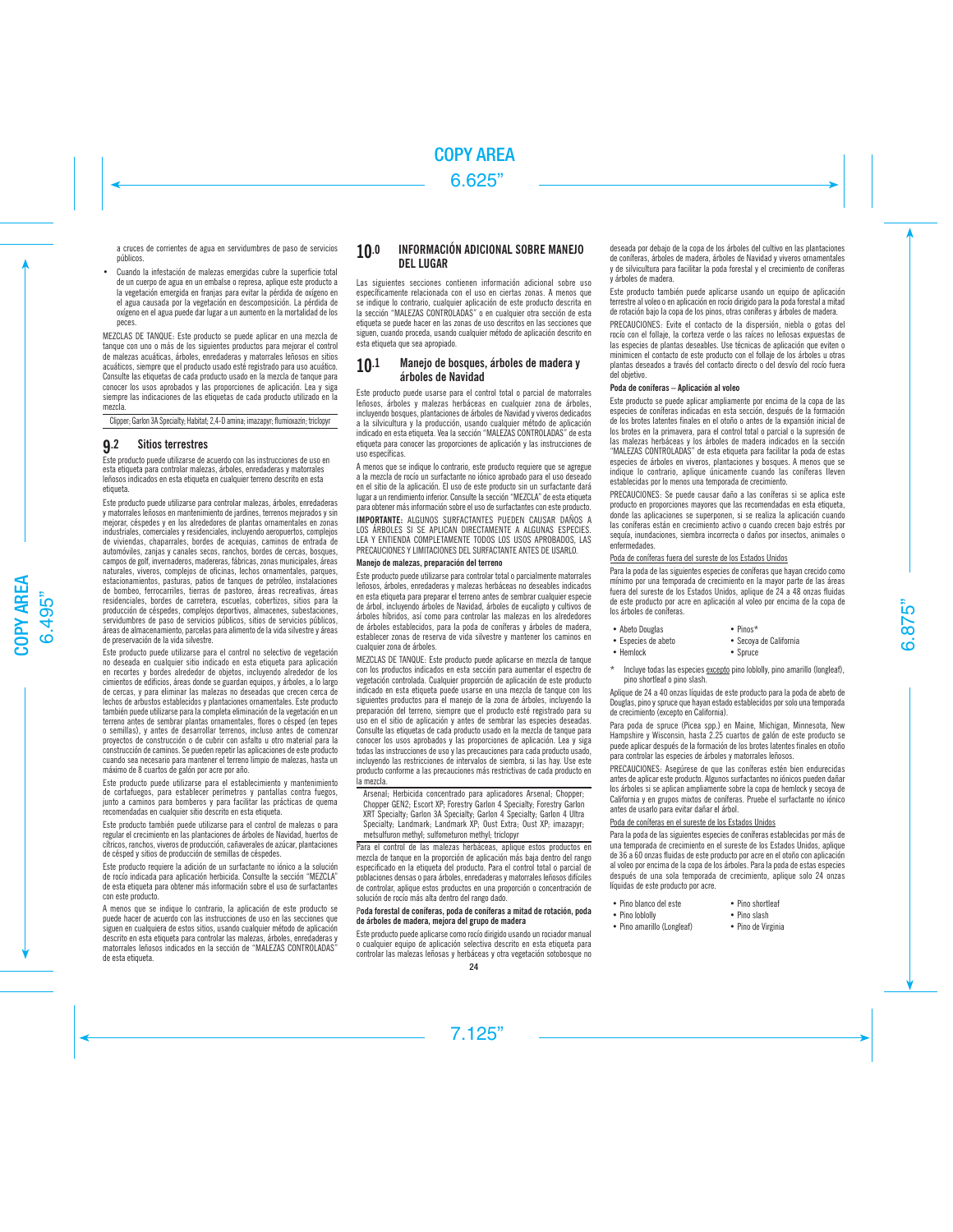MEZCLAS DE TANQUE: Este producto se puede aplicar para la poda de coníferas en una mezcla de tanque con los siguientes productos para proporcionar un espectro más amplio de control de maleza postemergencia y para el control residual de malezas indicadas en la etiqueta de esos productos. Aplique estas mezclas de tanque solamente sobre la copa de las especies de coníferas que estén aprobadas para este uso para todos los productos en la mezcla. Consulte las etiquetas de cada producto para conocer los usos aprobados y las proporciones de aplicación. Lea y siga todas las instrucciones de uso y las precauciones para cada producto usado. Use este producto conforme a las precauciones más restrictivas de cada producto en la mezcla.

Arsenal; Herbicida concentrado para aplicadores Arsenal; Oust Extra; Oust XP; atrazina; imazapyr; metsulfuron methyl; sulfometuron methyl

Para la poda de abeto Douglas establecido como mínimo por una temporada de crecimiento antes de la formación de brotes a principios de primavera, aplique 24 onzas líquidas de este producto en mezcla de tanque con una proporción apropiada de atrazina. No agregue surfactantes para esta aplicación.

Para la poda herbácea de pino loblolly, pino de Virginia y pino longleaf en la primavera y a principios de verano, aplique de 12 a 18 onzas líquidas de este producto por acre en una mezcla de tanque con una proporción apropiada de Oust Extra u Oust XP.

# Fines de verano y otoño después de la formación de brotes

Para la poda de pino jack, pino blanco y spruce blanco, aplique de 24 a 48 onzas líquidas de este producto por acre en mezcla de tanque con una proporción apropiada de Oust Extra u Oust XP que no dañará estas especies de coníferas.

Para la poda de abeto Douglas, aplique de 24 a 36 onzas líquidas de este producto por acre en una mezcla de tanque con una proporción apropiada de Arsenal o Herbicida concentrado para aplicadores Arsenal.

Para la poda de abeto balsam y spruce rojo, aplique 48 onzas líquidas de este producto por acre en una mezcla de tanque con una proporción apropiada de Arsenal o Herbicida concentrado para aplicadores Arsenal.

# 10.2 Manejo de hábitats de vida silvestre y especies nativas

Este producto puede usarse para controlar vegetación exótica y otra no deseada en áreas naturales y hábitats de vida silvestre, incluyendo riberas y estuarios, tierras de pastoreo y refugios de vida silvestre. Pueden hacerse aplicaciones para permitir la recuperación de especies de plantas nativas o antes de plantar especies nativas deseables, y para aplicaciones similares de control de amplio espectro de la vegetación. Puede hacerse tratamiento localizado, aplicación a tocones cortados, tallos cortados, inyección de tallo, aplicador con enjugador y todos los demás métodos indicados en esta etiqueta para eliminar de forma selectiva las plantas no deseadas para el manejo y mejora de hábitats.

Este producto también se puede utilizar para eliminar malezas anuales y perennes antes de sembrar parcelas para alimento de la vida silvestre.

Después de aplicar este producto, se puede sembrar cualquier especie de alimento para la vida silvestre o permitir la repoblación natural de la zona con especies nativas. Si debe labrar para preparar un semillero, espere por lo menos 7 días después de la aplicación antes de hacerlo a fin de permitir la absorción adecuada en las partes de la planta que estén bajo tierra.

# 10.3 Manejo de vivero ornamental y de producción

Todos los usos de este producto descritos en esta etiqueta pueden aplicarse a viveros de plantas usando cualquier método de aplicación descrito.

Este producto puede usarse para limpiar un área de vegetación no deseada antes de sembrar cualquier planta, árbol, arbusto ornamental o de otro tipo.

Este producto también puede utilizarse para controlar malezas que crecen alrededor de especies leñosas ornamentales establecidas, como árbol de la vida, azalea, boj, manzana silvestre, eucalipto, evónimo, abeto, abeto Douglas, jojoba, acebos, lirio, magnolia, arce, roble, álamo blanco o negro, ligustro, pino, abeto picea (spruce) y tejo. Este producto también puede ser utilizado para recortado de bordes alrededor de plantas en macetas y otros objetos en un vivero de plantas.

PRECAUCIONES: Proteja las plantas deseables de la solución de rocío con pantallas o cubiertas de materiales impermeables. Tenga cuidado para evitar que el rocío, la dispersión o la niebla no hagan contacto con el follaje, lo tallos verdes o la corteza inmadura de las especies ornamentales establecidas.

# Invernaderos/cobertizos

Este producto se puede usar para controlar las malezas que estén creciendo en o alrededor de los invernaderos y cobertizos.

RESTRICCIONES: La vegetación deseable no debe estar presente durante la aplicación en un invernadero. Apague los equipos de ventilación antes de aplicar este producto dentro de un invernadero o cobertizo y déjelos apagados hasta que la solución aplicada haya secado.

# 10.4 Manejo de áreas comerciales, residenciales y recreativas

Todas las aplicaciones de este producto descritas en esta etiqueta se pueden usar en áreas comerciales, residenciales y recreativas, incluyendo parques, escuelas y campos de atletismo, usando cualquier método de aplicación descrito en esta etiqueta, incluyendo tratamiento localizado de vegetación no deseada, recorte de bordes alrededor de árboles, cercas, senderos, edificios, aceras, circuitos y otros objetos en estas áreas, para eliminar malezas no deseadas que crecen en lechos ornamentales y de arbustos establecidos, para el manejo y la renovación de céspedes y para eliminar la vegetación de un sitio antes de su desarrollo, incluyendo antes de sembrar un área de flores, plantas ornamentales o césped (en tepes o semillas) o de comenzar proyectos de construcción.

# 10.5 Manejo de zonas de pasturas

El uso de este producto en pasturas incluye el uso en bahiagrass, bermudagrass, bluegrass, brome, fescue, guineagrass, kikuyugrass, orchardgrass, pangola grass, ryegrass, Timothy y wheatgrass.

# Antes de sembrar, preemergencia, renovación de pasturas

Este producto se puede aplicar antes de sembrar o de que emerjan pastos forrajeros o perennes. Consulte la sección "MALEZAS CONTROLADAS" de esta etiqueta para conocer las proporciones de aplicación de este producto para el control de malezas específicas.

RESTRICCIONES: Si la proporción total de aplicación de este producto es 2.25 cuartos o menos por acre, no se requiere período de espera entre el tratamiento y la utilización como alimento o el pastoreo del ganado. Si la proporción es mayor a 2.25 cuartos de galón por acre, retire el ganado doméstico antes de aplicar y espere como mínimo 8 semanas después de la aplicación para utilizar como pastura o para cosechar.

# Tratamiento localizado, aplicador con enjugador

Este producto se puede aplicar en pasturas como tratamiento localizado o por la parte superior de pastos atractivos, utilizando aplicadores con enjugador para controlar las malezas más altas. Para un mejor control de malezas, retire el ganado doméstico antes de aplicar para permitir suficiente crecimiento de las plantas y espere como mínimo 7 días después de la aplicación antes del pastoreo del ganado o para cosechar como forraje. Vea en la sección "EQUIPO Y TÉCNICAS DE APLICACIÓN" de esta etiqueta las instrucciones adicionales para el empleo de aplicadores con enjugador.

RESTRICCIONES: Para tratamiento localizado o usando un aplicador con enjugador, en proporciones de 2.25 cuartos de galón o menos por acre, puede aplicar este producto sobre todo el pasto o en cualquier parte de este. En proporciones de más de 2.25 cuartos de galón por acre, este producto no se puede aplicar sobre más de 10 por ciento del total de la pastura cada vez. Se pueden repetir las aplicaciones en la misma zona con intervalos de 30 días.

# Inhibición de malezas en pasturas latentes

Este producto se puede aplicar a pasturas latentes para inhibir el crecimiento competitivo y la producción de semillas de malezas anuales y otra vegetación no deseable. Aplique de 9 a 12 onzas líquidas de este producto por acre usando un equipo de aplicación al voleo en pasturas a finales del otoño después de que los pastos perennes deseables estén latentes o a finales del invierno antes de que los pastos perennes deseables comiencen la actividad e inicien el crecimiento vegetativo.

PRECAUCIONES: Pueden usarse proporciones de aplicación más altas para las malezas difíciles de controlar; sin embargo, las proporciones más altas pueden reducir los grupos. Puede producirse cierta atrofia de los pastos perennes si las aplicaciones al voleo se realizan cuando las plantas están activas.

RESTRICCIONES: No se necesita período de espera entre la aplicación y el pastoreo o para cosechar como forraje. No aplique más de 2.25 cuartos de galón de este producto por acre por año en pastos para pastura, excepto para renovación. Si necesita volver a sembrar debido a una reducción considerable del grupo, no se requiere período de espera después de aplicar este producto antes de sembrar el pasto para pastura indicado al inicio de esta sección; para todos los demás pastos para pastura, espere por lo menos 30 días después de la aplicación para sembrar.

# 10.6 Manejo de ferrocarriles

Todos los usos de este producto descritos en la sección "MALEZAS CONTROLADAS" o en cualquiera otra de esta etiqueta se pueden utilizar en las zonas de ferrocarriles con cualquier método de aplicación descrito.

Este producto requiere que se agregue a la mezcla de rocío un surfactante no iónico aprobado para el uso deseado en el sitio de la aplicación. Si se va a realizar la aplicación donde los sitios acuáticos puedan ser rociados directamente o rociados en exceso accidentalmente, el surfactante tiene que estar aprobado para uso acuático. El uso de este producto sin un surfactante dará lugar a un rendimiento inferior. Consulte la sección "MEZCLA" de esta etiqueta para obtener más información sobre el uso de surfactantes con este producto.

Este producto se puede aplicar a lo largo de las servidumbres de paso de los ferrocarriles en una proporción de hasta 80 galones de solución de rocío por acre.

# Suelo limpio, balastos y bordes, cruces, tratamiento localizado

Este producto se puede usar para mantener el suelo limpio en los balastos y bordes de los ferrocarriles y reducir la necesidad de segar y desbrozar mecánicamente a lo largo de las servidumbres de paso de los ferrocarriles. Se pueden repetir las aplicaciones de este producto si las malezas continúan emergiendo para mantener el terreno limpio, hasta una proporción de aplicación total máxima de 8 cuartos de galón de este producto por acre por año.

MEZCLAS DE TANQUE: Este producto se puede aplicar en una mezcla de tanque con los siguientes productos para un mejor control de árboles y matorrales leñosos en aplicaciones para suelo limpio, balastos y bordes, cruces y tratamiento localizado, así como control de otros matorrales, árboles y enredaderas en zonas de ferrocarriles, siempre que el producto usado esté aprobado para estas aplicaciones. No todos los productos en mezcla de tanque están aprobados para uso acuático. Consulte las etiquetas de cada producto usado en la mezcla de tanque para conocer los usos aprobados y las proporciones de aplicación. Lea y siga siempre las indicaciones de las etiquetas de cada producto utilizado en la mezcla.

Arsenal; Herbicida concentrado para aplicadores Arsenal; Chopper; Chopper Gen2; Escort XP; Forestry Garlon 4 Specialty; Forestry Garlon XRT Specialty; Garlon 3A Specialty; Garlon 4 Specialty; Garlon 4 Ultra Specialty; Habitat; Hyvar X; Hyvar X-L; Krovar I DF; Oust Extra; Oust XP; Outrider®; Princep 4L; Princep Caliber 90; Princep Liquid; Sahara DG; Scythe; Stalker; Spike 20P Specialty; Spike 80DF Specialty; Telar XP; Transline Specialty; Velpar DF CU; Velpar DF VU; Velpar L; Velpar L CU; Velpar L VU; Vastlan Specialty; 2,4-D; atrazina; bromacil; chlorsulfuron; clopyralid; dicamba; diquat; diuron; hexazinone; imazapyr; metsulfuron methyl; pelargonic acid; simazine; sulfometuron methyl; sulfosulfuron; tebuthiuron; triclopyr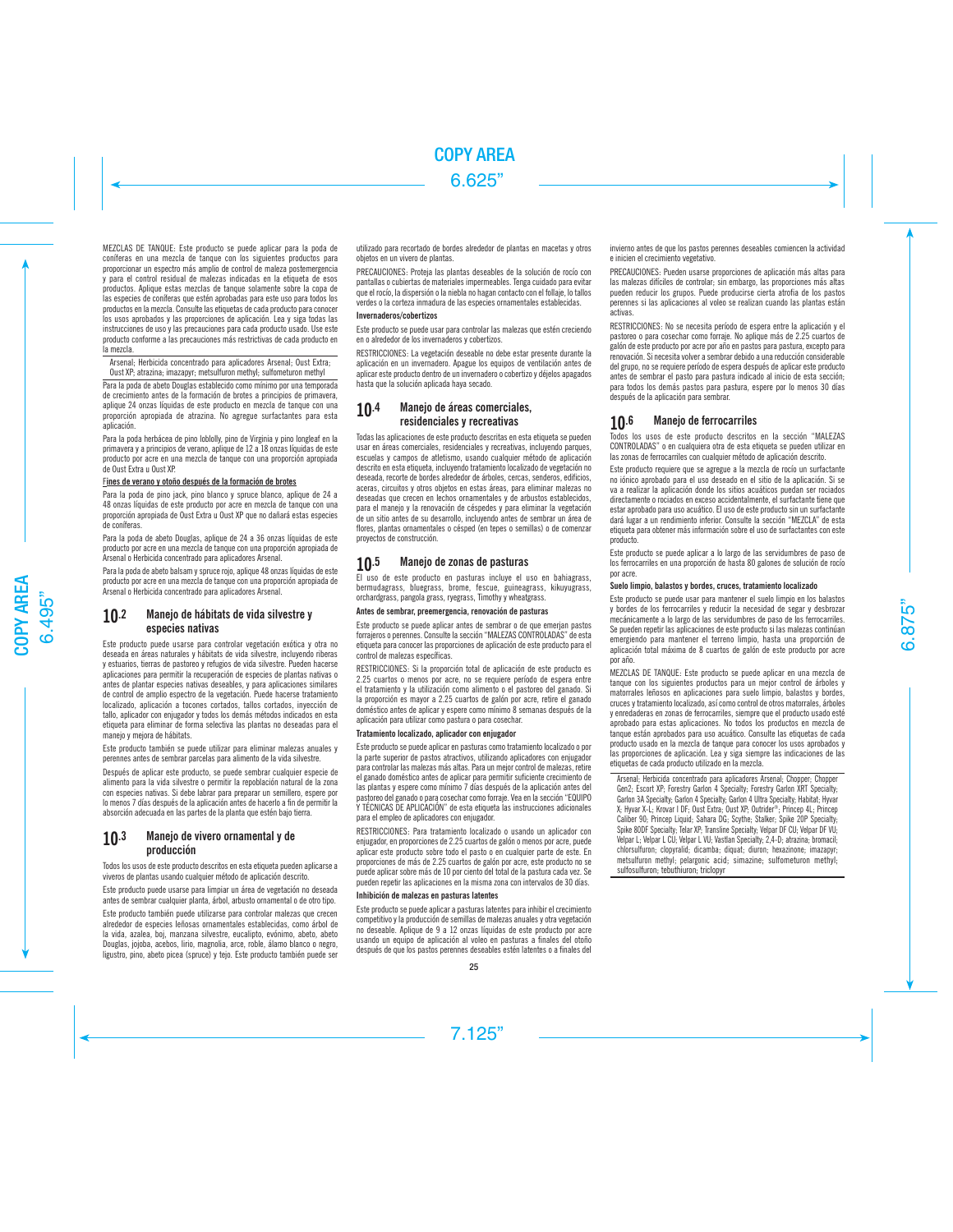# Control de matorrales, árboles y enredaderas

Este producto se puede usar para controlar árboles, enredaderas y matorrales leñosos a lo largo de servidumbres de paso de los ferrocarriles. Aplique de 3 a 8 cuartos de galón de este producto por acre en hasta 80 galones de solución de rocío que contenga 0.5% o más por volumen de un surfactante no iónico como aplicación al voleo usando un rociador con brazo o sin brazo. Aplique una solución de 0.75 a 1.5 por ciento de este producto cuando use un equipo de aplicación de alto volumen con una técnica de rocío para mojar o una solución de 4 a 8 por ciento cuando use rocío dirigido de bajo volumen para tratamiento localizado.

MEZCLAS DE TANQUE: Este producto se puede aplicar en una mezcla de tanque con uno o más de los siguientes productos para mejorar el control de árboles, enredaderas y matorrales leñosos a lo largo de las servidumbres de paso de los ferrocarriles, siempre que el producto esté registrado para su uso en estos sitios. Consulte la etiqueta de cada producto para conocer los sitios aprobados y las proporciones de aplicación.

Arsenal; Herbicida concentrado para aplicadores Arsenal; Chopper; Chopper Gen2; Escort XP; Forestry Garlon 4 Specialty; Forestry Garlon XRT Specialty; Garlon 3A Specialty; Garlon 4 Specialty; Garlon 4 Ultra Specialty; Habitat; Krenite S Brush Control Agent; Stalker; Telar XP; Tordon 101 Mixture Specialty; Tordon 22K Specialty; Tordon K Herbicide Specialty; Transline Specialty; Vanquish; Velpar DF CU; Velpar DF VU; Velpar L; Velpar L CU; Velpar L VU; Vastlan Specialty; chlorsulfuron; clopyralid; dicamba; fosamine; hexazinone; imazapyr; metsulfuron methyl; picloram; triclopyr

## Control de malezas en Bermudagrass latente y en crecimiento activo

Este producto se puede usar para controlar total o parcialmente muchas malezas anuales y perennes en bermudagrass latente y en crecimiento activo a lo largo de la servidumbre de paso de los ferrocarriles. Vea la sección "MALEZAS CONTROLADAS" de esta etiqueta para conocer las instrucciones de uso de este producto para el control de malezas en pastos.

# 10.7 Manejo de tierras de pastoreo

Este producto controla o inhibe muchas malezas anuales que crecen en tierras de pastoreo de pastos perennes de estaciones fría y cálida. Se podría producir una ligera decoloración del pasto deseable, pero este reverdecerá y volverá a crecer en tierra húmeda a medida que desaparezcan los efectos de este producto.

Para controlar la invasión de malezas de pastos anuales en tierras de pastoreo es esencial prevenir la producción de semillas de malezas. La aplicación anual de este producto para eliminar las malezas anuales invasivas antes de que produzcan semillas ayudará a eliminar las semillas de maleza viables del suelo. Se deberá demorar la utilización del área como pastura después de aplicar este producto para permitir que las plantas perennes deseables crezcan, florezcan y vuelvan a producir semillas.

Control de *Bromus*: Una aplicación al voleo de 9 a 12 onzas líquidas de este producto por acre controlará o inhibirá malezas como downy brome (*Bromus tectorum*), Japanese brome (*Bromus japonicus*), soft chess (*Bromus mollis*), cheatgrass (*Bromus secalinus*), rye (centeno) para cereal y jointed goatgrass en tierras de pastoreo. Para obtener mejores resultados, aplique cuando la mayoría de las plantas de bromus se encuentren en la etapa de floración temprana y antes de que las plantas, incluidas las inflorescencias, cambien de color. Permita el crecimiento secundario de malezas después de las lluvias de primavera para reducir aún más la reserva de semillas en el suelo y alentar la conversión del pasto perenne en lugares con malezas. Aplique este producto en otoño en las zonas donde la humedad en primavera es habitualmente limitada y la germinación de otoño permite el crecimiento de malezas y la reducción de semillas de malezas.

Control de *Medusahead*: Para controlar o inhibir las plantas de medusahead (Taeniatherum caput-medusa), aplique 12 onzas líquidas de este producto por acre en la etapa de 3 hojas. La demora de la aplicación después de esta etapa resultará en un control inferior o inaceptable. El quemado controlado antes de la aplicación de este producto eliminará la capa seca superficial producida por tallos de gramíneas en descomposición lenta. Permita que las malezas broten nuevamente antes de rociar este producto después de haber quemado. Repite la aplicación anualmente para eliminar las semillas de medusahead en el suelo y permitir al pasto perenne deseable repoblar el área.

RESTRICCIONES: No aplique más de 2.25 cuartos de galón de este producto por acre por año en tierras de pastoreo. No utilice sulfato de amonio cuando aplique este producto a pastos de tierras de pastoreo. No se requiere período de espera entre la aplicación de este producto y la utilización como pastura o alimento para el ganado.

# 10.8 Manejo de lados de carreteras

Todos los usos de este producto descritos en esta etiqueta pueden utilizarse para el manejo de malezas a lo largo de carreteras, incluyendo el control de malezas en bermudagrass y bahiagrass latente y activo, control de malezas a lo largo de bordes y debajo y alrededor de barandas, postes y otros objetos a lo largo del camino, usando cualquier método de aplicación descrito en esta etiqueta. Si se aplica este producto en zonas donde podría rociarse en exceso accidentalmente la solución de rocío en un cuerpo de agua, tiene que usarse un surfactante no iónico aprobado para uso acuático. Consulte la sección "MEZCLA" de esta etiqueta para obtener más información sobre el uso de surfactantes con este producto.

MEZCLAS DE TANQUE: Este producto puede mezclarse en tanque con los siguientes productos para aplicaciones a bordes, barandas, tratamiento localizado y mantener el suelo limpio siempre y cuando estos productos estén aprobados para su uso en dichos sitios. No todos los productos en mezcla de tanque están aprobados para uso acuático. Consulte las etiquetas de cada producto para conocer los usos aprobados y las proporciones de aplicación.

AAtrex 4L; AAtrex Nine-O; Banvel; Barricade 65WG; Chopper; Chopper Gen2; Crossbow; Direx 4L; Escort XP; Endurance; Formula 40; Gallery 75 Dry Flowable Specialty; Gallery SC; Garlon 4; Garlon XRT; Hyvar X; Karmex DF; Krenite S Brush Control Agent; Krovar I DF; Landmark; Landmark XP; Oust Extra; Oust XP; Outrider®; Pendulum 3.3 EC; Pendulum AquaCap; Pendimax 3.3; Plateau; Poast; Poast Plus; Princep 4L; Ronstar 50 WSP; Ronstar Flo; Ronstar G; Sahara DG; Surflan AS Specialty; Surflan Flex; Surflan Flex T&O; Surflan Pro; Surflan XL 2G; Telar XP; Tordon K; Vanquish; Vastlan Specialty; Velpar DF CU; Velpar DF VU; Velpar L; Velpar L CU; Velpar L VU; Weedar 64; 2,4-D; atrazina; bromacil; chlorsulfuron; clopyralid; dicamba; diuron; fosamine; hexazinone; imazapic; imazapyr; metsulfuron methyl; oryzalin; oxadiazon; pendimethalin; picloram; prodiamine; simazine; sulfometuron; sulfosulfuron; triclopyr

# 10.9 Manejo de servicios públicos

Este producto se puede usar a lo largo de servidumbres de paso de energía eléctrica, tuberías y líneas telefónicas, así como todos los sitios relacionados con las servidumbres de paso de estos servicios públicos, incluyendo subestaciones, caminos de acceso, ferrocarriles y a lo largo de servidumbres de paso similares en conjunto con servicios públicos, para el tratamiento localizado de vegetación no deseada, recorte lateral, recorte de bordes alrededor de objetos, control de malezas antes de sembrar plantas ornamentales, flores o césped (en tepes o semillas) en un sitio de servicios públicos, manejo de césped, eliminar malezas no deseadas que crecen en lechos ornamentales o arbustos establecidos, preparar o establecer zonas de reserva de vida silvestre y eliminar la vegetación antes de comenzar proyectos de construcción. Se pueden repetir las aplicaciones de este producto cuando sea necesario para mantener el terreno limpio cuando las malezas siguen emergiendo hasta una proporción de aplicación máxima de 8 cuartos de galón por acre por año.

MEZCLAS DE TANQUE: Este producto se puede mezclar en tanque con los siguientes productos para su uso en áreas de servicios públicos, siempre y cuando el producto esté aprobado para su uso en dichos sitios. No todos los productos en mezcla de tanque están aprobados para uso acuático. Consulte la etiqueta de cada producto para conocer los usos aprobados y las proporciones de aplicación. Para controlar las malezas herbáceas, use una proporción de aplicación o concentración de solución de rocío más baja dentro de los rangos dados para estos productos de mezcla de tanque y aumente la proporción o concentración hacia los extremos más altos de los rangos para controlar grupos densos o árboles, enredaderas y matorrales leñosos difíciles de controlar.

AAtrex 4L; AAtrex Nine-O; Herbicida concentrado para aplicadores Arsenal; Endurance; Escort XP; Forestry Garlon 4 Specialty; Forestry Garlon XLT Specialty; Garlon 3A Specialty; Garlon 4 Specialty; Garlon 4 Ultra Specialty; Hyvar XL; Krenite S Brush Control Agent; Krovar I DF; Oust Extra; Oust XP; Outrider®; Plateau; Sahara DG; Surflan AS Agricultural; Surflan AS Specialty; Surflan Flex; Surflan Flex T&O; Surflan XL 2G; Telar XP; Transline Specialty; Vanquish; Velpar DF CU; Velpar DF VU; Velpar L; Velpar L CU; Velpar L VU; Vastlan Specialty; Weedar 64; 2,4-D; atrazina; bromacil; chlorsulfuron; clopyralid; dicamba; diuron; fosamine; hexazinone; imazapic; imazapyr; metsulfuron methyl; oryzalin; pendimethalin; prodiamine; simazine; sulfometuron methyl; sulfosulfuron; triclopyr

Asegúrese de que el producto Garlon esté bien mezclado con agua de acuerdo con las instrucciones en la etiqueta antes de agregar este producto a la mezcla de rocío. Continúe agitando al agregar este producto para evitar problemas de compatibilidad de la mezcla de tanque.

Para obtener mejores resultados con el recorte lateral, aplique este producto en una mezcla de tanque con uno de los productos Garlon indicados antes.

# 11.0 USOS EN CULTIVOS

# 11.1 Cultivos de árboles, enredaderas y arbustos

ESTA SECCIÓN OFRECE INSTRUCCIONES DE USO QUE APLICAN A TODOS LOS CULTIVOS DE ÁRBOLES, ENREDADERAS Y ARBUSTOS INDICADOS EN LAS SIGUIENTES SECCIONES. VEA LAS SECCIONES DE CULTIVOS INDIVIDUALES SI NECESITA INSTRUCCIONES ESPECÍFICAS DE USO, INTERVALOS ANTES DE LA COSECHA, PRECAUCIONES Y RESTRICCIONES.

TIPOS DE APLICACIONES: Antes de sembrar (preparación del lugar); aplicaciones al voleo; equipo selectivo (rociador con pantalla, aplicador con enjugador); rocío dirigido y tratamiento localizado en hileras (entre las hileras de árboles, enredaderas o arbustos) y franjas (en hileras de árboles, enredaderas o arbustos); control localizado de malezas; inhibición de pasto perenne; aplicación a tocones cortados

INSTRUCCIONES DE USO: A menos que se prohíba específicamente en las secciones de cultivo individuales que siguen, este producto se puede aplicar usando rociadores con brazo, aplicador por goteo controlado (CDA), rociadores con pantalla, aplicadores con enjugador, rociadores de mano o de mochila, lanzas o pistolas para huerto, en hileras (entre las hileras de árboles, enredaderas o arbustos) y franjas (en hileras de árboles, enredaderas o arbustos), para el control de malezas o inhibición de pasto perenne, en arboledas establecidas de árboles frutales y de frutos secos, huertos y viñedos. También se puede usar para preparar el lugar antes de sembrar o de trasplantar estos cultivos.

Aplique 12 onzas líquidas a 4 cuartos de galón de este producto por acre, como se indica en la sección "MALEZAS CONTROLADAS" de esta etiqueta. Utilice una proporción de aplicación más alta dentro del rango recomendado cuando las malezas están bajo estrés, crecen en poblaciones densas o tienen más de 12 pulgadas de altura. Se pueden repetir las aplicaciones de este producto cuando sea necesario, hasta un máximo de 8 cuartos de galón por acre por año. Consulte la sección "INFORMACIÓN DEL PRODUCTO" de esta etiqueta para más información sobre las proporciones de aplicación máximas.

PRECAUCIONES: Debe tener sumo cuidado para evitar que la solución herbicida, el rocío, arrastre o niebla de este producto entre en contacto con el follaje o la corteza verde de troncos, ramas, retoños, frutos u otras partes de árboles, cañas y enredaderas deseables. Evite aplicar cuando los cultivos tienen heridas por podas recientes o alguna otra lesión mecánica. El contacto de este producto con corteza que no está madura y oscura puede resultar en daño o destrucción del cultivo. Solo se pueden utilizar rociadores con pantalla o dirigidos en aquellos cultivos con alto potencial de contacto con el cultivo y solo cuando hay espacio libre suficiente. Para aplicaciones en franjas (en las mismas hileras de los árboles), solo se debe utilizar equipo selectivo (rociador dirigido, rociador con campana, rociador con pantalla o aplicador con enjugador) a fin de reducir al mínimo el potencial de rocío excesivo o arrastre de este producto al cultivo. En el caso de cultivos de bayas, los rociadores con campana deben estar completamente cerrados por la parte superior, lateral, frontal y posterior. Solo se pueden emplear aplicadores con enjugadores o rociadores con pantalla que pueden evitar todo contacto de este producto con los cultivos. Vea instrucciones adicionales sobre uso y precauciones en la sección "EQUIPO Y TÉCNICAS DE APLICACIÓN" de esta etiqueta.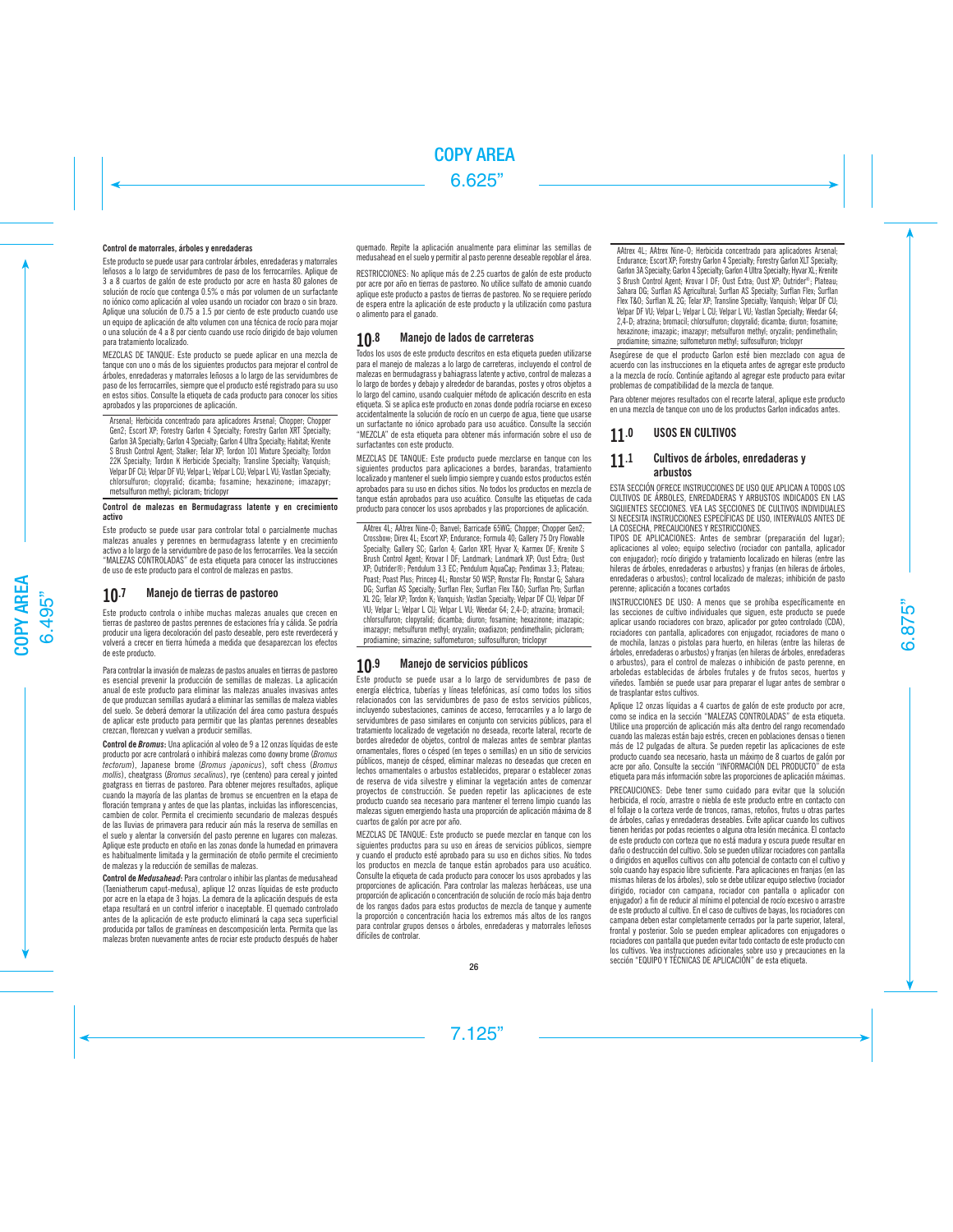RESTRICCIONES: Deje transcurrir al menos 3 días entre la aplicación de este producto y el trasplante.

# Entre hileras

INSTRUCCIONES DE USO: Este producto controlará o inhibirá las malezas anuales y perennes, así como las coberturas de terreno en medio de las hileras de cultivo de árboles, enredaderas y arbustos indicados en esta etiqueta. Si las malezas sufren estrés por sequía, riegue antes de aplicar. El control de malezas puede ser inferior si estas se han cortado recientemente en el momento de la aplicación.

MEZCLAS DE TANQUE: Se puede aplicar una mezcla de tanque de este producto con Goal 2XL para el control de malezas anuales entre las hileras de una variedad de cultivos de árboles, enredaderas y arbustos cuando las malezas están bajo estrés o crecen en poblaciones densas. La aplicación de 12 a 24 onzas líquidas de este producto por acre más una proporción apropiada de Goal 2XL controlará malezas anuales con una altura o longitud máxima de 6 pulgadas, incluyendo crabgrass, groundsel común, junglerice, lambsquarters común, redroot pigweed, London rocket, ryegrass común, shepherd's-purse, sowthistle anual, filaree (inhibición), horseweed/ marestail, stinging nettle y purslane común (inhibición). Esta mezcla de tanque controlará también el cheeseweed común (malva) o el hairy fleabane con una altura o longitud máxima de 3 pulgadas.

Este producto también se puede aplicar en el medio de las hileras en mezclas de tanque con los siguientes productos.

2,4-D; bromacil; clethodim; diuron; fluazifop-P-butyl; flumioxazin; glufosinateammonium; indaziflam; napropamide; norflurazon; oryzalin; oxyfluorfen; pendimethalin; penoxsulam; pyraflufen ethyl; rimsulfuron; saflufenacil; sethoxydim; simazine; thiazopyr

Alion; Chateau Herbicide SW; Devrinol 2-XT; Devrinol 50-DF; Devrinol 50-DF Ornamental; Devrinol DF-XT; Devrinol DF-XT Ornamental; Direx 4L; Dri-Clean; Fusilade II Turf & Ornamental; Fusilade DX; Goal 2XL; GoalTender; Karmex DF; Matrix FNV; Matrix SG; Orchard Master Broadleaf; Orchard Master CA; Pindar GT; Poast; Poast Plus; Prowl 3.3 EC; Prowl H2O; Princep 4L; Princep Caliber 90; Princep Liquid; Rely 280; Select; Select 2 EC; Select Max Herbicide con Tecnología Inside; Simazine 4L; Simazine 4L Flowable; Simazine 90DF; Simazine 90 WDG; Sim-Trol 4L; Sim-Trol DF; Solicam DF; Surflan AS Agricultural; Surflan AS Specialty; Surflan Flex; Surflan Flex T&O; Surflan XL 2G; Treevix Powered by Kixor; Venue; Visor Broadcrop

Asegúrese de que el producto que use esté aprobado para la aplicación en el cultivo a tratar. Lea y siga las instrucciones de la etiqueta para todos los productos en la mezcla de tanque.

#### Franjas (en hileras)

MEZCLAS DE TANQUE: Este producto se puede aplicar entre hileras de cultivos de árboles, enredaderas y arbustos en mezclas de tanque con los siguientes productos.

2,4-D; bromacil; clethodim; diuron; fluazifop-P-butyl; flumioxazin; glufosinateammonium; indaziflam; napropamide; norflurazon; oryzalin; oxyfluorfen; pendimethalin; penoxsulam; pyraflufen ethyl; rimsulfuron; saflufenacil; sethoxydim; simazine; thiazopyr

Alion; Chateau Herbicide SW; Devrinol 2-XT; Devrinol 50-DF; Devrinol 50-DF Ornamental; Devrinol DF-XT; Devrinol DF-XT Ornamental; Direx 4L; Dri-Clean; Fusilade II Turf & Ornamental; Fusilade DX; Goal 2XL; GoalTender; Karmex DF; Matrix FNV; Matrix SG; Orchard Master Broadleaf; Orchard Master CA; Pindar GT; Poast; Poast Plus; Prowl 3.3 EC; Prowl H2O; Princep 4L; Princep Caliber 90; Princep Liquid; Rely 280; Select; Select 2 EC; Select Max Herbicide con Tecnología Inside; Simazine 4L; Simazine 4L Flowable; Simazine 90DF; Simazine 90 WDG; Sim-Trol 4L; Sim-Trol DF; Solicam DF; Surflan AS Agricultural; Surflan AS Specialty; Surflan Flex; Surflan Flex T&O; Surflan XL 2G; Treevix Powered by Kixor; Venue; Visor Broadcrop

Asegúrese de que el producto que use esté aprobado para la aplicación en el cultivo a tratar. Lea y siga las instrucciones de la etiqueta para todos los productos en la mezcla de tanque.

RESTRICCIONES: No aplique estas mezclas de tanque en Puerto Rico.

### Inhibición de pasto perenne

Este producto inhibe el crecimiento de pastos perennes como bahiagrass, bermudagrass, tall fescue, orchardgrass (Dactylis glomerata), Kentucky bluegrass (Poa pratensis) y quackgrass que se cultivan como cobertura del terreno en cultivos de árboles, enredaderas y arbustos.

Para la inhibición de tall fescue, fine fescue, orchardgrass y quackgrass aplique 6 onzas líquidas de este producto en 10 a 20 galones de agua por acre.

Para inhibir las coberturas de Kentucky bluegrass, aplique 4.5 onzas líquidas de este producto por acre. No añada sulfato de amonio a la mezcla de rocío.

Para obtener mejores resultados, corte la cobertura de pasto de temporada fría en primavera para emparejar la altura y luego aplique este producto de 3 a 4 días después de cortar.

Para inhibir el crecimiento vegetativo y la inflorescencia de bahiagrass durante aproximadamente 45 días, aplique 4.5 onzas líquidas de este producto en 10 a 25 galones de agua por acre de 1 a 2 semanas después del reverdecer completo o después de cortar a una altura uniforme de 3 a 4 pulgadas antes de la emergencia de las inflorescencias. Para inhibir hasta por 120 días, aplique 3 onzas líquidas de este producto por acre, y luego una aplicación de 1.5 a 3 onzas líquidas por acre unos 45 días más tarde. No haga más de dos aplicaciones al año.

Para quemar bermudagrass, aplique de 24 a 48 onzas líquidas de este producto en 3 a 20 galones de agua por acre. Utilice este tratamiento solo si se puede tolerar la reducción del grupo de plantas de bermudagrass. Cuando se necesita quemar antes de la cosecha, realice la aplicación al menos 21 días antes de la cosecha para asegurarse de tener tiempo suficiente para que se produzca el quemado.

Para inhibir el bermudagrass, aplique de 4.5 a 12 onzas líquidas de este producto por acre al este de las Montañas Rocosas, y 12 onzas líquidas al oeste de las Montañas Rocosas, en un volumen de rocío total de 3 a 20 galones por acre de 1 a 2 semanas después de reverdecer completo. Si se corta el bermudagrass antes de la aplicación, mantenga como mínimo 3 pulgadas de altura. Se pueden realizar aplicaciones secuenciales si hay nuevo crecimiento y si se puede tolerar el daño y la reducción del grupo de plantas de bermudagrass. Al este de las Montañas Rocosas, aplique de 4.5 a 7.5 onzas líquidas de este producto por acre en condiciones de sombra o donde se desee un menor grado de inhibición.

# Aplicación a tocones cortados

Este producto se puede aplicar a tocones recién cortados durante la preparación del lugar o la renovación del terreno para controlar rebrotes y retoños de tocones de muchas especies de árboles, algunas de las cuales se detallan abajo.

Árboles cítricos: Calamondin, Chironja, Citron, Citrus hybrids, Grapefruit, Kumquat, Lemon, Lime, Mandarin (tangerine), Orange (todos), Pummelo, Tangelo (ugli), Tangor

Árboles frutales: Apple, Apricot, Cherry (dulce, amargo), Crabapple, Loquat, Mayhaw, Nectarine, Olive, Peach, Pear, Plum/Prune (todos), Quince

Árboles de nueces: Almond, Beechnut, Brazil nut, Butternut, Cashew, Chestnut, Chinquapin, Filbert (hazelnut), Hickory nut, Macadamia, Pecan, Pistachio, Walnut (negro, inglés)

INSTRUCCIONES DE USO: Corte el árbol cerca de la superficie de la tierra y aplique inmediatamente una solución de este producto al 50 o 100 por ciento (sin diluir) a la superficie recientemente cortada utilizando el equipo de aplicación adecuado para asegurar la cobertura de la totalidad del cámbium. La demora en la aplicación puede resultar en un rendimiento inferior. Para obtener mejores resultados, corte el árbol durante el período de crecimiento activo y expansión completa de las hojas y aplique este producto.

PRECAUCIONES: NO REALICE UNA APLICACIÓN EN TOCONES CORTADOS CUANDO LAS RAÍCES DE ÁRBOLES DESEABLES ADYACENTES PUEDEN ESTAR INJERTADAS EN LAS RAÍCES DEL TOCÓN CORTADO, PORQUE SE PUEDE CAUSAR DAÑO A LOS ÁRBOLES ADYACENTES. Algunos retoños, tallos o árboles pueden compartir el mismo sistema de raíces. Los árboles adyacentes de edad, altura y espaciado similares pueden tener raíces compartidas. Ya sea injertados o compartidos, es probable que se dañen tallos/árboles no tratados cuando se tratan uno o más árboles que comparten un sistema común de raíces.

# 11.1.1 Cultivos de frutas cítricas

CULTIVOS RECOMENDADOS: Todos los cultivos, variedades y/o híbridos de Calamondin; Chironja; Citron; Citrus Hybrids; Grapefruit (incluye Japanese summer); Kumquat; Lemon; Lime (incluye Australian desert lime, Australian finger lime, Australian round lime, Brown river finger lime, Mount white, New Guinea wild, Russell river, sweet, and Tahiti); Mandarin (incluye) Mediterranean, Satsuma); Orange (todas); Pummelo; Tangelo (ugli); Tangerine (Mandarin); Tangor; Uniq Fruit (ugli)

TIPOS DE APLICACIONES: Antes de sembrar (preparación del lugar); aplicaciones al voleo; equipo selectivo (rociador con pantalla, aplicador con enjugador); rocío dirigido y tratamiento localizado en hileras (entre las hileras de árboles) o franjas (en hileras de árboles); inhibición de pasto perenne; aplicación a tocones cortados

INSTRUCCIONES DE USO: Las siguientes instrucciones de uso se refieren únicamente a las aplicaciones en Florida y Texas.

Para quemar o controlar las malezas indicadas abajo, aplique las proporciones recomendadas de este producto en 3 a 30 galones de agua por acre. Cuando la maleza tiene follaje denso, utilice de 10 a 30 galones de agua por acre.

Para quemar goatweed, aplique de 48 a 72 onzas líquidas de este producto en 20 a 30 galones de agua por acre cuando las plantas estén en crecimiento activo. Aplique 48 onzas líquidas por acre cuando las plantas tengan menos de 8 pulgadas de altura, y 72 onzas líquidas por acre cuando las plantas tengan más de 8 pulgadas de altura. Si la maleza goatweed tiene una altura mayor de 8 pulgadas, el uso de este producto en mezcla de tanque con Krovar I o Karmex podría mejorar el control. Consulte las etiquetas de los productos individuales para información específica sobre cultivos, dosis, restricciones geográficas y declaraciones preventivas.

|                       | Nivel de control de malezas perennes en<br>varias proporciones de aplicación<br>(cantidad de este producto por acre) |                      |                             |                             |  |
|-----------------------|----------------------------------------------------------------------------------------------------------------------|----------------------|-----------------------------|-----------------------------|--|
| Especies de maleza    | 24 onzas<br>líquidas                                                                                                 | 48 onzas<br>líquidas | 2.25<br>cuartos<br>de galón | 3.75<br>cuartos<br>de galón |  |
| Bermudagrass          | R                                                                                                                    |                      | PC                          |                             |  |
| Guinea grass          |                                                                                                                      |                      |                             |                             |  |
| Texas y Florida Ridge | R                                                                                                                    | C                    | C                           | C                           |  |
| Florida Flatwoods     |                                                                                                                      | B                    | C                           | C                           |  |
| Para grass            | B                                                                                                                    |                      |                             |                             |  |
| Torpedograss          | S                                                                                                                    |                      | PC                          |                             |  |

 $S =$  Inhibición, PC = Control parcial, B = Quemado, C = Control

RESTRICCIONES: Deje transcurrir al menos 1 día entre la aplicación y la cosecha de cultivos de frutas cítricas. Para huertos de citrus medica (cidro), aplique solamente como rocío dirigido.

# 11.2 Cultivos anuales y perennes

ESTA SECCIÓN OFRECE INSTRUCCIONES PARA EL USO DE ESTE PRODUCTO QUE APLICA A TODOS LOS CULTIVOS INDICADOS EN LAS SIGUIENTES SECCIONES. VEA LAS SECCIONES DE CULTIVOS INDIVIDUALES SI NECESITA INSTRUCCIONES ESPECÍFICAS DE USO, INTERVALOS ANTES DE LA COSECHA, Y PRECAUCIONES Y RESTRICCIONES ADICIONALES.

TIPOS DE APLICACIONES: Barbecho químico; camas de barbecho antes de sembrar; antes de sembrar; al momento de sembrar; preemergencia; rociador con campana entre hileras; rociador con pantalla entre hileras; aplicador con enjugador entre hileras; posterior a la cosecha

INSTRUCCIONES DE USO: Este producto se puede aplicar durante los intervalos de barbecho que preceden a la siembra, antes de sembrar o de trasplantar, al momento de sembrar, o preemergencia de los cultivos anuales y perennes indicados en esta etiqueta, excepto cuando se limita específicamente. Para todos los cultivos no indicados en esta etiqueta,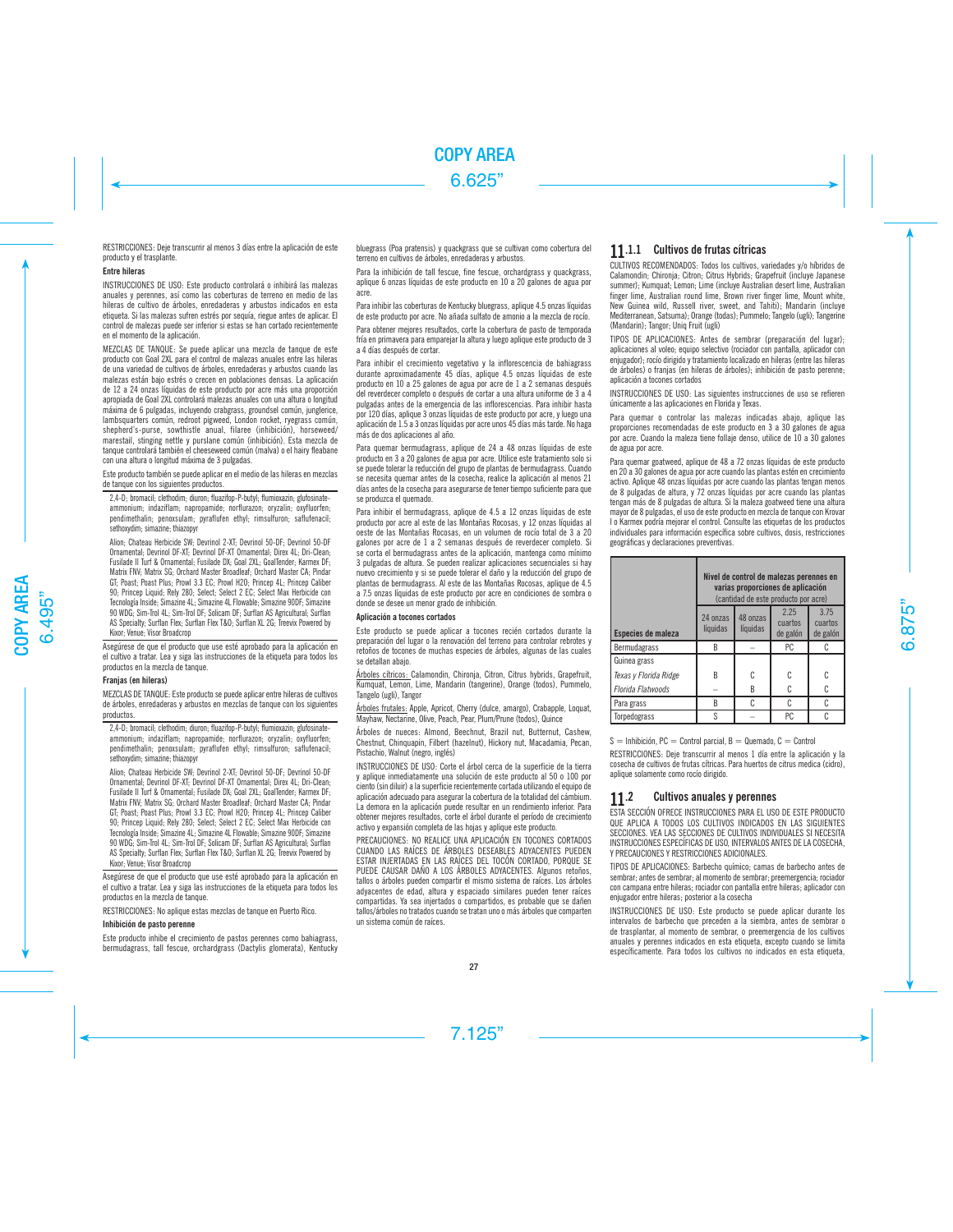las aplicaciones se deben realizar al menos 30 días antes de sembrar. A menos que se indique lo contrario, aplique este producto de acuerdo con las proporciones indicadas en la sección "MALEZAS CONTROLADAS" de esta etiqueta. Las proporciones de aplicación especificadas en esta etiqueta para el control de malezas difíciles, o las especificadas en las etiquetas complementarias separadas de este producto, reemplazan las proporciones en la sección "MALEZAS CONTROLADAS" de esta etiqueta. Puede encontrar información adicional acerca del control de malezas difíciles, en las Fichas Técnicas publicadas para este producto.

Se pueden repetir las aplicaciones de este producto cuando sea necesario, hasta un máximo de 6 cuartos de galón por acre por año. Consulte las secciones sobre uso específico en esta etiqueta para obtener información adicional sobre los intervalos mínimos requeridos antes de repetir la aplicación de este producto.

Se pueden utilizar rociadores con campana y aplicadores con enjugador que eviten todo contacto del cultivo con la solución herbicida en el medio de hileras con mantillo o sin este, una vez que el cultivo esté establecido. Donde se detalla específicamente en las secciones de cultivo individuales, a continuación, se pueden utilizar aplicadores con enjugador sobre ciertos cultivos para controlar las malezas más altas. Con estos métodos de aplicación es posible causar daños a los cultivos. Consulte la sección "EQUIPO Y TÉCNICAS DE APLICACIÓN" de esta etiqueta para información relacionada con el potencial de daño a los cultivos usando el equipo de aplicación selectiva.

La aplicación de tratamiento localizado de este producto para el control de malezas en un sistema de cosecha solo puede realizarse si se indica específicamente en las secciones de cultivo individuales que siguen.

A menos que se prohíba de otra manera, todas las aplicaciones de este producto indicadas en estas secciones se pueden realizar con equipos de aplicación aérea, de ser posible, siempre que la persona que aplica el producto cumpla con las precauciones y restricciones especificadas en esta etiqueta y en las etiquetas complementarias separadas que se publican para este producto. Consulte la sección "EQUIPO Y TÉCNICAS DE APLICACIÓN" de esta etiqueta para información sobre aplicación aérea y los procedimientos para evitar el arrastre del rocío que pudiera causar daño a cualquier vegetación que no sea el objetivo de la aplicación. La utilización de las zonas de barrera apropiadas ayudará a evitar el daño a la vegetación adyacente.

MEZCLAS DE TANQUE: Este producto puede mezclarse en tanques con otros herbicidas para proporcionar control residual de malezas, un espectro más amplio de control de malezas o un mecanismo de acción alternativo. Lea y siga siempre las indicaciones de las etiquetas de todos los productos utilizados en la mezcla de tanque. Utilice todos los productos conforme a las proporciones y la época de aplicación indicadas en las etiquetas. Algunos productos de mezcla de tanque tienen el potencial de provocar daños en el cultivo. Lea todas las etiquetas de los productos utilizados en la mezcla de tanque antes de usarlos, para determinar el potencial de daño a los cultivos. Siempre determine con anticipación la compatibilidad de los productos de la mezcla de tanque juntos en la sustancia vehicular, mezclando antes pequeñas cantidades proporcionales. Mezclar otros productos con este herbicida en el tanque de rocío puede causar incompatibilidad, antagonismo o la reducción de la eficacia de este producto. Bayer CropScience LP no ha realizado pruebas de todas las formulaciones de productos para comprobar su compatibilidad o rendimiento en mezclas de tanque con este producto. Hasta el grado que sea compatible con la legislación pertinente, el comprador y todos los usuarios son responsables por todas las pérdidas o daños en relación con el uso o el manejo de mezclas de este producto con herbicidas u otros materiales que no se identifican específicamente en esta etiqueta, o en las etiquetas complementarias separadas o en las Fichas Técnicas publicadas para este producto. Consulte la sección "MEZCLA" de esta etiqueta para obtener mayor información sobre las mezclas de tanque.

PRECAUCIONES: Evite el contacto de este herbicida con follaje, brotes verdes o tallos, cortezas, raíces expuestas (incluidas las que emergen del mantillo plástico) o frutos de cultivos, ya que podría ocasionar daños severos o la destrucción de los cultivos. Las plántulas trasplantadas que tienen contacto con las malezas que están todavía mojadas con una solución de rocío de este producto podrían causar daños considerables al cultivo. Cuando realice aplicaciones de preemergencia, realícelas antes de la emergencia del cultivo para evitar graves daños al cultivo. Las aplicaciones al voleo de este producto efectuadas en la emergencia provocarán daños o serán fatales para las plántulas. Aplique antes de que germinen las semillas en tierra arenosa gruesa para minimizar aún más el riesgo de daños al cultivo. En los cultivos donde se permita el tratamiento localizado, el cultivo rociado con este producto se matará junto con las malezas. Tenga cuidado de no rociar ni permitir que el rocío se disperse fuera de la zona a tratar para evitar destruir otros cultivos. Vea la sección "EQUIPO Y TÉCNICAS DE APLICACIÓN" de esta etiqueta para obtener información adicional.

La aplicación antes de la cosecha en cultivos para semilla podría reducir su vigor o poder de germinación. Hasta el grado que sea compatible con la legislación pertinente, el comprador y todos los usuarios son responsables por todas las pérdidas o daños relacionados con el uso de este producto antes de la cosecha en cualquier cultivo para semilla.

RESTRICCIONES: Observe las proporciones de aplicación máximas indicadas en toda esta etiqueta. Las proporciones máximas permitidas se aplican al uso de este producto combinado con el uso de todos y cada uno de los otros herbicidas que contienen glifosato como el ingrediente activo, ya sea que se apliquen por separado o como mezclas. Calcule las proporciones de aplicación (equivalentes de ácido glifosato) y asegúrese de que el uso total de este y otros productos que contienen glifosato no exceda la proporción máxima especificada. Consulte la sección "INFORMACIÓN DEL PRODUCTO" de esta etiqueta para más información sobre las proporciones de aplicación máximas.

A menos que se especifique de otro modo en esta etiqueta, la aplicación con equipo selectivo, incluyendo los aplicadores con enjugador y rociadores con campana, se deben realizar al menos 14 días antes de la cosecha. En cultivos que aceptan tratamientos localizados, no aplique este producto a más del 10 por ciento del total del terreno a ser cosechado, a menos que se indique lo contrario. Las aplicaciones posteriores a la cosecha o en barbecho se deben realizar como mínimo 30 días antes de sembrar algún cultivo no indicado en esta etiqueta.

No coseche ni utilice como alimento la vegetación del área durante 8 semanas después de la aplicación de postemergencia, a menos que se indique lo contrario.

Cuando aplique este producto como mezcla de tanque con uno o más productos, consulte la etiqueta de cada producto de la mezcla de tanque para ver las restricciones y aplicar la mezcla según las precauciones más restrictivas de cada producto de la mezcla de tanque.

# **11**.2.1 Caña de azúcar

TIPOS DE APLICACIONES: Barbecho químico; antes de sembrar; al momento de sembrar; preemergencia; rociador con campana entre hileras; rociador con pantalla entre hileras; aplicador con enjugador entre hileras; tratamiento localizado; regulador de crecimiento; posterior a la cosecha

# Antes de sembrar, al momento de sembrar, preemergencia

INSTRUCCIONES DE USO: Este producto se puede aplicar en campos de caña de azúcar, alrededor de esos campos o bien, en el campo antes de la emergencia de la caña.

RESTRICCIONES: No aplique a la vegetación en o alrededor de zanjas, canales o estanques que contengan agua para riego, a menos que el surfactante agregado a la solución de rocío esté indicado para uso herbicida y aprobado para aplicación acuática.

# Tratamiento localizado

INSTRUCCIONES DE USO: Este producto se puede aplicar como tratamiento localizado en caña de azúcar. Para el control de la caña de azúcar espontánea o enferma, prepare una solución de 1 por ciento de este producto en agua y rocíe hasta mojar usando un rociador de mano. Pueden obtenerse mejores resultados en caña de azúcar espontánea o enferma si se realiza la aplicación cuando haya por lo menos 7 hojas nuevas. Evite el contacto de este herbicida con la caña de azúcar sana, ya que podría ocasionar daños severos o destrucción.

RESTRICCIONES: No utilice el follaje de la caña de azúcar dentro del área de aplicación como alimento o pastura.

### Rociadores con campana

INSTRUCCIONES DE USO: Este producto se puede aplicar con un rociador con campana para el control de malezas entre hileras de caña de azúcar. Vea en la sección "EQUIPO Y TÉCNICAS DE APLICACIÓN" de esta etiqueta las instrucciones adicionales para el empleo de rociadores con campana.

PRECAUCIONES: No permita el contacto de las malezas dentro del área tratada con el cultivo.

# Regulación del crecimiento de plantas

INSTRUCCIONES DE USO: Este producto puede utilizarse como tratamiento foliar para regular el crecimiento de las plantas para acelerar la maduración y extender el período de nivel alto de sacarosa en caña de azúcar tanto de bajo tonelaje como de gran tonelaje. La mayor parte del aumento de sacarosa se concentra en los nódulos superiores del tallo de la caña tratada. Para maximizar la recuperación del azúcar cuando se realiza el desmoche en la cosecha, corte en la base de la cuarta hoja. Antes de aplicar este producto, consulte con la autoridad de caña de azúcar de su estado o con su representante local de Bayer CropScience LP acerca del grado de respuesta de sacarosa que puede anticipar.

Como resultado de la desecación de la hoja, se puede esperar mejor quema de los desechos.

Consulte las proporciones y los tiempos de aplicación siguientes de acuerdo con el estado donde se cultive la caña de azúcar. Al tratar caña de azúcar bajo condiciones de maduración adversas, o cuando aplique a variedades menos receptivas, utilice la proporción más elevada dentro del rango recomendado.

FLORIDA – Aplique de 6 a 14 onzas líquidas de este producto por acre, de 3 a 5 semanas antes de la cosecha del ÚLTIMO RETOÑO DE CAÑA SOLAMENTE.

HAWAII – Aplique de 10 a 24 onzas líquidas de este producto por acre, de 4 a 10 semanas antes de la cosecha.

LOUISIANA – Aplique de 4 a 14 onzas líquidas de este producto por acre, de 3 a 7 semanas antes de la cosecha del RETOÑO DE CAÑA SOLAMENTE.

PUERTO RICO –Aplique 6 onzas líquidas de este producto por acre de 3 a 5 semanas antes de la cosecha de RETOÑO DE CAÑA SOLAMENTE.

TEXAS – Aplique de 6 a 14 onzas líquidas de este producto por acre, de 3 a 5 semanas antes de la cosecha del RETOÑO DE CAÑA SOLAMENTE.

PRECAUCIONES: La aplicación de este producto puede provocar que los ojos se entrecierren. Este producto puede que no aumente el contenido de sacarosa de la caña de azúcar en condiciones de buena maduración natural. De 2 a 3 semanas después de la aplicación, este producto puede causar que las hojas pasen de un ligero color amarillento a un color café pronunciado y se sequen, y los entrenudos superiores se acorten. Puede morir el eje.

La lluvia antes de transcurrir 6 horas de la aplicación puede reducir la eficacia de este producto.

La aplicación en cultivos de caña de azúcar para semilla podría reducir su vigor o germinación. Hasta el grado en que sea compatible con la legislación pertinente, el comprador y todos los usuarios son responsables por todas las pérdidas o daños relacionados con el uso de este producto antes de la cosecha en cualquier cultivo de caña de azúcar para semilla.

RESTRICCIONES: No utilice el forraje de la caña de azúcar para alimentar animales después de la aplicación. Durante 30 días después de la aplicación de este producto, no siembre cultivos subsiguientes aparte de los siguientes: alfalfa y otras legumbres para forraje, frijoles (todo tipo), maíz (todo tipo), algodón, melones (todo tipo), pastos para pastura, maní, papas (irlandesas o dulces), sorgo (milo), soya, calabaza (todo tipo) o trigo.

No aplique para mejorar la maduración de ningún otro cultivo que no sea la caña de azúcar. El uso de este producto de cualquier manera contraria a las indicaciones contenidas en esta etiqueta, podría causar lesiones a personas, animales o cultivos u otras consecuencias no deseadas.

### Tratamientos de barbecho

INSTRUCCIONES DE USO: Este producto se puede utilizar como sustituto de labranza en campos de barbecho entre cultivos de caña de azúcar. Este producto también puede usarse para quitar los últimos rastrojos de retoños de caña al aplicar de 3 a 3.75 cuartos de galón de este producto en 10 a 40 galones de agua por acre a los nuevos brotes de al menos 7 nuevas hojas. Deje transcurrir al menos 7 días entre la aplicación y la labranza. Se pueden realizar aplicaciones aéreas de hasta 72 onzas líquidas por acre en lugares con barbecho, donde la barrera es suficiente para evitar la dispersión a los cultivos adyacentes. Se pueden usar mezclas de tanque con 2,4-D o dicamba. Asegúrese de que el producto específico que se está usando esté indicado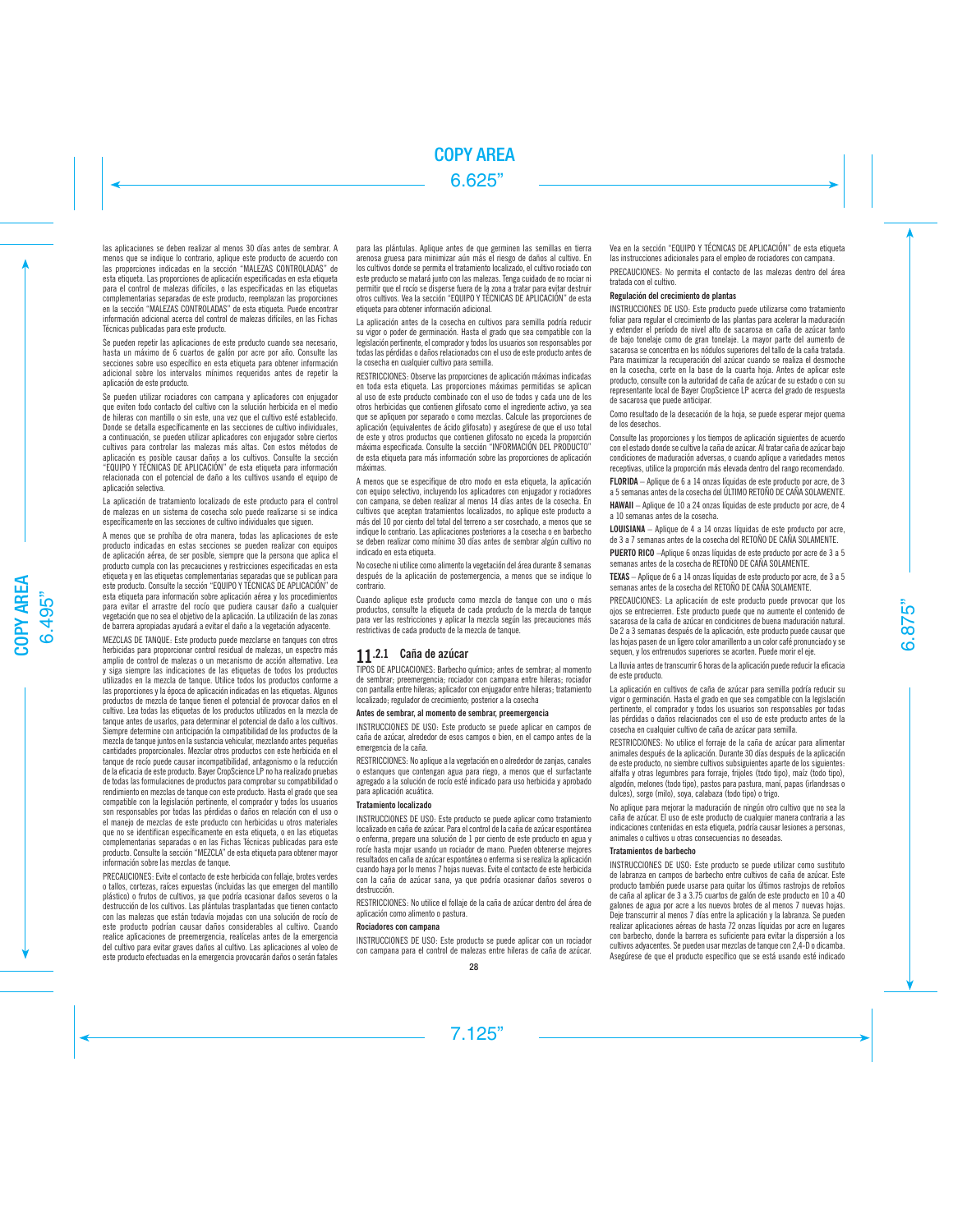para esta aplicación en la caña de azúcar. Lea y siga las instrucciones de la etiqueta para todos los productos en la mezcla de tanque.

# **11**.3 Producción de semillas de paso o tepes

INSTRUCCIONES DE USO: Consulte la sección "MALEZAS CONTROLADAS" de esta etiqueta para conocer las proporciones de aplicación de este producto para malezas específicas. Cuando se aplica del modo indicado, este producto controlará estos pastos anuales y perennes, y las malezas de hoja ancha indicados. Las proporciones de aplicación especificadas en esta etiqueta para el control de malezas difíciles, o las especificadas en las etiquetas complementarias separadas de este producto, reemplaza las proporciones indicadas en la sección "MALEZAS CONTROLADAS" de esta etiqueta. Puede encontrar información adicional acerca del control de malezas difíciles, en las Fichas Técnicas publicadas para este producto.

CULTIVOS RECOMENDADOS: Cualquier pasto (familia de las gramíneas), excepto maíz; sorgo; caña de azúcar; cebada; trigo sarraceno; mijo (pearl, proso); avena; arroz; centeno; quinoa; teff; teosinte; triticale; trigo (todos los tipos); arroz salvaje

TIPOS DE APLICACIONES: Antes de sembrar; al momento de sembrar; preemergencia; renovación; eliminación de grupos de plantas establecidos; preparación del lugar; rociador con pantalla; aplicador con enjugador; tratamiento localizado; creación de hileras en ryegrass anual

## Antes de sembrar, al momento de sembrar, preemergencia, renovación, eliminación de grupos de plantas establecidos, preparación del lugar

INSTRUCCIONES DE USO: Este producto controla la mayor parte de la vegetación existente a los fines de la renovación del césped o de zonas de semillas de pasto para forraje, o para establecer césped cultivado para tepes. Este producto se puede utilizar para destruir restos de vegetación no deseada cuando los campos de producción se convierten para especies o cultivos alternativos. No remueva la tierra ni las partes de la planta que estén bajo tierra antes del tratamiento y retrase las técnicas de labranza o renovación como segado vertical, ahuecamiento o rebanado al menos 7 días después de la aplicación para que se produzca el correcto traslado del herbicida a las partes subterráneas de la planta.

Aplique antes, durante o después de sembrar o para renovación. En aquellos lugares donde la vegetación existente crece con manejo de césped segado, aplique este producto después de omitir al menos una siega regular a fin de darle tiempo para crecer lo suficiente para que el rocío de herbicida sea interceptado por las plantas. Para lograr máximo control de la vegetación existente, demore la siembra hasta determinar si se produce algún crecimiento de partes de plantas subterráneas. Cuando se necesita repetir el tratamiento, debe permitirse el crecimiento suficiente de las plantas antes de la aplicación. Para pastos de estación cálida, como bermudagrass, las aplicaciones en verano u otoño brindan el mejor control. Se pueden utilizar equipos al voleo para controlar restos de tepes o de otra vegetación no deseada después de cosechar los tepes. Se pueden aplicar proporciones de hasta 3.75 cuartos de galón por acre para eliminar totalmente grupos de plantas establecidos de especies de pastos difíciles de eliminar.

RESTRICCIONES: Si el total de proporciones de aplicación es 2.25 cuartos de galón de este producto por acre o menos, no se requiere período de espera entre la aplicación y la utilización como forraje o pastura del ganado. Si la proporción es mayor de 2.25 cuartos de galón por acre, retire el ganado doméstico antes de aplicar y espere 8 semanas después de la aplicación para utilizar como pastura o para cosechar. Los cultivos indicados en esta etiqueta se pueden sembrar en el área en cualquier momento; todos los demás cultivos pueden sembrarse 30 días después de la aplicación.

# Rociadores con pantalla

INSTRUCCIONES DE USO: Aplique de 24 a 72 onzas líquidas de este producto en 10 a 20 galones de agua por acre usando un rociador con pantalla para controlar las malezas entre las hileras de semilla para pasto. La siembra uniforme en hileras rectas facilita las aplicaciones con rociador con pantalla. Se obtienen los mejores resultados cuando el cultivo de semilla de pasto es suficientemente pequeño como para pasar con facilidad por las protecciones. Vea en la sección "EQUIPO Y TÉCNICAS DE APLICACIÓN" de esta etiqueta las instrucciones adicionales para el empleo de rociadores con pantalla.

PRECAUCIONES: Cualquier tipo de contacto de este producto con vegetación que no se desea incluir en el tratamiento podría causar daño.

# Aplicador con enjugador

INSTRUCCIONES DE USO: Este producto se puede aplicar por la parte superior de pastos deseables utilizando aplicadores con enjugador para controlar las malezas altas. Vea en la sección "EQUIPO Y TÉCNICAS DE APLICACIÓN" de esta etiqueta las instrucciones adicionales para el empleo de aplicadores con enjugador.

PRECAUCIONES: Las gotas, la niebla, la espuma o las salpicaduras de la solución herbicida que se depositan en la vegetación deseable podrían causar decoloración, atrofia o destrucción.

# Tratamiento localizado

INSTRUCCIONES DE USO: Aplique una solución de este producto al 1 por ciento con equipo de rocío manual para controlar las malezas en la vegetación establecida, antes del despunte de los pastos cultivados para semilla o para controlar restos de tepes o de otra vegetación no deseada después de cosechar los tepes.

PRECAUCIONES: Este producto matará el pasto deseable junto con las malezas. Tenga cuidado de no rociar ni permitir que el rocío se disperse fuera de la zona a tratar para evitar destruir otros cultivos.

### Creación de hileras en ryegrass anual

INSTRUCCIONES DE USO: Se recomienda utilizar boquillas de baja presión o boquillas de goteo diseñadas para concentrar la aplicación en una franja estrecha. Ajuste la altura de la boquilla para establecer el espaciado deseado entre hileras y aplique de 12 a 24 onzas líquidas de este producto por acre. Se obtienen los mejores resultados cuando las aplicaciones se realizan antes de que las plantas de ryegrass alcancen 6 pulgadas de altura. Utilice la proporción más alta dentro del margen recomendado si las plantas de ryegrass tienen más de 6 pulgadas de altura.

PRECAUCIONES: Tenga cuidado de no rociar ni permitir que el rocío se disperse fuera de la zona a tratar para evitar destruir otros cultivos. Hasta el grado que sea compatible con la legislación pertinente, el cultivador asume toda la responsabilidad por las pérdidas de cultivos causadas por la aplicación incorrecta de este producto.

# 12.0 MALEZAS CONTROLADAS

Lea toda la etiqueta antes de usar este producto.

A menos que se indique lo contrario, este producto requiere que se agregue un surfactante no iónico cuyo uso con herbicidas esté recomendado en la etiqueta para la solución de rocío. Consulte la sección "MEZCLA" de esta etiqueta para obtener más información sobre el uso de surfactantes con este producto.

Aplique siempre la proporción de aplicación o concentración de solución de rocío mayor de este producto dentro del rango indicado cuando las malezas son muy densas o cuando crecen en áreas no tocadas (no cultivadas).

El control de malezas puede ser deficiente si se aplica a malezas cubiertas de polvo. En el caso de malezas segadas, utilizadas como pastura o cortadas, déjelas crecer nuevamente antes de aplicar este producto.

Consulte las secciones que siguen para conocer las proporciones de aplicación y el momento de aplicación para el control de malezas anuales y perennes, árboles, enredaderas y matorrales leñosos.

# 12.1 Control de malezas, renovación y segado químico en céspedes

El uso de este producto descrito en esta sección puede aplicarse al césped que crece en cualquier terreno indicado en esta etiqueta. Asegúrese de que cualquier producto de mezcla de tanque aplicado con este producto esté registrado para el uso deseado y en el sitio de la aplicación.

### Control de malezas en Bermudagrass y Bahiagrass latentes

Este producto puede usarse para controlar o inhibir muchas malezas anuales y tall fescue (Festuca arundinacea) para el alivio eficaz de céspedes de bermudagrass y bahiagrass latentes antes de reverdecer en primavera las áreas donde estos céspedes son cobertura de terreno deseable y se puede tolerar algún daño o decoloración temporales.

Aplique de 6 a 48 onzas líquidas de este producto en 10 a 40 galones de agua por acre cuando bermudagrass y bahiagrass estén latentes y antes de reverdecer en primavera.

Aplicar más de 12 onzas líquidas de este producto por acre en céspedes bermudagrass y bahiagrass con mucho mantenimiento, como campos de golf y jardines, podría ocasionar daños o que se retrase el reverdecer en primavera.

Para el control residual de malezas en bermudagrass y bahiagrass latentes, este producto se puede mezclar en tanque con los herbicidas Outrider®, Oust Extra u Oust XP. Aplique de 6 a 48 onzas líquidas de este producto en una mezcla de tanque con la proporción apropiada de herbicida Outrider, Oust Extra u Oust XP en 10 a 40 galones de agua por acre. Para evitar que el reverdecer se retrase y minimizar el daño, no aplique más de 1 onza de herbicida Oust Extra u Oust XP por acre sobre bermudagrass y no más de 0.5 onzas sobre bahiagrass, y evite el tratamiento cuando estos pastos se encuentren en estado semilatente.

NO aplique este producto en mezcla de tanque con los herbicidas Outrider, Oust Extra u Oust XP en céspedes bermudagrass y bahiagrass con mucho mantenimiento, como campos de golf y jardines.

# Control de malezas en Bermudagrass en crecimiento activo

Este producto se puede usar para controlar total o parcialmente muchas malezas anuales y perennes en bermudagrass en crecimiento activo. La aplicación de este producto podría ocasionar algún daño al bermudagrass, pero este se recuperará en condiciones de humedad una vez desaparezcan los efectos del producto. Utilícelo solo en bermudagrass bien establecido, donde puede tolerarse algún daño o decoloración temporales.

Aplique de 12 a 36 onzas líquidas de este producto en 10 a 40 galones de solución de rocío por acre. Use una proporción de aplicación más baja dentro de este rango para controlar malezas anuales de menos de 4 pulgadas de alto (o longitud de estolón) y aumente la proporción hacia el extremo superior del rango cuando las malezas aumenten de tamaño o se aproximen a la formación de flores o inflorescencias. En estas proporciones de aplicación, este producto proporcionará control parcial de las siguientes malezas perennes en bermudagrass en crecimiento activo:

| • Bahiagrass      | · Johnsongrass   |
|-------------------|------------------|
| •Bluestem, silver | • Trumpetcreeper |
| • Fescue, tall    | • Vaseygrass     |

PRECAUCIONES: Aplicar más de 12 onzas líquidas de este producto por acre en bermudagrass con mucho mantenimiento, como campos de golf y jardines, podría causar daño y decoloración inaceptables del césped.

Para un espectro más amplio de control de malezas en bermudagrass en crecimiento activo, este producto se puede mezclar en tanque con los herbicidas Outrider, Oust Extra u Oust XP. Aplique estas mezclas de tanque solo en bermudagrass bien establecido, donde puede tolerarse algún daño o decoloración temporales. No haga más de una aplicación de este producto en estas mezclas de tanque en la misma temporada, de lo contrario podría causar un daño considerable al bermudagrass.

Aplique de 6 a 24 onzas líquidas de este producto por acre en una mezcla de tanque con el herbicida Outrider para control total o parcial de Johnsongrass y otras malezas indicadas en la etiqueta del herbicida Outrider. Use una proporción de aplicación mayor de ambos productos dentro de los rangos indicados para control de malezas anuales y perennes de más de 6 pulgadas de alto.

Aplique de 12 a 24 onzas líquidas de este producto por acre en una mezcla de tanque con herbicida Oust Extra u Oust XP por acre para un mejor control de las malezas indicadas en dichas etiquetas. Use una proporción de aplicación más baja de cada producto dentro de los rangos dados para controlar malezas anuales indicadas en las etiquetas de menos de 4 pulgadas de alto (o longitud de estolón) y aumente las proporciones hacia el extremo superior de los rangos cuando las malezas anuales aumenten de tamaño y se aproximen a la etapa de flores o inflorescencias. Esta mezcla de tanque proporcionará control parcial de las siguientes malezas perennes en bermudagrass en crecimiento activo:

- •Bahiagrass •Fescue, tall<br>•Bluestem. silver lohnsongrass
- •Bluestem, silver
- •Broomsedge •Poorjoe
- Dallisgrass Trumpetcreeper
	-
- •Dock, curly •Vaseygrass •Vervain, blue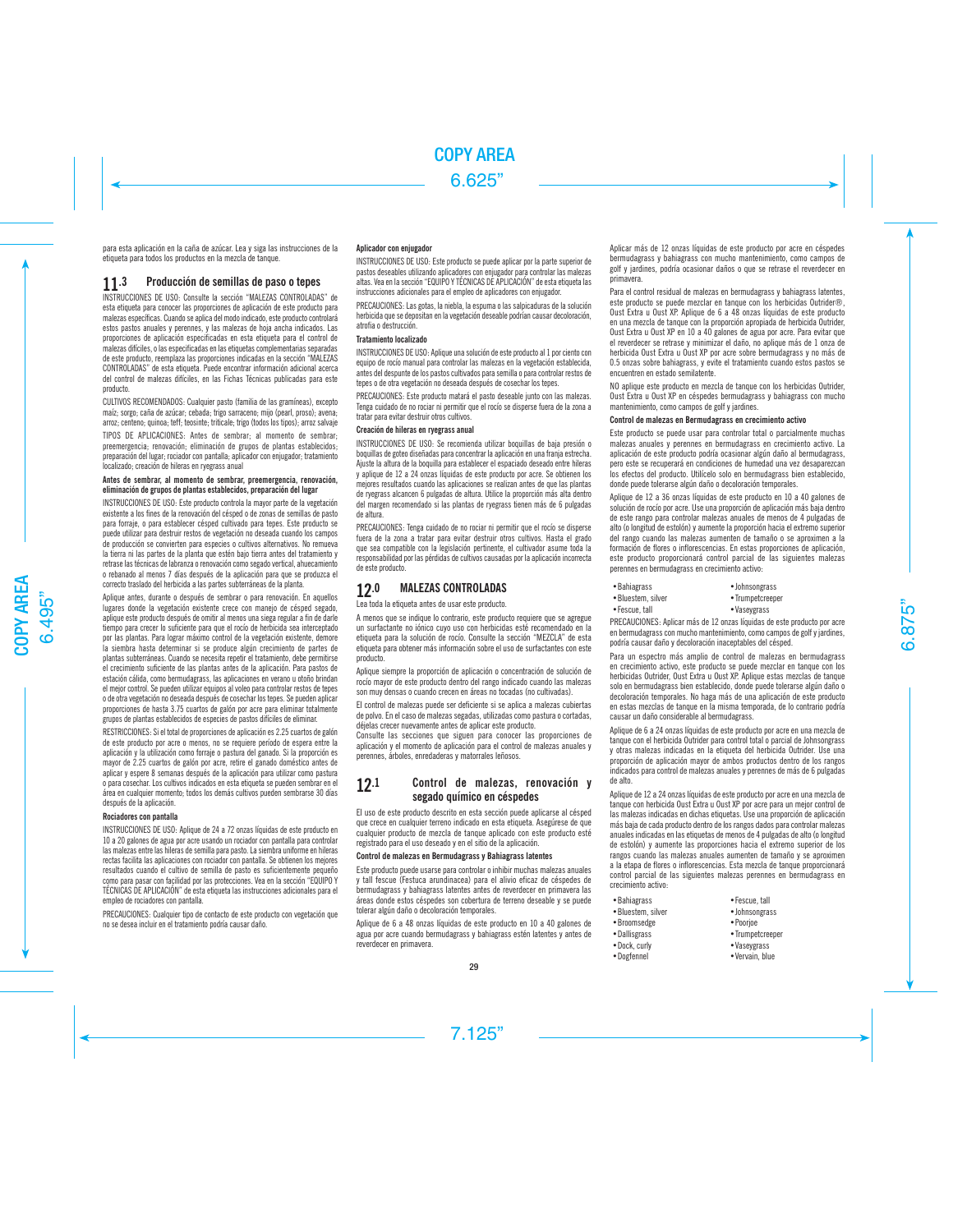PRECAUCIONES: Aplique estas mezclas de tanque solo en bermudagrass bien establecido, donde puede tolerarse algún daño o decoloración temporales. NO aplique este producto en mezcla de tanque con los herbicidas Outrider u Oust en céspedes bermudagrass con mucho mantenimiento, como campos de golf y jardines.

# Control de malezas en Bahiagrass en crecimiento activo

Para inhibir el crecimiento vegetativo y la inflorescencia de bahiagrass durante aproximadamente 45 días, aplique 4 onzas líquidas de este producto en 10 a 40 galones de agua por acre de 1 a 2 semanas después del reverdecer completo o después de cortar a una altura uniforme de 3 a 4 pulgadas antes de la emergencia de las inflorescencias.

Para inhibir el crecimiento de bahiagrass hasta por 120 días, aplique 3 onzas líquidas de este producto por acre, seguido por una aplicación de 2 a 3 onzas líquidas por acre unos 45 días más tarde. No haga más de 2 aplicaciones para inhibir el crecimiento al año.

Para un espectro más amplio de control de malezas en bahiagrass en crecimiento activo, este producto se puede mezclar en tanque con los herbicidas Outrider®, Oust Extra u Oust XP.

Aplique de 1.5 a 3.5 onzas líquidas de este producto por acre en una mezcla de tanque con una proporción adecuada de herbicida Outrider por acre para controlar malezas perennes o malezas anuales de más de 4 pulgadas de alto.

Aplique 4 onzas líquidas de este producto por acre en una mezcla de tanque con una proporción adecuada de herbicida Oust Extra u Oust XP de 1 a 2 semanas después de la primera siega de la primavera para un mejor control de las malezas indicadas en la etiqueta del herbicida Oust en bahiagrass en crecimiento activo. Haga esta aplicación una sola vez al año.

PRECAUCIONES: Aplique estas mezclas de tanque solo en bahiagrass bien establecido, donde puede tolerarse algún daño o decoloración temporales.

### Renovación de céspedes

Este producto controla la mayoría de la vegetación existente antes de la renovación del césped o de establecer céspedes cultivados para semilla o tepes. Para lograr máximo control de la vegetación existente, demore la siembra o la colocación de césped hasta determinar si se produce algún crecimiento de partes de plantas subterráneas. Cuando se necesita repetir las aplicaciones, debe permitirse el crecimiento suficiente de las plantas antes de volver a aplicar este producto. La aplicación en verano o en otoño proporciona un mejor control de los pastos de estación cálida, como el bermudagrass. Para el césped controlado, aplique este producto después de dejar de cortar el césped regularmente por lo menos una vez de manera que crezca lo suficiente para que la solución de rocío sea interceptada por las plantas.

Este producto no tiene actividad residual en el suelo y no afectará las plantas, semillas o tepes sembrados en el área después de la aplicación.

Puede utilizarse un equipo de mano para el tratamiento localizado de vegetación no deseada que crezca en el césped existente. Se puede usar aplicación al voleo o tratamiento localizado con rociador de mano para controlar restos de tepes o de otra vegetación no deseada después de cosechar los tepes.

PRECAUCIONES: No remueva la tierra ni las partes de la planta que estén bajo tierra antes de aplicar este producto. La labranza y las técnicas de renovación como corte vertical, perforación o rebanado deben esperar por lo menos 7 días después de la aplicación a fin de permitir la absorción adecuada de este herbicida en las partes de la planta que estén bajo tierra.

RESTRICCIONES: Si el total de proporciones de aplicación es 2.25 cuartos de galón de este producto por acre o menos, no se requiere período de espera entre la aplicación y la utilización como forraje o pastura del ganado. Si la proporción es mayor de 2.25 cuartos de galón por acre, retire el ganado doméstico antes de aplicar y espere 8 semanas después de la aplicación para utilizar como pastura o para cosechar.

# Segado químico

Este producto se puede usar para inhibir el crecimiento de pastos perennes y anuales para servir como sustituto de la siega.

Pastos perennes – aplique 5 onzas líquidas de este producto por acre para inhibir el crecimiento de Kentucky bluegrass o 6 onzas líquidas para inhibir tall fescue, fine fescue, orchardgrass, quackgrass o reed canarygrass en 10 a 40 galones de solución de rocío por acre después que los pastos hayan reverdecido hasta por lo menos 75 por ciento de verde en la primavera, o de 7 a 10 días después de segar, cuando haya suficiente recrecimiento para proporcionar una altura deseable para regular el crecimiento. Utilice el segado químico únicamente en las áreas donde se puede tolerar cierto daño o decoloración temporales en pastos perennes.

Pastos anuales – aplique de 3 a 4 onzas líquidas de este producto en 10 a 40 galones de solución de rocío por acre para inhibir el crecimiento de algunos pastos anuales, como annual ryegrass, wild barley y wild oats en crecimiento activo en pasto grueso en bordes de carreteras o en otras áreas industriales y antes de que las inflorescencias estén en la etapa de desarrollo de bota. Esta aplicación puede causar daños a los pastos anuales deseados.

PRECAUCIONES: Utilice este producto para el segado químico únicamente en las áreas donde se puede tolerar cierto daño o decoloración temporales en pastos perennes y anuales.

# 12.2 Malezas anuales

Resulta más fácil controlar las malezas anuales cuando son pequeñas y están en crecimiento activo. El desarrollo de nuevas hojas indica crecimiento activo.

Para control total o parcial de las malezas anuales indicadas en esta sección cuando tienen menos de 6 pulgadas de alto o longitud de estolón y están en crecimiento activo, aplique 24 onzas líquidas de este producto por acre. Si tienen más de 6 pulgadas de alto o longitud de estolón, o crecen lentamente bajo condiciones de estrés, aumente la proporción de aplicación de 1 a 4 cuartos de galón por acre, dependiendo de la altura de la maleza y la gravedad de las malas condiciones de crecimiento.

Para aplicación usando un rociador manual con una técnica de rocío para mojar, aplique una solución de este producto al 0.5 por ciento a malezas anuales de menos de 6 pulgadas de altura o de longitud de estolón antes de la formación de inflorescencias en pasto o de la formación de brotes en malezas de hoja ancha. Para controlar las malezas anuales que tienen más de 6 pulgadas de alto o incluso malezas más pequeñas que crecen en condiciones de estrés, use una solución del 0.75 al 1.5 por ciento.

Aplique la concentración máxima de este producto dentro de este rango para malezas difíciles de controlar o para controlar malezas con una altura mayor a las 24 pulgadas.

Para controlar malezas anuales usando un aplicador de mano por goteo controlado (CDA), aplique una solución de 15 por ciento de este producto (de 19 a 20 onzas líquidas de este producto por galón de solución de rocío) a una velocidad de flujo de 2 onzas líquidas de solución de rocío por minuto y caminando a una velocidad de 1.5 millas por hora (1 cuarto de galón de solución de rocío por acre). Si usa el aplicador por goteo controlado montado en un vehículo, aplique la cantidad requerida de este producto como se indica en esta sección en 2 a 15 galones de agua por acre.

Para obtener mejor control, no pode, corte, labre, queme ni altere la vegetación en el área de aplicación por un mínimo de 3 días después de la aplicación.

Este producto no tiene actividad residual en el suelo y no controla la emergencia de nuevas malezas anuales a partir de semillas. Aplicaciones subsiguientes de este producto serán necesarias para

# ESPECIES DE MALEZAS

| Anoda, spurred            | Cheatgrass                    |
|---------------------------|-------------------------------|
| Balsam apple <sup>1</sup> | Cheeseweed (Malva parviflora) |
| Barley                    | Chervil                       |
| Barley, little            | Chickweed                     |
| Barnyardgrass             | Cocklebur                     |
| Bassia, fivehook          | Copperleaf, hophornbeam       |
| <b>Bittercress</b>        | Copperleaf, Virginia          |
| Bluegrass, annual         | Coreopsis, plains/tickseed    |
| Bluegrass, bulbous        | Corn                          |
| Brome, downy              | Crabgrass                     |
| Brome, Japanese           | Cupgrass, woolly              |
| Broomsedge                | Dwarf dandelion               |
| Buttercup                 | Eclipta                       |
| Castor bean <sup>2</sup>  | <b>False dandelion</b>        |
|                           |                               |

False flax, small-seed Fiddleneck Filaree Fleabane, annual Fleabane, hairy (Conyza bonariensis) Fleabane, rough Foxtail Foxtail, Carolina Geranium, Carolina Goatgrass, jointed Goosegrass Groundsel, common Henbit Horseweed/Marestail (Conyza canadensis) Itchgrass Johnsongrass, seedling Junglerice Knotweed Kochia Lambsquarters Lettuce, prickly Mannagrass, eastern Mayweed Medusahead Morning glory (Inomoea spp) Mustard, blue Mustard, tansy Mustard, tumble Mustard, wild Nightshade, black Oats Panicum, browntop Panicum, fall Panicum, Texas Pennycress, field Pepperweed, Virginia

Puncturevine Purslane, common Pusley, Florida Ragweed, common Ragweed, giant Rice, red Rocket, London Rocket, yellow Rye Ryegrass Sandbur, field Sesbania, hemp Shattercane Shepherd's-purse Sicklepod Signalgrass, broadleaf Smartweed, ladysthumb Smartweed, Pennsylvania Sorghum, grain (milo) Sowthistle, annual Spanish needles<sup>3</sup> Speedwell, corn Speedwell, purslane Sprangletop Spurge, annual Spurge, prostrate Spurge, spotted Spurry, umbrella Starthistle, yellow **Stinkgrass** Sunflower Teaweed / Prickly sida Thistle, Russian Velvetleaf Wheat Wild oats Witchgrass

 $1$  Para controlar balsam apple, aplique este producto usando equipo de mano solamente.

<sup>2</sup> Se puede lograr el control de castor bean también inyectando 4 mililitros de este producto concentrado (sin diluir) por planta en la parte inferior del tallo principal.

<sup>3</sup> Para controlar Spanish needles, aplique 48 onzas líquidas de este producto por acre.

# 12.3 Malezas perennes

Pigweed

Se puede obtener un mejor control de las malezas perennes cuando se aplica este producto a las malezas objetivo que están pequeñas y en crecimiento activo. El desarrollo de nuevas hojas indica crecimiento activo. Si debe aplicar este producto a malezas más grandes o a malezas que crecen lentamente bajo condiciones de estrés, aplique en una proporción o concentración de solución de rocío hacia el extremo superior del rango especificado.

Si las malezas fueron segadas o labradas, no aplique este producto hasta que las plantas hayan reanudado el crecimiento activo y llegado a la etapa de crecimiento recomendada o hayan crecido lo suficiente para que la solución de rocío sea interceptada por las plantas. Para obtener mejor control, no pode, corte, labre, queme ni altere la vegetación en el área de aplicación por un mínimo de 7 días después de la aplicación.

Para controlar las malezas perennes indicadas en esta etiqueta usando equipo de mochila o de mano y una técnica de aplicación de bajo volumen, aplique una solución de 4 a 8 por ciento de este producto sobre la corona de la planta objetivo para cubrir el 50 por ciento del follaje superior de la planta.

Para controlar malezas perennes usando un aplicador de mano por goteo controlado (CDA), aplique una solución de 15 a 30 por ciento de este producto (de 19 a 38 onzas líquidas de este producto por galón de solución de rocío)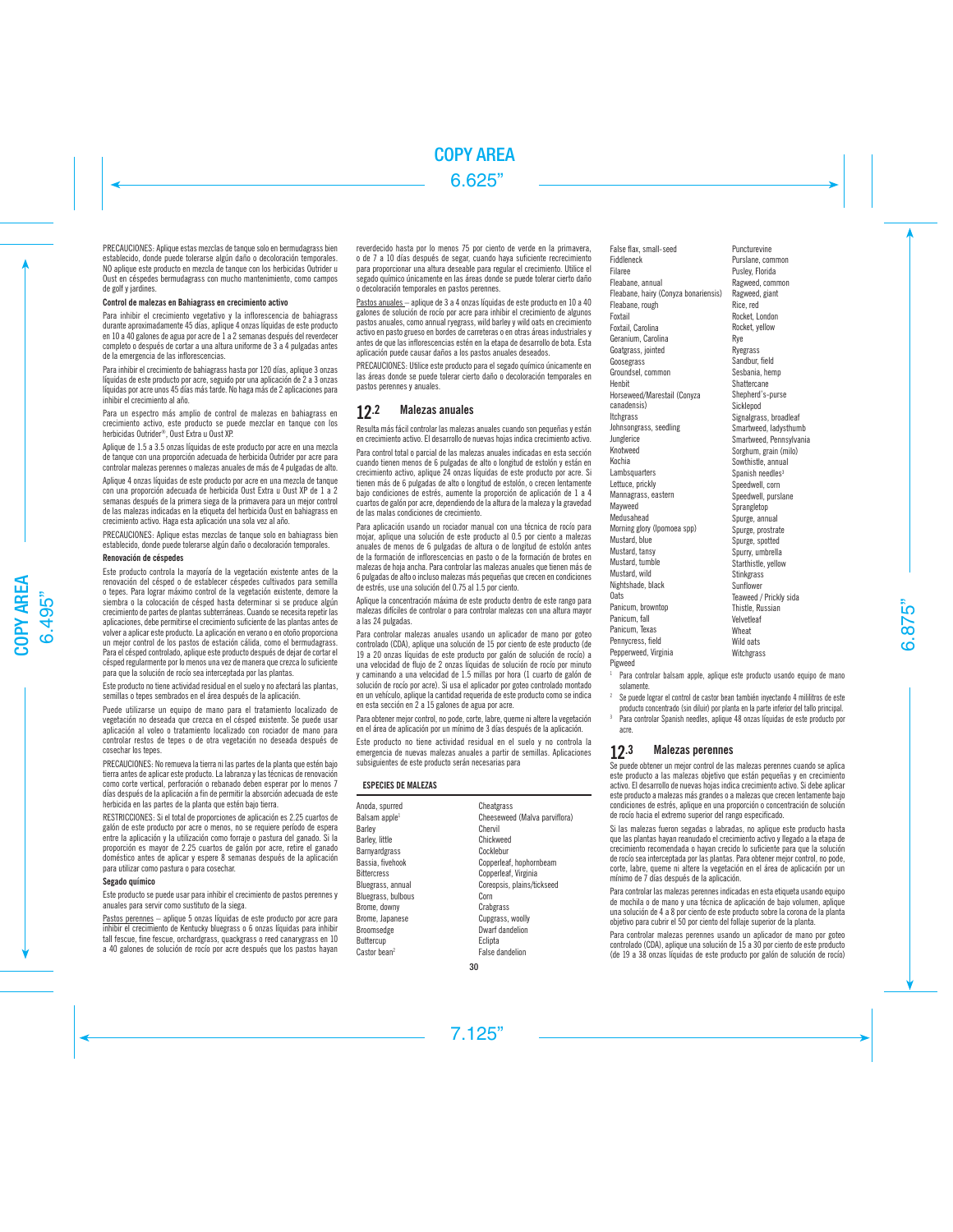a una velocidad de flujo de 2 onzas líquidas de solución de rocío por minuto y caminando a una velocidad de 0.75 millas por hora (de 2 a 4 cuartos de galón de solución de rocío por acre). Si usa el aplicador por goteo controlado montado en un vehículo, aplique la cantidad requerida de este producto como se indica en la siguiente tabla, en 2 a 15 galones de agua por acre.

Este producto debe aplicarse en otoño antes de una helada agresiva.

Este producto no tiene actividad en el suelo y no controla la emergencia de malezas perennes a partir de semillas, raíces, rizomas o tubérculos subterráneos latentes presentes en el suelo en el momento de la aplicación. Se necesitará más de una aplicación de este producto para el control continuo de malezas que emergen después de la aplicación.

| TABLA DE PROPORCIONES PARA MALEZAS PERENNES |                                                          |                                                                              |  |  |
|---------------------------------------------|----------------------------------------------------------|------------------------------------------------------------------------------|--|--|
| Especies de maleza                          | Proporción<br>por difusión<br>(cuartos de<br>galón/acre) | Concentración del<br>rocío para mojar en<br>rociador de mano<br>(% solución) |  |  |
| Alfalfa*                                    | 0.7                                                      | 1.5                                                                          |  |  |
| Alligatorweed*                              | 3                                                        | 13                                                                           |  |  |

Aplique este producto cuando la mayoría de las plantas objetivo estén en floración. Puede ser necesaria más de una aplicación para el control total.

| Anise (fennel)       | $1.5 - 3$    | $1 - 1.5$ |
|----------------------|--------------|-----------|
| Bahiagrass           | $2.3 - 3.75$ | 1.5       |
| Beachgrass, European | -            | 3.5       |

Aplique una solución al 3.5 por ciento de este producto usando una técnica de rocío para mojar o una solución al 8 por ciente usando una técnica de aplicación de bajo volumen. Pueden obtenerse mejores resultados cuando se realiza la aplicación a malezas objetivo que estén en crecimiento activo en etapa de desarrollo de bota a floración. Aplique antes de que las hojas pierdan más del 50 por ciento del color verde en otoño. Observe el sitio de la aplicación y vuelva a aplicar este producto a las malezas objetivo que quedaron, si es necesario, antes de volver a sembrar el área con la vegetación deseada. Para el control selectivo de European beachgrass, aplique una solución de 33.3 por ciento de este producto que contenga de 1 a 2.5 por ciento de un surfactante no iónico durante el período de crecimiento activo usando un aplicador con enjugador. Obtendrá un mejor control al maximizar la cantidad de hojas individuales que tienen contacto con el aplicador con enjugador o dando una segunda pasada en sentido contrario.

Evite el contacto de la solución herbicida con la vegetación deseable.

| Bentgrass*                            |              | 1.5 |  |  |  |  |
|---------------------------------------|--------------|-----|--|--|--|--|
| <b>Bermudagrass</b>                   |              | 1.5 |  |  |  |  |
| Aplique cuando tenga inflorescencias. |              |     |  |  |  |  |
| Bermudagrass, agua (knotgrass)        |              | 1.5 |  |  |  |  |
| Bindweed, campo                       | $2.3 - 3.75$ | 15  |  |  |  |  |

Para controlar, aplique de 3 a 3.75 cuartos de galón de este producto por acre como aplicación al voleo al oeste del río Mississippi y de 2.3 a 3 cuartos de galón por acre al este del río Mississippi cuando bindweed esté en plena floración o después. Para obtener mejores resultados, aplique a finales del verano o en otoño.

| <b>Bittersweet, Oriental</b> | 2.25 |  |
|------------------------------|------|--|
|------------------------------|------|--|

Para control de oriental bittersweet, aplique este producto como aplicación al voleo en 30 a 40 galones de solución de rocío que contenga 0.25 por ciento de un surfactante no iónico y 0.1 por ciento de organosilicona no iónica por acre. Use una concentración de 0.5 a 2 por ciento por volumen de surfactante no iónico cuando use un rociador manual y la técnica de rocío para mojar. Para obtener mejores resultados, asegúrese de cubrir completamente la planta objetivo con la solución de rocío.

## TABLA DE PROPORCIONES PARA MALEZAS PERENNES

| Especies de maleza         | Proporción<br>por difusión<br>Cuartos de<br>galón/acre) | Concentración del<br>rocío para mojar en<br>rociador de mano<br>$(\%$ solución) |
|----------------------------|---------------------------------------------------------|---------------------------------------------------------------------------------|
| <b>Bluegrass, Kentucky</b> | $1.5 - 2.3$                                             | 0.75                                                                            |

Aplique cuando la mayoría de las plantas objetivo hayan alcanzado la etapa de desarrollo de bota a floración. Cuando la aplicación se hace antes de la etapa de bota, el control puede verse reducido. En el otoño, aplique el tratamiento antes de que las plantas se oscurezcan.

# **Blueweed, Texas** 2.3 – 3.75 1.5

Aplique de 3 a 3.75 cuartos de galón de este producto por acre al oeste del río Mississippi y de 2.3 a 3 cuartos de galón por acre al este del río Mississippi cuando la mayoría de las plantas objetivo estén en plena floración o después. Para obtener mejores resultados, aplique a finales del verano o en otoño.

| <b>Brackenfern</b>                                                    | $2.3 - 3$ | $0.75 - 1$ |
|-----------------------------------------------------------------------|-----------|------------|
| Anlique a las frondas completamente extendidas que tengan por lo meno |           |            |

Aplique a las frondas completamente extendidas que tengan por lo menos 18 pulgadas de longitud.

| Bromegrass, smooth | $1.5 - 2.3$ | 0.75 |
|--------------------|-------------|------|
|--------------------|-------------|------|

Aplique este producto cuando la mayoría de las plantas objetivo hayan alcanzado la etapa de desarrollo de bota a floración. Cuando la aplicación se hace antes de la etapa de bota, el control puede verse reducido. En el otoño, aplique el tratamiento antes de que las plantas se oscurezcan.

| <b>Bursage, woolly-leaf</b> |             |      |
|-----------------------------|-------------|------|
| Canarygrass, reed           | $1.5 - 2.3$ | 0.75 |

Aplique este producto cuando la mayoría de las plantas objetivo hayan alcanzado la etapa de desarrollo de bota a floración. Cuando la aplicación se hace antes de la etapa de bota, el control puede verse reducido. En el otoño, aplique el tratamiento antes de que las plantas se oscurezcan.

# **Cattail** 2.3 – 3.75 0.75

Aplique este producto cuando las plantas objetivo estén en crecimiento activo y estén en la etapa de floración temprana o completa o después de esta. Se obtienen mejores resultados cuando las aplicaciones se realizan durante los meses de verano u otoño.

| Clover: red. white | $2.3 - 3.75$ | 1.5 |
|--------------------|--------------|-----|
| Cogongrass         | $2.3 - 3.75$ | 1.5 |

Aplique este producto a finales del verano o en otoño cuando las plantas de cogongrass tengan por lo menos 18 pulgadas de alto y estén en crecimiento activo. Debido a las etapas de crecimientos irregulares y la naturaleza densa de la vegetación de cogongrass, pueden ser necesarias varias aplicaciones para lograr el control.

# TABLA DE PROPORCIONES PARA MALEZAS PERENNES

| Especies de maleza | Proporción<br>por difusión<br>(cuartos de<br>galón/acre) | Concentración del<br>rocío para mojar en<br>rociador de mano<br>(% solución) |
|--------------------|----------------------------------------------------------|------------------------------------------------------------------------------|
| <b>Cordgrass</b>   | $2 - 8$                                                  | $5 - 8$                                                                      |

Antes de aplicar este producto para controlar cordgrass, inspeccione la zona para determinar si existen lechos de crustáceos dentro de la zona de aplicación. Si se pretende recolectar crustáceos en la zona, demore la aplicación de este producto hasta después de la recolección o mantenga una zona de transición de 50 pies entre el área de aplicación y los lechos de crustáceos comerciales o no recolecte los crustáceos hasta por lo menos 14 días después de aplicar este producto. Vea las restricciones abajo.

Las condiciones ideales para controlar cordgrass son cuando las plantas no tienen lodo ni desechos y están en crecimiento activo, y se puede conseguir una buena cobertura del rocío. La presencia de desechos o lodo en la superficie de cordgrass reducirá el rendimiento del producto. Para una mejor captación del herbicida, lave las plantas objetivo antes de aplicar y espere como mínimo 4 horas para que las plantas se sequen antes de aplicar este producto. Cuando cordgrass ha sido cortado antes de la aplicación, espere que vuelva a crecer lo suficiente antes de aplicar este producto para asegurar una intercepción y captación adecuadas de este producto. La lluvia o la inmersión de la planta en agua de marea antes de transcurrir 4 horas de la aplicación puede reducir la eficacia de este producto.

Aplique de 2 a 8 cuartos de galón de este producto por acre usando equipo de aplicación terrestre al voleo o con sensor óptico en 5 a 100 galones de solución de rocío o en 5 a 10 galones de solución de rocío por acre si se usa equipo de aplicación aérea.

Aplique una solución de 5 a 8 por ciento de este producto al usar rociadores manuales de mochila o rociador de alto volumen. Realice todas las aplicaciones de este producto para control de cordgrass en una solución de rocío que contenga 0.25% o más (1 o más cuartos de galón por 100 galones de solución de rocío) de un surfactante no iónico u otro coadjuvante que sea compatible con este producto y esté indicado en la etiqueta para usar con herbicidas y aprobado para usar en sitios acuáticos. Para obtener mejores resultados, asegúrese de conseguir una cobertura completa de los macizos de cordgrass.

RESTRICCIONES: Si se mantiene una zona de transición de 50 pies entre el área de aplicación y los lechos de crustáceos comerciales, no hay restricciones a la recolección de crustáceos. Si se aplica dentro de una zona de 50 pies de los lechos de crustáceos comerciales, NO recolecte los crustáceos hasta por lo menos 14 días después de aplicar este producto.

| Cutgrass, giant* |  |  |  |  |  |  |  |  |
|------------------|--|--|--|--|--|--|--|--|
|                  |  |  |  |  |  |  |  |  |

Se necesitará más de una aplicación de este producto para lograr el control, especialmente donde la vegetación esté parcialmente sumergida en el agua. Permita que las malezas que son el objetivo crezcan hasta la etapa de 7 a 10 hojas antes de realizar la siguiente aplicación.

| <b>Dallisgrass</b> | $2.3 - 3.75$ | 1.5 |
|--------------------|--------------|-----|
| <b>Dandelion</b>   | $2.3 - 3.75$ | 1.5 |
| Dock, curly        | $2.3 - 3.75$ | 1.5 |
| Dogbane, hemp      | 3            | 1.5 |

Aplique este producto cuando la mayoría de las plantas objetivo hayan alcanzado la etapa de desarrollo de brotación tardía a floración. Para obtener mejores resultados, aplique a finales del verano o en otoño.

| Fescue (excepto tall) | $2.3 - 3.75$ | 1.5 |
|-----------------------|--------------|-----|
| Fescue, tall          |              |     |

Aplique este producto cuando la mayoría de las plantas objetivo hayan alcanzado la etapa de crecimiento de bota a floración. Si se aplica antes de la etapa de bota, puede obtenerse un menor control del deseado.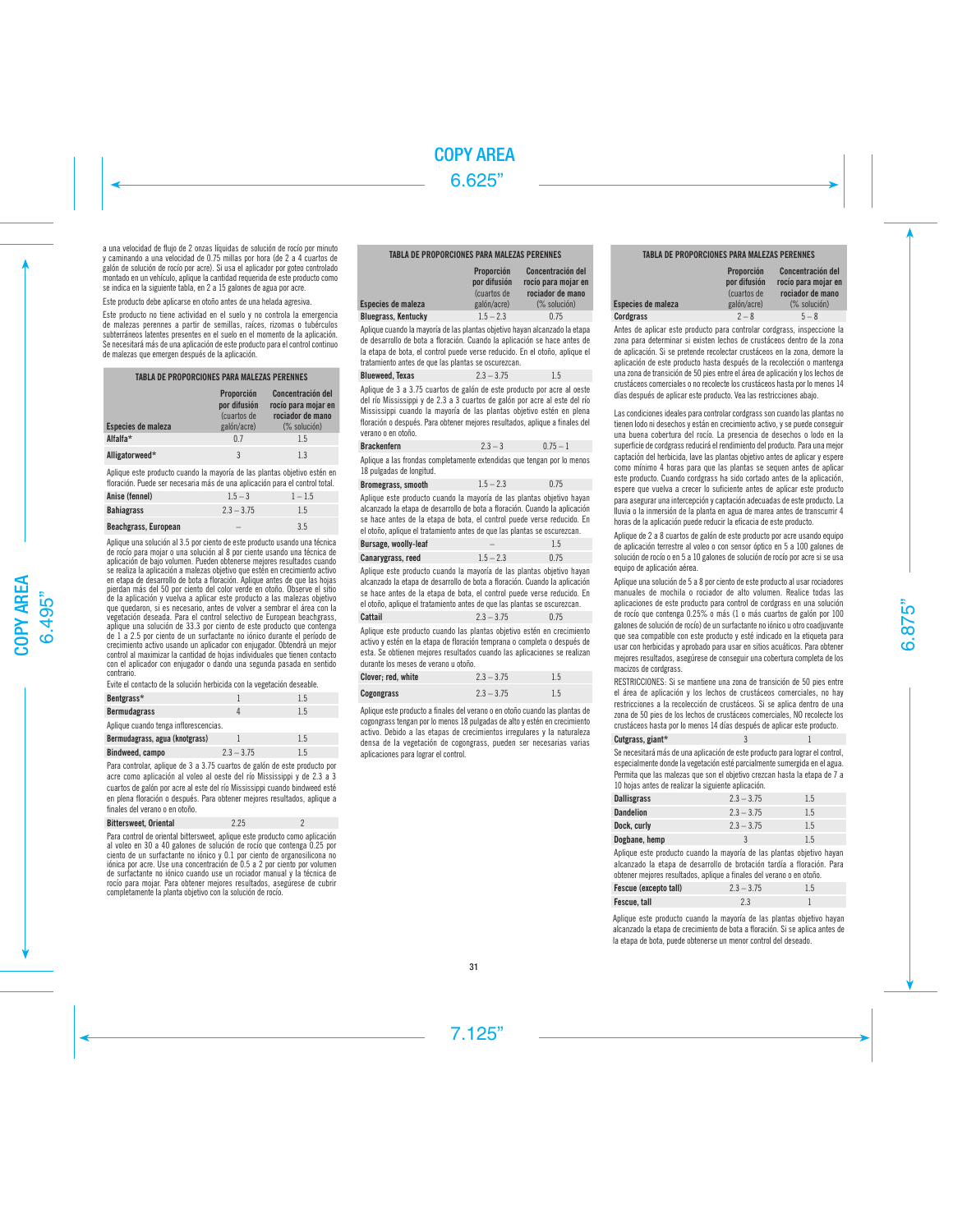# TABLA DE PROPORCIONES PARA MALEZAS PERENNES

| Especies de maleza | <b>Proporción</b><br>por difusión<br>(cuartos de<br>galón/acre) | Concentración del<br>rocío para mojar en<br>rociador de mano<br>$(\%$ solución) |
|--------------------|-----------------------------------------------------------------|---------------------------------------------------------------------------------|
|                    |                                                                 |                                                                                 |
| Guinea grass       | 2.3                                                             | 0.75                                                                            |
|                    |                                                                 |                                                                                 |

Aplique este producto cuando la mayoría de las plantas objetivo hayan alcanzado la etapa de crecimiento de 7 hojas.

| Hemlock, poison | $1.5 - 3$ | $0.75 - 1.5$ |
|-----------------|-----------|--------------|
|-----------------|-----------|--------------|

También se puede lograr el control inyectando 5 mililitros de una solución al 5 por ciento de este producto usando un dispositivo de inyección manual en una caña de una hoja por planta, 12 pulgadas por encima de la corona de la raíz. 1 No se requiere surfactante.

#### Hogweed, giant

Inyecte 5 mililitros de una solución al 5 por ciento de este producto en una caña de una hoja por planta, 12 pulgadas por encima de la corona de la raíz. 1 No se requiere surfactante.

| Horsenettle | $2.3 - 3.75$ | 1.5 |
|-------------|--------------|-----|
| Horseradish |              |     |

Aplique este producto cuando la mayoría de las plantas objetivo hayan alcanzado la etapa de desarrollo de brotación tardía a floración. Para obtener mejores resultados, aplique a finales del verano o en otoño.

# Horsetail, field

Inyecte 0.5 mililitros de este producto por tallo directamente en el tallo de la planta, un segmento por encima de la corona de la raíz.<sup>1</sup> No se requiere surfactante.

| Iceplant          | 1.5 | 1.5 |
|-------------------|-----|-----|
| Iris, yellow flag | -   |     |

Corte los tallos de flores 8 o 9 pulgadas por encima de la corona de la raíz. Introduzca una aguja inyectora en el centro del tallo y luego retírela lentamente a medida que inyecta 0.5 mililitros de este producto con un inyector manual. 1 No se requiere surfactante.

| Ivy; cape, German   | $1.5 - 3$    | $0.75 - 1.5$ |
|---------------------|--------------|--------------|
| Jerusalem artichoke | $2.3 - 3.75$ | 1.5          |
| Johnsongrass        | $1.5 - 2.3$  | 0.75         |

Aplique este producto cuando la mayoría de las plantas objetivo hayan alcanzado la etapa de desarrollo de bota a floración o antes de que las plantas se hayan oscurecido en el otoño. Cuando se aplica antes de la etapa de bota, el control puede verse reducido.

| Kikuyu grass | $1.5 - 2.3$ | 0.75 |
|--------------|-------------|------|
| Knapweed     |             | 1.5  |

Aplique este producto cuando la mayoría de las plantas objetivo hayan alcanzado la etapa de desarrollo de brotación tardía a floración. Para obtener mejores resultados, aplique a finales del verano o en otoño.

# TABLA DE PROPORCIONES PARA MALEZAS PERENNES

| Especies de maleza                     | Proporción<br>por difusión<br>(cuartos de<br>galón/acre) | Concentración del<br>rocío para mojar en<br>rociador de mano<br>$(\%$ solución) |
|----------------------------------------|----------------------------------------------------------|---------------------------------------------------------------------------------|
| Knotweed; Bohemian, giant,<br>Japanese | 3                                                        | 2                                                                               |

Aplique 3 cuartos de galón de este producto por acre como aplicación al voleo en 3 a 40 galones de solución de rocío con 0.5 a 1 por ciento por volumen de un surfactante no iónico. Para aplicar usando un rociador de mochila y la técnica de rocío para mojar, aplique una solución al 2 por ciento de este producto que contenga de 0.5 a 2 por ciento por volumen de un surfactante no iónico. Para obtener mejor control, no altere la vegetación en el área de aplicación por un mínimo de 7 días después de la aplicación.

También se puede obtener control al hacer un corte limpio de los tallos justo por debajo del segundo o tercer nodo sobre la superficie y aplicar 0.36 onzas líquidas (10 mililitros) de una solución al 50 por ciento de este producto en agua en el "pozo" o internodo que quede. Asegúrese de que los restos de la parte superior de la planta que se eliminó se recojan y desechen correctamente para evitar que se propaguen nuevas plantas de los retoños. El uso de biobarreras, tales como paneles de cartón, madera contrachapada o plástico, ayudará a evitar la propagación de materia vegetal. La proporción de aplicación total combinada de este producto no puede exceder 8 cuartos de galón por acre. 1 También se puede lograr el control inyectando 5 mililitros de este producto por tallo en el segundo o tercer internodo usando un dispositivo de inyección manual. 1 No se requiere surfactante.

| Lantana | $0.75 - 1$ |
|---------|------------|
|         |            |

Aplique cuando la mayoría de las plantas se encuentren en la etapa de floración o después de ella. Utilice la concentración más alta de solución de rocío para plantas que han alcanzado la etapa de crecimiento leñoso.

| Lespedeza           | $2.3 - 3.75$ | 1.5       |
|---------------------|--------------|-----------|
| Loosestrife, purple |              | $1 - 1.5$ |

Aplique cuando la mayoría de las plantas se encuentren en la etapa de floración o después de ella. Se pueden obtener mejores resultados cuando la aplicación se realiza durante los meses de verano o de otoño. La aplicación en otoño debe hacerse antes de una helada agresiva.

| Lotus, American | 0.75 |
|-----------------|------|
|                 |      |

Aplique cuando la mayoría de las plantas se encuentren en la etapa de floración o después de ella. Se pueden obtener mejores resultados cuando la aplicación se realiza durante los meses de verano o de otoño. La aplicación en otoño debe hacerse antes de una helada agresiva. Puede ser necesaria más de una aplicación de este producto para controlar el recrecimiento de semillas y partes de plantas subterráneas.

### Maidencane 3 0.75

Se necesitará más de una aplicación de este producto para lograr el control, especialmente para la vegetación parcialmente sumergida en el agua. Permita que las plantas crezcan hasta la etapa de 7 a 10 hojas antes de realizar la siguiente aplicación.

| Milkweed, común | 2.3 | 1.5 |
|-----------------|-----|-----|
|                 |     |     |

Aplique este producto cuando la mayoría de las plantas objetivo hayan alcanzado la etapa de desarrollo de brotación tardía a floración.

| Muhly, wirestem<br>$1.5 - 2.3$ | 0.75 |
|--------------------------------|------|
|--------------------------------|------|

Aplique cuando la mayoría de las plantas objetivo tengan por lo menos 8 pulgadas de alto (etapa de desarrollo de 3 a 4 hojas) y estén en crecimiento activo.

| Mullein, común | $2.3 - 3.75$ |     |
|----------------|--------------|-----|
| Napiergrass    | $2.3 - 3.75$ | 1.5 |

# TABLA DE PROPORCIONES PARA MALEZAS PERENNES

| Proporción<br>por difusión<br>(cuartos de<br>galón/acre) | Concentración del<br>rocío para moiar en<br>rociador de mano<br>(% solución) |
|----------------------------------------------------------|------------------------------------------------------------------------------|
| $2.3 - 3.75$                                             | 1.5                                                                          |
|                                                          |                                                                              |

Aplique de 3 a 3.75 cuartos de galón de este producto por acre como aplicación al voleo al oeste del río Mississippi y de 2.3 a 3 cuartos de galón por acre al este del río Mississippi cuando la mayoría de las plantas objetivo estén en plena floración o después. Se pueden obtener mejores resultados cuando la aplicación se realiza a finales del verano o en otoño, después de la formación de frutos.

| 2.3 | 0.75 |
|-----|------|
|     |      |

Esp<br>Nig

Aplique este producto para controlar las plantas existentes de nutsedge y las nueces inmaduras adjuntas cuando las plantas objetivo están en flor o cuando se pueden encontrar nueces nuevas en las puntas de los rizomas. No se podrán controlar las nueces que todavía no han germinado y será necesario repetir las aplicaciones de este producto para lograr el control a largo plazo.

| <b>Orchardgrass</b> | $1.5 - 2.3$ | 0.75 |
|---------------------|-------------|------|
|---------------------|-------------|------|

Aplique cuando la mayoría de las plantas objetivo hayan alcanzado la etapa de desarrollo de bota a floración. Cuando se aplica antes de la etapa de bota, puede obtenerse un menor control del deseado. En el otoño, aplique el tratamiento antes de que las plantas se oscurezcan.

| Pampas grass | $2.3 - 3.75$ | 1.5  |
|--------------|--------------|------|
| Para grass   |              | 0.75 |

Se necesitará más de una aplicación de este producto para lograr el control total. Permita que las plantas crezcan hasta la etapa de 7 a 10 hojas antes de realizar la siguiente aplicación.

| Pepperweed, perenne |            |              |
|---------------------|------------|--------------|
| Phragmites*         | $2 - 3.75$ | $0.75 - 1.5$ |

Para el control parcial de phragmites en Florida y en los condados de otros estados que bordean el Golfo de México, aplique 3.75 cuartos de galón de este producto por acre como aplicación al voleo o una solución al 1.5 por ciento usando un rociador de mano. En otras áreas de los EE. UU., aplique de 2 a 3 cuartos de galón por acre como aplicación al voleo o, para control parcial, aplique una solución al 0.75 por ciento usando un rociador de mano. Para obtener mejores resultados, aplique a finales del verano o en otoño cuando las plantas están en crecimiento activo y en plena floración. Debido a la naturaleza densa de la vegetación (que puede impedir la correcta cobertura del rocío) y a las etapas de crecimiento irregulares, puede ser necesaria más de una aplicación de este producto para lograr el control. Los síntomas visuales de control se desarrollarán con lentitud.

| Quackgrass<br>$1.5 - 2.3$ | 0.75 |
|---------------------------|------|
|---------------------------|------|

Aplique este producto cuando la mayoría de las plantas objetivo tengan por lo menos 8 pulgadas de alto (etapa de desarrollo de 3 a 4 hojas) y estén en crecimiento activo.

| Redvine*             | 1.5        | 1.5 |
|----------------------|------------|-----|
| Reed; común, gigante | $3 - 3.75$ | 1.5 |

Para obtener mejores resultados, aplique a finales del verano o en otoño. También se puede lograr el control inyectando 5 mililitros de este producto concentrado (sin diluir) directamente en el segundo o tercer internodo usando un dispositivo de inyección manual. 1 No se requiere surfactante.

| Ryegrass, perenne | $1.5 - 2.3$ | 0.75 |
|-------------------|-------------|------|
|-------------------|-------------|------|

Aplique este producto cuando la mayoría de las plantas objetivo hayan alcanzado la etapa de crecimiento de bota a floración. Cuando se aplica antes de la etapa de bota, el control puede verse reducido. En el otoño, aplique el tratamiento antes de que el ryegrass se oscurezca.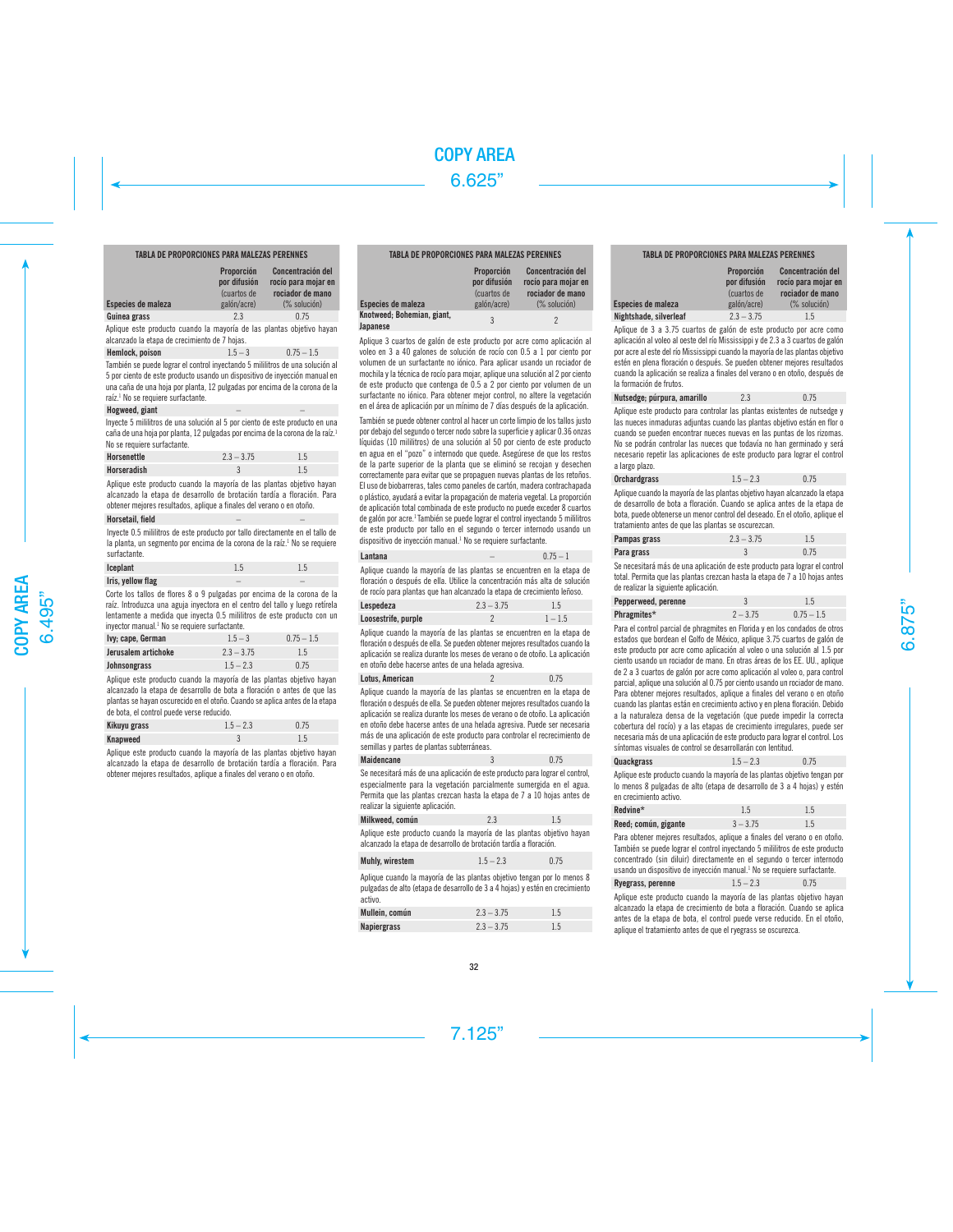# TABLA DE PROPORCIONES PARA MALEZAS PERENNES

| Especies de maleza | Proporción<br>por difusión<br>(cuartos de<br>galón/acre) | Concentración del<br>rocío para mojar en<br>rociador de mano<br>$(\%$ solución) |
|--------------------|----------------------------------------------------------|---------------------------------------------------------------------------------|
| Salvinia, giant    | $3 - 3.75$                                               |                                                                                 |

Aplique una solución al 2 por ciento de este producto que contenga de 0.5 a 2 por ciento por volumen de un surfactante no iónico aprobado para uso acuático y que contenga por lo menos 70 por ciento de ingrediente activo usando la técnica de rocío para mojar. Para aplicación al voleo, aplique de 3 a 3.75 cuartos de galón de este producto por acre en 3 a 40 galones de solución de rocío que contenga 0.1 por ciento por volumen de organosilicona y 0.25 por ciento de surfactante no iónico o mezcla de rocío coadjuvante (spreader sticker) aprobado para uso acuático. Deje transcurrir al menos 3 días después de la aplicación antes de alterar la vegetación en el área de aplicación. Este producto no controlará plantas que estén completamente sumergidas o que tienen la mayoría de su follaje debajo del agua.

| Smartweed, swamp   | $2.3 - 3.75$ | 1.5  |
|--------------------|--------------|------|
| <b>Spatterdock</b> |              | 0.75 |

Aplique cuando la mayoría de las plantas objetivo estén en plena floración. Para obtener mejores resultados, aplique en verano o en otoño.

| Spurge, leafy*        | - |     |
|-----------------------|---|-----|
| Starthistle, amarillo | - | 1.5 |
| Sweet potato, wild*   | - | 1.5 |

Aplique cuando la mayoría de las plantas objetivo se encuentren en la etapa de floración o después de ella. Puede ser necesaria más de una aplicación para el control total.

| Thistle, artichoke                                                          | $1.5 - 2.3$ |  |
|-----------------------------------------------------------------------------|-------------|--|
| Anlique cuando la mayoría de las plantas objetivo se encuentren en la etapa |             |  |

as objetivo se encuentren en la etap de brotación o después de ella.

| Thistle, Canada | $1.5 - 2.3$ | 1.5 |
|-----------------|-------------|-----|
|-----------------|-------------|-----|

Aplique cuando la mayoría de las plantas objetivo se encuentren en la etapa de brotación o después de ella. También puede obtener control con inyecciones al tallo. Corte de 8 a 9 plantas de las más altas en un macizo en la etapa de brotación. Introduzca una aguja inyectora en el centro del tallo y luego retírela lentamente a medida que inyecta 0.5 mililitros de este producto concentrado en el tallo. 1 No requiere surfactante.

| Timothy |  | $1.5 - 2.3$ | 1.5 |
|---------|--|-------------|-----|
|         |  |             |     |

Aplique cuando la mayoría de las plantas objetivo hayan alcanzado la etapa de desarrollo de bota a floración. Si la aplicación se hace antes de la etapa de bota, el control puede verse reducido. En el otoño, aplique el tratamiento antes de que las plantas se oscurezcan.

Aplique este producto en una proporción o concentración de solución de rocío menor dentro del rango especificado cuando torpedograss crece en el terreno y en una proporción o concentración mayor dentro del rango cuando está parcialmente sumergido en agua o creciendo como mata flotante. Se necesitarán aplicaciones adicionales de este producto para mantener el control.

| Trumpetcreeper* | $1.5 - 2.3$ | 1.5 |
|-----------------|-------------|-----|
| Tules, común    |             | 1.5 |

Aplique a las plantas objetivo cuando se encuentren en la etapa de brotación o después de ella. Los síntomas visuales aparecerán lentamente y puede que no aparezcan hasta 3 semanas o más después de la aplicación.

| Vaseygrass  | $2.3 - 3.75$ | 1.5 |
|-------------|--------------|-----|
| Velvetgrass | $2.3 - 3.75$ | 1.5 |

#### TABLA DE PROPORCIONES PARA MALEZAS PERENNES

| Especies de maleza | Proporción<br>por difusión<br>(cuartos de<br>galón/acre) | Concentración del<br>rocío para mojar en<br>rociador de mano<br>$(\%$ solución) |
|--------------------|----------------------------------------------------------|---------------------------------------------------------------------------------|
| Waterhyacinth      | $2.5 - 3$                                                | $0.75 - 1$                                                                      |

Aplique cuando las plantas objetivo se encuentren en la etapa de floración temprana o después de ella. Los síntomas visuales pueden tardar en aparecer 3 o más semanas después de la aplicación, y la necrosis completa y descomposición de 60 a 90 días después de la aplicación. Si desea obtener los efectos visuales más rápido, use una proporción de aplicación más alta dentro del rango indicado.

# Waterlettuce  $\begin{array}{ccc} 0.75 & -1 \end{array}$

Aplique una solución al 1 por ciento de este producto en áreas de infestación severa. Se pueden obtener mejores resultados si se aplica de mediados del verano hasta el invierno. Si se aplica en primavera, es posible que se necesite más de una aplicación para lograr el control.

# Waterprimrose – 0.75

Realice la aplicación a plantas objetivo que se encuentren en etapa de floración o después de ella, pero antes de que cambien de color en el otoño. Para obtener un mejor control es necesaria una cobertura completa.

# Wheatgrass, western  $1.5 - 2.3$  0.75

Aplique cuando la mayoría de las plantas objetivo hayan alcanzado la etapa de desarrollo de bota a floración. Las aplicaciones realizadas antes de la etapa de bota podrían tener menor control. En el otoño, aplique el tratamiento antes de que las plantas se oscurezcan.

### \* Control parcial

<sup>1</sup> Al usar inyecciones de tallo, el uso total combinado de este producto no debe exceder 8 cuartos de galón por acre por año. A 5 mililitros de producto concentrado (sin diluir) por tallo, 8 cuartos de galón tratarán aproximadamente 1500 tallos por acre por año. La cantidad de tallos que pueden tratarse por acre variará dependiendo del volumen de inyección y de la concentración de este producto en la solución de aplicación.

Otras perennes indicadas en esta etiqueta – Aplique de 2.3 a 3.75 cuartos de galón de este producto por acre como aplicación al voleo o una solución de 0.75 a 1.5 por ciento usando un rociador manual.

# 12.4 Árboles, enredaderas y matorrales leñosos

Aplique este producto a árboles y matorrales que estén en crecimiento activo después de la expansión completa de las hojas. Use una proporción de aplicación mayor dentro del rango indicado para árboles y matorrales más grandes y/o en áreas de denso crecimiento vegetativo. Para el control de enredaderas, aplique este producto en una proporción de aplicación o concentración de solución de rocío mayor dentro del rango indicado cuando las plantas objetivo hayan alcanzado la etapa de crecimiento leñoso.

Se obtiene un mejor control de árboles y matorrales leñosos cuando se realiza la aplicación a finales del verano o en otoño después de la formación de frutas. Sin embargo, en las zonas áridas, se puede obtener un mejor control cuando la aplicación se realiza en la primavera o a comienzos del verano, cuando los árboles y matorrales tienen mayor contenido de humedad y están florecidos. Se puede anticipar un control deficiente cuando este producto se aplica a árboles y matorrales sometidos a estrés por sequía.

Se aceptan algunos colores otoñales en especies de hoja caduca no deseables al aplicar este producto a árboles y matorrales en el otoño, siempre y cuando no se haya producido una importante caída de las hojas. El rendimiento de este producto podría verse reducido si se aplica después de una helada. Después de aplicar en otoño, es posible que los síntomas no aparezcan antes de las heladas o del envejecimiento.

Para obtener mejores resultados, espere 7 días o más después de la aplicación para podar, cortar, labrar, quemar o eliminar los árboles, enredaderas y matorrales leñosos del sitio de la aplicación. Pueden ser necesarias aplicaciones adicionales de este producto para controlar árboles y matorrales que se regeneren a partir de semillas o partes subterráneas.

MEZCLAS DE TANQUE: Este producto puede aplicarse en cualquier proporción indicada en esta etiqueta en una mezcla de tanque con los siguientes productos para aumentar el espectro de control de malezas herbáceas, árboles, enredaderas y matorrales leñosos. Para el control de las malezas herbáceas, aplique el producto de la mezcla de tanque en la proporción de aplicación o concentración de solución de rocío más baja dentro del rango especificado. Para el control de poblaciones densas o de árboles, enredaderas y matorrales leñosos difíciles de controlar, aumente la proporción de aplicación o la concentración de solución de rocío del producto en la mezcla de tanque hacia el extremo más alto del rango. Consulte las etiquetas de cada producto para conocer los usos aprobados y las proporciones de aplicación. No todos los productos en mezcla de tanque están aprobados para uso acuático.

Arsenal; Herbicida concentrado para aplicadores Arsenal; Escort XP; Forestry Garlon 4 Specialty; Forestry Garlon XRT Specialty; Garlon 3A Specialty; Garlon 4 Specialty; Garlon 4 Ultra Specialty; Vastlan Specialty; imazapyr; metsulfuron methyl; triclopyr

Asegúrese de que la cantidad correcta del herbicida Garlon esté bien mezclada con agua en el tanque de rociado antes de agregar este producto.

# Aplicación a tocones cortados

Este producto se puede usar para controlar rebrotes y retoños de matorrales leñosos y árboles en cualquier sitio indicado en esta etiqueta.

Corte el árbol o matorral leñoso cerca de la superficie de la tierra o del agua y aplique inmediatamente una solución de este producto al 50 o 100 por ciento (sin diluir) a la superficie recién cortada utilizando un aplicador capaz de aplicar este producto a todo el cámbium. La demora en la aplicación puede resultar en un rendimiento inferior. Para obtener mejores resultados, corte el árbol o matorral leñoso durante el período de crecimiento activo y expansión completa de las hojas y aplique este producto. No se necesita surfactante para la aplicación a tocones cortados.

Para controlar tree of heaven (Ailanthus altissima), corte el árbol cerca de la superficie de la tierra y aplique de inmediato una solución al 50 por ciento de este producto (16 onzas líquidas por cuarto de galón de solución) y un 10 por ciento de herbicida Arsenal (de 3 a 4 onzas líquidas por cuarto de galón de solución) en agua a la superficie recién cortada.

NO REALICE UNA APLICACIÓN EN TOCONES CORTADOS CUANDO LAS RAÍCES DE MATORRALES LEÑOSOS O ÁRBOLES DESEABLES PUEDEN ESTAR INJERTADAS EN LAS RAÍCES DEL TOCÓN CORTADO, PORQUE SE PUEDE CAUSAR DAÑO A LOS ÁRBOLES ADYACENTES. Algunos retoños, tallos o árboles pueden compartir el mismo sistema de raíces. Los árboles adyacentes de edad, altura y espaciado similares pueden tener raíces compartidas. Ya sea injertados o compartidos, es probable que se dañen tallos o árboles adyacentes cuando se aplica este producto a uno o más árboles que comparten un sistema común de raíces.

## Aplicación de inyección y anillado de matorrales leñosos y árboles

Este producto se puede usar para controlar árboles y matorrales leñosos indicados en esta sección por aplicación de inyección o anillado (frill) en cualquier sitio acuático o terrestre indicado en esta etiqueta.

Inyecte o aplique el equivalente 1 mililitro (0.04 onzas líquidas) de este producto por cada 2 ó 3 pulgadas de diámetro del tronco a la altura del pecho (DBH en inglés). Si inyecta este producto en un matorral leñoso o árbol, use equipo capaz de penetrar el tejido vivo de la planta debajo de la corteza. No se requiere surfactante para la inyección directa de este producto en árboles y matorrales leñosos.

Para aplicación con anillado, aplique una solución de 50 a 95 por ciento de este producto en agua con 0.5% o más por volumen de un surfactante no iónico a una incisión anular continua alrededor del árbol o en cortes espaciados uniformemente alrededor del árbol por debajo del nivel de las ramas. A medida que el diámetro del árbol aumenta, pueden obtenerse mejores resultados al aplicar este producto a una incisión anular continua o en cortes menos espaciados. Evite las técnicas de aplicación que permiten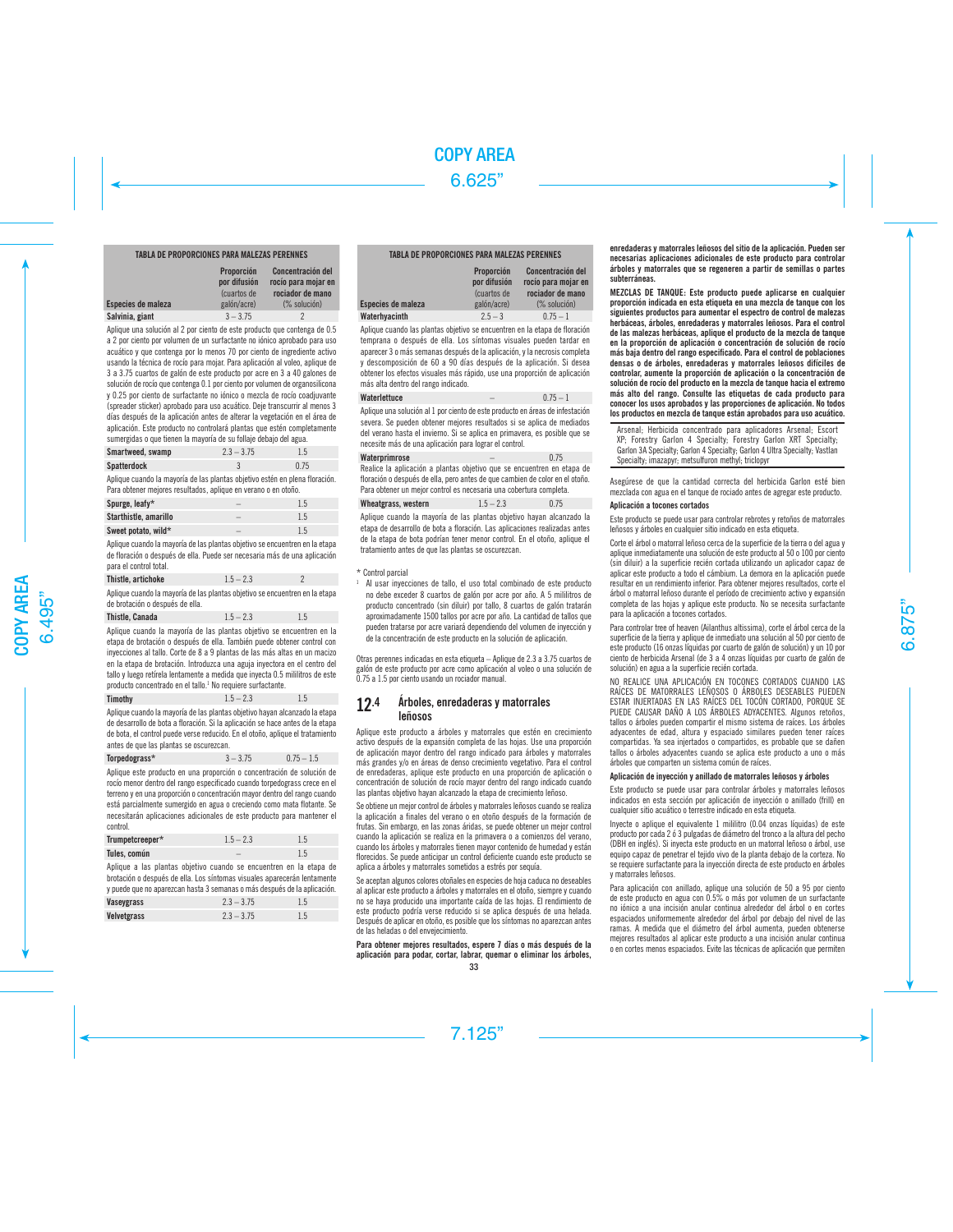que este producto se escurra de las áreas cortadas o con incisiones. En las especies que segregan savia copiosamente, haga los cortes o incisiones en un ángulo oblicuo para producir un efecto de copa y aplicar una solución al 95 por ciento de este producto con un surfactante no iónico, como se describe antes. Para obtener mejores resultados, realice esta aplicación durante el período de crecimiento activo y después de la expansión completa de las hojas.

# Aplicación modificada de alto volumen y bajo volumen con mochila

Para el control total y parcial de árboles, enredaderas y matorrales leñosos indicados en esta etiqueta al usar un rociador de mochila u otro equipo manual y una técnica de aplicación foliar dirigida de bajo volumen, aplique una solución de 4 a 8 por ciento de este producto que contenga de 0.5 a 1 por ciento por volumen de un surfactante no iónico de forma uniforme sobre la corona de la planta para cubrir el 50 por ciento del follaje superior de los árboles, enredaderas y matorrales leñosos no deseados.

| TABLA DE PROPORCIONES PARA MATORRALES LEÑOSOS. ÁRBOLES<br><b>Y ENREDADERAS</b> |                                                          |                                                                              |  |
|--------------------------------------------------------------------------------|----------------------------------------------------------|------------------------------------------------------------------------------|--|
| Especie                                                                        | Proporción por<br>difusión<br>(cuartos de<br>galón/acre) | Concentración del<br>rocío para mojar en<br>rociador de mano<br>(% solución) |  |
| Alder                                                                          | $2.3 - 3$                                                | $0.75 - 1.2$                                                                 |  |
| Ash*                                                                           | $1.5 - 3.75$                                             | $0.75 - 1.5$                                                                 |  |
| Aspen, quaking                                                                 | $1.5 - 2.3$                                              | $0.75 - 1.2$                                                                 |  |
| Bearclover (Bearmat)*                                                          | $1.5 - 3.75$                                             | $0.75 - 1.5$                                                                 |  |
| Beech*                                                                         | $1.5 - 3.75$                                             | $0.75 - 1.5$                                                                 |  |
| <b>Birch</b>                                                                   | 1.5                                                      | 0.75                                                                         |  |
| <b>Blackberry</b>                                                              | $2.3 - 3$                                                | $0.75 - 1.2$                                                                 |  |
| <b>Blackgum</b>                                                                | $1.5 - 3.75$                                             | $0.75 - 1.5$                                                                 |  |
| <b>Bracken</b>                                                                 | $1.5 - 3.75$                                             | $0.75 - 1.5$                                                                 |  |
| <b>Broom</b> ; French, Scotch                                                  | $1.5 - 3.75$                                             | $1.2 - 1.5$                                                                  |  |
| Buckwheat. California*                                                         | $1.5 - 3$                                                | $0.75 - 1.5$                                                                 |  |
| Cascara*                                                                       | $1.5 - 3.75$                                             | $0.75 - 1.5$                                                                 |  |
| <b>Castor bean</b>                                                             | $1.5 - 3.75$                                             | 1.5                                                                          |  |

Además, para controlar, inyecte 4 mililitros de este producto concentrado (sin diluir) por planta directamente en la parte inferior del tallo principal con un dispositivo de inyección manual.1 No requiere surfactante.

 $\text{Catsclaw*}$  – 1.2 – 1.5 Para control parcial, aplique este producto cuando por lo menos el 50 por ciento de las hojas nuevas estén completamente desarrolladas.

| Ceanothus*                 | $1.5 - 3.75$ | $0.75 - 1.5$ |
|----------------------------|--------------|--------------|
| Chamise*                   | $1.5 - 3.75$ | 0.75         |
| Cerezo; amargo, negro, pin | $1.5 - 3.75$ | $1 - 1.5$    |
| Cottonwood, eastern        | $1.5 - 3.75$ | $0.75 - 1.5$ |
| Coyote brush               | $2.3 - 3$    | $1.2 - 1.5$  |

Para controlar, aplique este producto cuando por lo menos el 50 por ciento de las hojas nuevas estén completamente desarrolladas.

| Cypress; swamp, bald | $1.5 - 3.75$ | $0.75 - 1.5$ |
|----------------------|--------------|--------------|
| <b>Deerweed</b>      | $1.5 - 3.75$ | $0.75 - 1.5$ |
| Dewberry             | $2.3 - 3$    | $0.75 - 1.2$ |
| Dogwood*             | $3 - 3.75$   | $1 - 2$      |
| Elderberry           | 1.5          | 0.75         |
| $EIm*$               | $1.5 - 3.75$ | $0.75 - 1.5$ |
| Eucalipto, blue gum  |              | 1.5          |

Para controlar nuevos brotes de eucaliptos, aplique este producto usando un rociador manual cuando los nuevos brotes tengan entre 6 a 12 pies de altura. Asegúrese de conseguir una cobertura completa.

# TABLA DE PROPORCIONES PARA MATORRALES LEÑOSOS, ÁRBOLES Y ENREDADERAS

| Especie                      | Proporción por<br>difusión<br>(cuartos de<br>galón/acre) | Concentración del<br>rocío para mojar en<br>rociador de mano<br>(% solución) |
|------------------------------|----------------------------------------------------------|------------------------------------------------------------------------------|
| Gallberry                    | $1.5 - 3.75$                                             | $0.75 - 1.5$                                                                 |
| Gorse*                       | $1.5 - 3.75$                                             | $0.75 - 1.5$                                                                 |
| Hackberry, western           | $1.5 - 3.75$                                             | $0.75 - 1.5$                                                                 |
| Hasardia*                    | $1.5 - 3$                                                | $0.75 - 1.5$                                                                 |
| <b>Hawthorn</b>              | $1.5 - 2.3$                                              | $0.75 - 1.2$                                                                 |
| Hazel                        | 1.5                                                      | 0.75                                                                         |
| Hickory*                     | $3 - 3.75$                                               | $1 - 2$                                                                      |
| Honeysuckle                  | $2.3 - 3$                                                | $0.75 - 1.2$                                                                 |
| Hornbeam, American*          | $1.5 - 3.75$                                             | $0.75 - 1.5$                                                                 |
| Huckleberry                  | $1.5 - 3.75$                                             | $0.75 - 1.5$                                                                 |
| lvy, poison                  | $3 - 3.75$                                               | 1.5                                                                          |
| Kudzu                        | 3                                                        | 1.5                                                                          |
| Locust. black*               | $1.5 - 3$                                                | $0.75 - 1.5$                                                                 |
| Madrone resprouts (rebrotes) |                                                          | 1.5                                                                          |
| Magnolia, sweetbay           | $1.5 - 3.75$                                             | $0.75 - 1.5$                                                                 |
| Manzanita*                   | $1.5 - 3.75$                                             | $0.75 - 1.5$                                                                 |
| Maple, red                   | $1 - 3.75$                                               | $0.75 - 1.2$                                                                 |

Para controlar, aplique una solución de 0.75 a 1.2 por ciento de este producto usando un rociador manual cuando las hojas estén completamente desarrolladas. Para control parcial, aplique de 1 a 3.75 cuartos de galón por acre en aplicación al voleo.

| Maple, sugar |  | $0.75 - 1.2$                                                       |
|--------------|--|--------------------------------------------------------------------|
|              |  | Dara controlar, oplique cata producto con un regiodor monual quand |

Para controlar, aplique este producto con un rociador manual cuando por lo menos el 50 por ciento de las hojas nuevas estén completamente desarrolladas.

| Maple, vine*       | $1.5 - 3.75$ | $0.75 - 1.5$ |
|--------------------|--------------|--------------|
| Monkey flower*     | $1.5 - 3$    | $0.75 - 1.5$ |
| Oak: black. white* | $1.5 - 3$    | $0.75 - 1.5$ |
| Oak: northern, pin | $1.5 - 3$    | $0.75 - 1.2$ |

Oak; northern, pin 1.5 – 3 0.75 – 1.2 Para controlar, aplique este producto cuando por lo menos el 50 por ciento de las hojas nuevas estén completamente desarrolladas.

| Puede que tenga que repetir las aplicaciones para lograr el control. La<br>aplicación en otoño debe hacerse antes de que las hoias pierdan su color | Oak. poison | $3 - 3.75$ | 1.5 |
|-----------------------------------------------------------------------------------------------------------------------------------------------------|-------------|------------|-----|
| under                                                                                                                                               |             |            |     |

| Oak, post | $2.3 - 3$                | $0.75 - 1.2$ |
|-----------|--------------------------|--------------|
| Oak.red   | $\overline{\phantom{a}}$ | $0.75 - 1.2$ |

Para controlar, aplique este producto con un rociador manual cuando por lo menos el 50 por ciento de las hojas nuevas estén completamente desarrolladas.

| $1.5 - 3$    | $0.75 - 1.5$ |
|--------------|--------------|
| $1.5 - 3.75$ | $1 - 1.5$    |
| $1.5 - 3.75$ | $0.75 - 1.5$ |
| $1.5 - 3.75$ | 1.5          |
| $1.5 - 3.75$ | $0.75 - 1.5$ |
| $1.5 - 3.75$ | $0.75 - 1.5$ |
| $1.5 - 3.75$ | $0.75 - 1.5$ |
| $1.5 - 3.75$ | $1 - 1.5$    |
|              |              |

# TABLA DE PROPORCIONES PARA MATORRALES LEÑOSOS, ÁRBOLES Y ENREDADERAS

| Especie                                                                                               | Proporción por<br>difusión<br>(cuartos de<br>galón/acre) | Concentración del<br>rocío para mojar en<br>rociador de mano<br>$(\%$ solución) |
|-------------------------------------------------------------------------------------------------------|----------------------------------------------------------|---------------------------------------------------------------------------------|
| Raspberry                                                                                             | $2.3 - 3$                                                | $0.75 - 1.2$                                                                    |
| Redbud, eastern                                                                                       | $1.5 - 3.75$                                             | $0.75 - 1.5$                                                                    |
| Redcedar, eastern                                                                                     | $1.5 - 3.75$                                             | $0.75 - 1.5$                                                                    |
| Rose, multiflora                                                                                      | 1.5                                                      | 0.75                                                                            |
| Realice las aplicaciones antes de que los insectos que se alimentan de<br>hojas deterioren las hojas. |                                                          |                                                                                 |
| Russian olive*                                                                                        | $1.5 - 3.75$                                             | $0.75 - 1.5$                                                                    |
| Sage, black                                                                                           | $1.5 - 3$                                                | 0.75                                                                            |
| Sage, white*                                                                                          | $1.5 - 3$                                                | $0.75 - 1.5$                                                                    |
| Sagebrush, California                                                                                 | $1.5 - 3$                                                | 0.75                                                                            |
| Salmonberry                                                                                           | 1.5                                                      | 0.75                                                                            |
| <b>Saltbush</b>                                                                                       |                                                          | 1                                                                               |

Para el control parcial, aplique una solución de 1 a 2 por ciento de este producto usando un rociador manual o de 3 a 3.75 cuartos de galón por acre en aplicación al voleo. Para controlar, aplique una solución de 1 a 1.5 por ciento de este producto en una mezcla de tanque con herbicida Arsenal o Herbicida concentrado para aplicadores Arsenal usando un rociador manual. Para controlar con aplicación al voleo, aplique 1.5 cuartos de galón de este producto por acre en una mezcla de tanque con una proporción apropiada de herbicida Arsenal o Herbicida concentrado para aplicadores Arsenal para plantas de hasta 6 pies de alto. Para controlar plantas de saltcedar mayores de 6 pies de alto con aplicación al voleo, aplique 3 cuartos de galón de este producto por acre en una mezcla de tanque con una proporción más alta de herbicida Arsenal o Herbicida concentrado para aplicadores Arsenal.

**Saltcedar\***  $3 - 3.75$   $1 - 2$ 

| Sassafras*                                              | $1.5 - 3.75$             | $0.75 - 1.5$ |
|---------------------------------------------------------|--------------------------|--------------|
| Sea Myrtle                                              |                          | $\mathbf{1}$ |
| Sourwood*                                               | $1.5 - 3.75$             | $0.75 - 1.5$ |
| Sumac; laurel, poison,<br>smooth, sugarbush,<br>winged* | $1.5 - 3$                | $0.75 - 1.5$ |
| Sweetgum                                                | $1.5 - 2.3$              | $0.75 - 1.5$ |
| Swordfern*                                              | $1.5 - 3.75$             | $0.75 - 1.5$ |
| <b>Tallowtree, Chinese</b>                              |                          | 0.75         |
| Tan oak (rebrotes)*                                     |                          | 1.5          |
| Thimbleberry                                            | 1.5                      | 0.75         |
| Tobacco, tree*                                          | $1.5 - 3$                | $0.75 - 1.5$ |
| Toyon*                                                  |                          | 1.5          |
| <b>Trumpetcreeper</b>                                   | $1.5 - 2.3$              | $0.75 - 1.2$ |
| Vine maple*                                             | $1.5 - 3.75$             | $0.75 - 1.5$ |
| Virginia creeper                                        | $1.5 - 3.75$             | $0.75 - 1.5$ |
| Waxmyrtle, southern*                                    | $1.5 - 3.75$             | 1.5          |
| <b>Willow</b>                                           | 2.3                      | 0.75         |
| Yerba Santa, California*                                | $\overline{\phantom{0}}$ | 1.5          |

# \* Control parcial

Otros árboles y matorrales leñosos indicados en esta etiqueta – Para control parcial, aplique de 1.5 a 3.75 cuartos de galón de este producto por acre como aplicación al voleo o una solución al 0.75 o 1.5 por ciento usando un rociador manual y la técnica de rocío para mojar.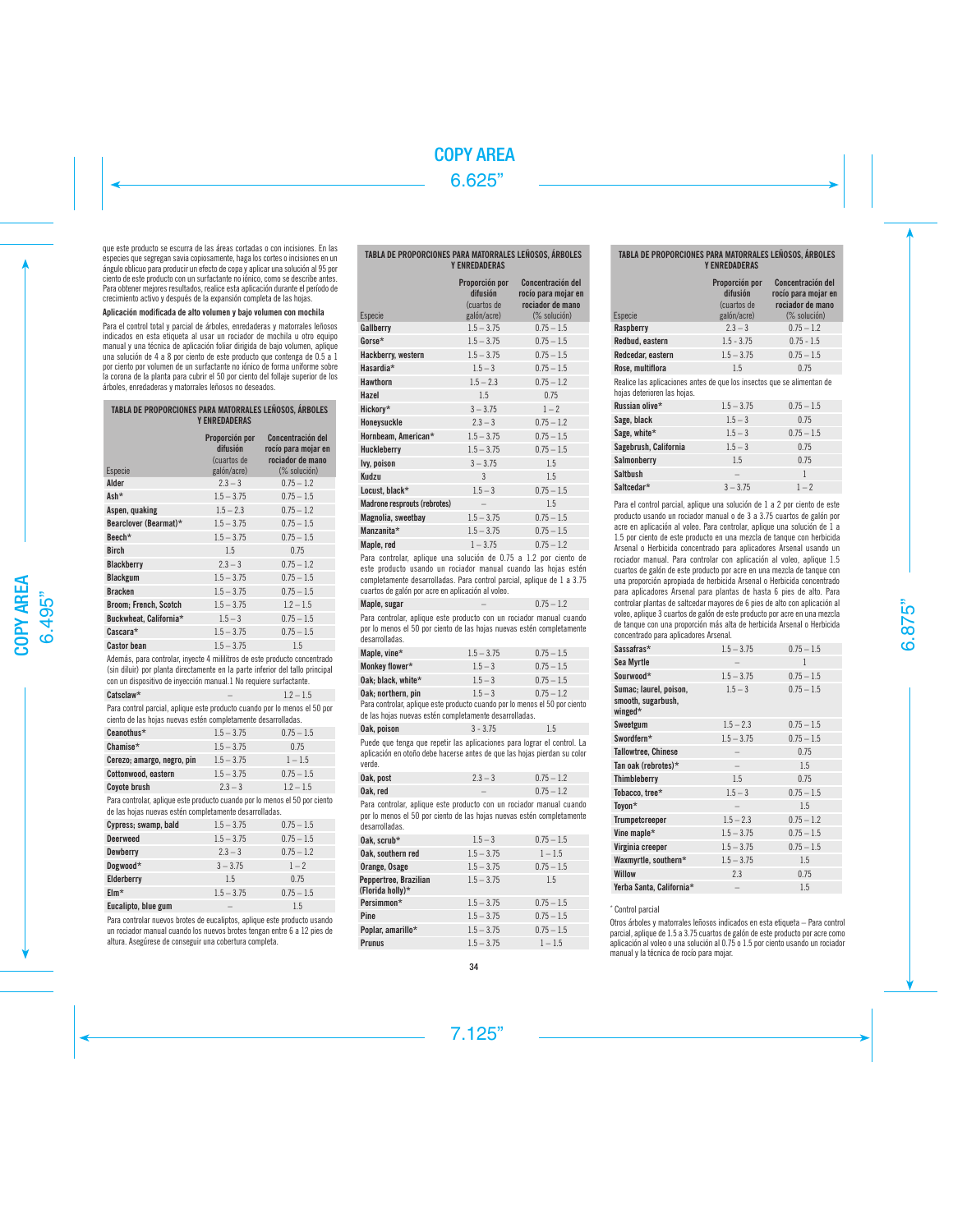### 13 . 0 LIMITES EN LA GARANTÍA Y LA RESPONSABILIDAD

Bayer CropScience LP (la "Compañía") garantiza que este producto concuerda con la descripción química de la etiqueta . HASTA EL GRADO QUE SEA COMPATIBLE CON LA LEGISLACIÓN PERTINENTE, NO SE HACE NINGUNA OTRA GARANTÍA EXPRESA O IMPLÍCITA ACERCA DE LA IDONEIDAD PARA UN USO PARTICULAR O COMERCIABILIDAD . Esta garantía está sujeta también a las condiciones y limitaciones que aquí se indican .

El comprador y todos los usuarios utilizarán este producto únicamente con los propósitos y de acuerdo con la etiqueta de las Instrucciones completas para el uso ("Instrucciones") y notificarán de inmediato a la Compañía si tienen alguna reclamación que se base en un contrato, negligencia, estricta responsabilidad u otros derechos extracontractuales .

Hasta el grado que sea compatible con la legislación pertinente, el comprador y todos los usuarios son responsables por todas las pérdidas, lesiones o daños que resultasen por el uso o manipulación en condiciones que estén más allá del control de esta Compañía, incluyendo sin limitarse a: incompatibilidad con productos que no sean los señalados en las Instrucciones, aplicación o contacto con vegetación que no se quiera destruir, daño a cultivos o la incapacidad del producto para controlar los biotipos de malezas que desarrollan resistencia al glifosato, condiciones climáticas inusuales, condiciones climáticas fuera de los límites que se consideran normales en el lugar de la aplicación y para el período de tiempo en el cual se aplica el producto, así como condiciones climáticas que estén fuera de los límites indicados en las Instrucciones, uso y/o aplicación que no estén explícitamente aconsejadas en las Instrucciones o no sean compatibles con estas, condiciones de humedad que estén fuera de los límites establecidos en las Instrucciones, o la presencia de productos en la tierra o sobre ella, en los cultivos o en la vegetación que se está tratando, diferentes a los indicados en las Instrucciones .

Esta Compañía no garantiza ninguno de los productos reformulados o reempacados de este producto, excepto de acuerdo a los requisitos de la administración de esta Compañía y con el permiso escrito expreso de esta Compañía .

HASTA EL GRADO QUE SEA COMPATIBLE CON LA LEGISLACIÓN PERTINENTE, LA ÚNICA Y EXCLUSIVA COMPENSACIÓN AL USUARIO O COMPRADOR Y EL LÍMITE DE RESPONSABILIDAD DE ESTA COMPAÑÍA O DE CUALQUIER OTRO VENDEDOR POR CUALQUIER PÉRDIDA O POR TODAS LAS PÉRDIDAS, PERJUICIOS O DAÑOS QUE RESULTASEN DEL USO O MANEJO DE ESTE PRODUCTO (INCLUYENDO RECLAMOS QUE SE BASEN EN UN CONTRATO, NEGLIGENCIA, ESTRICTA RESPONSABILIDAD U OTROS DERECHOS EXTRACONTRACTUALES), SERÁ EL PRECIO PAGADO POR EL USUARIO O EL COMPRADOR POR LA CANTIDAD INVOLUCRADA DE ESTE PRODUCTO O, A ELECCIÓN DE ESTA COMPAÑÍA O DE OTRO VENDEDOR, EL REEMPLAZO DE DICHA CANTIDAD, O SI NO SE OBTUVO MEDIANTE COMPRA SE REEMPLAZARÁ DICHA CANTIDAD DEL PRODUCTO . HASTA EL GRADO QUE SEA COMPATIBLE CON LA LEGISLACIÓN PERTINENTE, EN NINGÚN CASO ESTA COMPAÑÍA U OTRO VENDEDOR SERÁN RESPONSABLES POR DAÑOS INCIDENTALES, CONSECUENTES O ESPECIALES .

En el momento de abrir y usar el producto, se asume que el comprador y todos los usuarios han aceptado las condiciones de los LIMITES EN LA GARANTÍA Y LA RESPONSABILIDAD que no pueden variar por medio de ningún acuerdo verbal o escrito . Si las condiciones son inaceptables, devuelva el producto inmediatamente sin abrir el envase .

En caso de emergencia relacionada con este producto o si necesita ayuda médica, llame por cobrar, de día o de noche, al 1-800-334-7577 .

Certainty, Outrider, Roundup, Roundup Custom y su diseño, y TRUEBLUE ADVANTAGE PROVEN RELIABLE SUPPORTED y su diseño, son marcas registradas de Grupo Bayer . Todas las demás marcas registradas son propiedad de sus respectivos dueños . © 2020 Grupo Bayer. Todos los derechos reservados .

N°. Reg. EPA 524-343

Envasado para: BAYER CROPSCIENCE LP 800 N. LINDBERGH BLVD. ST. LOUIS, MISSOURI, 63167 U.S.A.